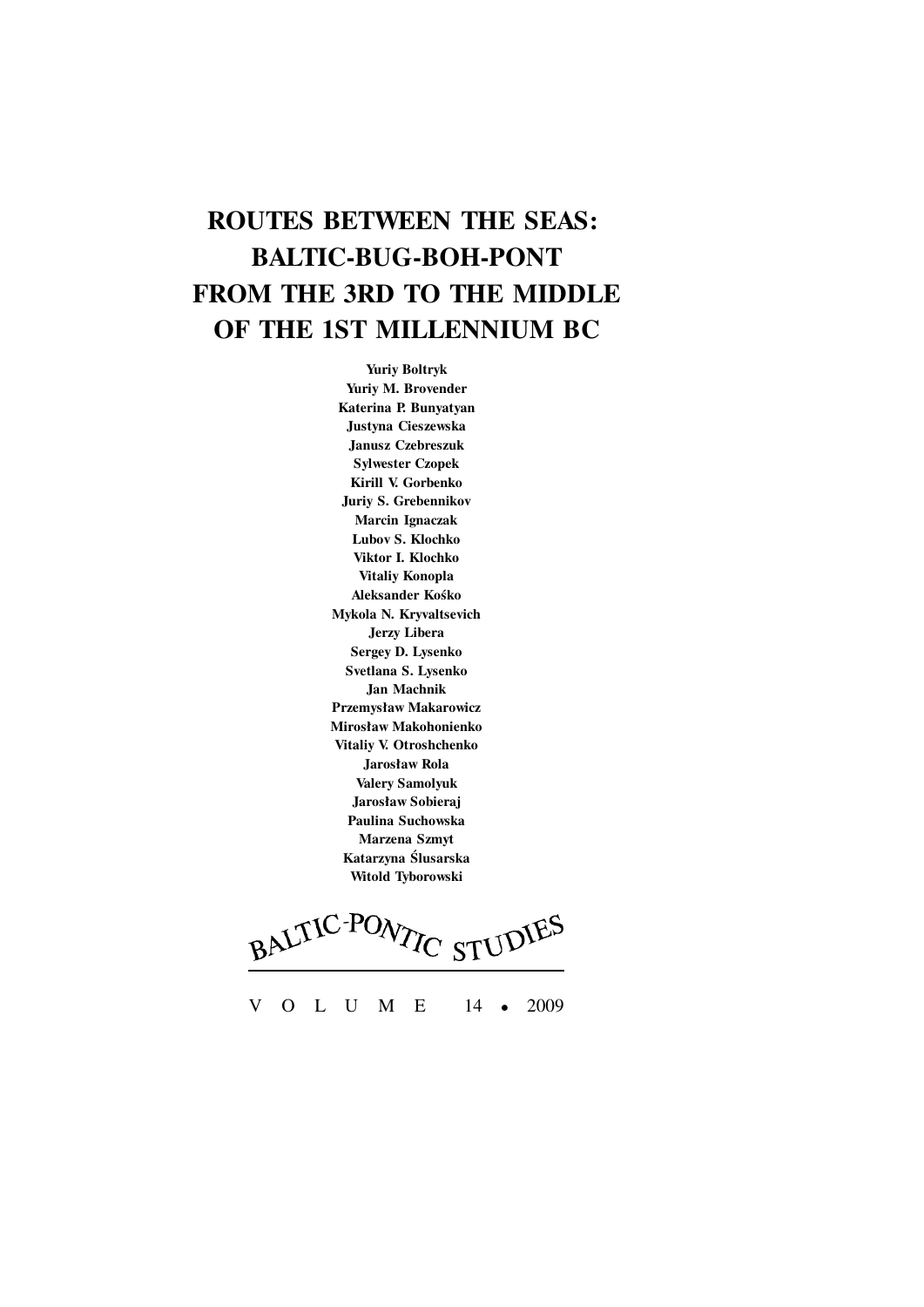-c Copyright by B-PS and Authors All rights reserved

Cover Design: Eugeniusz Skorwider

Linguistic consultation: Ryszard J. Reisner, Piotr T. Ż ebrowski

Printed in Poland

Computer typeset by PSO Sp. z o.o. w Poznaniu

Druk i oprawa: Z akłady Poligraficzne SER IGRAF w Suchym Lesie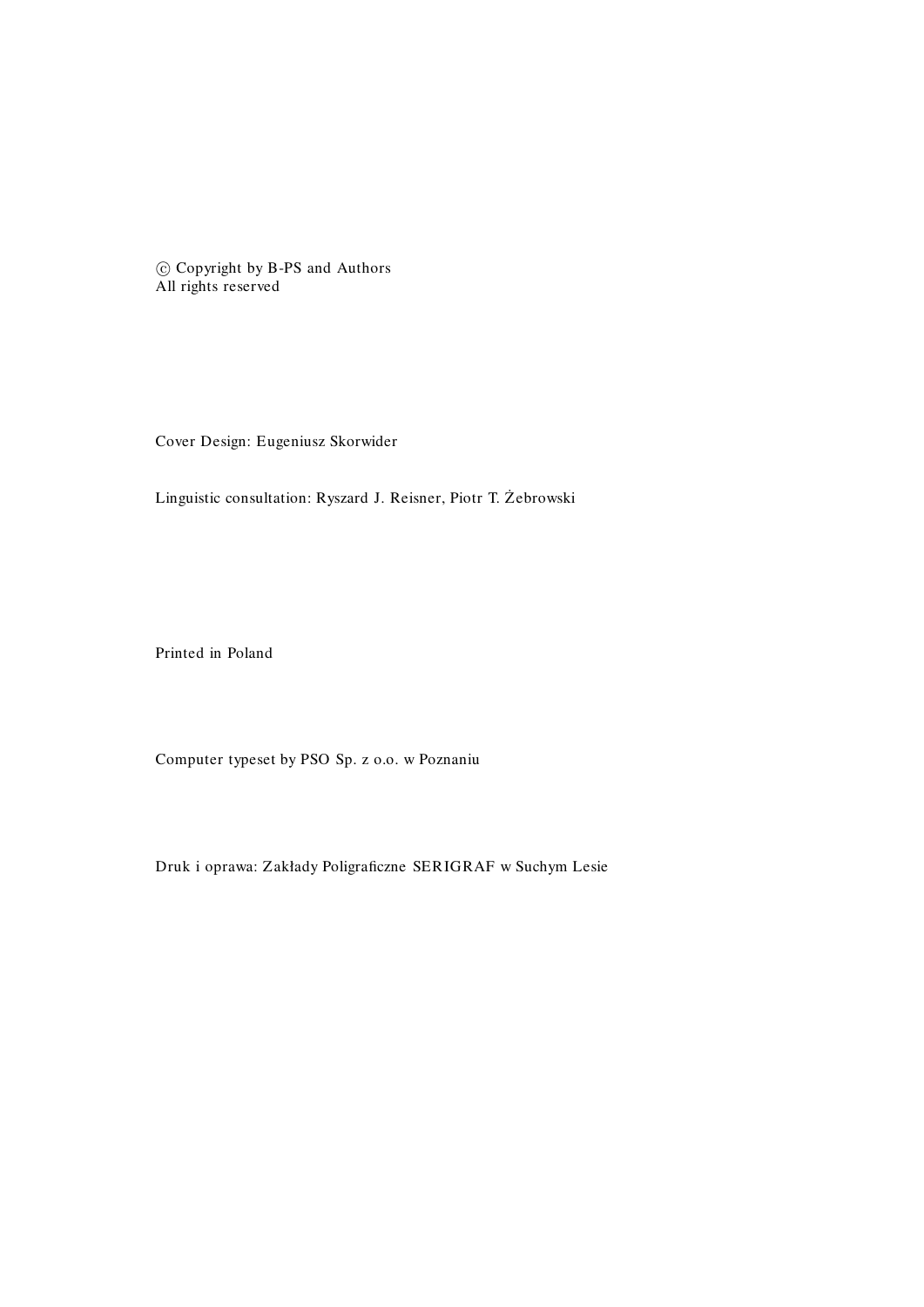## **CONTENTS**

| 7                                                                                                                                                                                         |
|-------------------------------------------------------------------------------------------------------------------------------------------------------------------------------------------|
|                                                                                                                                                                                           |
| Aleksander Kośko, Viktor I. Klochko, TRANSIT ROUTES BETWEEN<br>THE BALTIC AND BLACK SEAS: EARLY DEVELOPMENT STAGES<br>- FROM THE 3RD TO THE MIDDLE OF THE 1ST MILLENNIUM BC.              |
| PART I - 'NATURAL ROUTES' OF THE BORDERLAND BETWEEN THE EAST<br>AND WEST OF EUROPE - PROGRAMMES OF ENVIRONMENT (FIELD)<br>19                                                              |
| Mirosław Makohonienko, NATURAL SCIENTIFIC ASPECTS OF PREHISTORIC<br>AND EARLY HISTORIC TRANSIT ROUTES IN THE BALTIC-PONTIC<br>19                                                          |
| Jarosław Rola, CONSTRUCTION ISSUES IN THE NORTH-WEST<br>(CENTRAL EUROPEAN) SECTION OF BALTIC-PONTIC INTER-REGIONAL<br>ROUTES: THE NOTEĆ RIVER CROSSING IN ŻUŁAWKA MAŁA<br>72              |
| 87<br>PART II - RAW MATERIAL RESOURCES OF THE BALTIC-PONTIC ARE                                                                                                                           |
| Janusz Czebreszuk, WAYS OF AMBER IN THE NORTHERN PONTIC AREA.<br>87                                                                                                                       |
| Yuriy M. Brovender, COPPER ORES OF THE NORTHERN PONTIC REGION<br>AS RAW MATERIALS FOR PRODUCTION ACTIVITY IN THE PALEOMETAL<br>AGE (BASED ON THE STUDY OF THE KARTAMYSH ORE MINING<br>103 |
| PART III - STRATEGIES OF LONG-DISTANCE TRANSPORT<br>AND CHOROGRAPHIES OF THE NORTHERN PONTIC AREA SHARED<br>BY THE SOCIETIES OF ANCIENT CIVILIZATIONS IN ANATOLIA,<br>124                 |
| Witold Tyborowski, COMMUNICATION ROUTES AND OVERLAND<br>TRANSPORT MEANS IN WESTERN ASIA IN THE BRONZE AGE<br>124                                                                          |
| Paulina Suchowska, COMMUNICATION SPACE OF THE NORTHERN<br>156                                                                                                                             |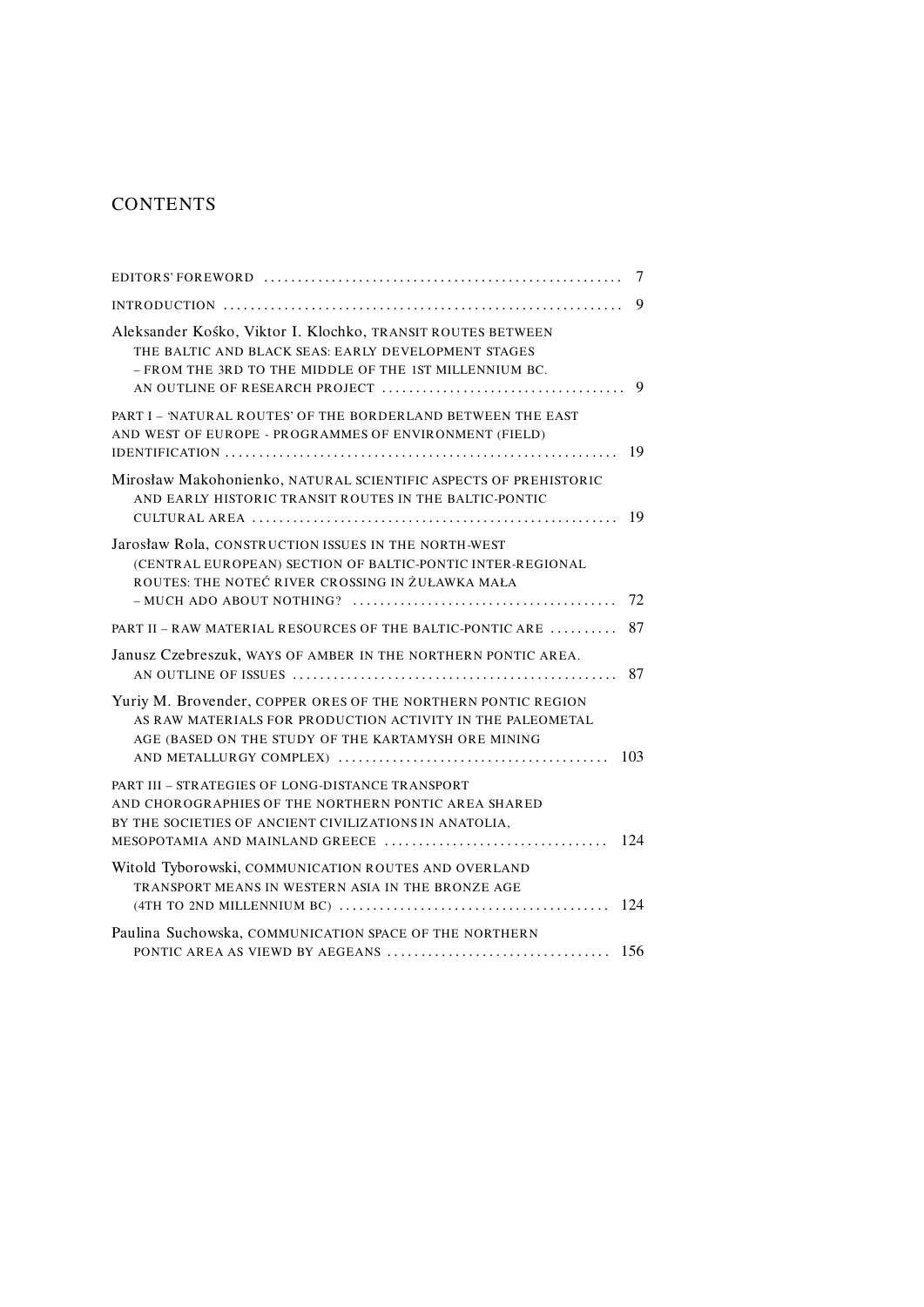| Justyna Cieszewska, GREEK CHOROGRAPHY OF LAND ROUTES<br>IN NORTH-WESTERN PONTIC AREA<br>.                                                                                              | 176        |
|----------------------------------------------------------------------------------------------------------------------------------------------------------------------------------------|------------|
| PART IV - SHORT AND LONG MIGRATIONS BY PEOPLES OF THE LANDS<br>BETWEEN THE SEAS IN THE 4TH TO THE TURN OF THE 3RD MILLENNIUM<br>BC: FROM FORAYS TO MAPS OF ITINERARIES                 | 191        |
| Aleksander Kośko, Marzena Szmyt, CENTRAL EUROPEAN LOWLAND<br>SOCIETIES AND THE PONTIC AREA IN THE 4TH-4TH/3RD MILLENNIUM BC                                                            | 191        |
| Jan Machnik, SHORT AND LONG-DISTANCE PASTORAL JOURNEYS ALONG<br>ANCIENT UPLAND ROUTES IN EUROPE IN THE 3RD MILLENNIUM BC                                                               | 214        |
| Jerzy Libera, Jarosław Sobieraj, Vitaliy Konopla, SOME LATE NEOLITHIC<br>STONE AXES AS POTENTIAL MARKERS OF CULTURAL EXCHANGE<br>IN BALTIC-PONTIC INTER-REGIONAL ROUTES                | 223        |
| PART V - EARLY LONG-DISTANCE ROUTES BETWEEN THE SEAS:<br>BALTIC-BUG-BOH-PONT ROUTE AND CONTEXTS OF NEIGHBOURHOOD<br>ROUTES (THE 3RD TO THE MIDDLE OF THE 1ST MILLENNIUM BC)  232       |            |
| Marzena Szmyt, EASTERN EUROPEAN DESTINATIONS OF CENTRAL<br>EUROPEAN CULTURAL PATTERNS. THE CASE OF GLOBULAR AMPHORA<br>CULTURE (END OF THE 4TH - MIDDLE OF THE 3RD MILLENNIUM BC)  232 |            |
| Katerina P. Bunyatyan, Valery Samolyuk, MANIFESTATIONS OF MIDDLE<br>DNIEPER CULTURE IN THE VOLYN TERRITORY                                                                             | 252        |
| Viktor I. Klochko, Aleksander Kośko, THE SOCIETIES OF CORDED WARE<br>CULTURES AND THOSE OF BLACK SEA STEPPES (YAMNAYA<br>AND CATACOMB GRAVE CULTURES) IN THE ROUTE                     |            |
| NETWORK BETWEEN THE BALTIC AND BLACK SEAS<br>Przemysław Makarowicz, BALTIC-PONTIC INTERREGIONAL ROUTES                                                                                 | 269<br>302 |
| Sergey D. Lysenko, Svetlana S. Lysenko, GROUND COMMUNICATIONS<br>OF THE EASTERN AREA OF THE TRZCINIEC CULTURE CIRCLE                                                                   | 338        |
| Katarzyna Ślusarska, HORDEEVKA - IMPLICATIONS OF ARCHEOLOGICAL<br>RESEARCH ON EXTRA-REGIONAL RELATIONS                                                                                 | 368        |
| Kirill V. Gorbenko, Yuriy S. Grebennikov, THE 'DYKYI SAD' FORTIFIED<br>SETTLEMENT AS A UNITING LINK IN THE CONTEXT OF ECONOMIC,                                                        |            |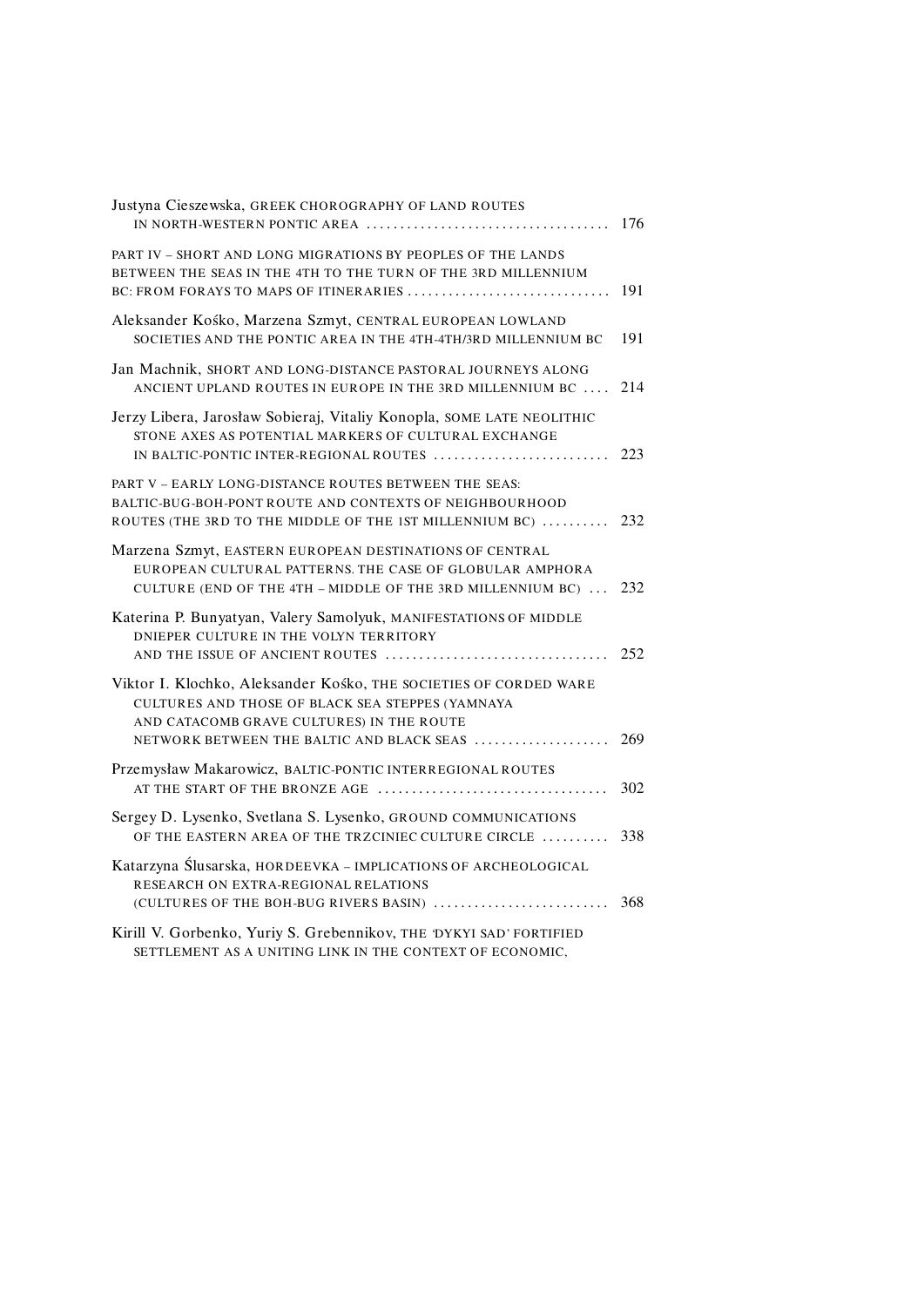| POLITICAL AND CULTURAL RELATION OF 1200-1000 BC (THE BALTIC<br>SHORE, THE PONTIC REGION AND THE MEDITERRANEAN)                                        | 375 |
|-------------------------------------------------------------------------------------------------------------------------------------------------------|-----|
| Marcin Ignaczak, THE ROLE OF BALTIC-BLACK SEA ROUTES<br>IN THE DEVELOPMENT OF LUSATIAN CULTURE SOCIETIES<br>IN THE DECLINE BRONZE AND EARLY IRON AGES | 391 |
| Yuriy Boltryk, PONTIC TRADE ROUTES - BALTIC SEA AREA                                                                                                  | 402 |
| Lubov S. Klochko, AMBER IN GARMENTS OF POPULATIONS OF SCYTHIA                                                                                         | 415 |
| PART VI – ROUTES BETWEEN THE SEAS - RESEARCH PERSPECTIVES                                                                                             | 439 |
| Mykola N. Kryvaltsevich, THE TERRITORY OF BELARUS IN THE SYSTEM<br>OF COMMUNICATION ROUTES OF 3000 - EARLY 2000 BC                                    | 439 |
| Vitaliy V. Otroshchenko, THE BRONZE AGE COMMUNICATION<br>ROUTE SYSTEM IN THE NORTHERN PONTIC AREA                                                     | 462 |
| Sylwester Czopek, THE ROLE OF THE DNIESTER ROUTE<br>$-$ THE SAN RIVER IN THE BRONZE AND EARLY IRON AGES $\dots\dots\dots\dots$                        | 475 |
|                                                                                                                                                       | 490 |
|                                                                                                                                                       | 566 |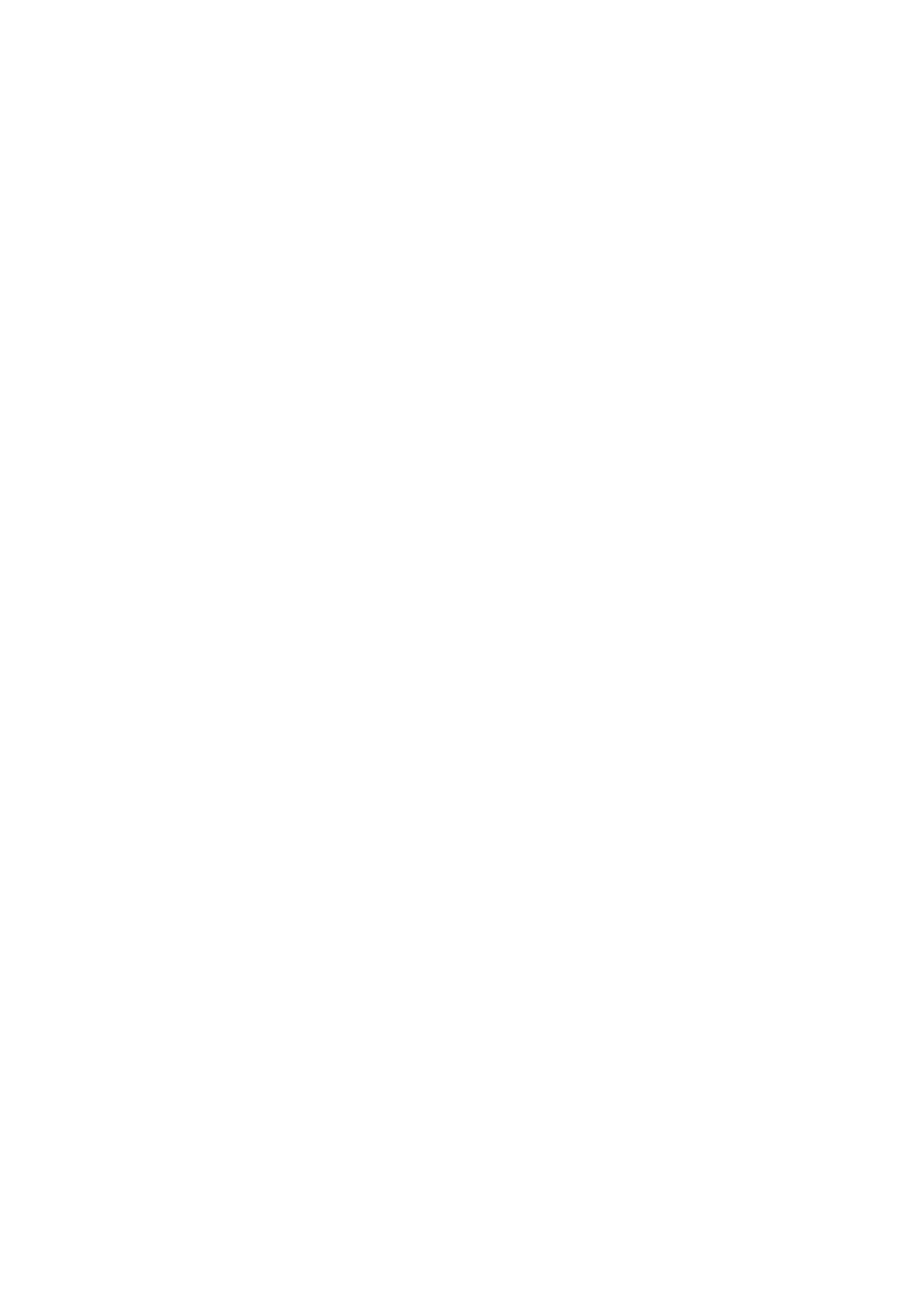Editor's Foreword

As regards the identification of the early forms of Europe's long-distance routes, the area lying between the Baltic and Black seas can be said to be one of relative neglect. Specifically, little research has been devoted to the development stages of the area's socio-cultural map, *i.e.* to neighbourly forays, itineraries, routes (of varied continuity, range and transport technique), stable segments of roads leading to water crossings, networks of fords and the communication channels running along watersheds. The foremost issue, at present one of great difficulty with respect to a study embracing the whole region in question, is the cultural context of these innovations and the related mechanisms that saw their creation in regard to the socio-economic basis and ritual-epistemological nature of ancient peoples in these regions.

The study by Marija Gimbutas [Gimbutas 1965] of 'amber routes', joining the west and east of Europe, may be considered the first attempt to tackle the issue of the region's early communication channels and was accordingly referred to in the analyses of the distribution of stone 'fluted maces', regarded as hypothetical markers of Baltic-Pontic routes [Kośko 2001; 2002]. Generally, this conceptual leaven can be said to have provided broader intellectual stimuli for the international academic community of 'Archaeology Bimaris'. The turning point in the nascent study of ancient routes has been thus given a clear framework: an inter-university and interdisciplinary discussion (see the Poznań-Obrzycko symposium Routes Between the Seas: Baltic-Bug-Boh (Southern Bug)-Pont held in October 2008).

The papers included in this volume are a partial record of the discussion. The intentional selectiveness here is seen therefore in the conscious limitation of the scope of papers ('piecemeal' treatment of linguistic or ethnological and anthropological analyses). Moreover, there is a special focus on one of the inter-regional routes, namely the Baltic-Bug-Boh (Southern Bug)-Pont, or more specifically, its early evidence (generally speaking, prior to – widely known to the academia – its use in the times of Goth migrations).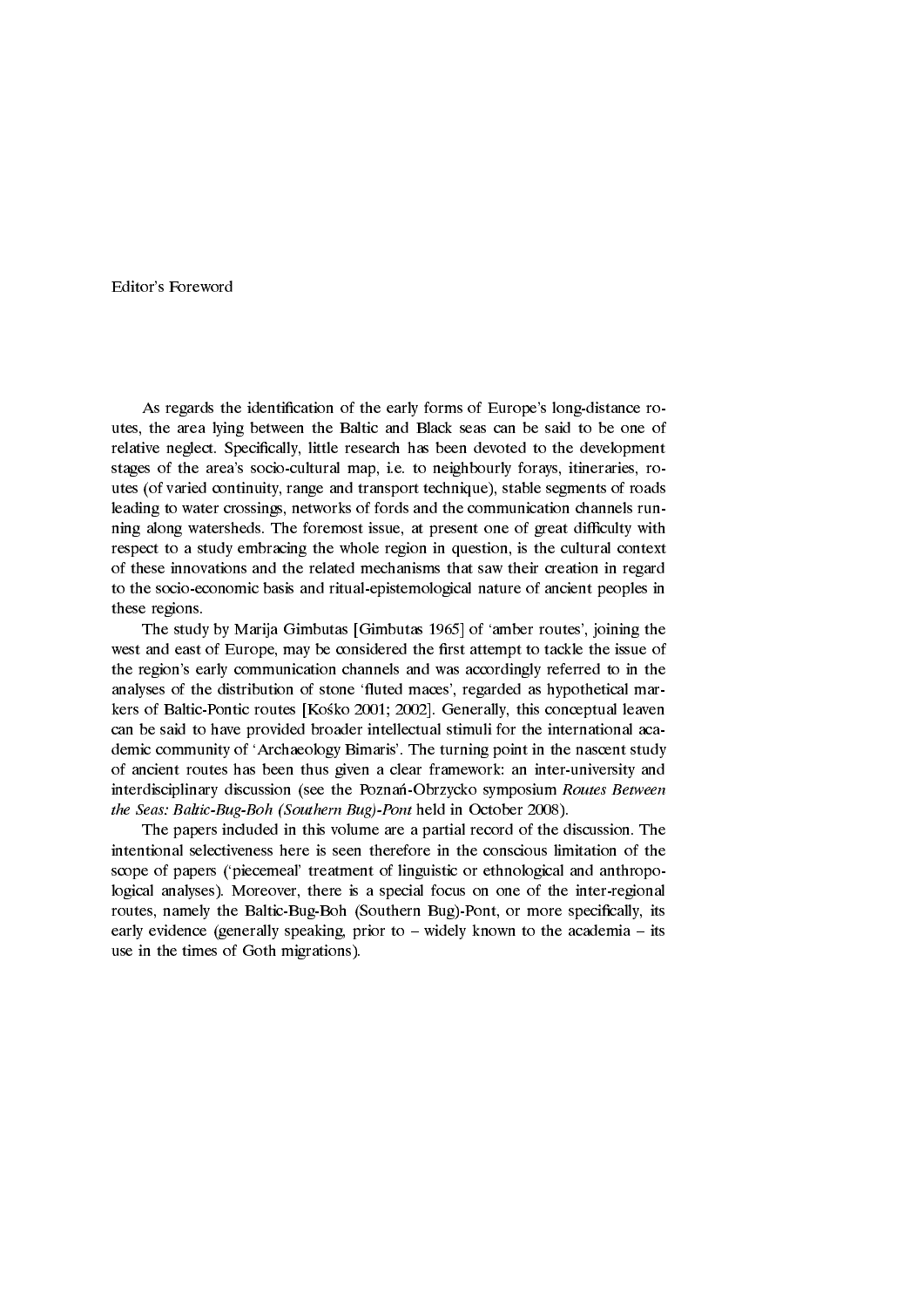## Editorial comment

- 1. All dates in the B-PS are calibrated [BC; see: Radiocarbon vol. 28, 1986, and the next volumes]. Deviations from this rule will be point out in notes [bc].
- 2. The names of the archaelogical cultures and sites are standarized to the English literature on the subject (e.g. M. Gimbutas, J. P. Mallory). In the case of a new term, the author's original name has been retained.
- 3. The spelling of names of localities having the rank of administrative centres follows official, state, English language cartographic publications (e.g. Ukraine, scale 1 : 2 000 000, Kiev: Mapa LTD, edition of 1996; Rèspublika BELARUS', REVIEW-TOPOGRAPHIC MAP, scale 1:1 000 000, Minsk: BYELORUSSIAN CARTOGRAPHIC AN GEODETIC ENTERPISE, edition 1993).
- 4. As far as names of administrative units in Polish, Ukrainian, Belarusian and English are concerned, a convention has been adopted that wo ewodztwo  $=$ oblast = region and powiat = raion = district.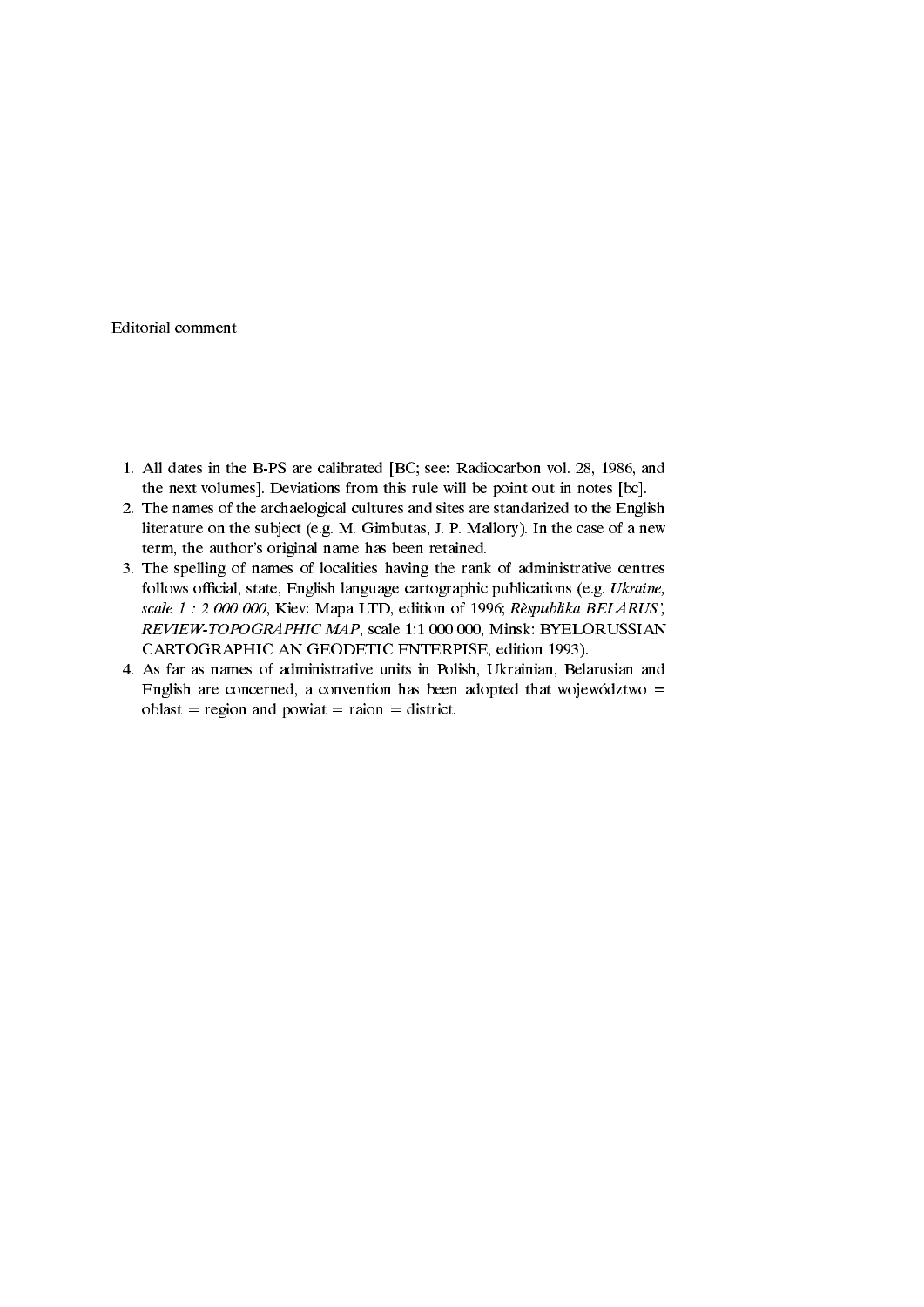**Baltic-Pontic Studies** vol. 14: 2009. 391-401 PL ISSN 1231-0344

Marcin Ignaczak

## THE ROLE OF BALTIC-BLACK SEA ROUTES IN THE DEVELOPMENT OF LUSATIAN CULTURE SOCIETIES IN THE DECLINE BRONZE AND EARLY IRON AGES

The question of transit routes, taken to mean "mechanisms of cultural pattern circulation along the borderland between the East and West of Europe" [Kośko, Klochko.... in this volumel, seems to be one of the basic issues in the study of cultures in the period of transition from the Bronze to the Iron Age. For this period, the regional borderland should concern, on the one hand, the eastern reaches of the tradition identified with the Polish branch of the Urnfield culture complex (Lusatian culture, LC) and, on the other hand, the western reaches of influence by the forest-steppe cultural environments of the Pontic Area. The border in space between these phenomena is not linear, though, and it is hard to define, relying on available sources. To make matters worse, it is difficult to visualize archaeologically as we need to answer at least one fundamental question; what are we to look for in the borderland? Also, can it be an assemblage of sources, having a single, common denominator? One can venture an opinion that from the point of view of issues discussed in this paper, any manifestations of cultural contact, identified through archaeological sources, will be meaningful.

The question of route thus should not be taken literally as a road along which moved the alleged makers of discovered objects. What should be attempted here instead is an identification of possible external inspirations observed against a local cultural background. The genetic context of such inspirations can bring us closer to explaining the role and function of the contact, but it will not allow us to identify beyond any doubt the route it took.

The literature has supplied already several interpretations of the course of cultural processes in the borderland, focusing specifically on the area lying between the Małopolska and Volhynia-Podolia uplands (closer to the European zone of mixed forests and the eastern forest-steppe zone [Kondracki 1988: 243, 248]). The inter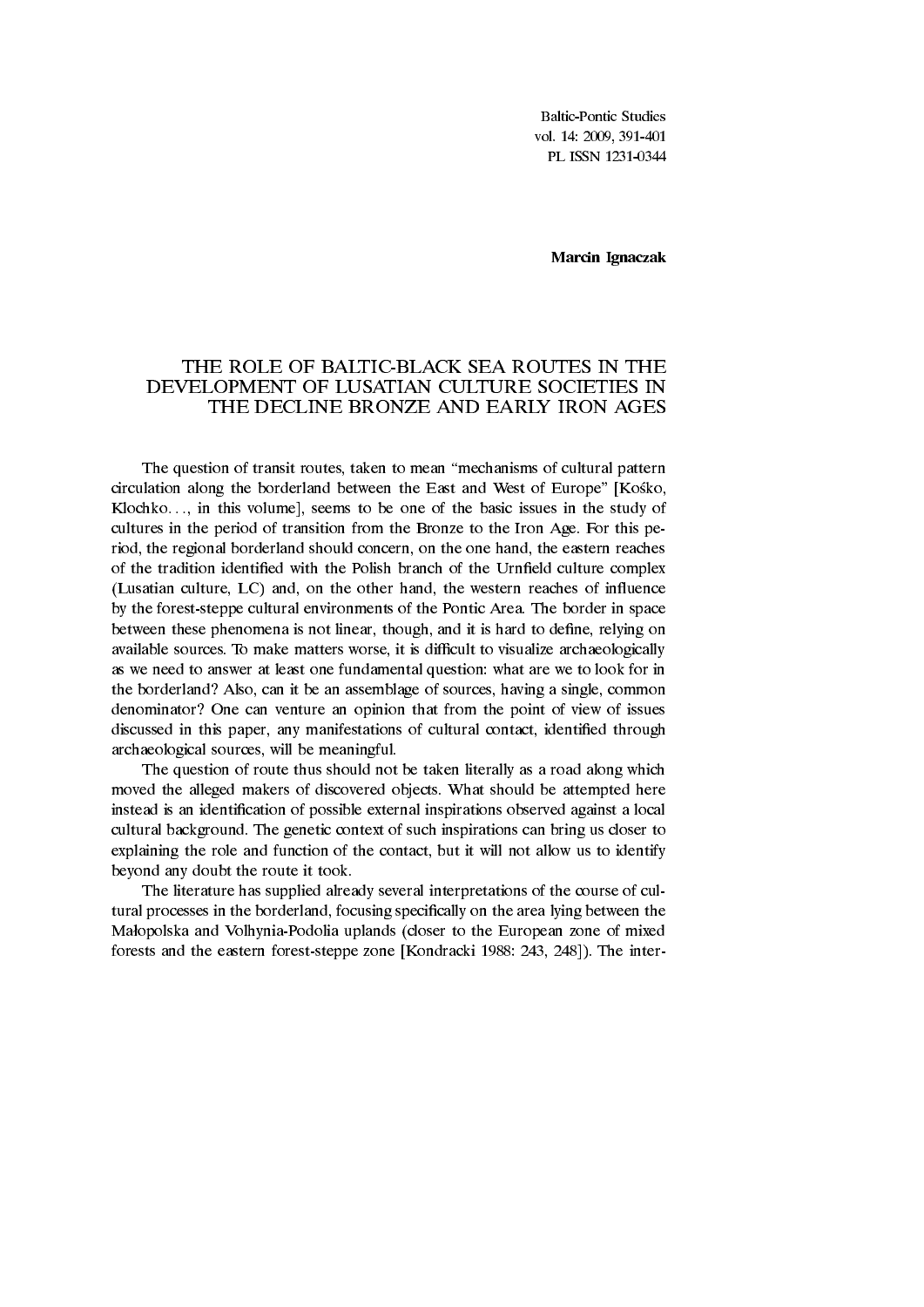pretations stress the role of regional contacts in the zones [Czopek 2003; 2007c; 2007d..., in this volume; Kłosińska 2005; 2007a; 2007b] and focus on cultural diversity in the eastern part of the Lublin and Western Volhynia uplands [Kłosińska 2005: 161], and in the Sandomierz Basin (to be specific its part known as the Przemyśl Gate [Czopek..., in this volume]) and well as the Sańsk-Dniester Plateau [Kondracki 1988: 400].

In each aspect, the interpretations adequately describe the issue referred to in the title. However, they should be elaborated on to answer a more general question about the nature of relationships and contacts taking place on the Polish Lowland as well.

## 1. CONTACT THROUGH THE PRISM OF NATURAL ENVIRONMENT

The interpretations of cultural pattern dissemination in the borderland between the East and West of Europe, presented so far, refer to natural terrain features, verified on the basis of natural data. The resulting picture of preferred routes within the oecumene of prehistoric societies clearly determines locations of contact zones. The picture may be modified only by historical verification, which is, however, hard to perform in respect of the period in prehistory under investigation.

Currently, our knowledge admits of two basic ways along which cultural impulses spread: the Dniester-San Route crossing the Przemysl Gate that extended between Roztocze and the Carpathians [Czopek..., in this volume] and the Boh-Bug Route traced via the Volhynia Gate [Makohonienko..., in this volume; see earlier suggestions on the existence of the route: Kłosińska 2005; 2007a; 2007b].

Since the first of the routes is discussed in a separate paper  $[Czopek...]$  in this volume], I shall concentrate on the other one. Its presumed role has already been appreciated by an interpretation of the flow of movable finds and its potential natural advantages [Kłosińska 2005: 161; 2007a: 241]. If one takes into account phytogeographical divisions, then, the route crossed the border between two provinces: a steppe one, known as Pannonia-Pontic, and a forest one, called Central European Lowland-Upland [Makohonienko..., in this volume]. The zone where the incidence of eastern cultural elements was the highest along the route covered the western portion of the Volhynia Upland. It is there that the westernmost range of the Pannonia-Pontic Province is found. It is characterized by the domination of steppe vegetation and forms an ecological extension of the ecosystem typical of the Northern Pontic Area, being a natural bridge between the East and West. Hence, the area has clear advantages for the circulation of cultural elements.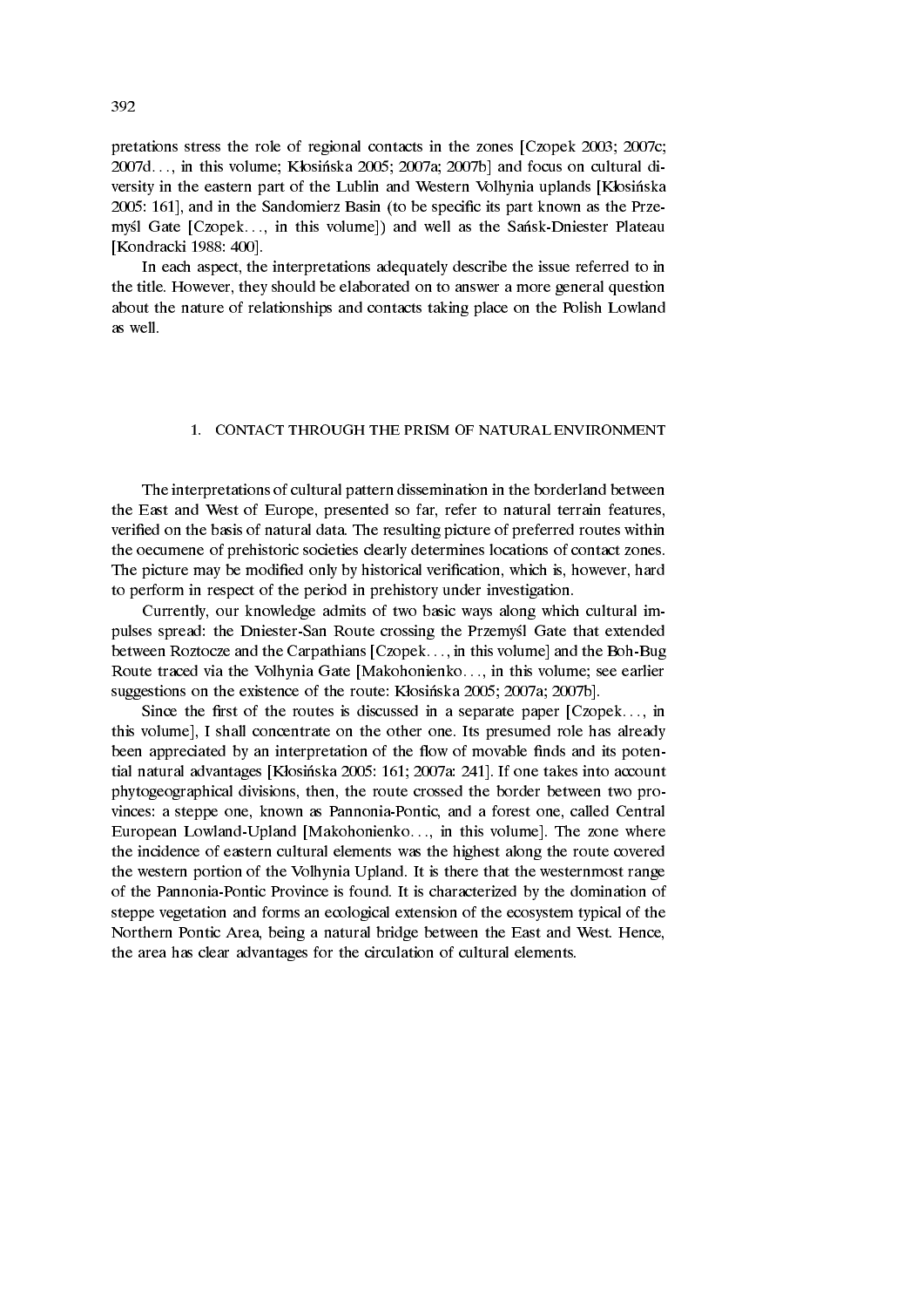#### 2 WEST  $\rightarrow$  EAST CONTACTS BRONZE AGE STAGE AN OUTLINE

A point of departure, or rather a prologue, for further discussion is a definition of the easternmost range of phenomena related to the Lusatian culture (or more broadly: Urnfield culture complex). Relying on the range of direct inspirations clearly seen in the pottery style, one can plot it in present-day Volhynia as far as the upper tributaries of the Pripet River [Pavliv 2008: Fig. 17; cf. similar approach Czopek 2007d: Fig. 6. The area seems now to be the easternmost fringe of the LC oecumene. One can hardly speculate on the nature of this 'Urnfield' infiltration on the basis of single ceramic sources, but in the light of the most recent findings undermining the legitimacy of distinguishing the so-called Ulwówek group within the LC [Czopek 1997: 220-221; Kłosińska 2005: 171-183], they testify rather to the possibility of existence of a contact zone between the societies of the LC and those of the Wysocko (Vysotsk) culture (WyC) [Dabrowski 1972: 211-212]. The contacts may not have lasted long but they fit into the general picture of interactions on the LC fringes [see the interactions between the Tarnobrzeg LC and  $WyC - Cz$ opek 2007c: 214-216] and perhaps we should underline their relation to the migration of groups of people manifested by the presence of ceramic sources. An attempt to explain the material (source) aspect of this phenomenon may be the stressing of the role of exogamy in the societies of those times and the identifying of women as major pottery-makers [Mierzwiński 2003: 88-99; Kłosińska 2005: 177]. Strictly speaking, a certain amount of traits would be disseminated by migrating groups of people.

From the point of view of periodization of borderland cultures, appropriate propositions of the 'eastern exodus' of LC societies in the Bronze Age have already been made, chiefly in the context of the absolute chronology and temporal sequence of cultural patterns [Ignaczak, Ślusarska-Michalik 2003: 394-395, Fig. 4]. A problem of a slightly higher order would be to define the nature and intensity of these interactions as well as their historical import for successive cultural phenomena. However, solving these issues is not simple because conclusive evidence is supplied only by the dissemination of the Ulwówek beaker, a relatively rare form in LC contexts [Purowski 2003: Fig. 58; Pavliv 2008: Fig. 17], and all the other cultural traits seem to be not sensitive enough to analyze such interactions. A case in point here may be the widespread criticism of Tadeusz Sulimirski's conception of the LC's presence in the east, developed taking advantage of the discoveries of metal objects of the so-called 'Lusatian' provenance [Sulimirski 1936b].

What is only uncontroversial in the conceptions of LC's eastern impact is its assumed route, keeping to the Vistula and the area between the Bug and Wieprz rivers. What's interesting, most intercultural contacts would follow the drainages of the Vistula and Bug rivers at that time. The contacts should be distinguished from entirely different processes observed in the Tarnobrzeg LC and the WyC (i.e. in the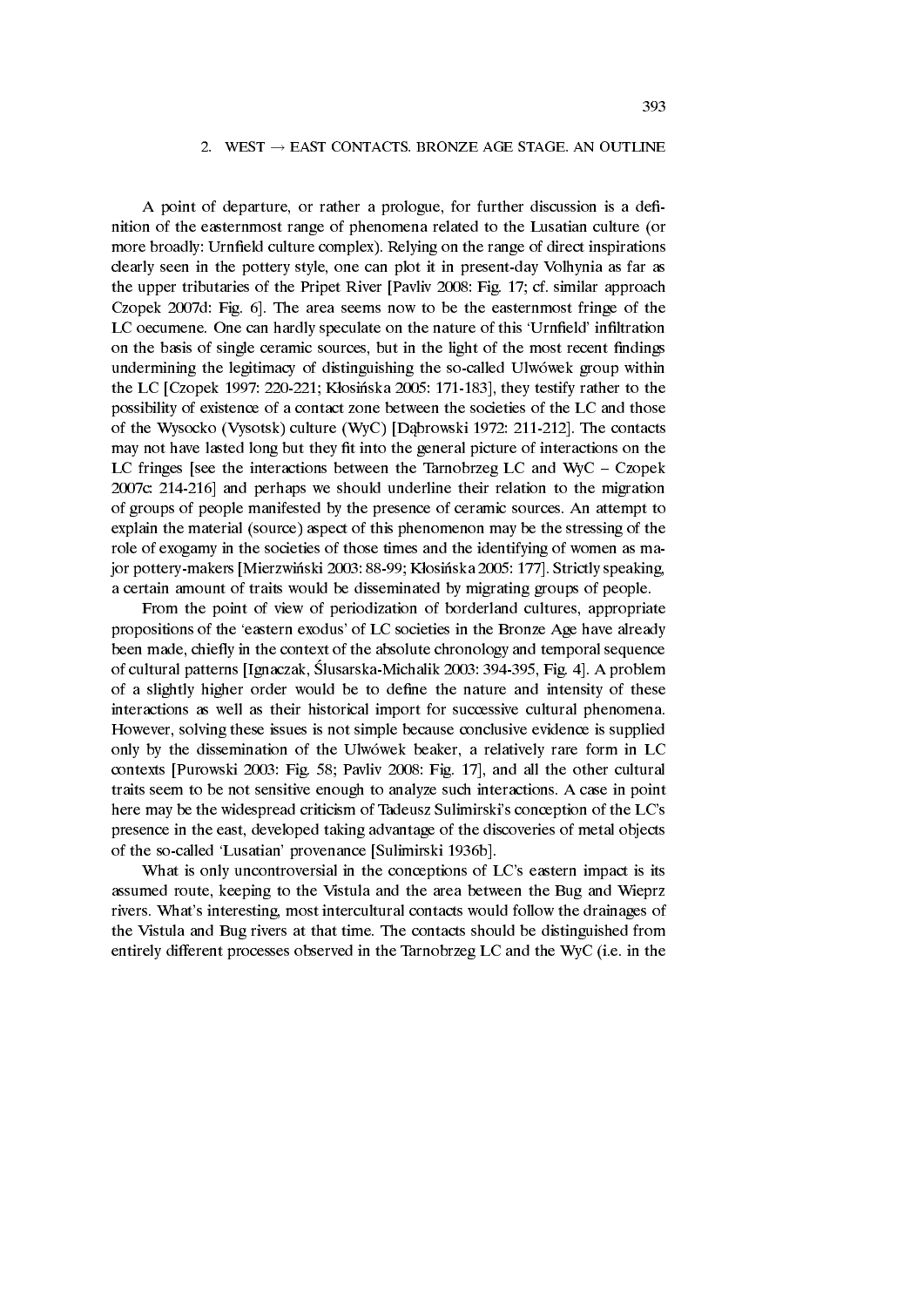drainages of the Dniester and San rivers), where the coincidence of cultural indicators would be an effect of peculiar common origins of these two groups [Czopek] 2005; 2007c; 2007d].

## 3. EAST  $\rightarrow$  WEST CONTACTS. EARLY IRON AGE STAGE

The Vistula-Bug (Wieprz) route plays a considerable role in the 'reverse' (eastwest) cultural trend whose origins are traced to the Pontic forest-steppe zone and whose patterns appear in the Early Iron Age. Sources attributed to the trend have been discussed in detail in the literature under the name of 'Brześć Kujawski type pottery' [Ignaczak 2008: 143]. The descriptions given there make it possible to specify rather clearly traits characteristic of genetically foreign pottery found within cultural complexes on the Polish Lowland. In short, as alien to the local (Lowland) cultural environment, the following pottery ornaments were recognized: pricked  $(impressed)^1$  pits going around the vessel lip, pseudo-corded impressions arranged in gablelike motifs, reliefs in the form of strips decorated with finger impressions. What is also important is the fact that the stylistic value of the vessels is closely related to the technology of their manufacture. The latter is considerably inferior to the standards known from the Early Iron Age. This is seen, for instance, in the layered fracture of the pottery resulting from poorly worked body and an intentional admixture of grog to temper it.

The list of sites where these pottery styles are found on the Polish Lowland keeps on extending, with new sites being found as far as the Oder River (Fig. 1), and there are no indications that it might be closed at this stage. Any transformations of this tradition are being observed in a very discreet manner. As a kind of distinguishing characteristic of western complexes (in the drainages of the Oder and Warta rivers) one can consider a diminished share of ornaments, namely, pricked and impressed pits. Detailed investigations permit researchers to tentatively include metal sources in the discussion (they co-occur with pottery in shared contexts or are found nearby). In this connection, one should mention so-called nail-like ear bands and Scythian ice axes of eastern (forest-steppe?) provenance.

Apart from the 'hard' source evidence, some light on the question of dissemination of alien cultural patterns is shed by post-consumption remains [see Ignaczak 2008: 161]. I shall discuss this issue later in this paper.

 $1$  At present, the incomplete (inaccurate) description should be supplemented by a perforated ornament, frequently constituting the main stylistic element of the assemblages.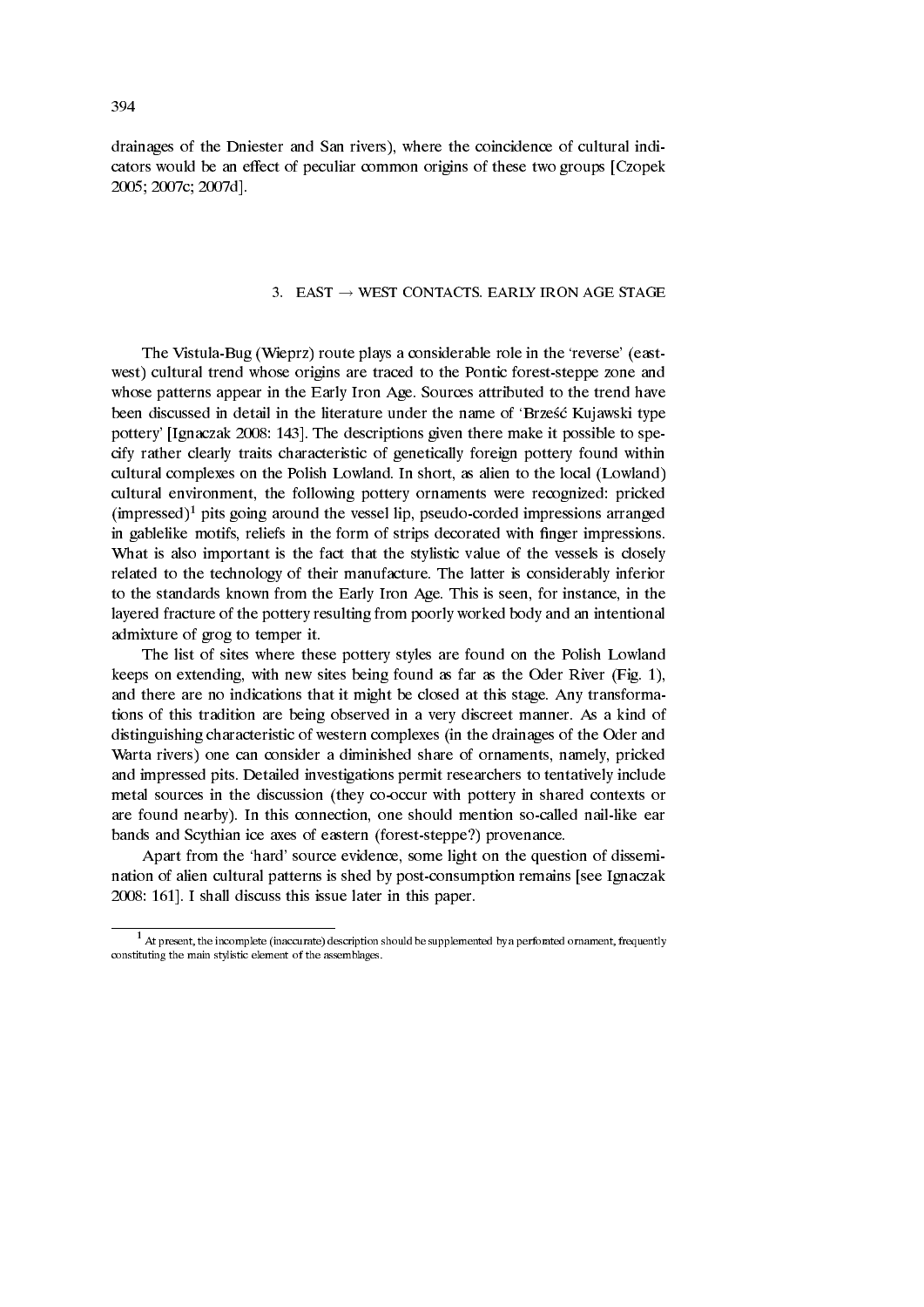

Fig. 1. Early Iron sites on the Polish Lowland with cultural elements originating from the Pontic forest-steppe zone

#### 3.1. CONTACT THROUGH THE PRISM OF SOURCES

In prehistory, a contact zone refers to two possible situations: (1) a coming into contact of two or more groups arriving from different centres or (2) an arrival of a group of people at a new area (unsettled?) away from their homeland [Marciniak 2006].

A coming into contact of two or more different groups of people should bring about a specific, syncretic complex of sources. Hence, assemblages of the Brześć Kujawski type, dated to the Early Iron Age on the Polish Lowland, seem to exemplify the first of the possible situations. This is so because the contact points mentioned earlier, from the perspective of archaeological sources, are characterized by uniqueness of cultural indicators and, at the same time, maintenance of relations with the local world. The relationships were co-created by a probable proximity to LC populations. Absence of any good verification criteria of the so-called close neighbourhood makes us consider as such also the settling of remains of abandoned set-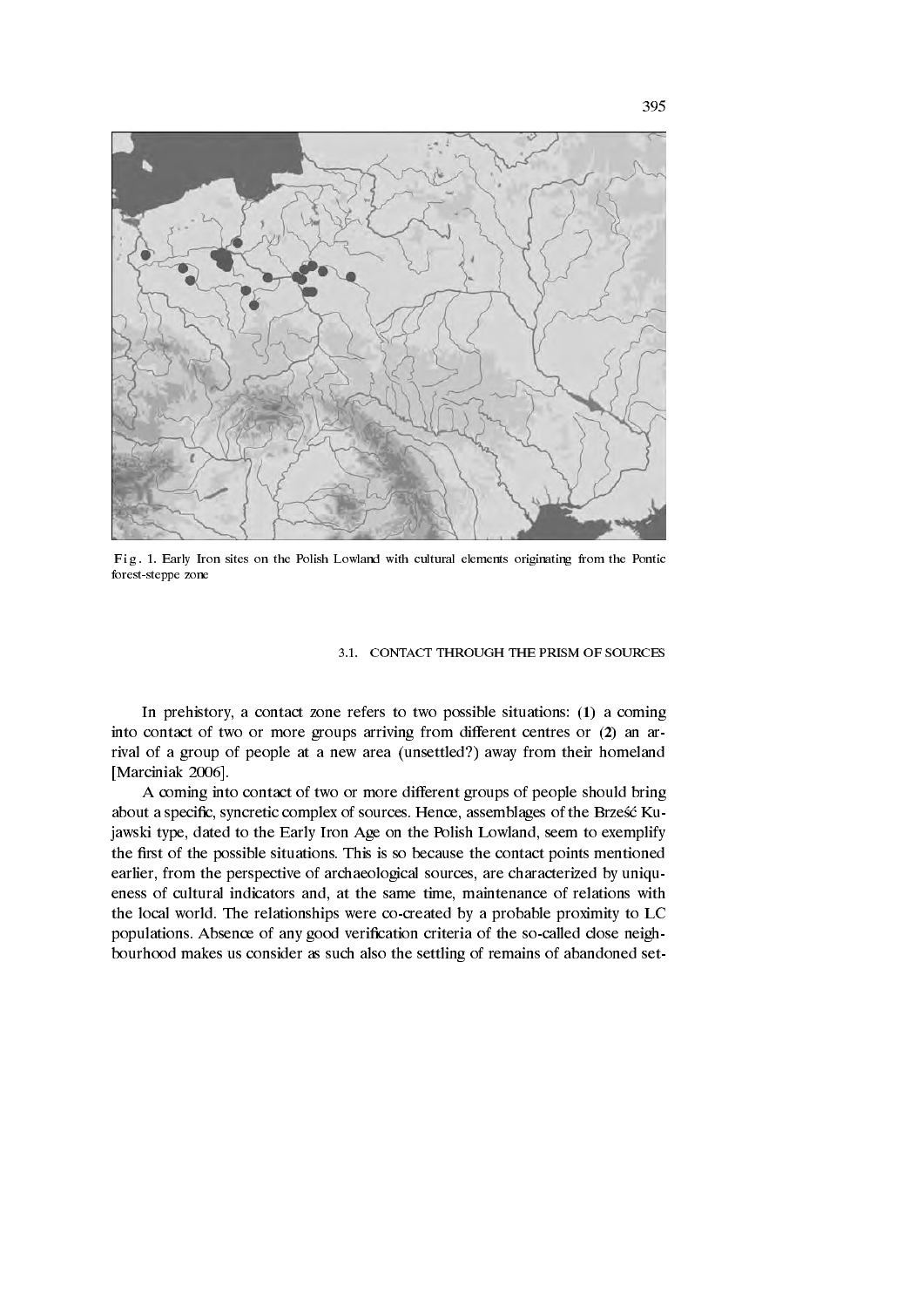tlements, respecting, however, their spatial structure. This can be observed on many settlements containing cultural elements originating on the Pontic forest-steppe. Relevant post-residential (post-settlement) remains are frequently located there next to compact LC layouts, frequently at their peripheries. The structures make up closed systems defined by the presence of a house (any hypothetical dwelling structure) and several household pits.

This kind of behaviour is observed at a majority of well-preserved settlements containing eastern sources. As examples may serve relics from Brześć Kujawski, site 3 [Grygiel 1995], Piecki, site 8 [Głogowski, Ignaczak 2004], Sławsko Wielkie, site 16 [Głogowski, Ignaczak 2004], Kołuda Wielka, site 13 [Andrałojć 1993], Drohiczyn, site Kozarówka I and Kozarówka II [Wegrzynowicz 1978], Transbor, unnumbered site [Orlińska 2007], Dziecinów, site 22 [Andrzejowska 2008], or Kowalewice, site 6-7 [Marchelak, Tyszler 2003]. Presumably, reminders of similar situations, ceramic finds unearthed in the cultural layers of LC settlements with their position within stratigraphic arrangements indicate each time a younger age than that of the other settlement materials (chiefly LC of the Iron Age). Such discoveries have been made at Komorów, site 1, [Malinowski (Ed.) 2004; Malinowski 2006], Głazów, site 8 [Ignaczak, Affelski 2009] and Wyszków, site 1 [Ignaczak 2007].

Assuming that the finds are results of contact or a cultural interaction, their stylistically (in terms of meaning) cohesive character could have been a result of the search for common denominators by migrating groups of people. Ouoting Marciniak, one can conclude that "elements of material culture that have the character of a sign or incomplete sign are actively used (mobilised) to build a group's identity" [Marciniak 2006: 16]. The search for identity applies to all artefact types, beginning with dwelling structures and ending with material objects such as pottery.

A claim may be ventured that the potters of this period lived in small insular enclaves located in areas actively used by earlier (partially contemporaneous) LC populations. The reason for such arrangements could have been the ecological characteristics of the areas that probably met exactly settlement preferences of the populations.

Only to a slight degree can the conclusions following from the pottery analysis be supplemented by the observations of metal sources. Two types of artefacts encountered in contexts of interest to us here, namely nail-like ear bands and Scythian-type iron ice picks, have other connotations both in terms of their manufacture and function.

The ear bands, owing to the fact that they co-occurred with the Brześć Kujawski pottery type [see settlements at Brześć Kujawski – Grygiel 1995, and Bielawska Wieś, site  $5$  – Michalski 1986; Ignaczak 2008] or were discovered in settlement contexts close to it [Grygiel 1995], gain attractiveness as objects of interpretation. Their detailed genetic analysis yielded several important observations. Their Early Scythian variety (formally the closest to specimens from the Polish Lowland) is encountered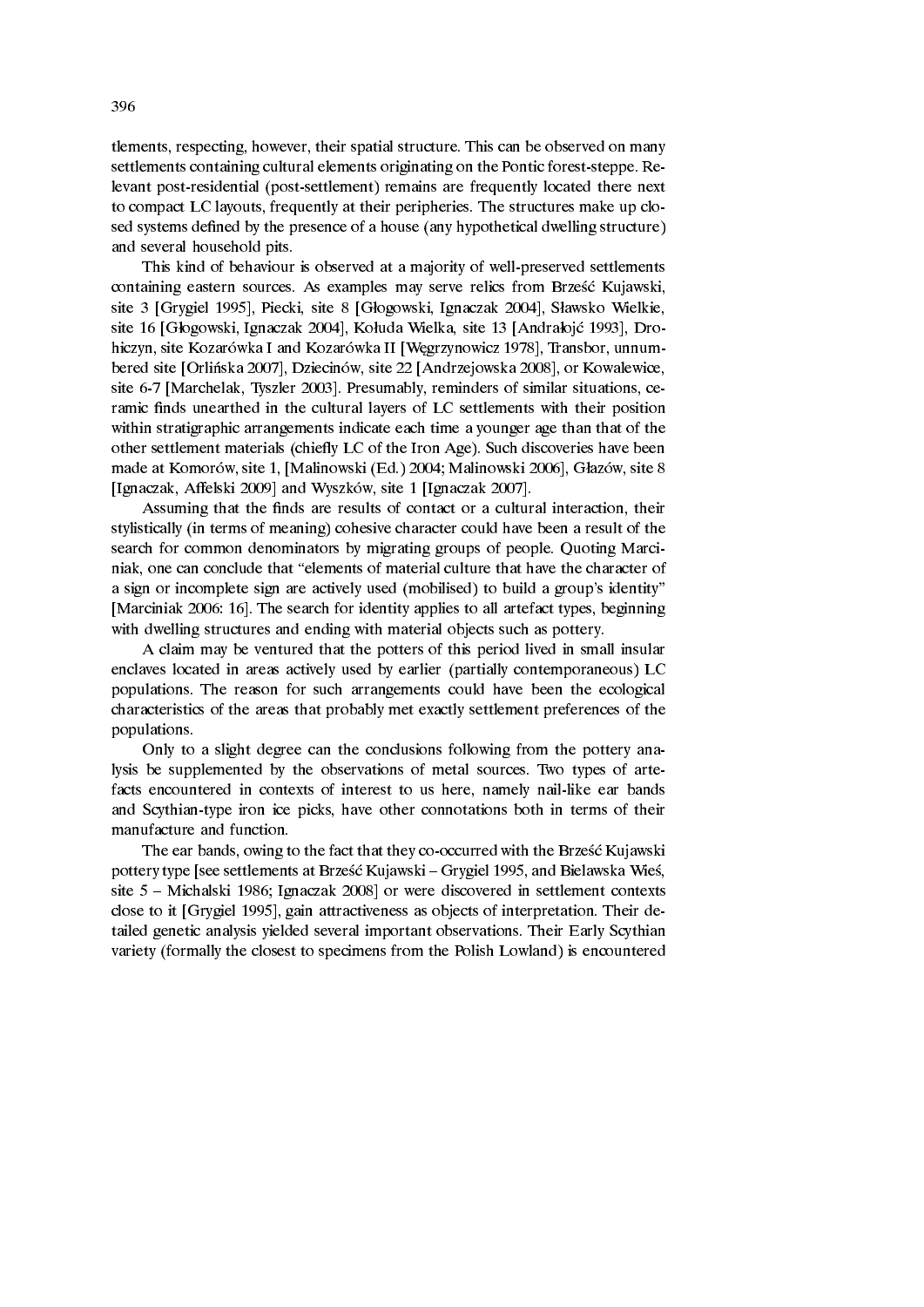above all in the drainages of the Boh and Dnieper rivers [Gawlik 2007: Fig. 1]. Surprisingly enough, they are common virtually only in the forest-steppe zone [Gawlik] 2007: 229]. In the east, they occur also in the Late Bronze contexts, specifically in the younger phases of the Chornoles culture [Krushelnytska 1998; Daragan 2004]. The literature provides even extreme interpretations, linking the ear bands to the forest-steppe Chornoles culture and ignoring the role of the Scythian culture in their dissemination [Kaposhina 1956: 181]. Such views, however, are, in the light of current knowledge, considered as rather unfounded because of the absence of any prototypes – ear bands characteristic of the early phases of forest-steppe cultures [Gawlik 2007: 231]. What else may be interesting for us here is the division of this group of finds into several subsets and a relatively little resemblance of forms encountered on the Polish Lowland to the group of artefacts belonging to the Tarnobrzeg Lusatian culture (TLC). The latter have a massive form and large cones at the end of the ring [Gawlik 2007: 232]. This may correspond to a certain opposition between 'Tarnobrzeg' artefacts, which probably were manufactured in local centres [Czopek 2007a; 2007d] and show no links to the forest-steppe zone broadly understood [Gawlik] 2007: 232], and artefacts from the Lowland that may manifest some eastern connotations [see specimens from Brześć Kujawski and Gustorzyn – Grygiel 1995: Figs. 28, 30. The question, however, calls for a thorough consideration, in particular in the light of the latest TLC finds unearthed at site 22 at Grodzisk Dolny [Czopek 2007a: 179, Fig. 166] and other specimens from the Lublin province [Bukowski 1977], Yet. the thesis, tentatively put forth, referring to the possibility of ear bands originally spreading from the area on the middle Boh holds in the light of current knowledge.

Another type of data is supplied by weapons, namely iron ice picks of the 'Scythian type'. They are evidence of contacts of similar provenance to that of the ear bands but their incidence is lower. Curiously enough, the ice picks are not found in areas immediately adjacent to the borderland. They occur only between the Oder and Vistula rivers and the context of their occurrence does not coincide with the Brześć Kujawski type pottery although in a few cases it is close to it. Cases in point are the relationship of finds from Bielawska Wies [Michalski 1986] and a hoard from Baków Dolny [Michalski 2002]. However, the evidence is too weak to construct any broader interpretation on it. What is important though is the bearing out of the thesis claiming that such finds occur in deposits of other cultures than those related to the armed presence of Scythian populations on the Lowland.

The last category of sources improving our knowledge on the East-West contacts is bone deposits from the assemblage found at site 3 at Brześć Kujawski [Grygiel 1995]. Obtained by detailed analyses, the picture of animal consumption at this site is rather typical [Makowiecka, Makowiecki 2005: 352, Fig. 2]. What draws our attention is the balance between domestic consumption species, a rare occurrence in settlement materials, and a high disproportion between the ages of slaughtered animals, mainly the cow and horse. In the case of both species, it was found that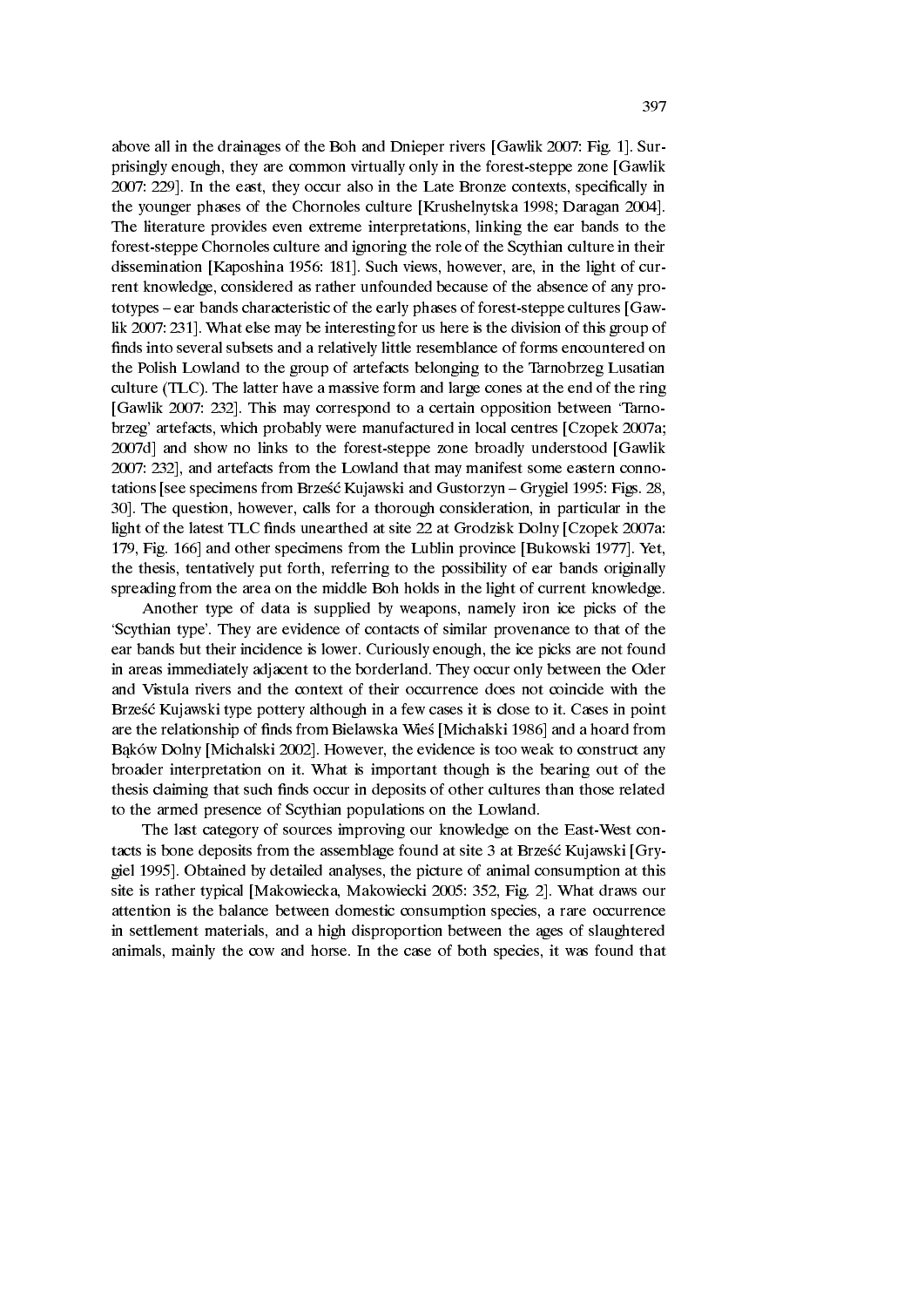very old animals had been eaten. In the case of the cow this means individuals even 14 years old and 15-20 years old in the case of the horse. A high share of horse bones, indicating a high position of the horse in the diet of the people inhabiting the settlement, may be indicative of an impact by peoples from the south-east [Grygie] 1995]. Indirectly though, this is borne out by the results of archaeozoological determinations for Scythian settlements where the share of the horse in the diet equals 31 per cent [Benecke 1998]. Small amount of data for the Polish Lowland prevents us, however, from generalizing the conclusions; the more so as the economic exploitation of the horse, especially on the steppes, is far more complex [Levine 1999]; besides its use for consumption extended probably to the ritual sphere [Marciniak 2004]. A higher chance for actual use may be enjoyed by conclusions concerning the populations of other species. Of equal importance may be the population of the pig. Being an animal of a relatively high breeding value, owing to the fast growth of individuals in a herd, it may be reared in periods of unstable economy [Lasota-Moskalewska 1997: 198-200].

## 3.2. CHRONOLOGY OF CONTACTS IN THE LIGHT OF  $^{14}$ C ANALYSES

The absolute dating of Brześć Kujawski type materials relies on dates obtained for two areas of their occurrence: the Polish Lowland and western Ukraine. With respect to Poland, a detailed profile can be made of three regions: Mazowsze, central Poland and Kujawy [Ignaczak 2008]. For Ukraine, we have fewer dates; nevertheless, the most inspiring ones concern a Chornoles culture settlement at Subotiv [Klochko] *et al.* 1998, which is one of the presumed departure environments of Brześć Kujawski type assemblages. The significance of the dates for the questions discussed here lies in the verification of the temporal sequence in the occurrence of the cultural patterns and the definition of their hypothetical departure and destination areas.

Special attention is, therefore, merited by the seniority of eastern assemblages, verified by calibration. They are dated to the interval of 1200 to 800 BC [Klochko] et al. 1998: 667-673; Ignaczak, Ślusarska-Michalik 2003: Tab. 2]. For Polish Lowland sites, the probability of an event is the highest in two intervals: (a) first, surprisingly early for Mazowsze and central Poland, i.e. 800-660 BC, and (b) second, dated to the period of 750-400 BC, obtained for Kujawy assemblages<sup>2</sup>.

An effect of general knowledge, a necessary (?) earlier dating of sources originating from Mazowsze and central Poland was attempted by building a sequence

<sup>&</sup>lt;sup>2</sup> New dates for site no. 3 at Brześć Kujawski have considerably broadened the scope of interpretation presented in earlier publications [Ignaczak 2008]. Proper samples have been sent for analysis through the goodwill of Prof. Ryszard Grygiel, for which I am extremely grateful.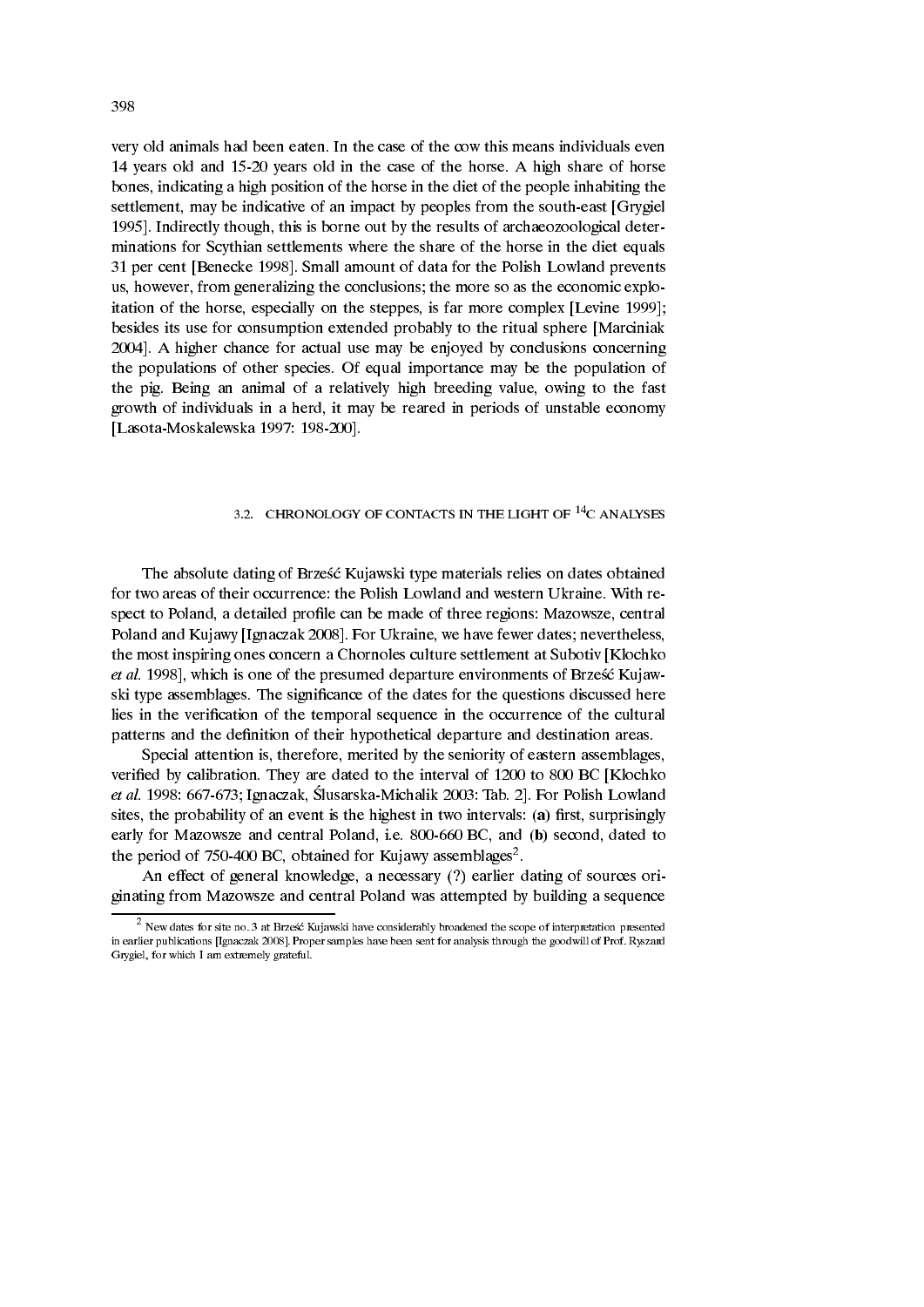

F i g, 2. Sum of probabilities of  $\pm$  C dates (using OxCal v3.10, Bronk Ramsey 2005) from sites containing 156 782-

of  $\sim$  cates (using OxCaf v5.10 canoration software). In the sequence, a priority  -   6
# #  \* & - ( tained results (see Figs. 2, 3) lend plausibility to the claim that elements from the  

!& -   ! - - 2 6
# # O  CD? >:? "/  \* O  D?? >D? . I consider the contract of the contract of the contract of the contract of the contract of the contract of the contract of the contract of the contract of the contract of the contract of the contract of the contract of t represented to the contract of the contract of the contract of the contract of the contract of the contract of the Chornoles culture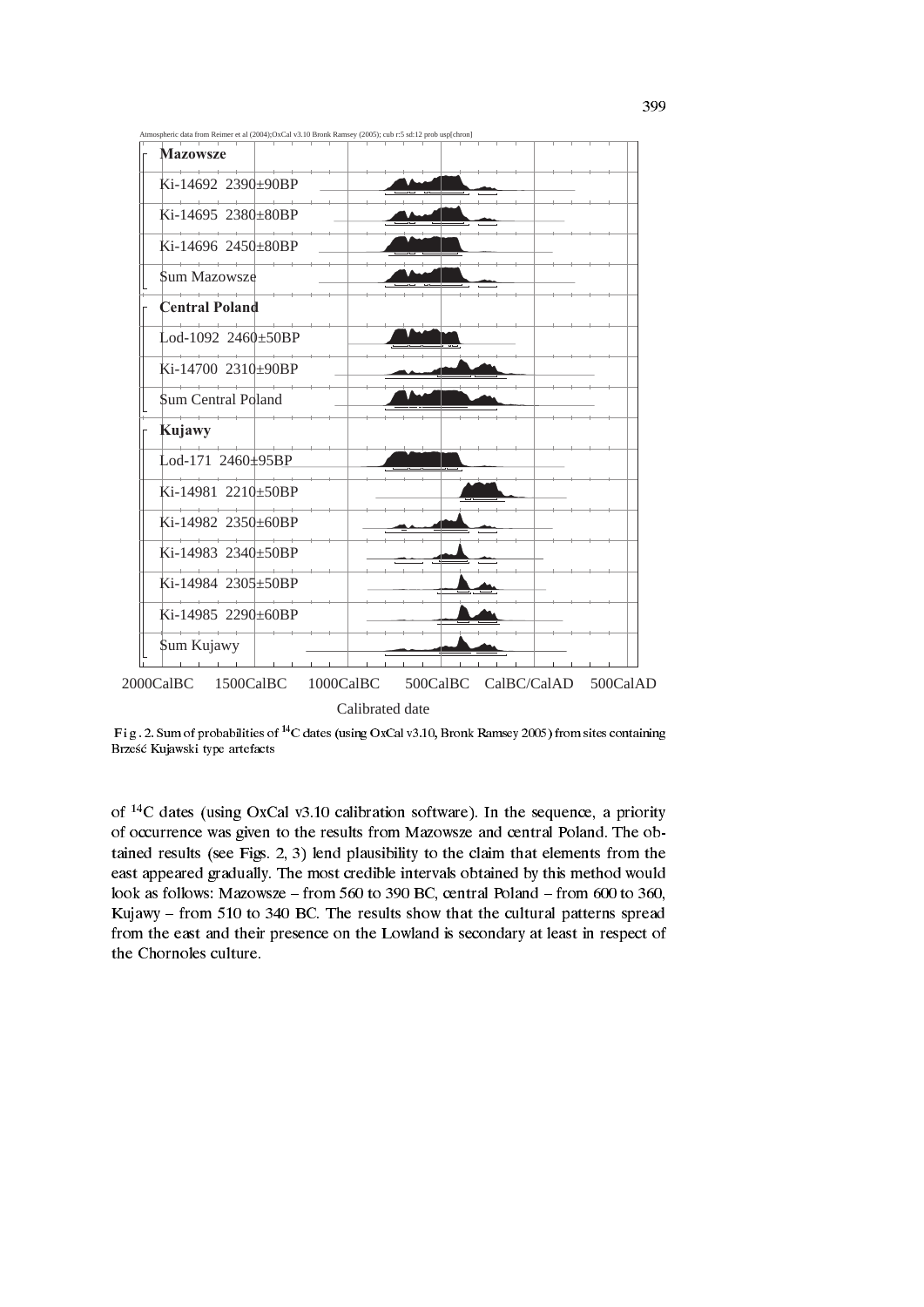

Fig. 3. Calibration sequence of <sup>14</sup>C dates (using OxCal v3.10, Bronk Ramsey 2005) from sites containing Brześć Kujawski type artefacts

#### 4 CONCLUSION

It seems that the possibility of contacts between the forest-steppe societies of the Pontic Area and those of the decline LC must be necessarily accepted now. Presumably, the relations can be dated to Hallstatt D, which is indirectly shown by the obtained  $^{14}$ C dates. The dating of the temporal sequence to 650-510 BC seems rather certain, with dendrochronological data supporting it as well [Trachsel 2004]. What we most probably deal with in this period is a dwindling away of LC patterns and a weakening of settlement processes. This, in turn, could have led to the infiltration of the Polish Lowland by forest-steppe societies (pressed by nomads inhabiting the steppes?). As regards the genetic aspect, it is worth mentioning that the cultural patterns appear on the Polish Lowland only in decline LC assemblages and disappear together with the culture.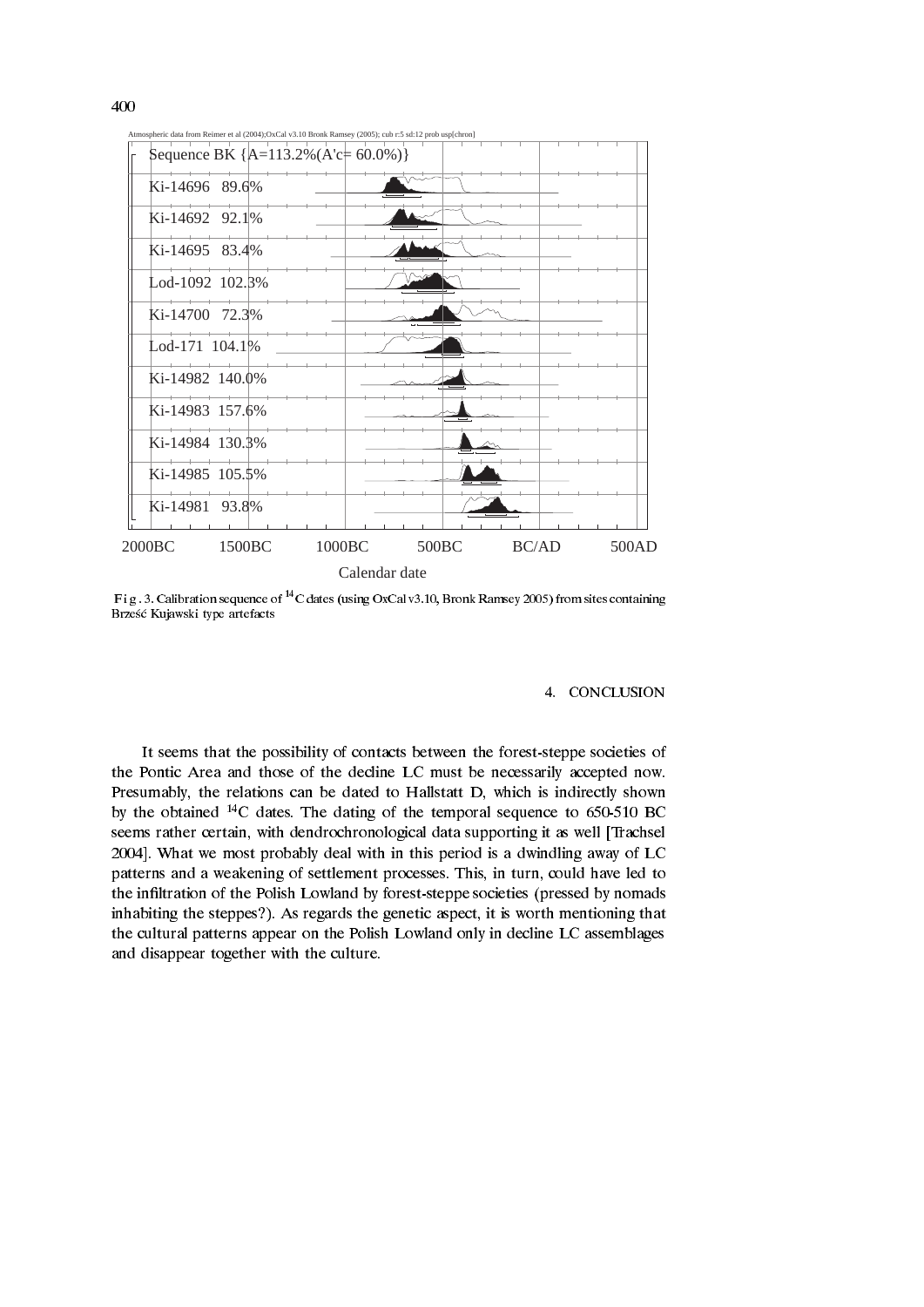The views on the impact of the forest-steppe societies in the areas located first in the drainages of the Vistula and then the Oder rivers have recently been associated with the hypothesis of the Neuri migrations [Czopek 2007c..., in this volume; Kłosińska 2007. One cannot help feeling that they best describe the reality created by archaeological sources. For quite apart from the proper carriers of the eastern tradition (populations of the Chornoles, Cherepino-Lagodiysk or Leżnica cultures), it is hard to resist an impression that cultural contacts followed several routes at that time, with their common denominator being the forest-steppe as the departure area. A strong demographic stimulus could have spawned many routes of which two: Dniester-San and Boh-Bug-Vistula had a supraregional significance mainly because they ran through two natural passages: the Przemyśl and Volhynia gates.

Translated by Piotr T. Żebrowski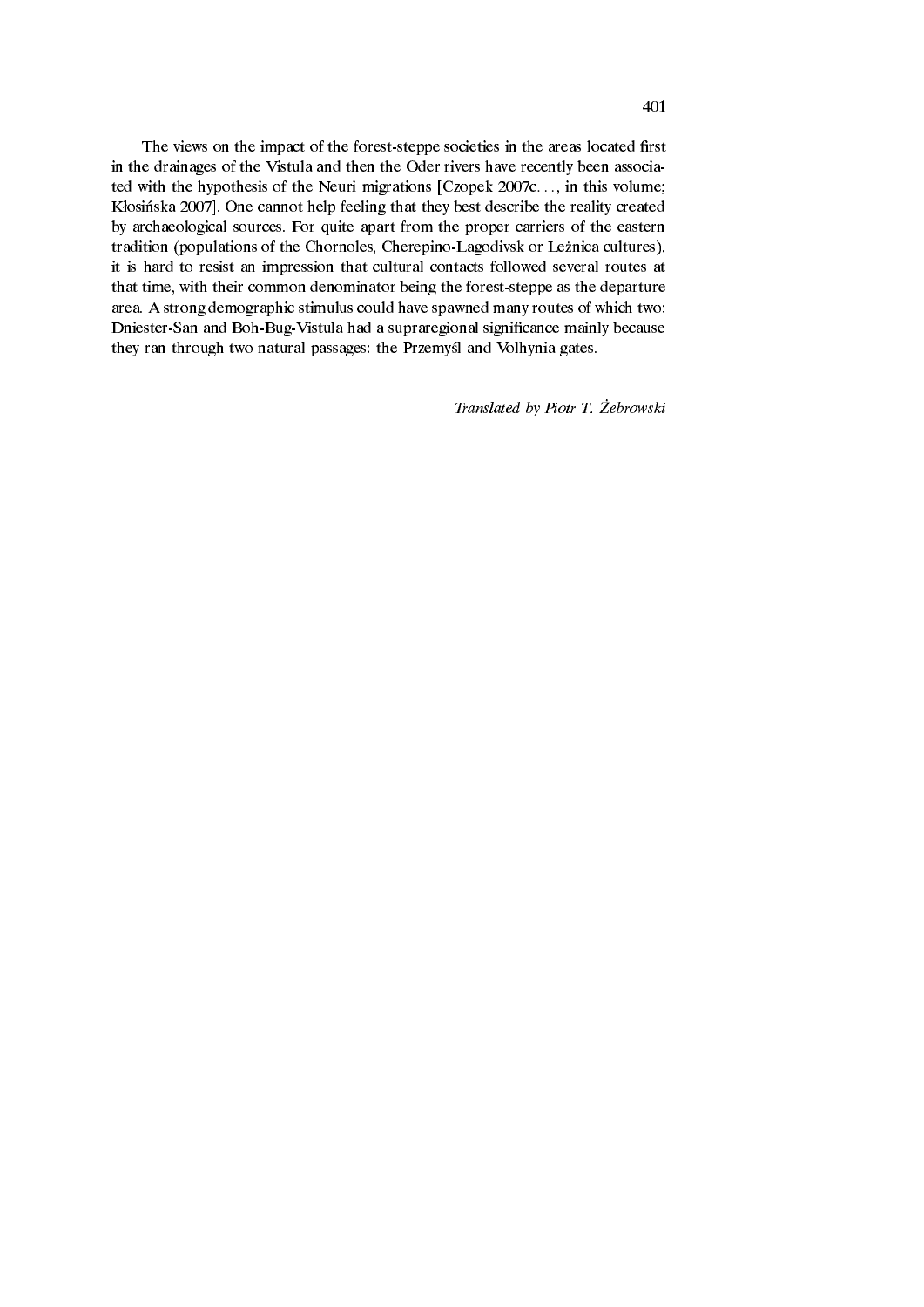## **ABBREVIATIONS**

| AA                |          | - Archäologischer Anzeiger. Berlin                               |
|-------------------|----------|------------------------------------------------------------------|
| ActaArch          |          | - Acta Archaeologica. Copenhagen                                 |
| ActaArchHung      |          | - Acta Archeologica Academiae Scientiarum Hungaricae. Bu-        |
|                   |          | dapest                                                           |
| AAS               |          | Anatolian Archaeological Studies. Tokio                          |
| AJA               |          | American Journal of Archaeology. New York                        |
| AoF               |          | Altorientalische Forschungen. Berlin                             |
| AnSt              |          | Anatolian Studies. London                                        |
| APŚ               |          | Archeologia Polski Środkowowschodniej. Lublin                    |
| ARM 4             | -        | Dossin G., Lettres. Textes cunéiformes, vol XXV. Musée du        |
|                   |          | Louvre, Départment des Antiquités Orientales, 1951. Paris        |
| <b>AVL</b>        |          | Arkheologia Vostochno-Evropeiskoi Lesostepi. Voronezh            |
| <b>BARIS</b>      |          | British Archeological Raports. International Series. Oxford      |
| <b>BICS</b>       |          | Bulletin of the Institute of Classical Studies of the University |
|                   |          | of London. London                                                |
| <b>BPS</b>        | $\equiv$ | Baltic Pontic Studies, Poznań                                    |
| <b>BSA</b>        |          | The Annual of the British School at Athens. London               |
| CAD               |          | Assyrian Dictionary of the Oriental Institute of the Univer-     |
|                   |          | sity of Chicago, I.J. Gelb, B. Landsberger, A.L. Oppenheim,      |
|                   |          | E. Reiner (Eds), 1964 - . Chicago                                |
| <b>JBS</b>        |          | Journal of Baltic Studies. Abingdon                              |
| <b>JCH</b>        |          | Journal of Cultural Heritage. Amsterdam                          |
| <b>JCS</b>        |          | Journal of Cuneiform Studies. Chicago                            |
| <b>JESHO</b>      |          | Journal of the Economic and Social History of the Orient.        |
|                   |          | Leiden                                                           |
| <b>JIES</b>       |          | The Journal of Indo-Europpean Studies. Waschington D.C.          |
| <b>JRAI</b>       |          | Journal of the Royal Anthropological Institute. London           |
| <b>JRGZM</b>      |          | Jahrbuch der Römisch-Germanischen Zentralmuseums Ma-             |
|                   |          | inz. Mayence                                                     |
| <b>KSIA</b>       |          | Kratkiye soobscheniya Instituta Arkheologii. Moskva              |
| <b>KSIIMK</b>     |          | - Kratkiye soobscheniya Instituta Materialnoy Kultury. Moskva    |
| <b>MDP 22</b>     |          | Scheil V., Actes juridiques susiens. Mémoires de la mission      |
|                   |          | archéologique de Perse, Vol XXII, 1930. Paris                    |
| <b>MIA</b>        |          | Materialy i issledovaniya po Arkheologii SSSR. Moskva-Le-        |
|                   |          | ningrad                                                          |
| <b>NA IA NANU</b> |          | Nauchniy Arkhiv Instytuta Arkheologii Natsionalnoy Akade-        |
|                   |          | mii Nauk Ukrainy. Kiev                                           |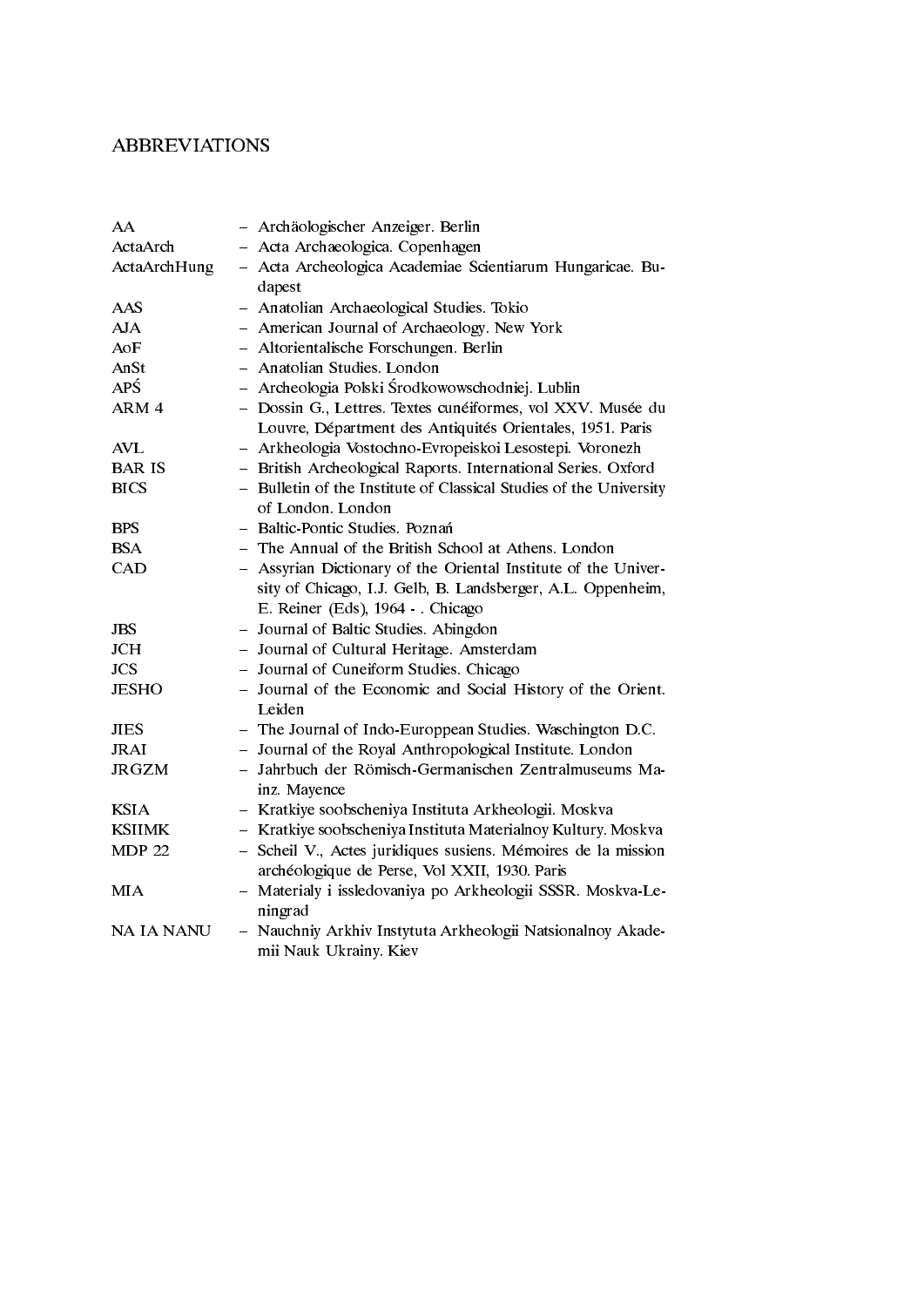| <b>NHMU</b>    | - National History Museum of Ukraine. Kiev                                |
|----------------|---------------------------------------------------------------------------|
| <b>OJA</b>     | - Oxford Journal of Archaeology. Oxford                                   |
| <b>PBS 8/2</b> | - E. Chiera, Old Babylonian Contracts, 1922. Philadelphia                 |
|                | Posiedzenia P.I.G. - Posiedzenia Państwowego Instytutu Geologii. Warszawa |
| <b>PPS</b>     | - Proceedings of the Prehistoric Society. London                          |
| PZ             | - Prähistorische Zeitschrift. Berlin                                      |
| RA.            | - Rossiyska Arkheologiya. Moskva                                          |
| <b>RA 36</b>   | - Revue d'Assyriologie et d'Archeologie orientale, 1938. Paris            |
| Riftin         | - A.P. Riftin, Staro-vavilonskie iuriducheskie i administrativnye         |
|                | dokumenty v sobranijakh SSSR, 1937. Moskva                                |
| SA.            | - Sovetska (Sovetskaja) Arkheologyia. Moskva                              |
| <b>UET V</b>   | - H.H. Figulla, Martin W.J., Letters and Documents of the Old             |
|                | Babylonian Period. Ur Excavation Texts, 1953. London                      |
| <b>VDI</b>     | - Viestnik Drevniey Istorii. Moskva                                       |
| <b>WA</b>      | - Wiadomości Archeologiczne. Warszawa                                     |
| ZA             | - Zeitschrift für Assyriologie. München                                   |

## **REFERENCES**

#### Akulov A.G.

1996 Ob odnom archeologicheskom sjuzhete. In: Severo-Vostochnoe Priazovye v sisteme evraziyskikh drevnostej (eneolit - bronzovyi vek) 1: 123-126. Donetsk.

#### Alechin W.W.

1951 Geografija rastienii. Moskva.

## Alekseyeva E.M.

1978 Antichnye busy v Severnom Prichernomorie. Moskva.

## Andrałojć M.

1993 Pochówki psów kultury łużyckiej na stanowiskach 12 i 13 w Kołudzie Wielkiej (gm. Janikowo, woj. bydgoskie). Ziemia Kujawska 9: 183-199.

#### Andreou S., Fotiadis M., Kotsakis K.

1996 The Neolithic and Bronze Age of Northern Greece. AJA 100: 573-574.

## Andriesescu J.

1926 Consideratiuni asupra tezaurului dela Vălči-Trăn, lănga Plevna (Bulgaria). Memoriile Secțiunii Istorice 5: 7-48.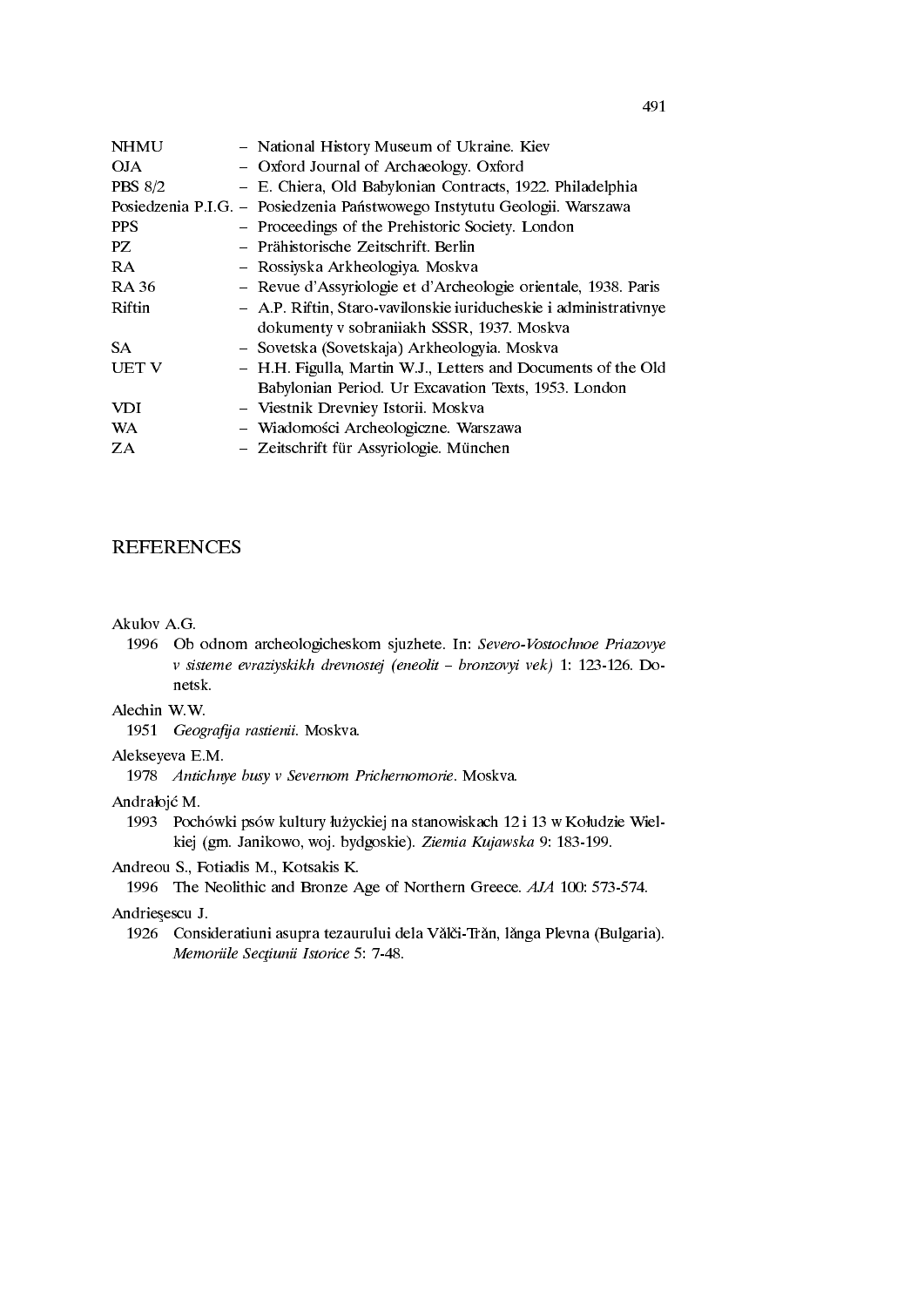1991 Eneoliticheskiy kurgan u sela Boguslav v prisamare. In: Problemy archeologii Podneprovva, 4-19. Dnipropetrovsk.

Androsov A.V., Yaremenko I.I., Martiushenko D.V.

1990 Kurgany epokhi eneolita – bronzovogo veka Kamenskogo polya. In: Issledovania po arkheologii Podneprovia, 4-22. Dnipropetrovsk.

Andrzejowska M.

2008 Stanowisko ze schyłku epoki brazu i z wczesnej epoki żelaza w Dziecinowie, pow. otwocki. Wiadomości Archeologiczne 60: 225-315.

Anthony D.

- 1986 The "Kurgan Culture", Indo-European origins, and the domestication of the horse: a reconsideration. Current Anthropology 27 (4): 291-213.
- 1998 The Opening of the Eurasian Steppe at 2000 BC. In: V.H. Mair (Ed.) The Bronze Age and Early Iron Age Peoples of Eastern Central Asia. Vol. 1, 63-99. Washington.

Anthony D., Brown D.

2000 Eneolithic horse exploitation in the Eurasian steppes: diet, ritual and riding. Antiquity 74: 75-76.

#### Angel L.J.

1973 Human Skeletons from Grave Circles at Mycenae. In: G.E. Mylonas (Ed.) Ο Ταφικος Κυκλος Βτων Μυκηνων, 379-397, Athens.

Archibald Z.

2002 The Shape of the New Commonwealth. Aspects of the Pontic and Eastern Mediterranean Regions in the Hellenistic Age. In: G.R. Tsetskhladze, A.M. Snodgrass (Eds) The Greek Settlement in the Eastern Mediterranean and the Black Sea. BAR IS 1062: 49-72.

Archiwum

2003-2007 Archiwum kwerendy zbiorów muzealnych i quasimuzealnych z trasy "szlaku Bałtyk-Bug-Boh-Pont", Dokumentacja elektroniczna – maszynopis w zbiorach Zakładu Prahistorii Polski, Instytutu Prahistorii UAM (Electronic documentation – typescript held in the archives of the Dept. of Polish Prehistory, AMU Institute of Prehistory). Poznań.

Artemenko I.I.

- 1961 Plemena Verkhnego i Srednego Podneprovia v epokhu bronzy. Moskva.
- 1964a Neoliticheskie stoyanki i kurgany epokhi bronzy bliz s. Khodosovichi, Gomelskoy obl. BSRR. In: Pamyatniki kamennogo i bronzovogo vekov Evrazii, 31-67. Moskva.
- 1964b Verhnee Podneprove v epohu pozdnego neolita i bronzy. KSIA 101:9-18.
- 1967 Plemena verkhnego i srednego Podneprovya v epokhu bronzy. Moskva.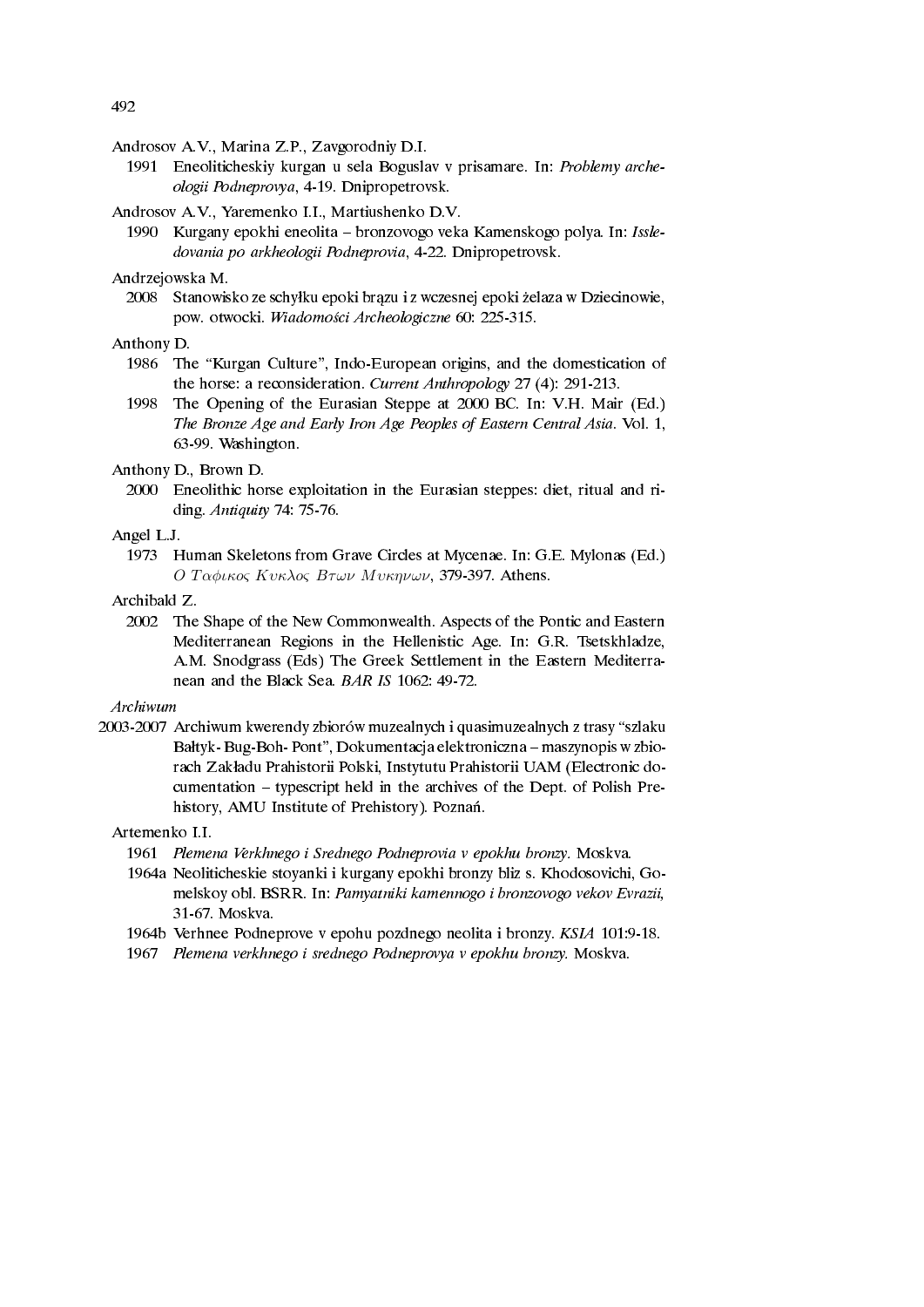- 1976 Mogilnik srednedneprovskov kultury v urochische Strelitsa. In: Eneolit *i bronzovvi vek Ukrainv.* 69-96. Kiev.
- 1985 Srednedneprovskava kultura, In: D.Ja, Telegin (Ed.) Pervobytnava arkheologiya, Arkheologiya Ukrainskov SSR, T. I. 364-375. Kiev.
- 1987a Kultury shnurovoj keramiki: srednedneprovskaya, podkarpatskaya, goro--dokskozdolbitskaya, stzhizhovskaya kultury. In: Epokha bronzy lesnoy polosy SSSR, 35-51. Moskva.
- 1987b Sviazi plemen srednedneprovskoy kultury. In: Mezhplemennye sviazi epoki bronzy na terrytorii Ukrainy, 6-16. Kiev.
- 1987c Komarovskaja kultura. In: O.N. Bader, D.A. Kraynov, M.F. Kosarev (Eds) Epocha bronzy lesnoj polosy SSSR. Arkheologia SSSR, 113-116. Moskva.

#### Artursson M., Nicolis F.

Cultural Relations Between the Mediterranean and the Baltic Seas du-2007 ring the Bronze Age? The Evidence from Northern Italy and Southern Scandinavia. In: I. Galanaki, H. Tomas, Y. Galanakis, R. Laffineur (Eds) Between the Aegean and Baltic Seas. Prehistory Across Borders. Aegaeum 27: 331-342. Liège.

## Astour M.

1995 Overland Trade Routes in Ancient Western Asia. In: J. Sasson (Ed.) Civilizations of the Ancient Near East, 1401-1420. London - New York.

## Atlas

2005 Polonia. Atlas map z XVI - XVIII wieku. Warszawa.

## Atlas Świata

1962 PWN

#### Avilova L.I., Orlovskaya L.B.

2003 Radiouglerodnyi metod i problemy datirovania bronzovogo veka, KSIA  $214:9.20$ 

#### Avruch K.

2000 Reciprocity, Equality, and Status – Anxiety in the Amarna Letters. In: R. Cohen, R. Westbrook (Eds) Amarna Diplomacy. The Beginnings of International Relations, 154-164. London - Baltimore.

#### Baczyńska B.

1994 Cmentarzysko kultury mierzanowickiej w Szarbi, woj. Kieleckie. Studium obrądku pogrzebowego. Kraków.

## Bader O.N.

1970 Bassejn Oki v epohu bronzy. Moskva.

## Bagińska J., Machnik J.

2003 Wyniki ratowniczych badań zniszczonego kurhanu na stanowisku 31 w Werszczycy, pow. Tomaszów Lubelski na Grzedzie Sokalskiej. Wyodrebnienie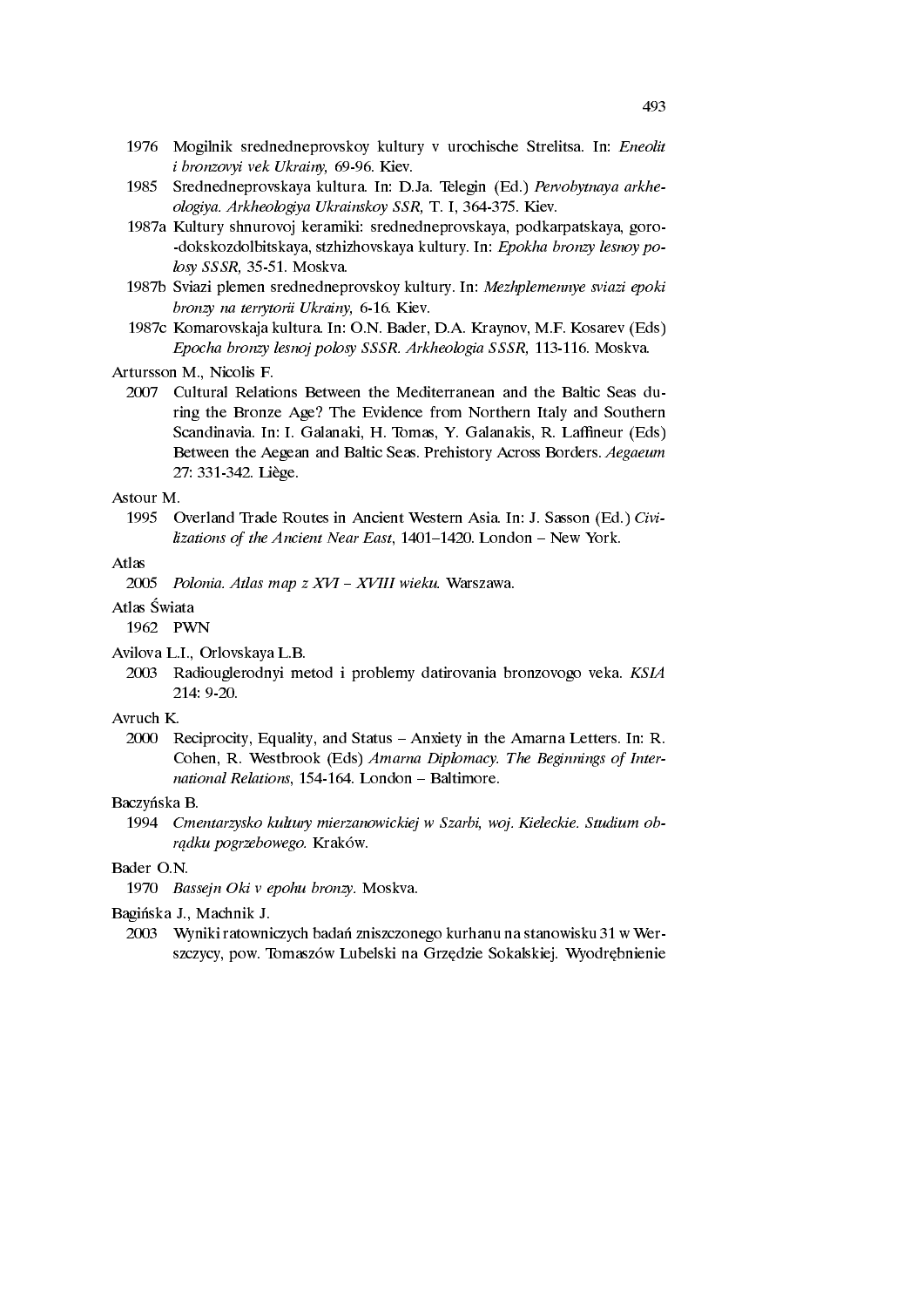grupy sokalskiej kultury ceramiki sznurowej. Archeologia Polski Środkowowschodniei 4: 38-57.

- Bagušienė O., Rimantienė R.
	- 1974 Akmeniniai gludinti dirbiniai. In: R. Rimantienė (Ed.) Lietuvos TSR archeologijos atlasas, T. I, Akmens ir žalvario amžiaus paminklai, 84-205. Vilnius.

Bakker J.A.

1976 On the Possibility of Reconstructing Roads from the TRB Period. Berichten van de Rijksdienst voor het Oudheidkunding Bodemonderzoek, jaargang 26: 63-91.

Bakker J.A., Kruk J., Lanting A.E., Milisauskas S.

1999 The Earliest Evidence of Wheeled Vehicles in Europe and the Near East. Antiquity 73 (282): 778-790.

Balaguri E.A., Krushelnicka L.I., Pavliv D.Ju., Popovich I.I., Sveshnikov I.K., Pele-

shchishin, N.A., Maleev Ju.N.

1990 Arkheologia Prikarpattva, Volini i Zakarpatva. Eneolit, bronza i rannee zelezo, Kiev

Balcer B

- 1975 Krzemień świeciechowski w kulturze pucharów lejkowatych. Eksploatacja, obróbka i rozprzestrzenienie. Wrocław.
- 1981 Związki miedzy kulturą pucharów lejkowatych (KPL) a kultura trypolską na podstawie materiałów krzemiennych. In: T. Wiślański (Ed.) Kultura pucharów lejkowatych w Polsce (studia i materiały), 81-91. Poznań.
- Wytwórczość narzędzi krzemiennych w neolicie ziem polskich. Wrocław. 1983

Balcer B., Machnik J., Sitek J.

2002 Z pradziejów Roztocza. Na ziemi zamojskiej. Kraków.

Balon J.

1998 Regiony fizycznogeograficzne. In: Encyklopedia Geograficzna Świata. Europa, 60-67. Kraków.

## Bandrivsky M.

- 2002 Mogilnik v Petrikovi bilja Ternopolva v konteksti pochovalnogo obrvadu visocko kulturi. Lyiv.
- 2003 Poselennya rannzaliznogo viku u Winnikach ta problema zavershalnogo etapu isnuvannya visocko kulturi. Arkheologii doslidzennia Lvivskogo universitetu 6: 204-219. Lviv.
- 2006 Klepani "kazany" i dvolezovi sokyry: shchodo vytokiv relegiynykh ujavlen na zakhodi Ukrainskoho Lisostepu v pizniv period epokhy bronzy. In: Materialy i doslidzhennya z arkheologii Prykarpattya i Volyni, 11: 38-64. Lviv.

Bandrivsky M., Krushelnicka L.

1998 Osnovni periodi rozvitku visocko kulturi (za materiałami pochovalnich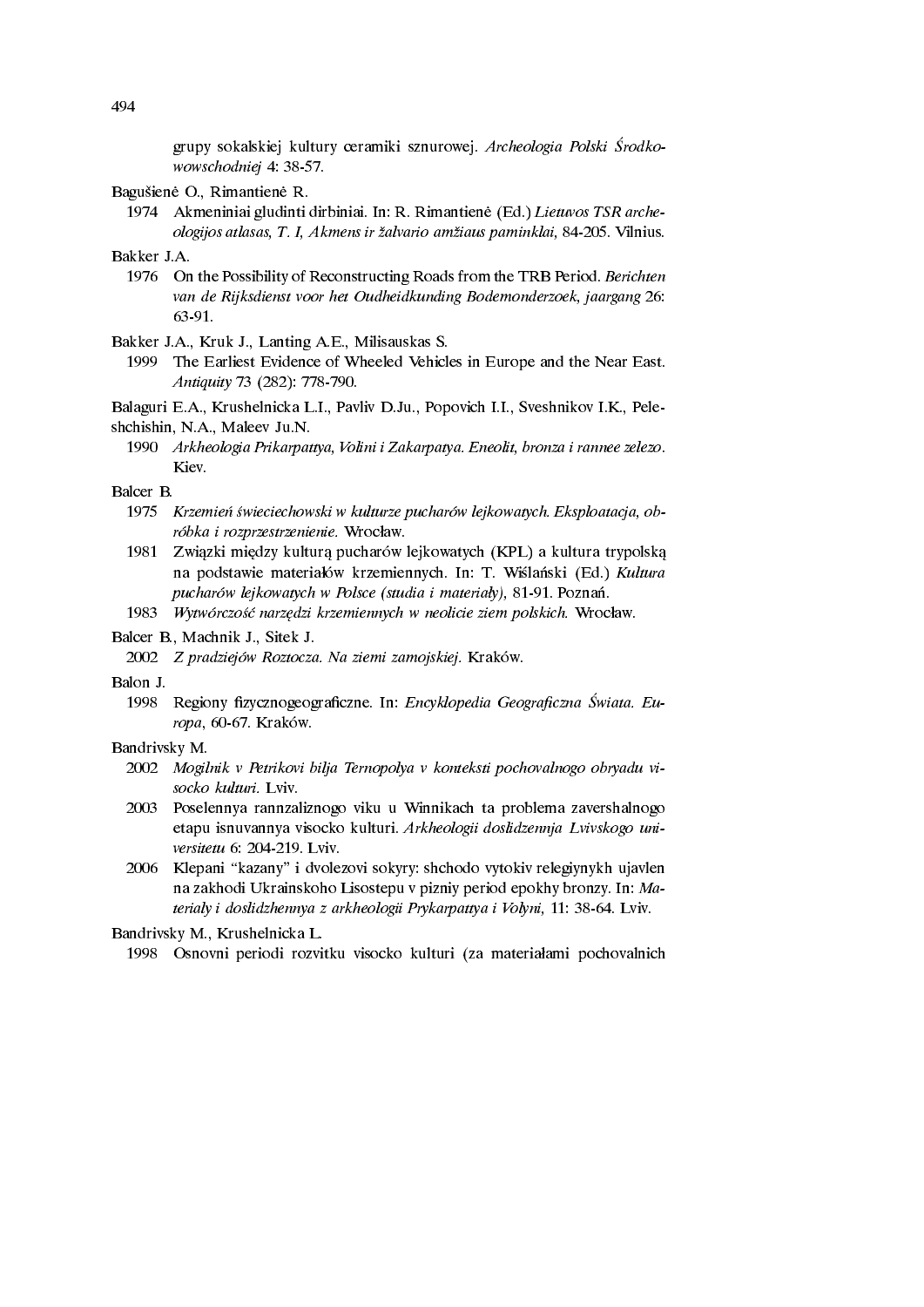pamyatok), Zapiski Naukovogo Tovaristva imeni Shivchenka 235: 193-247.  $I$ *xiv*.

## Bard K.A.

2000 The Emergence of the Egyptian State (c. 3200–2686 BC). In: I. Shaw (Ed.) The Oxford History of Ancient Egypt, 61-88, Oxford,

## Bartelheim M.

1998 Studien zur böhmischen Aunjetitzer Kultur – Chronologische und chorologische Untersuchungen. Universitätsforschungen zur prähistorischen Archäologie, Bd. 46. Bonn.

## Bass G.F.

1995 Sea and River Craft in the Ancient Near East. In: J. Sasson (Ed.) Civilizations of the Ancient Near East, 1421-1432. London - New York.

#### Bátora L

2006 Stúdie ku komunikácii medzi strednou a východnou Európou v dobe bronzovei. Bratislava.

## Beck C.W.

1966 Bemerkungen zur infrarotspektroskopische Herkunftsbestimmung von Bernstein. *JRGZM* 13: 292-295.

#### Bednarek R., Prusinkiewicz Z.

1997 Geografia gleb. Warszawa.

## Benecke N.

1998 Diachroner Vergleich der Pferdehaltung im Karpatenbecken und in der osteuropäischen Steppe während der vorchristlichen Metallzeiten. In: B. Hänsel, J. Machnik (Ed.) Das Karpatenbecken und die osteuropäischen Steppe. Nomadenbewegungen und Kulturaustausch in der vorchristlichen Metallzeiten (4000–500 v. Chr.), 91-98. München – Rahden/Westfalen.

#### Berezanskaya S.S.

- 1972 Sredniv period bronzovogo veka v Severnov Ukraine, Kiev.
- 1998 Hordeevka ein bronzezietlisches Kurhan-Gräberfeld am Südlischen Bug. In: B. Hänsel, J. Machnik (Eds) Das Karpatenbecken und die osteuropäische Steppe, 324-341, München - Randen/Westfalen.
- 1999 Mogilnik epokhi bronzy Gordeevka na Yuzhnom Bugie. RA 4: 148-153.

Bereznaskaya S.S. Goshko T.J. Samolyuk V.O

- 2004 Kolektivne pochovannja tshtsineckov kulturi na r. Goryn'. Archeologiya 1: 111-125.
- Berezanskaya S.S., Kločko, V.I.
	- 1998 Das Gräberfeld von Hordeevka. Archäologie in Eurasien 5. Rahden/Westfalen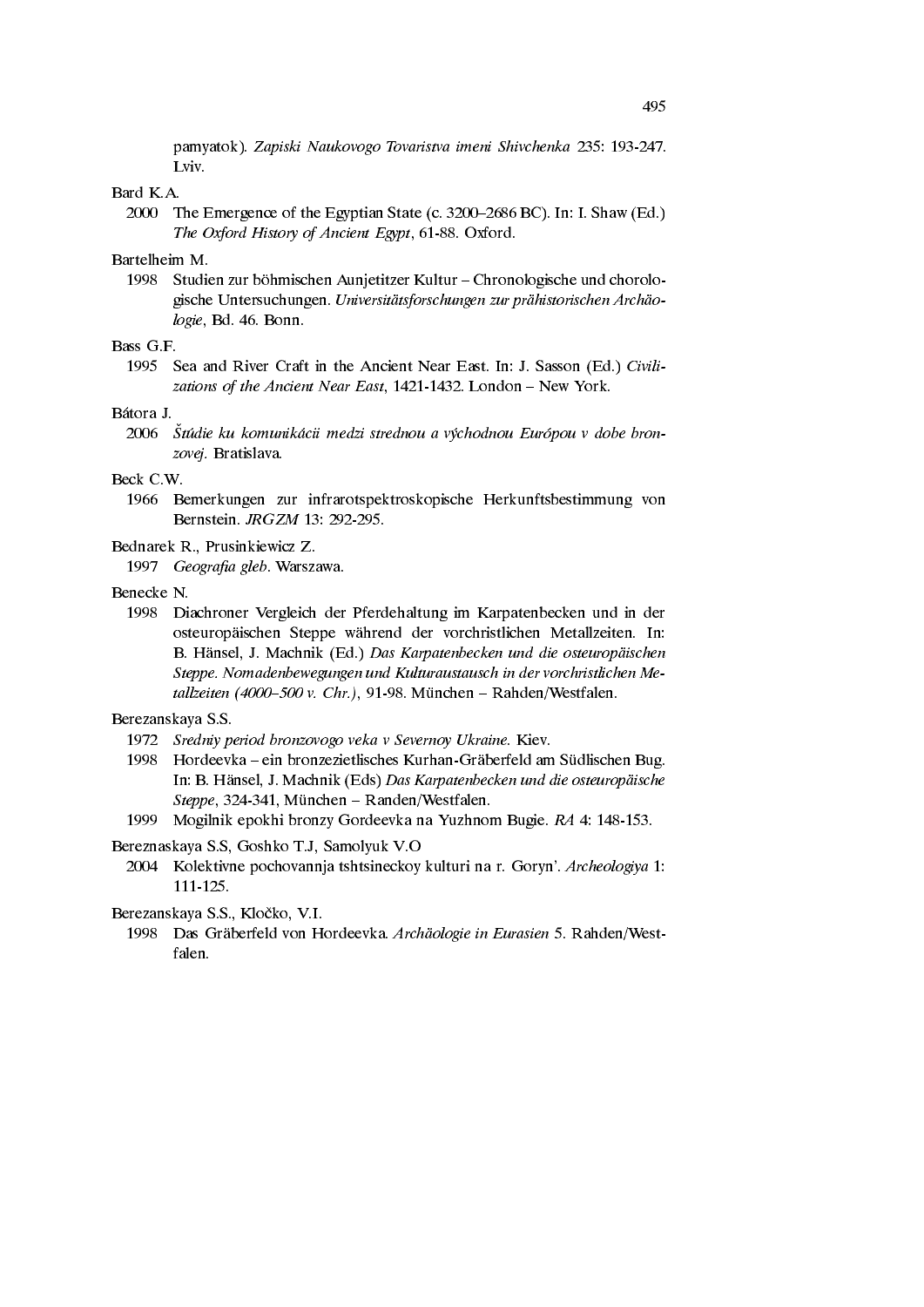- Berezanskava S.S., Lobav B.I.
	- 1994 Kurganniy mogilnik bronzovoy doby poblizu s. Gordiżyka na Pivdiennomu Buzi. Arkheologia 1994 (4): 140-153.
- Berezanskaya S.S., Okhrimenko H.V., Pyasetsky V.K.
	- 1987 Novi pamyatky skhidnotshynetskoi kultury na Volyni. Arkheologia 60: 50-58.
- Berezanskaya S.S., Shumova B.O.
	- 2002 Gordiyyskiy mogilnik: kompleks obryadovo-pokhovalnogo burshtinu. In: Naukowi zapiski 20 (1): 151-154. Kiev.

## Berounská M.

1987 Bulavy ve sředni Evropé, Praehistorica 13: 27-61.

## Bernbeck R.

2004 Gesellschaft und Technologie im frügeschichtlichen Mezopotamien. In: M. Fansa, S. Burmaister (Eds) Rad und Wagen. Der Ursprung einer Innovation Wagen im Vorderen Orient und Europa, 49-68. Maiz am Rhein.

## Bessonova S.S.

2007 Fiala iz Bratoliubovskogo kurgana. K voprosy o kompozitsii. In: Muzeini chytannia. Materially Mizhnarodnoi konferentsii "Yuvelirne mystetstvo pohliad kriz vikv". Kiev.

Bidzilya V.I., K.P. Bunyatyan, A.V. Nikolova

2005 Kurgan dobi bronzi bila s. Kochubeivka na Umanshchini. In: Na poshanu Sofii Stanislavivni Berezanskov (zbirka naukovikh prac), 118-131. Kiev.

#### Bieliński P.

- Starożytny Bliski Wschód; Od poczatków gospodarki rolniczej do wprowadze-1985 nia pisma. Warszawa.
- 1991 Ubajd Północny. Warszawa.

### Bierezańska Z.

1972 Kultura trzciniecka na Ukrainie. Archeologia Polski 17: 259-305.

Blajer W.

1998 Przyczynek do dyskusji o znaczeniu metalurgii brązu w zachodnim odłamie kultury trzcinieckiej. In: A. Kośko, J. Czebreszuk (Eds) "Trzciniec" – system kulturowy czy interkulturowy proces?, 337-342, Poznań.

#### Bloedow E.

- 1988 The Troyan War and Late Helladic III C. PZ 63: 23-53.
- 1999 "Hector is a lion": new light on warfare in the Aegean Bronze Age from the Homeric simile. In: R. Laffineur (Ed.) Problemos. Le contexte querrier en Egée à l'Age du Bronze. Aegaeum 19: 285-293. Liège.

#### Bobrinsky A.A.

1887 Kurgany i sluchainye archeologicheskie nakhodki bliz mestechka Smela I. Sankt Petersburg.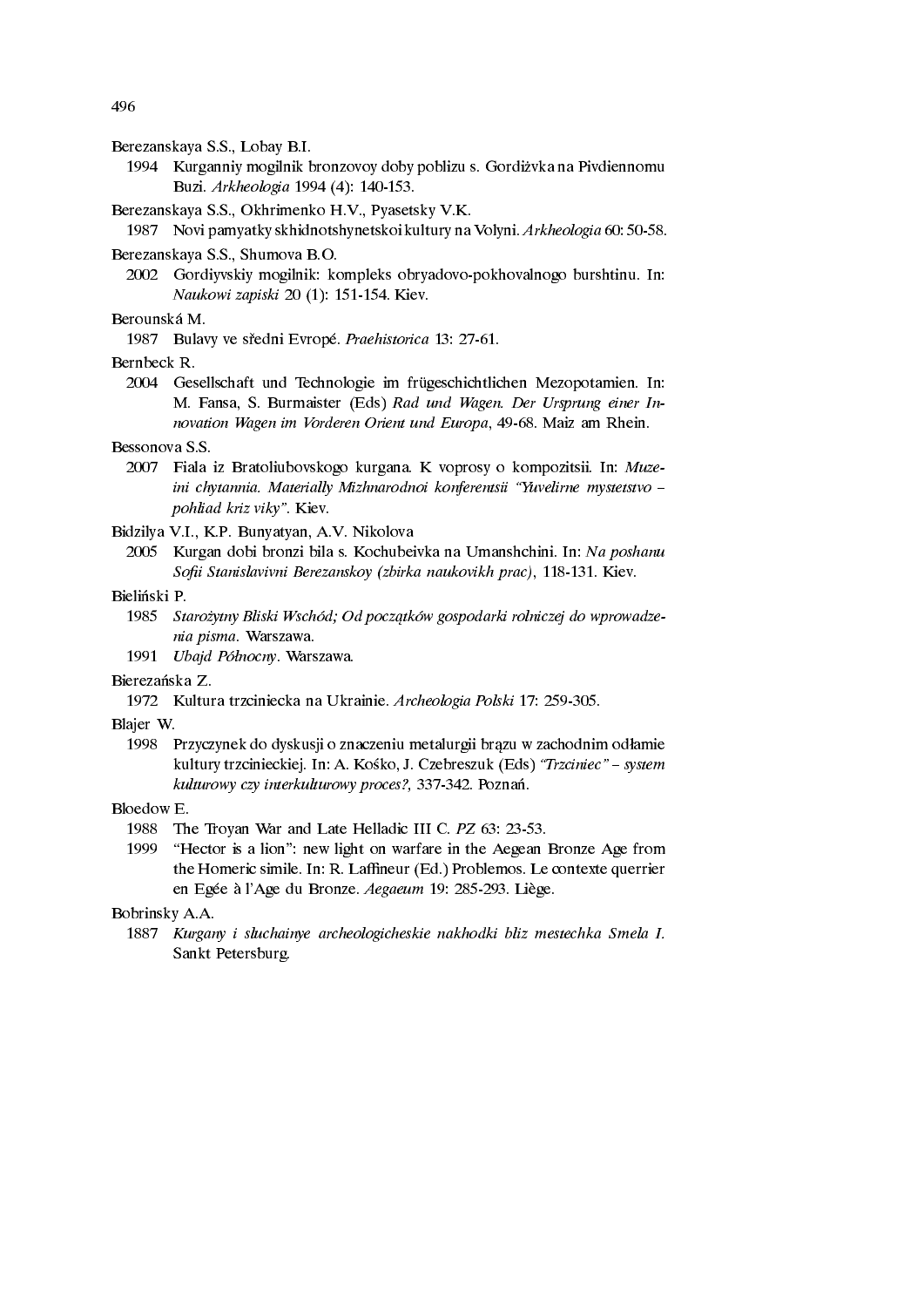1894 Kurgany i sluchainye archeologicheskie nakhodki bliz mestechka Smela II. Sankt Petersburg.

## Bochkarev V.S.

- 1968 Problema Borodinskogo klada. Problemy Arkheologii 1: 129-154.
- 1995 Kulturogenez i razvitie metalloproizvodstva v epokhu pozdnej bronzy. In: Drevnie indoiranskie kultury Volgo-Uralya (II tys. Do n. e.), 114-123. Samara.
- 2006 Severopontiyskoe metalloproizvodstvo epokhi pozdnei bronzy. In: Materialy tematicheskoi nauchnoi konferentsii "Proizvodstvennye tsentry: Istochniki, 'dorogi', areal raspostranenia", 53-74. Sankt Petersburg.

## de Boer J.G.

2007 The Earliest Possible Date of Greek Colonisation along the Western Pontic Area. In: I. Lazarenko (Ed.) Ancient Civilisations and the Sea. International Conference a Tribute to the 70th Anniversary of prof. Michail Lazarov, Varna 13th-15th October 2004, Acta Musei Varnaensis 5, 121-140. Varna.

## Bogatyriew P.

1979 Semiotyka kultury ludowej. Warszawa.

## Bokiv N.M.

1993 Znakhidky ckifskov zbrov z Kirovogradschyny. In: Naukovi zapysky z istorii Ukrainy 2: 87-92. Kirovograd.

## Bollweg J.

1999 Vorderasiatische Wagentypen im Spiegel der Terracottaplastik bis zur Altbabylonischen Zeit. Orbis Biblicus et Orientalis 167. Göttingen.

## Boltryk Y.V.

- 1990 Sukhoputnye kommunikatsii Skifii (po materialam novostroechnykh issledovaniy ot Priazovya do Dnepra). SA 4: 30-43.
- 2000 Osnovnoy torgovyy puť Olvii v Dneprovskoe lesostepnoe Pravoberezhe. In:  $RA$  1: 121-130.
- 2004 Socialnaia struktura Skifii 4 v. do R.X., otrazhennaia v pogrebalnykh pamiatnikakh. In: Kimmerowie, Scytowie, Sarmaci. Księga poświęcona pamięci prof. T. Sulimirskiego, 85-91. Kraków.

## Bondar N.N.

- 1974 Poselenia Srednego Pondeprovia epokhi rannei bronzy. Kiev.
- 1990 Poselenie epokhi rannei bronzy na Nizhnem Dnepre. In: Issledovania po arkheologii Podneprovia, 38-50. Dnipropetrovsk.

## Boney A.

1995 The Gold Treasure from the Vulchitrun Village (Pleven District) and the Problems of Cultural Contacts in Southeast Europe in the Second Half of the Second Millennium BC. In: D.W. Bailey, I. Panayotov (Eds) Prehistoric Bulgaria, 277-289. Madison.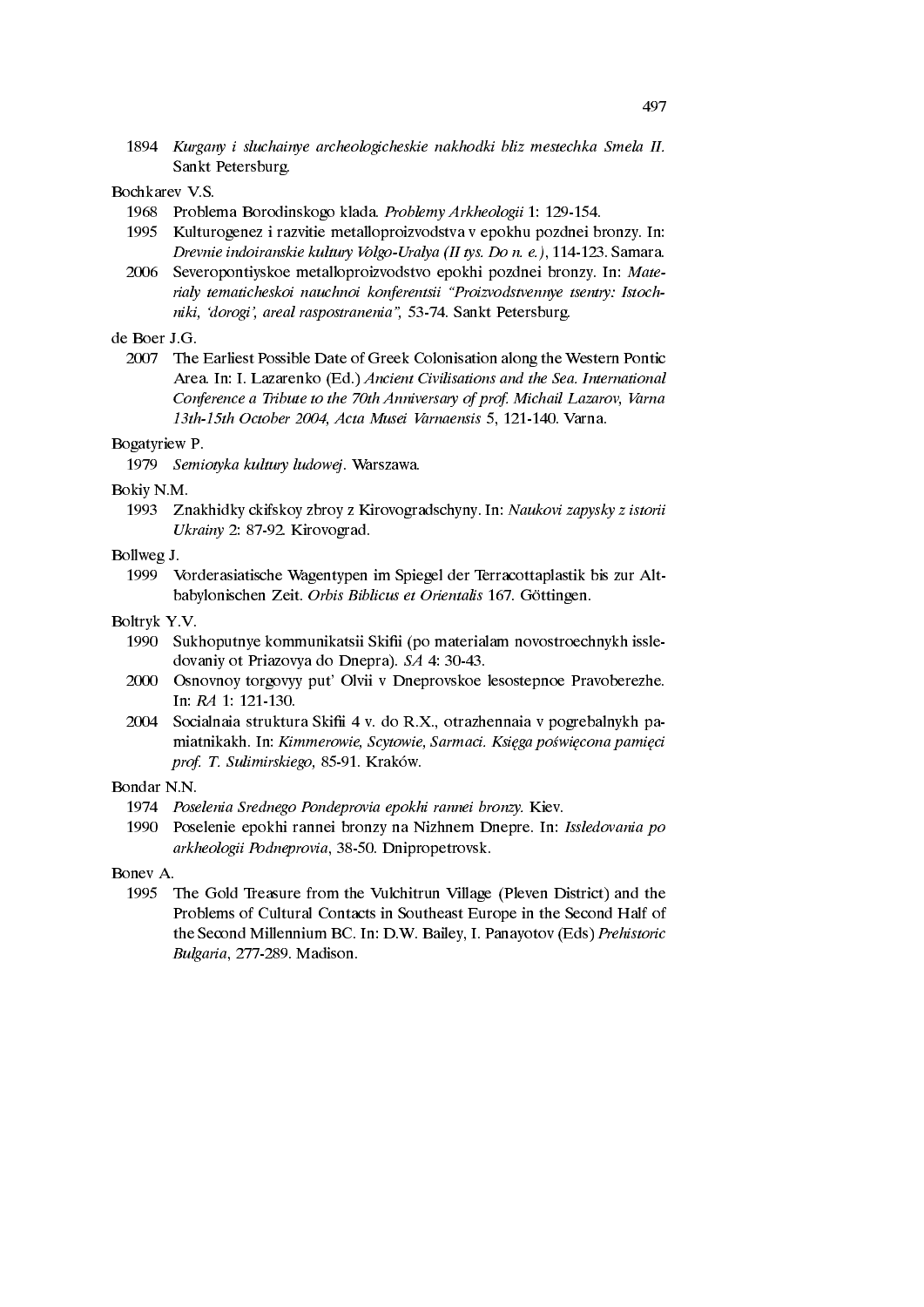## Boratvńska K.

1993 Systematyka i geograficzne rozmieszczenie. In: W. Bugała (Ed.) Grab zwyczajny – Carpinus betulus L. Nasze drzewa leśne, 17-50. Poznań – Kórnik,

## Boratvńska K., Boratvński A.

1990 Systematics and geographical distribution. In: S. Białobok (Ed.) Buk zwyczajny. Fagus sylvatica L. Nasze drzewa leśne, 27-73. Warszawa – Poznań.

## Borchhardt I

1972 Homerische Helme Mainz

## Boroffka N.

- 1998 Bronze- und früheisenzeitliche Geweihtrensenknebel aus Rumänien und ihre Beziehungen. Alte Funde aus dem Museum für geschichte Aiud Teil 2. Eurasia Antiqua 4: 81-135.
- 2004 Bronzezeitliche Wagenmodelle im Karpatenbecken. In: M. Fansa, S. Burmaister (Eds) Rad und Wagen. Der Ursprung einer Innovation Wagen im Vorderen Orient und Europa, 347-354. Maiz am Rhein.

Boroffka N., Ciemy J., Lutz J., Parzinger H., Pernicka E., Weisgerber G.

2002 Bronze Age Tin from Central Asia. In: K. Boyle, C. Renfrew, M. Levine (Eds) Ancient Interactions: East and West in Eurasia, 135-159. Cambridge.

## Bouzek I

- 1985 The Aegean, Anatolia and Europe: Cultural Interrelations in the Second Millennium BC. Göteborg.
- 1996 Grecce and the Aegean Area and its Relation with Continental Europe. ActaArch 67: 175-181.
- 2005 Urbanisation in Thrace. In: J. Bouzek, L. Domaradzka (Eds) The Culture of Thracians and Their Neighbours. BAR IS 1350: 1-7.

#### Bóna I.

## Bratchenko S.N.

- 2007 Katakombne "baroko" z obami ta pentlyami v sistemi ornamentatsiyi. In: Materivali ta doslidzhennya z arkheologii Skhidnovi Ukravini 7, 103-109. Luhansk
- Bratchenko S.N., Sanzharov S.N.
	- 2001 Ridkisni bronzovi znariaddia z katakomb Siverskodonechynny ta Donshchyny  $3$ -go tys. do n.e. Luhansk.
- Bratchenko S.N., Shaposhnikova O.G.
	- 1985 Katakombnaya kulturno-istoricheskaya obshchnost. In: Arkheologiya ukrainskov SSR, vol. 1, 403-420. Kiev.

<sup>1975</sup> Die Mittlere Bronzezeit Ungerns und Ihre Südöstlichen Bezihungen. Budapest.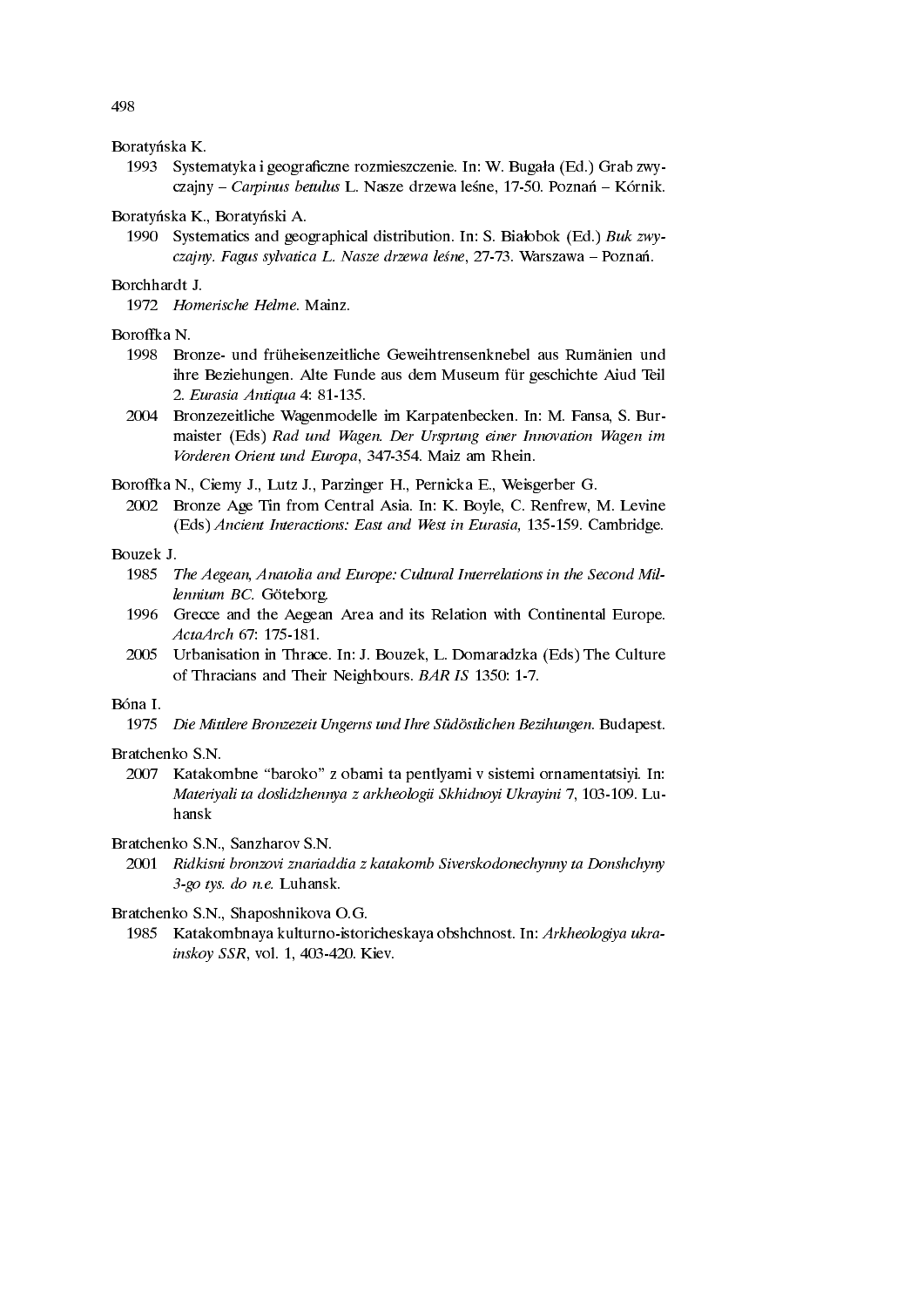Bratchenko S.N., Shvecov M.L.

1991 Severskodentskie kakakombnye pogrebeniya na reke Krasnala. In: Katakombnye kultury Severnogo Prichernomorya, 165-186. Kiev.

#### Braychevskiy M.Y.

1959 Rymska moneta na terytorii Ukrainy. Kiev.

Brea M.B., Cardarelli A., Cremasche M.

1997 La Terramare, Milan.

## Breymeyer A.

1991 Ekosystemy. In: L. Starkel (Ed.) Geografia Polski. Środowisko przyrodnicze, 514-547. Warszawa.

#### Brjusov A.Ja., Zimina M.P.

1966 Kamennye sverlenye boevye topory na territorii evropejskov chasti SSSR. Moskva.

## Bronicki A.

- 1991 Późnoneolityczne i wczesnobrązowe toporki kamienne z obszaru województwa chełmskiego, In: J. Gurba (Ed.) Schyłek neolitu i wczesna epoka brazu w Polsce Środkowowschodniej, 297-340. Lublin.
- 1997 Zimne, rejon Włodzimierz Wołyński, osada z okresu neolitu stan badań i zakres problematyki badawczej. In: J. Ilkjaer, A. Kokowski (Eds) 20 lat archeologii w Masłomeczu I: 35-48. Lublin.
- Bronicki A., Kadrow S.
	- 1987 Osada neolityczna w Majdanie Nowym, woj. Chełm. Sprawozdania Archeologiczne 39: 89-129.
	- Schyłkowoneolityczne topory kamienne z terenu województwa chełmskie-1998 go. Metrologia. Zagadnienie utylizacji egzemplarzy uszkodzonych i destruktów,  $AP\acute{S}$  3: 260-275.
- Bronicki A., Kadrow S., Zakościelna A.
	- 2003 Radiocarbon Dating of the Neolithic Settlement in Zimne, Volhynia, in Light of the Chronology of the Lublin-Volhynia Culture and the South--Eastern group of the Funnel Beaker Culture. In: A. Kosko (Ed.) The Foundations of Radiocarbon Chronology of Cultures between the Vistula and Dnieper. BPS 12: 22-66.

## Bronk Ramsey C.

2005 OxCal v. 3.10, Oxford (www.rlaha.ox.ac.uk)

#### Brovender Ju.M.

1997 K voprosu o vydelenii dono-donetskoy proizvodstvennoi zony metallurgii i metallobrabotki v epokhu pozdnej bronzy. In: Materialy 3-go Ukrainsko--Rossiyskogo polevogo seminara "Doba bronzy Dono-Donetskogo regiony",  $6-11$ . Kiev – Voronizh – Perevalsk.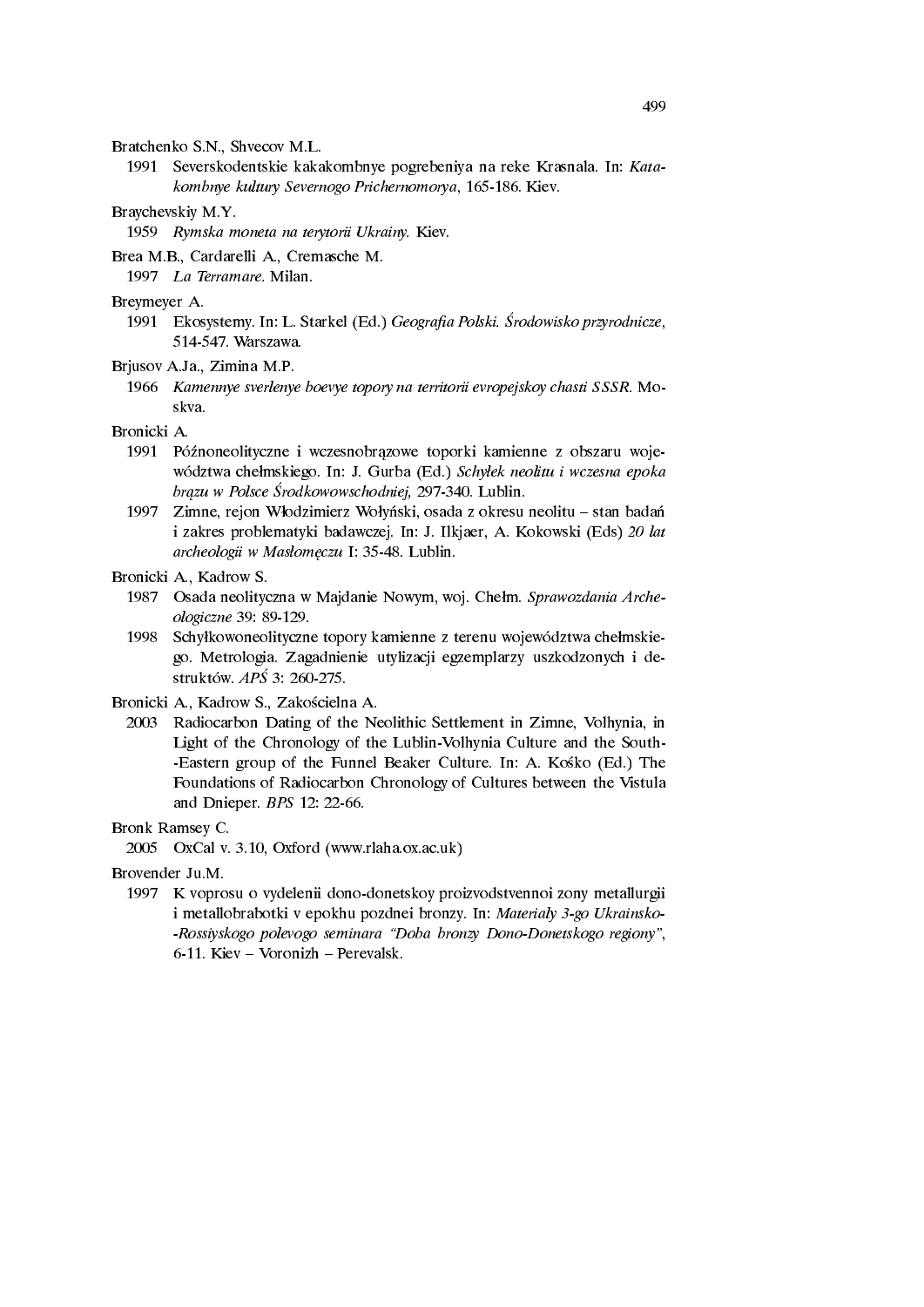- 2005 Marmyshskyi proizvodstvennyi kompleks Donetskogo gorno-metallyrgicheskogo tsentra epokhi bronzy (nekotorye itogi issledovaniy). In: Materialy II-go mizhnarodnogo Marmyskogo polyovogo seminaru "Problemy girnychoi arkheologii". 11-23. Alchevsk.
- 2006 Problemi girnoy arkheologii (Materiali III-go kartamiskogo polevogo arkheologichnogo seminaru). Alchevsk.
- 2007 Kartamysh Bronze Age Mining-Metallurgical Complex in the Eastern Ukraine. In: The 2007 AEA Annual Conference "Eurasian Perspectives on Environmental Archaeology", 49-51. Poznań.
- 2008a O kharaktere i masshtabakh proizvodstvennoi dejatelnosti na Marmyshskom gorno-metallurgicheskom komplekse epokhi bronzy. In: Materialy VI Mezhdunarodnoi nauchnoi konferentsii "problemy istorii i arkheologii Ukrainv" 13. Kharkov.
- 2008b Tekhnogennyi uchastok rudnika Chervone Ozero I (nekotorye itogi issledovaniy). Drevnosti: 23-28. Kharkov.
- Brovender Ju.M., Gayko G.I., Shubin Ju.P.
	- 2005 Geologichni ta tekhnologichni ocoblyvosti rozrobky midnykh rud v starodaynikh kopalnyakh Marmysha. In: Materialy II-go mizhnarodnoho Marmyskoho polvovoho seminaru "problemy girnychoi arkheologii", 47-513. Alchevsk.
- Brovender Ju.M., Zagorodnyaya O.N.
	- 2007 Formalno-tipologicheskiy analiz metalloproizvodstva berezhnovsko-maevskoi srubnoi kultury. In: Materialy VI-go mizhnarodnoho Marmyskoho polyovoho seminaru "problemy girnychoi arkheologii", 52-68. Alchevsk.

## Bruyako I.V.

2005 Rannie kochevniki v Evrope (X-V w. do R.X.). Kishinev.

## Bryce T.

2005 The Kingdom of the Hittites, Oxford,

#### Buchholz H. G.

- 1962 Die Pfeidlätter aus dem VI Schachtgrab von Mykene und die helladischen Pfeilspizen. Jahrbuch des Deutschen archäologischen Institute 77: 1-58.
- 1983 Doppeläxte und die Frage der Balkanbeziehungen des Ägäischen Kulturkreises. In: A. Poulter (Ed.) Ancient Bulgaria, 43-134. Nottingham.

## Buchholz H.-G., Karageorghis V.

1972 Altägäis und Altkyprus. Leipzig.

## Buchvaldek M.

- 1986 Kultura se šňøurovou keramikou ve střední Evropě I. Skupiny mezi Harcem a Bílými Karpaty. Praehistorica 12.
- 1998 Kultura se šňøurovou keramikou ve střední Evropě II. Skupíny mezi honím Rýnem, Mohanem, a středním Dunajem. Praehistorica 23: 17-60.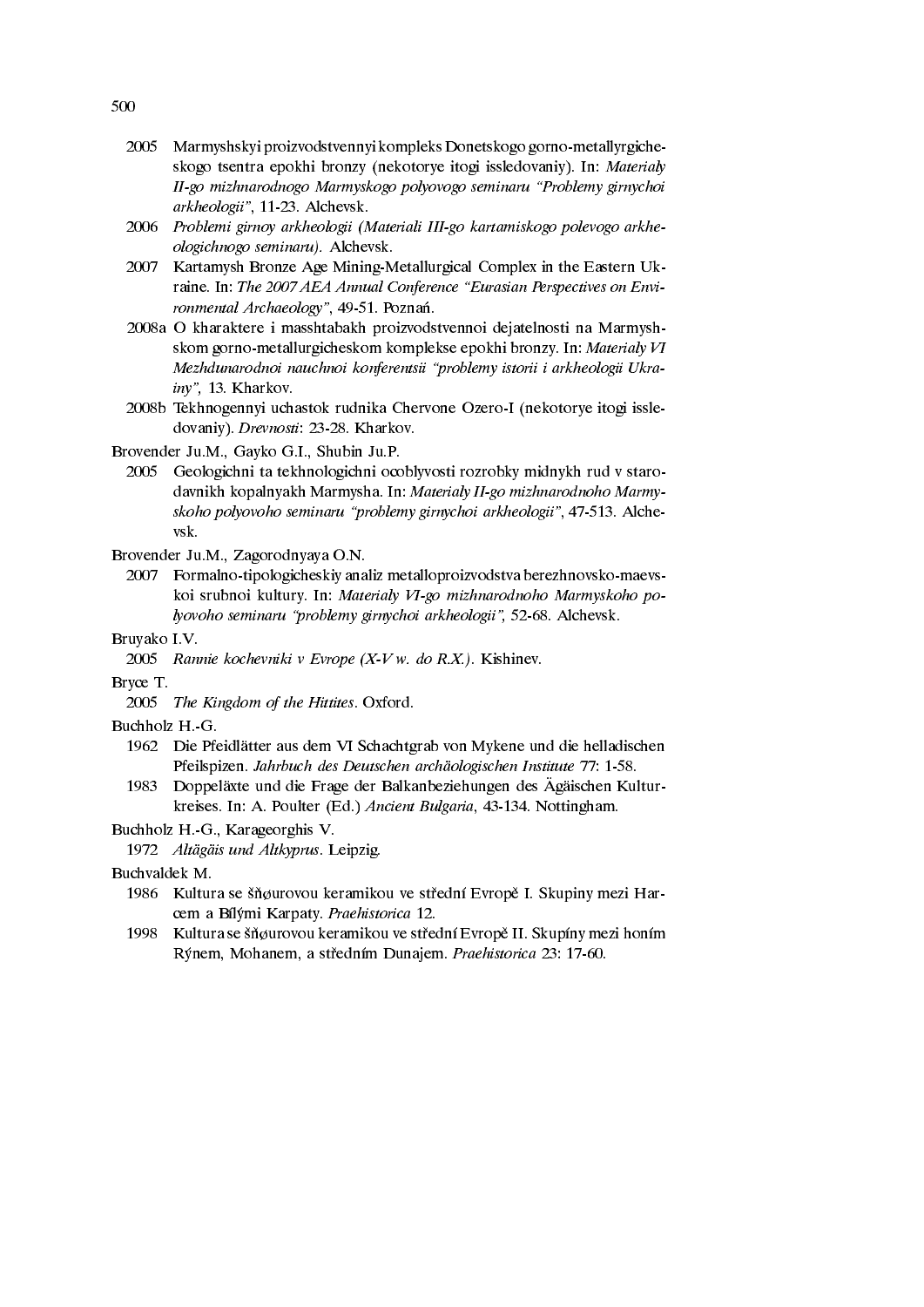Buchvaldek M., Koutecký D.

1970 Vikletice. Ein schnurkeramisches Gräberfeld. Praehistorica 3.

## Bukowski Z.

- 1966 W sprawie genezy i rozwoju wysockiej grupy kultury łużyckiej. Archeologia Polski 11: 28-106.
- 1976 Elementy wschodnie w kulturze łużyckiej u schyłku epoki brazu. Wrocław.
- 1977 The Scythians Influence in the Area of Lusatian Culture. Warszawa Wro $claw - Kraków - Gdański.$
- 1978 Oddziaływania obce w dorzeczu Sanu i górnego Bugu u schyłku II tysiąclecia p.n.e. Materiały i Studia Muzealne (Przemyśl) 1: 29-49.
- 2002 Znaleziska bursztynu w zespołach z epoki brazu i z wczesnej epoki żelaza z dorzecza Odrv oraz Wisły. Warszawa.

Bunyatyan K.P.

- 2002 Zakhidni migranti v Seredniy Naddnipryanschini blizko seredini 3 tis. cal BC. In: Materivali ta doslidzhennya z arkheologii Skhidnovi Ukravini 7: 92-94. Luhansk.
- Correlation between Agriculture and Pastoralism in the Northern Pontic 2003 Steppe Area during the Bronze Age. In: M. Levine, C. Renfrew, K. Boyle (Eds) Prehistoric Steppe Adaption and the Horse, 269-286. Cambridge.
- 2005 Khronologia i periodizatsia pokhovan seredniodniprovskov kultury Pravoberezhnoi Ukrainy. Arkheologiya 4: 26-36.
- 2007 Zakhidni migranty v Seredniy Naddnipryanshchyni blyzko seredyny 3 tys. cal BC. In: Materiyaly ta doslidzhennya z arkheologii Skhidnoi Ukrainy 7: 92 94. Luhansk.
- 2008 Khronologia i periodizatsia pokhovan seredniodniprovskoy kultury Pravoberezhnoi Ukrainy (continued). Arkheologiya 2: 3-12.

Bunyatyan K.P., Kaiser E., Nikolova A.V.

2005 Bronzezeitliche Bestattungen aus Unteren Dneprgebiet, Langenweissbach.

Burchard B., Jastrzębski S., Kruk J.

1991 Some Questions at Funnel Beaker Culture South-Eastern Group - an Outline, In: D. Jankowska (Ed.) Die Trichterbecherkultur. Neue Forschungen und Hypothesen. Teil II, 95-101. Poznań.

## Burghardt A.F.

A Hypothesis About Gateway Cities. Annals of the Association of American 1971 Geographers 61: 269-285.

Burmeister S.

2004 Der Wagen im Neolothikum und Bronzezeit: Erfindung, Ausbreitung und Funktion der ersten Fahrzeuge. In: M. Fansa, S. Burmaister (Eds) Rad und Wagen. Der Ursprung einer Innovation Wagen im Vorderen Orient und Europa, 1340. Maiz am Rhein.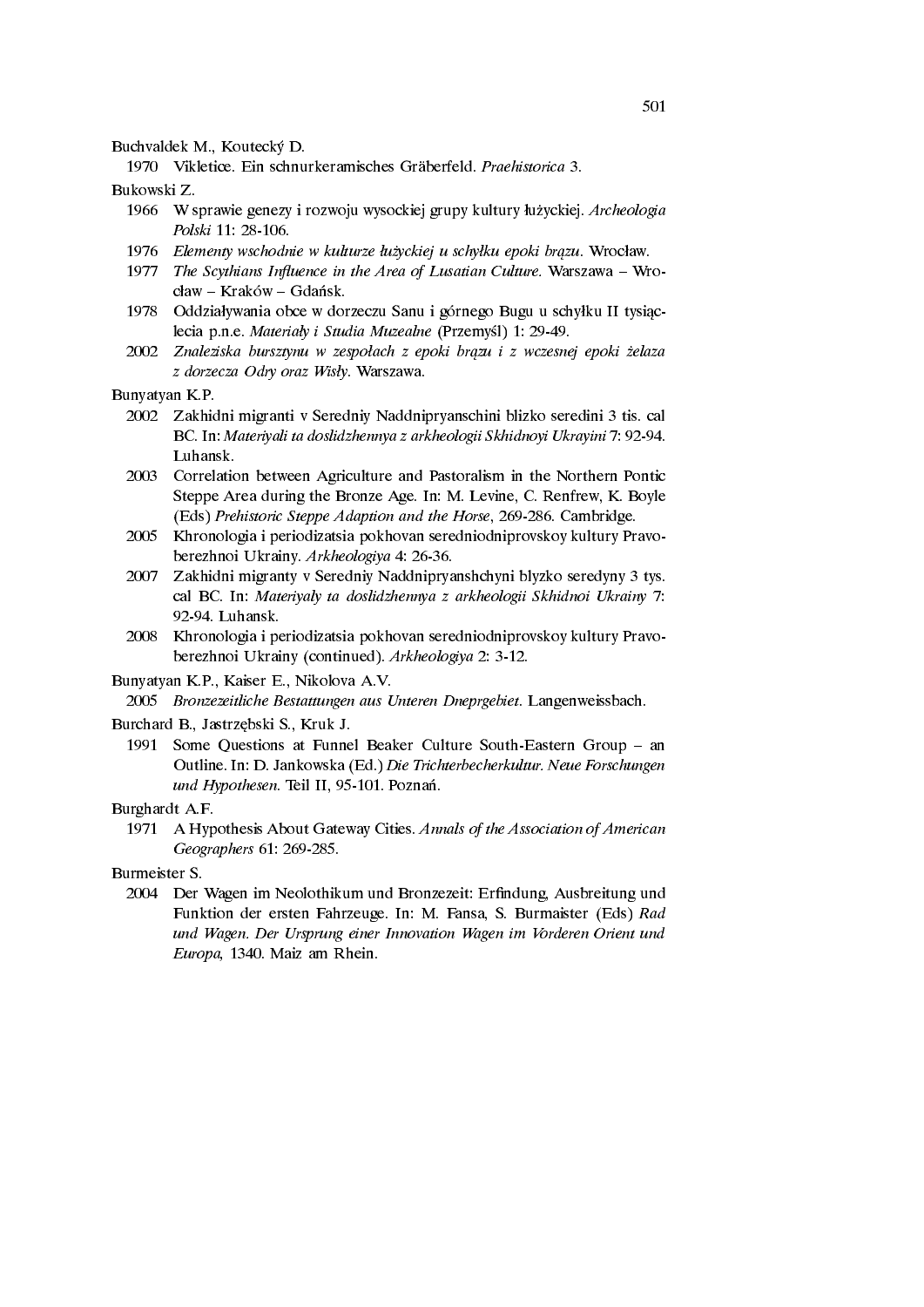## Burtanescu F.

2002 Globular Amphora culture in Moldavia between the Carpathians and Prut. Current state of evidence. Thraco-Dacica 23 (1-2): 119-152.

## Butler J.J.

1990 Bronze Age metal and amber in the Netherlands (I). Paleohistoria 32:  $47-110$ .

## Calkin V.I.

- 1960 Domashnie i dikie zhyvotnye Severnogo Prichernomoria y epokhu rannego zeleza, *MIA* 53: 7-109.
- 1966 Drevnee zhyvotnovodstvo plemen Vostochnov Evropy i Sredney Azii. Moskva.

## Catalogue

1993 Katalog sluchavnykh nakhodok iz arkheologicheskiy sobraniy Donetskoy oblasti, Arkheologicheskiy Almanakh 1. Donetsk.

## Catling H.W.

1964 Cypriot Bronzework in the Mycenaean World. Oxford.

Chachlikowski P.

- 1996 Ze studiów nad pochodzeniem i użytkowaniem surowców importowanych w wytwórczości kamieniarskiej społeczności wczesnorolniczych Kujaw. In: J. Bednarczyk, A. Kośko (Eds) Z badań nad genezą regionalizmu kulturowego społeczeństw Kujaw, 121-153. Poznań – Kruszwica – Inowrocław.
- 1997 Kamieniarstwo późnoneolitycznych społeczeństw Kujaw, Poznań,
- 2010 Ze studiów nad identyfikacją i recepcją surowcą bazaltowego w strefie circumbałtyckiego kręgu kulturowego. In: M. Ignaczak, A. Kośko, M. Szmyt (Eds) Szlaki Międzymorza: Baltyk-bug-Boh-Pont (od III do polowy I tys. przed Chr.), Archaeologia Bimaris, Dyskusje 4, Poznań (in print).

Charniauski Ma.

- 2001 Amber on Archaeological Sites of Belarus. In: Acta Academiae Artium Vilnensis 22: 141-144. Vilnius.
- 2006a Shosty sezon dasledavannia tarfianikovay stayanki Asavets 7. Gistarychna--arkhealagichny zbornik 21: 186-188. Minsk.
- 2006b Metalichnyya vyraby sa stayanak paunochnabelaruskay kultury. Arkhealagichny zbornik 1: 18-21. Minsk.

Charniauski Mi., Charniauski Ma.

- 2004 Unikalny typ kascianykh i ragavykh padvesak-amuletau sa stayanak Kryvinskaga tarfyaniku. Gistarychna-arkhealagichny zbornik 19: 28-30. Minsk.
- Charniauski M.M., Lakiza V.L.
	- Znahodki kamennyh svidravanyh sjaker na Panjamonni. Gistaryčna-arhe-1995 alagičny zbornik 7: 46-59.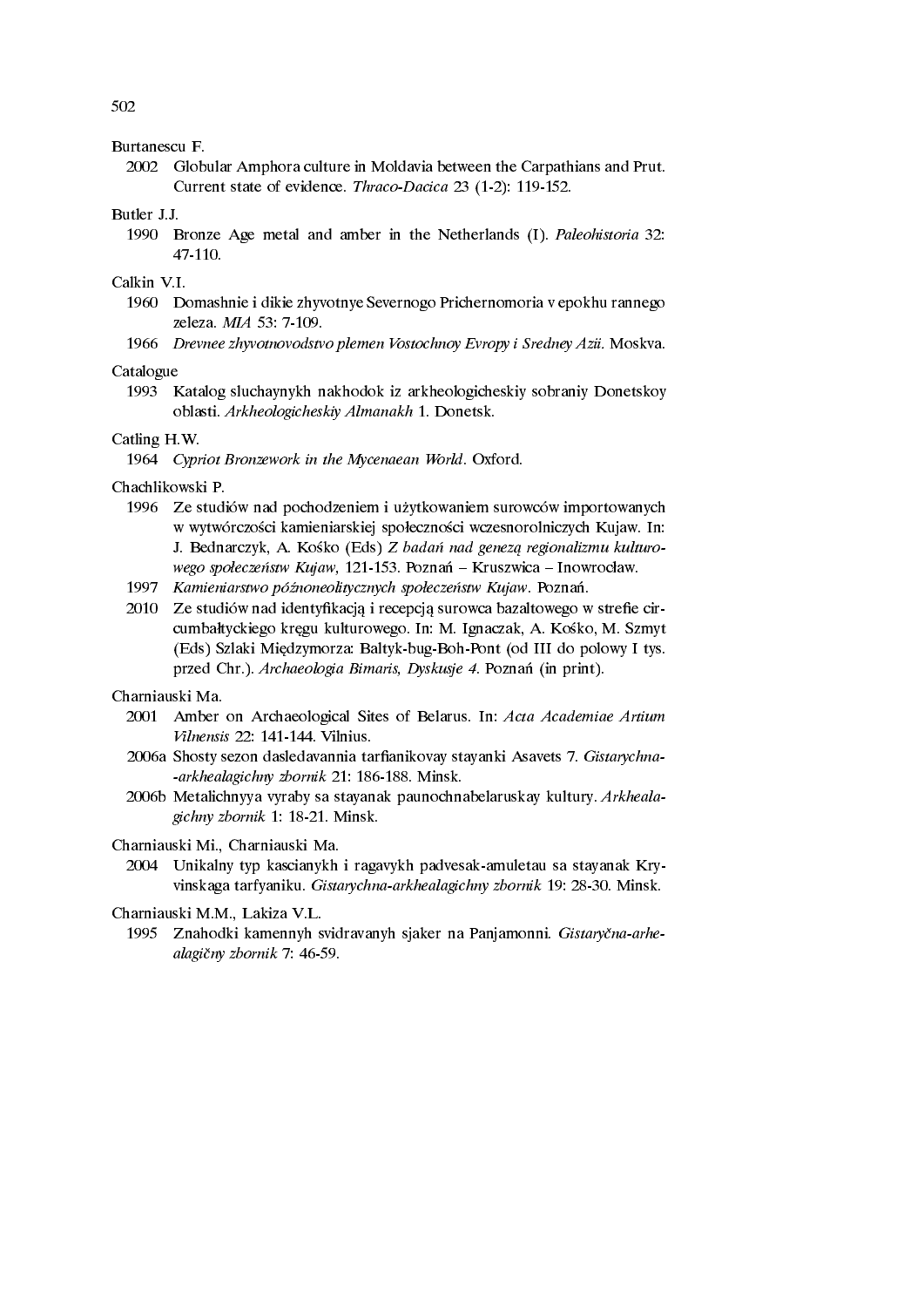Charpin D.

2004 Historie Politique du Proche-Orient Amorrite (2002-1595). In: D. Charpin, D.O. Edzard, M. Stol (Eds) Mesopotamien. Die altbabylonische Zeit, 25-384. Göttingen.

Chernyakov I.T.

1981 Zolotayachasha vulchetrunskogo tipa iz Severo-Zapadnogo Prichernomorya. SA 1: 151-162.

Chernykh E.N.

- 1966 Istoria drevneyshey metallurgii Vostochnoy Evropy. MIA 88. Moskva.
- 1970 O drevnejshykh ochagakh metalloobrabotki Jugo-zapada SSSR, KSIA 126: 23-31. Moskva.
- 1972 Istoria metallurgii Vostochnoy Evropy v pozdnem bronzovom veke. Avtoreferat dissertatsii doc. ist. nauk. Moskva
- 1976 Drevnyaya metalloobrabotka na Yugo-Zapade SSSR, MIA 1. Moskva.
- 1978a Metallurgicheskye provintsii i periodizatsiya epokhi rennego metalla na territorii SSSR SA 1: 162-166 Moskva
- 1978b Gornoye delo i metallurgiya v drevneyshey Bolgarii. Sofia.

Chernykh L.A.

- 2003 Spektralanaluse und Metallverarbeitung in den früh- und mittelbronzezeitlichen Kulturen der ukrainischen Steppe als Forschungsproblem. Eurasia Antiqua 9: 27-62. Berlin.
- 2005 O vozmozhnosti ispolzovania medno-rudnykh istochnikov Donbassa v period eneolita, srednei i pozdnei bronzy. In: Materialy II-go mizhnarodnoho Marmyskoho polyovoho seminaru "problemy girnychoi arkheologii", 293-302. Alchevsk.

Chochorowski J.

- 1993 Ekspansja kimmerviska na teren Europy Środkowej, Kraków.
- 1994 Skifskie nabegi na territoriu Sredney Evropy. In: RA 3: 49-64.

Chomentowska B.

1989 Osada kultury łużyckiej grupy tarnobrzeskiej w Zawadzie gmina Połaniec, woj, tarnobrzeskie w świetle dotychczasowych badań. In: A. Barłowska, E. Szałapata (Eds) Grupa tarnobrzeska kultury łużyckiej, 325-342. Rzeszów.

Chugunov K.V., Parzinger H., Nagler A.

- 1996 Kimmerowie, Scytowie Europie Sarmaci a Europa środkowa. In: J. Chochorowski (Ed.) Koczownicy Ukrainy (Katalog wystawy Muzeum Śląskie), 107-138. Katowice.
- 2007 Der Fürstenkurgan Aržan 2. In: Im Zeichen des goldenen Greifen. Königsgräber der Skythen, 69-82. München – Berlin – London – New York.

#### Clark J.G.D.

1957 Europa przedhistoryczna. Podstawy gospodarcze. Warszawa.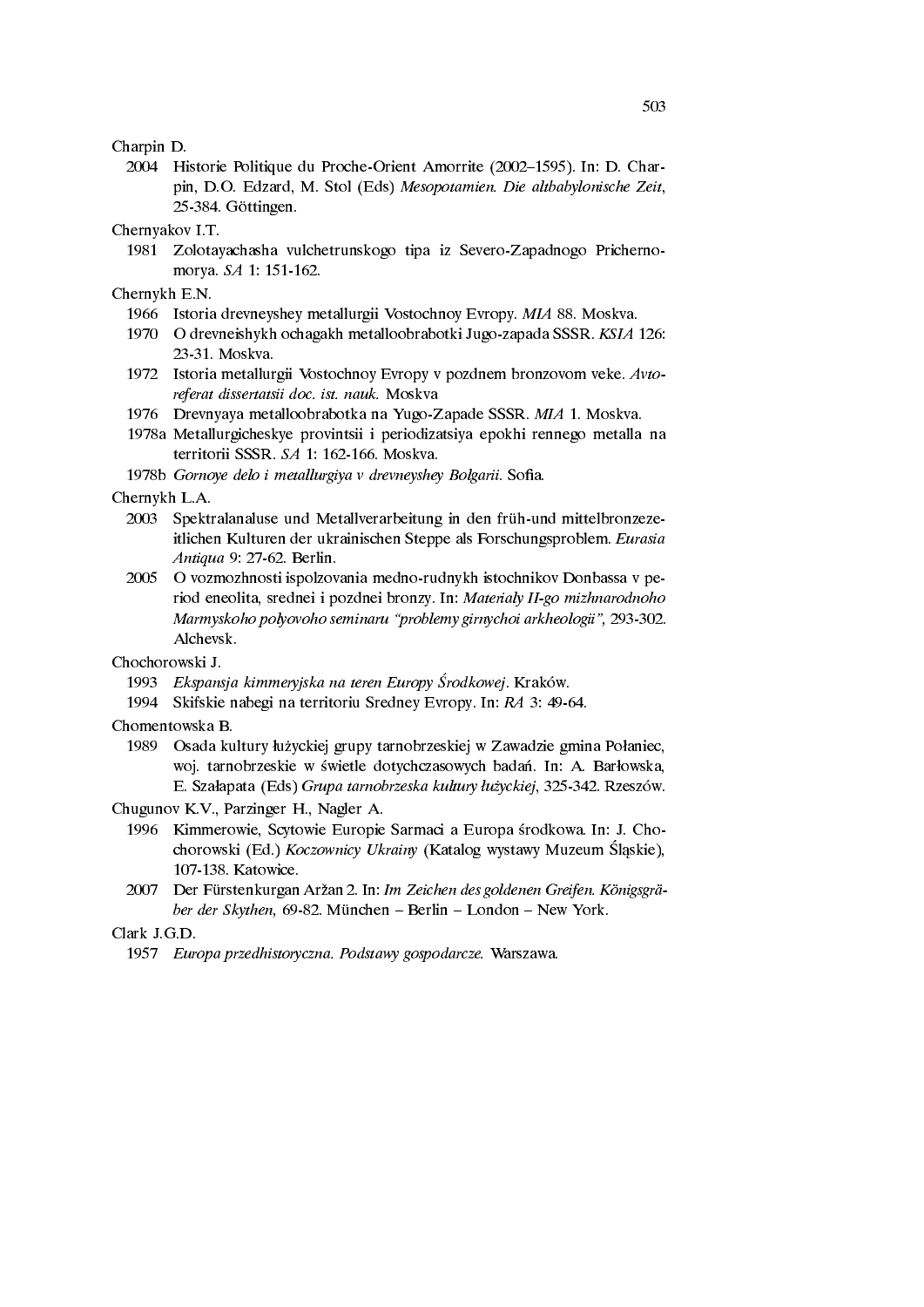2002 Kujawy w pradziejach i starożytności. Inowrocław – Poznań.

Coles B.

- 1987 Tracks Across the Wetlands: Multi Disciplinary Studies in the Somerset Levels of England. In: J.M. Coles, A.J. Lawson (Ed.) European Wettlands in Prehistory, 145-167. Oxford.
- Coles J.M., Hibbet T.A.
	- 1968 Prehistoric Roads and Tracks in Somerset, England: I Neolithic. *PPS* 34: 238-258.
- Crouwel I.
	- 2004a Bronzezeitliche Wagen in Griechenland. In: M. Fansa, S. Burmaister (Eds) Rad und Wagen. Der Ursprung einer Innovation Wagen im Vorderen Orient und Europa, 341-346. Maiz am Rhein.
	- 2004b Der Alte Orient und seine Rolle in der Entwicklung von Fahrzeugen. In: M. Fansa, S. Burmaister (Eds) Rad und Wagen. Der Ursprung einer Innovation Wagen im Vorderen Orient und Europa, 69-86. Maiz am Rhein.

Csányi M., Tárnoki J.

1992 Katalog der ausgestellten Funde. In: W. Meier-Arendt (Ed.) Bronzezeit in Ungarn. Forschungen in Tell-Sidlungen an Donau und Theiss, 175-210. Frankfurt am Main

Czarnowski S.

1956 Argonauci na Bałtyku. Konwencja a rzeczywistość w kształtowaniu się greckich pojeć geograficznych, Dzieła III: 242-260. Warszawa.

## Czebreszuk J.

- 2001a Schylek neolitu i poczatki epoki brazu w strefie południowo-zachodniobaltyckiej (III i poczatki II tys. przed Chr.). Poznań.
- 2001b Północno-wschodnia rubeż oddziaływania idei Pucharów Dzwonowatych. In: J. Czebreszuk, M. Kryvalcevič, P. Makarowicz (Eds) Od neolityzacji do początków epoki brązu. Przemiany kulturowe w międzyrzeczu Odry i Dniepru między VI i II tys. przed Chr. Archaeologia Bimaris 2: 327-339. Poznań.
- 2003 Amber on the Threshold of a World Career, In: C.W. Beck, I. Loze, J.M. Todd (Eds) Amber in the Archaeology, 164-179. Riga.
- 2007a The Role of the Sambian Center in Creating Cultural Meaning of Amber in the Third and Second Millennium BC. The Outline of Major Problems. In: J. Baron, I. Lasak (Eds) Long Distance Trade in the Bronze Age and Early Iron Age, 179-193. Wrocław.
- 2007b Wytwory z bursztynu. In: A. Kośko, M. Szmyt (Eds) Opatowice, Wzgórze Prokopiaka, Tom II: 223-228. Poznań.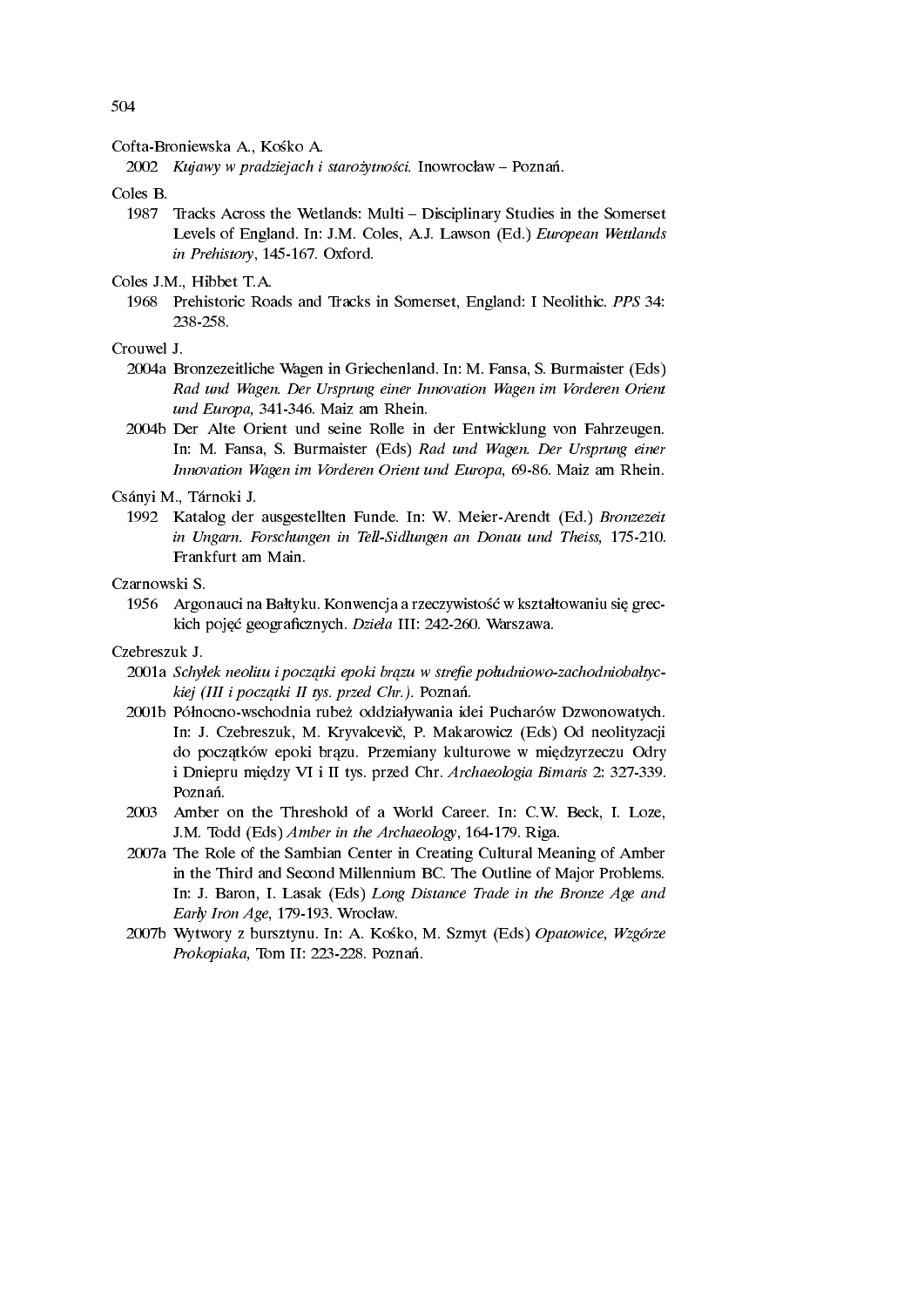- Czebreszuk J., Kośko A., Makarowicz P., Szmyt M.
	- 2000 Podsumowanie. In: A. Kośko (Ed.) Archeologiczne badania ratownicze wzdłuż trasy gazociagu tranzytowego. III. Kujawy. Cześć 4. Osadnictwo kultur późnoneolitycznych oraz interstadium epok neolitu i brazu: 3900–1400/1300 przed Chr., 569-571. Poznań.
- Czebreszuk J., Kośko A., Szmyt M.
	- The Horse, Wagon and Roads. In: Proiskhozhdenie i rasprostranenie kole-2008 snichestva, 47-54. Luhansk.
- Czębreszuk J., Kryvaltsevich M.
	- 2003a The North-Eastern Border of Influence of Bell Beakers Idea. In: J. Czebreszuk, M. Szmyt (Eds) The Northeast Frontier of Bell Beakers: Proceedings of the symposium held at the Adam Mickiewicz University, Poznan (Poland), May 26-29 2002. BAR IS 1155: 107-116. Oxford.
	- 2003b Der Dolch aus Mesha, Nördliches Weissrussland: Glockenbechereinflüsse in Osteuropa. Archäologisches Korrespondenzblatt 1 (33): 51-56.
- Czębreszuk J., Kryvalcevič M., Makarowicz P. (Eds)
	- 2001 Od neolityzacii do poczatków epoki brazu. Przemiany kulturowe w miedzyrzeczu Odry i Dniepru między VI i II tys. przed Chr. Archaeologia Bimaris  $2$  Poznań
- Czebreszuk J., Szmyt M.
	- 1992 Osadnictwo neolityczne i wczesnobrazowe w Dębach woj. włocławskie stanowisko 29. Poznań – Inowrocław.
	- 2007 Cmentarzysko ludności z początków epoki brązu. In: A. Kośko, M. Szmyt (Eds) Opatowice, Wzgórze Prokopiaka. Tom II: 273-283. Poznań.

## Czerniak L.

- 1980 Rozwój społeczeństw kultury późnej ceramiki wstegowej na Kujawach, Poznań.
- 1994 Wczesny i środkowy okres neolitu na Kujawach 5400–3650 p.n.e. Poznań.

#### Czopek S.

- 1992 Południowo-wschodnia strefa kultury pomorskiej. Rzeszów.
- 1996 Grupa tarnobrzeska nad środkowym sanem i dolnym Wisłokiem. Studium osadniczo-kulturowe Rzeszów
- 1997 Uwagi o kulturze łużyckiej na Lubelszczyźnie. Archeologia Polski Środkowowschodniej 2: 210-226.
- 2001 Pysznica, pow. Stalowa Wola, stanowisko 1 cmentarzysko ciałopalne z przełomu epok brązu i żelaza. Rzeszów.
- 2003 Między Południem a Wschodem – importy i naśladownictwa ceramiki w materiałach grupy tarnobrzeskiej. In: J. Gancarski (Ed.) Epoka brązu i wczesna epoka żelaza w Karpatach polskich, 215-238. Krosno.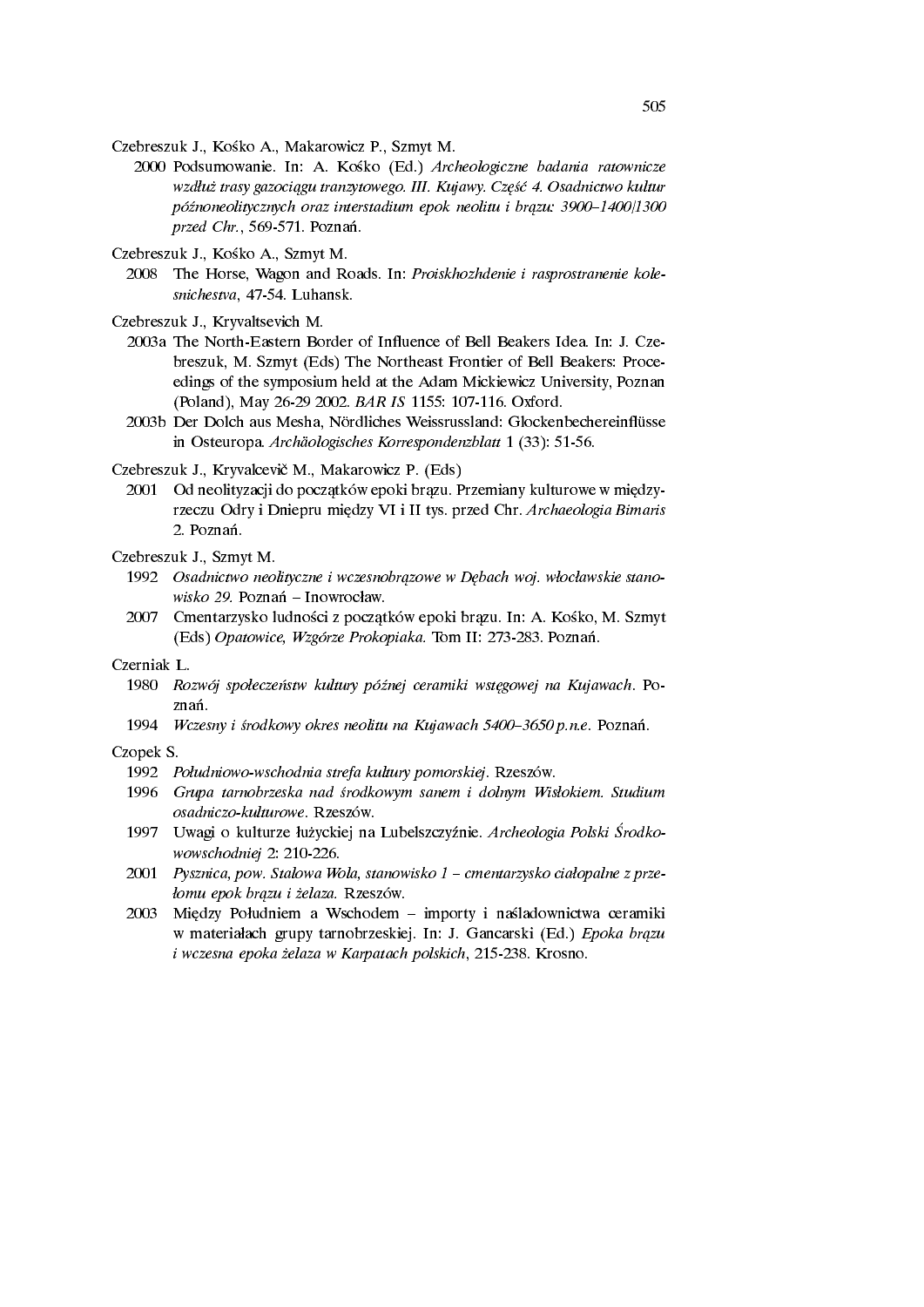- 2007a Grodzisko Dolne, stanowisko 22 wielokulturowe stanowisko nad dolnym Wisłokiem. Cześć I. Od epoki kamienia do wczesnej epoki żelaza. Rzeszów.
- 2007b Uwagi o możliwościach archeologicznej identyfikacji Neurów. In: P. Berdowski, B. Blahaczek (Eds) Haec mihi In animis vestris templa. Studia Classica In Memory of Profesor Lesław Morawiecki, 407-422. Rzeszów.
- 2007c Związki dorzecza Wisły z terenami lasostepu ukraińskiego w epoce brazu i wczęsnej epoce żelaza. In: L. Bakalarska (Ed.) Wspólnota dziedzictwa archeologicznego ziem Ukrainy i Polski. Materiały z konferencji zorganizowanei przez Ośrodek Ochrony Dziedzictwa Archeologicznego, Łańcut (26-28 X 2005 r.), 213-225 Warszawa.
- 2007d Środkowoeuropejska rubież kulturowa między wschodem a zachodem w epoce brazu i wczesnej epoce żelaza. In: M. Debiec, M. Wołoszyn (Eds) U źródeł Europy Środkowo-Wschodniej: pogranicze polsko-ukraińskie w perspektywie badań archeologicznych, 109-125. Rzeszów.
- Czopek S., Ormian K., Trybała K.
	- 2005 Groby szkieletowe w tarnobrzeskiej kulturze łużyckiej a kultura Wysocka. In: S. Czopek (Ed.) Problemy kultury Wysockiej, 63-81, Rzeszów.
- Czopek S., Poradyło W.
	- Warzyce, pow. Jasło, stan. 17 osada epoki brazu i wczesnej epoki żelaza. 2008 Rzeszów.
- Czubiński Z.
	- 1950 Zagadnienia geobotaniczne Pomorza. Badania Fizjograficzne nad Polska Zachodnia 2(4): 498-517.
- Daragan M.
	- 2004 Periodisierung und Chronologie der Siedlung Žabotin. Eurasia Antiqua 10: 55-146.
- Daszkiewicz M., Prinke D.
	- Problem relacji tzw. ceramiki pasmowo-grzebykowej i kultury pucharów 2001 lejkowatych na podstawie źródeł z Kujaw. In: J. Czebreszuk, M. Kryvalcevič, P. Makarowicz (Eds) Od neolityzacji do początków epoki brązu. Przemiany kulturowe w miedzyrzeczu Odry i Dniepru miedzy VI i II tys. przed Chr. Archaeologia Bimaris 2: 121-129. Poznań.
- David W.
	- 1997 Altbronzezeitliche Beinobjekte des Karpatenbeckens mit Spiralwirbel oder Wellenbandornamnet und ihre Parallellen auf der Peloponnes und in Anatolien in frühmykenischer Zeit. In: P. Roman (Ed.) The Thracian World at the Crossroads of Civilization, 247-305. Bucarest.
	- 2001 Zu den Beziehungen zwischen Donau-Karpatenraum, osteuropäischen Steppengebieten und ägäisch-anatolischen Raum zur Zeit der mykenischen Schachtgräber unter Berücksichtigung neuerer Funde aus Südbayern. Anados. Studies of Ancient World 1: 51-80.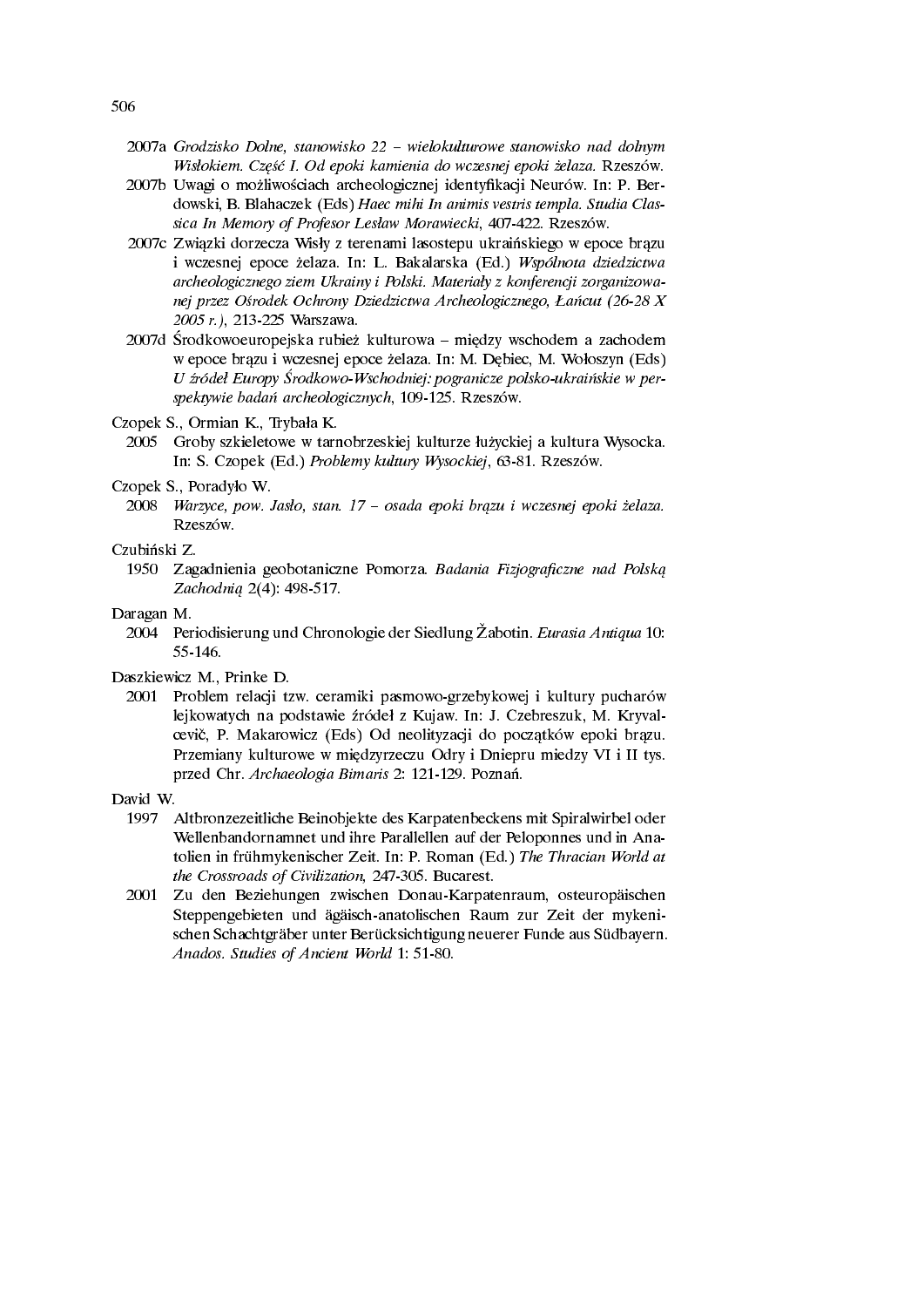- 2002 Studien zu Ornamentik und Datierung der bronzezeilichen Depotfunderuppe Hajdùsámson-Apa-Ighiel-Zajta. Alba Iulia - Karlsburg/Weissenburg.
- Davna istoriva
	- 1997 Davna istoriva Ukraini. Pervisne suspilstvo. Tom 1. Kiev.
- Day J.V.
	- 2001 Indo-European Origins: The Anthropological Evidence. Washington.
- Dabrowski J.
	- 1962 Materiały ze Strzyżowa, pow. Hrybeszow, a niektóre powiązania ziem Polski wschodniej i Ukrainy w poźnej epoce brązu. In: Materiały starożytne 8: 7-41. Warszawa.
	- 1972 Powiązania ziem Polskich z terenami wschodnimi w epoce brązu. Wrocław - Warszawa - Kraków - Gdańsk.
	- 2004 Altere Bronzezeit in Polen. Starsza epoka brazu w Polsce, Warszawa,
- Dabrowski J., Hensel W.
	- 2005 Metallgießerei in der älteren Bronzezeit in Polen. PZ 80 (1): 5-48.
- Degórski M.
	- 1984 Porównanie stopnia kontynentalizmu w Polsce określanego metodami klimatyczną i bioindykacyjną. Przegląd Geograficzny 56: 3-4.
- Demakopoulou K.
	- 1996 The Aidonia Treasure. Seals and Jewellery of the Aegean Bronze Age, Athens
- Denisik G.L.
	- 1998 Prirodnicha geografya Podolia. Vinnytsia.
- Dercksen J.G.
	- 1996 The Old Assyrian Copper Trade in Anatolia, Istanbul.
- Dergachev V.A.
	- 1986 Moldavija i sosednie territorii v epochu bronzv. Kisziniev.
	- 1997 Metallicheskie izdelia. K probleme genezisa kultur rannego Galschtata Karpato-Danubio-Nordpontiyskogo regiona. Chisineu.
- Diamant E.I., Chernenko E.V.
	- 1971 Skifskiy kinzhal iz Odesskogo muzeia. In: Arkheologicheskie issledovania na Ukraine 2: 159-160.
- Dickinson, O.T.P.K.
	- 1977 The Origins of Mycenaean Cyvilization. Geteborg.
	- 1999 Robert Drew's Theories About the Nature of Warefare in the Late Bronze Age. In: R. Laffineur (Ed.) Problemos. Le contexte querrier en Egée à l'Age du Bronze. Aegaeum 19: 21-26. Liège.
- Dietz S.
	- 1991 The Argolid at the Transition to the Mycenaean Age. Studies in the Chronology and Cultural Development in the Shaft Grave Period. Kopenhaga.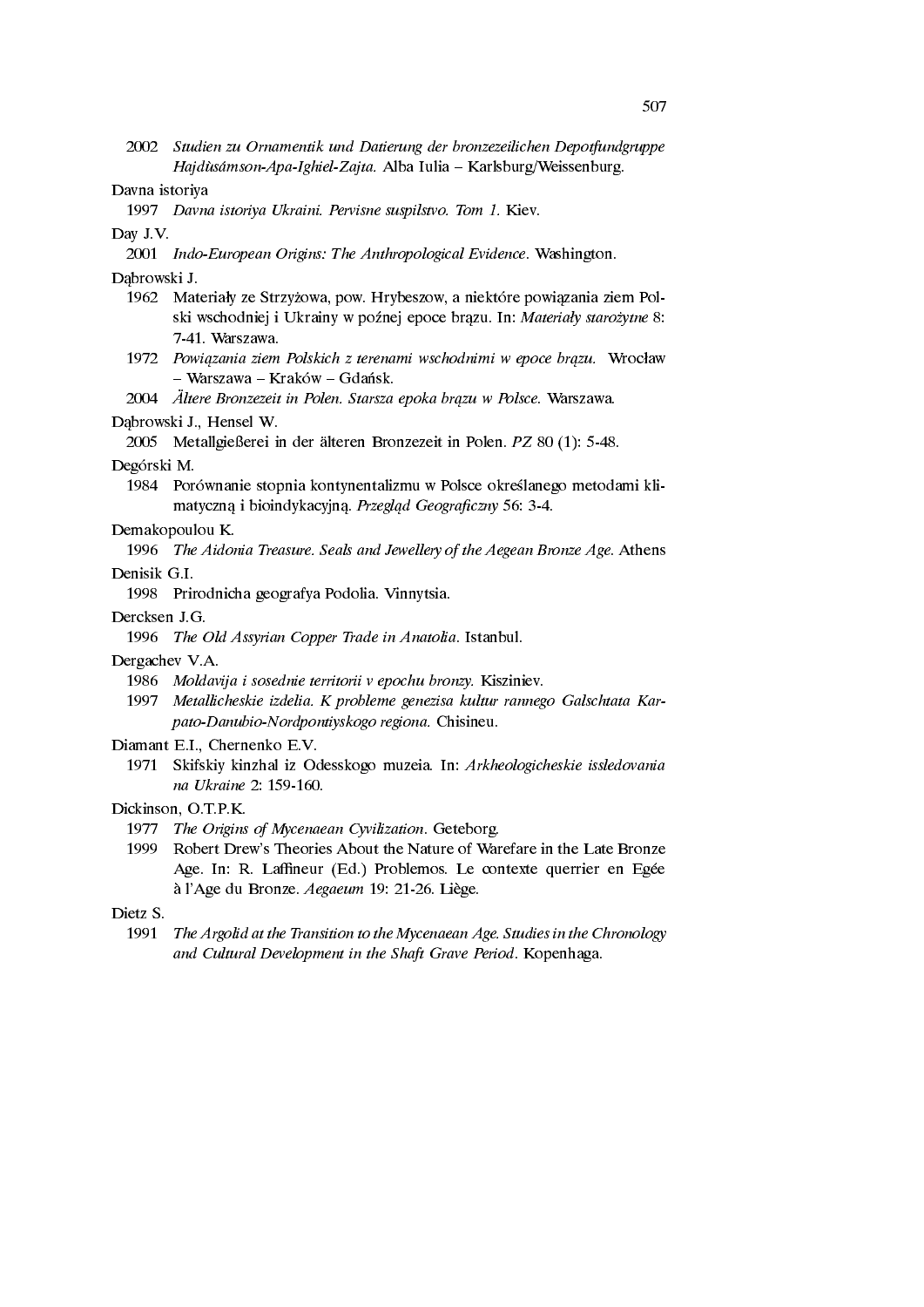Diodor

1952 Biblioteka. Moskva.

Dolukhanov P.M.

1999 War and Peace in Prehistoric Eastern Europe. In: J. Carman, A. Harding (Eds) Ancient Warefare, 73-87. Stroud.

Doluchanow P.M., Tretjakov V.P.

1979 Dnepro-doneckiy neolit i kultura voronkovidnych kubkov k severu ot Karpat. Acta Archaeologica Carpathica 19: 37-50.

Domańska L.

- 1990 Kaukasko-nadczarnomorskie wzorce kulturowe w rozwoju późnomezolitycznych społeczeństw Niżu strefy pogranicza Europy Wschodniej i Środkowej. Inowrocław.
- 1995 Geneza krzemieniarstwa kultury pucharów lejkowatych na Kujawach, Łódź.
- 2006 Materiały krzemienne. In: A. Kośko, M. Szmyt (Eds), Opatowice Wzgórze Prokopiaka I. Studia i materiały do badań nad późnym neolitem Wysoczyzny Kujawskiej I, 223-235. Poznań.

Domańska L. Kośko A.

1983 Łącko, pow. Inowrocław, stanowisko 6 – obozowisko z fazy I ("AB") kultury pucharów lejkowatych. Z badań nad geneza rozwoju i systematyka chronologiczną kultury pucharów lejkowatych na Kujawach. Acta Universitatis Lodziensis. Folia Archaeologica 4: 3-48.

### Drews R.

1993 The end of the Bronze Age. Changes in warfare and the catastrofe ca. 1200 B.C. Princeton.

Driver G.R. Miles J.C.

1956 The Babylonia Laws. Vol. II. Legal Commentary. Oxford.

### Dumitroaia G.

2000 Comunități preistorice din nord-estul României: de la cultura cucuteni până în brinzul mijlociu. Piatra-Neamț.

## Ehert M

1925 Fatjanovo-Kultur. In: Reallexikon der Vorgeschichte. T. 3, 192-193, Taf. 32. Berlin.

## Ecsedy I.

1979 The People of the Pit-Grave Kurgans in Eastern Hungary, Budapest.

Epimachov A., Korjakova L.

2004 Streitwagen der eurasischen Steppe in der Bronzezeit: Das Wolga-Uralgebirge und Kasachstan. In: M. Fansa, S. Burmaister (Eds) Rad und Wagen. Der Ursprung einer Innovation Wagen im Vorderen Orient und Europa, 221-236. Maiz am Rhein.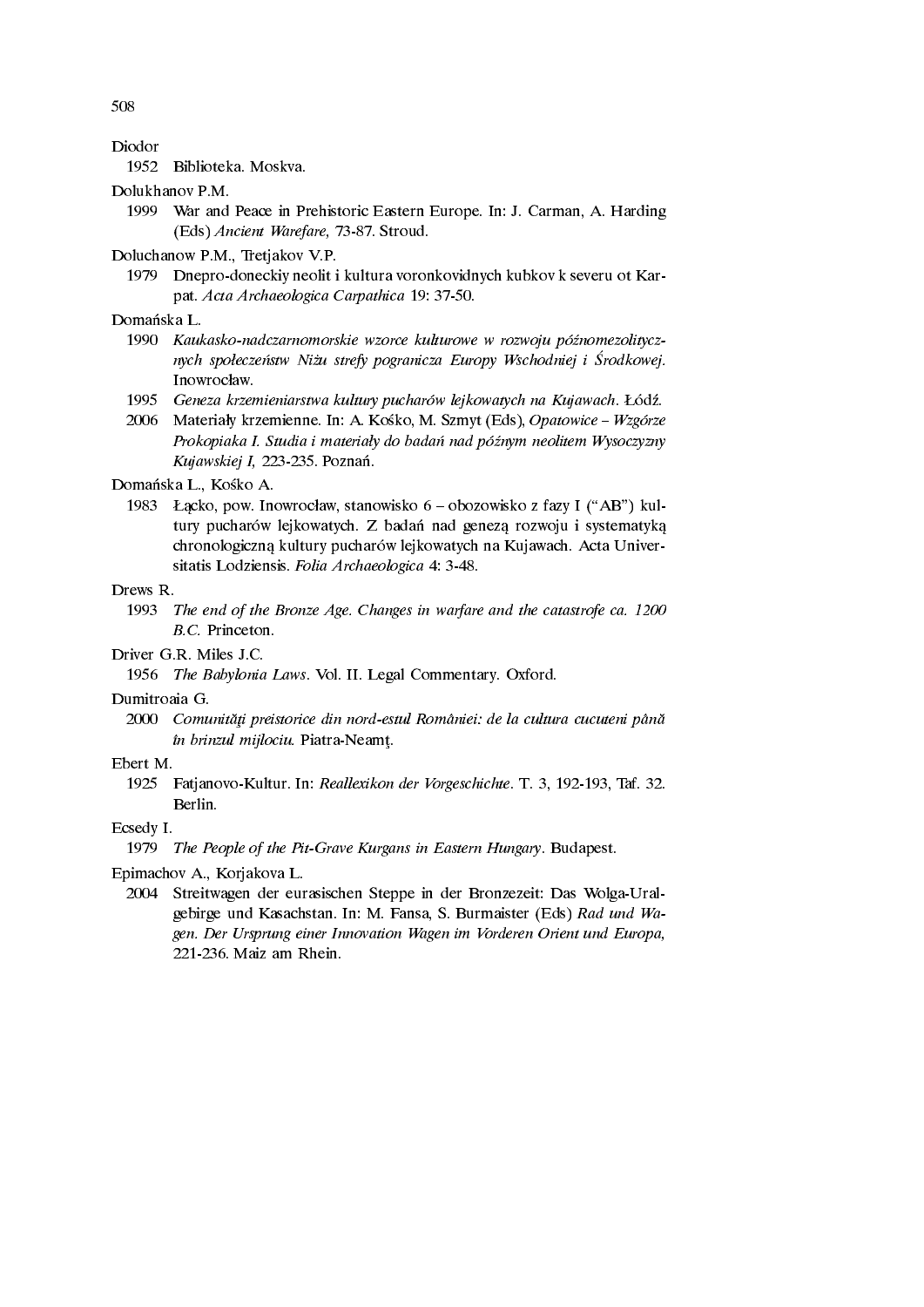### Evans A.

1914 The "Tomb of the Double Axes" and Associated Group, and the Pillar Rooms and Ritual Vessels of the "Little Palace" at Knossos. London.

### Ewert A.

- 1972 O obliczaniu kontynentalizmu termicznego klimatu. Przeglad Geograficzny 44 (2): 273-288.
- Fialko O.E., Boltryk Y.V.
	- 2003 Napad skifiv na Trakhtemyrivske gorodysche, Kiev.

#### Filov<sub>R</sub>

1925 Zlatnite sudove ot Vulchitrun, Izvestiya na Bulgarskiya Arkheologicheski *Institut* 3: 230-233.

### Florek M., Taras H.

2003 Dacharzów. Cmentarzysko kultury trzcinieckiej. Lublin.

## $FolA$

2000 Ancient Thrace, Sofia.

#### Fol A., Schmitt R.

2000 A Linear A Text on Clay Reel from Drama, South-East Bulgaria? PZ 75: 56-62

## Fomenko V.N., Klyushyntsev V.N., Balushkin A.M.

1987 Yamnoy pogrebenie s bulavoi iz Poinhulya. In: Drevneishie skotovody stepei vuga Ukrainv, 43-47. Kiev.

### Foss M.E.

1952 Drevnieyshaja istoriya severa evropejskoy chasti SSSP. Moskva.

## Frank A.G.

1993 Bronze Age World System Cycles. Current Anthropology 34: 383-429.

#### French E

1969 The First Phase of LH IIIC, AA 84: 133-136.

#### Frost H.

1970 Stone Anchors as Indicators of Early Trade Routes. In: M. Mollot (Ed.) Sociétés et compagnies de commerce en Orient et dans l'Océan Indien, Actes du huitiéme colloque international d'historie maritime, 55-61. Paris.

#### Furholt, M.

2003 Die absolutchronologische Datierung der Schnurkeramik in Mitteleurpa und Südskandinaien. Universitätsforschungen zur prähistorischen Archäologie. Band 101. Bonn.

#### Gadzjackaja O.S.

- 1963 Fatyanovskie pamyatniki Vladimirskov oblasti. KSIA 93: 49-54.
- 1964 Fatyanovskiy mogilnik u der. Krivcovo. KSIA 101: 126-134.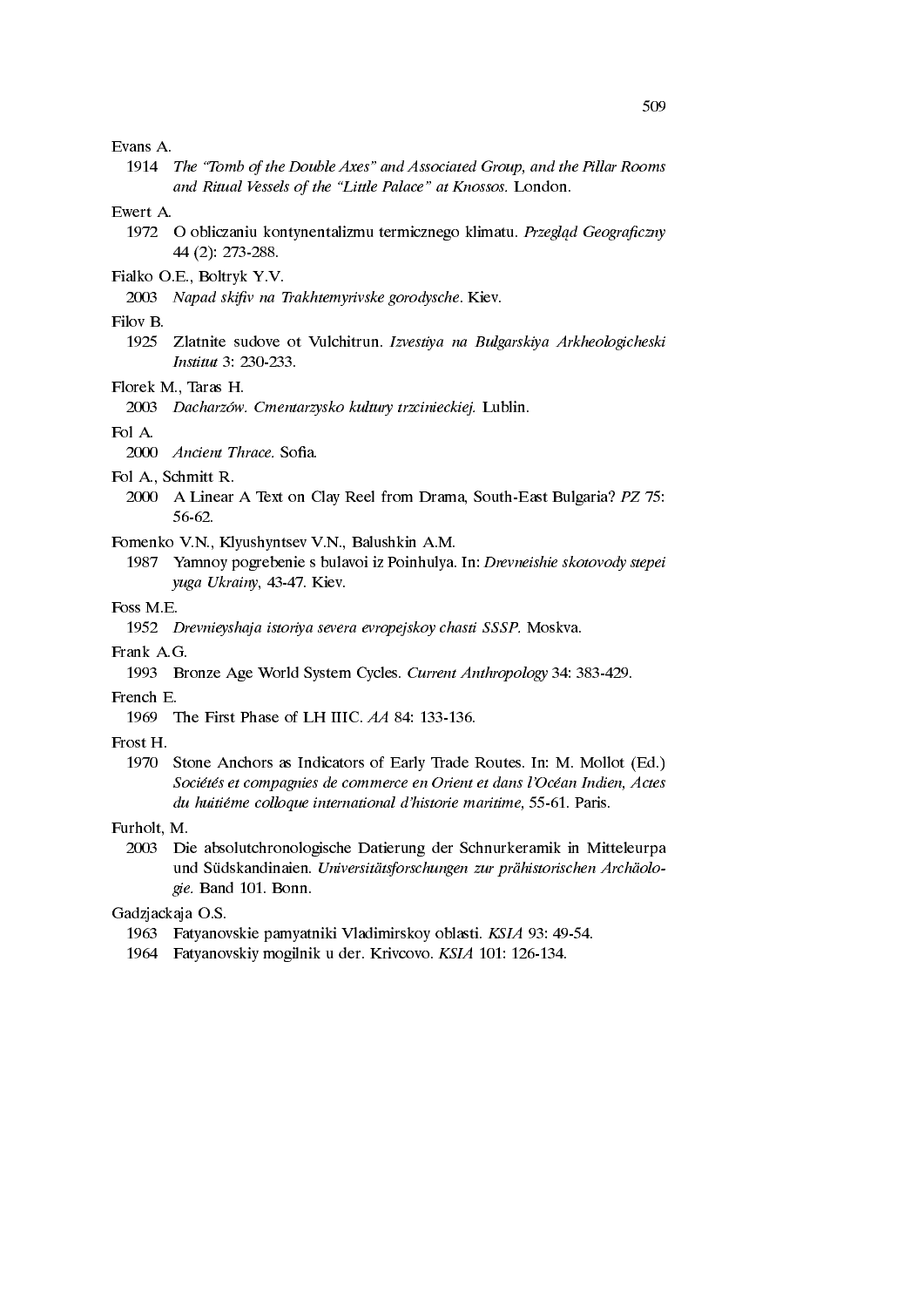1976 Pamyatniki fatyanovskov kultury. Ivanovsko-gorkovskava gruppa. Arheologiya SSSR. Svod arheologicheskih istochnikov V1-21. Moskva.

Gaius Plinius Secundus.

1819 Yestestvennava istoria. Sankt Petersburg.

Gajewski L.

1949 Kultura czasz lejowatych między Wisłą a Bugiem. Annales Universitatis Mariae Curie-Skłodowska, Sectio F 4: 1-194.

Galanina LK

1997 Kelermesskie kurgany. "Tsarskie" pogrebenia ranneskifskoy epokhi. Moskva.

Gale N.H., Stos-Gale Z.A.

1986 Oxhide Copper Ingots in Crete and Cyprus and the Bronze Age Metals Trade  $BSA$   $81 \cdot 81 - 100$ 

Galihin VA

- 1990 Drevnie splavy na mednov osnove. In: Drevnie pamyatniki Kubani, 175-182. Krasnodar.
- 1991 Osobennosti sostava nakhodok iz tsvetnogo i blagorodnogo metalla iz pamyatnikov Severnogo Kavkaza epokhi ranney i sredney bronzy. In: Drevnie kultury Prikubanya, 59-62. Leningrad.

Gancarski J.

- 1988 Wstępne sprawozdanie z badań osady trzciniecko-otomańskiej na stanowisku nr 29 w Jaśle, województwo krośnieńskie. Acta Archaeologica Carpatica  $27:61-83.$
- 2002 (Ed.) Między Mykenami a Bałtykiem. Kultura Otomani-Füzesabony. Krosno  $-$  Warszawa.

Gasche H., Armstrong J.A., Cole S.W., Gurzadyan V.G.,

1998 Dating the Fall of Babylon. A Reappraisal of Second Millennium BC. Mesopotamian History and Environment II. Ghent.

#### Gašaj D.

2003 Miedzy Mykenami a bałtykiem. In: J. Gancarski (Ed.) Miedzy Mykenami a Bałtykiem. Kultura Otomani-Füzesabony. Krosno – Warszawa.

## Gaskevich D.

2001 Neolitizatsiya Pivdennogo Polissya: charakter ta napryamki mizhkulturnikh kontaktiv. In: J. Czebreszuk, M. Kryvalcevič, P. Makarowicz (Eds) Od neolityzacji do początków epoki brązu. Przemiany kulturowe w międzyrzeczu Odry i Dniepru między VI i II tys. przed Chr. Archaeologia Bimaris 2: 61-74. Poznań.

## Gavryliuk N.A.

1987 Pryadenie u stepnykh skifov. In: Skify Severnogo Prichernomoria, 116-130. Kiev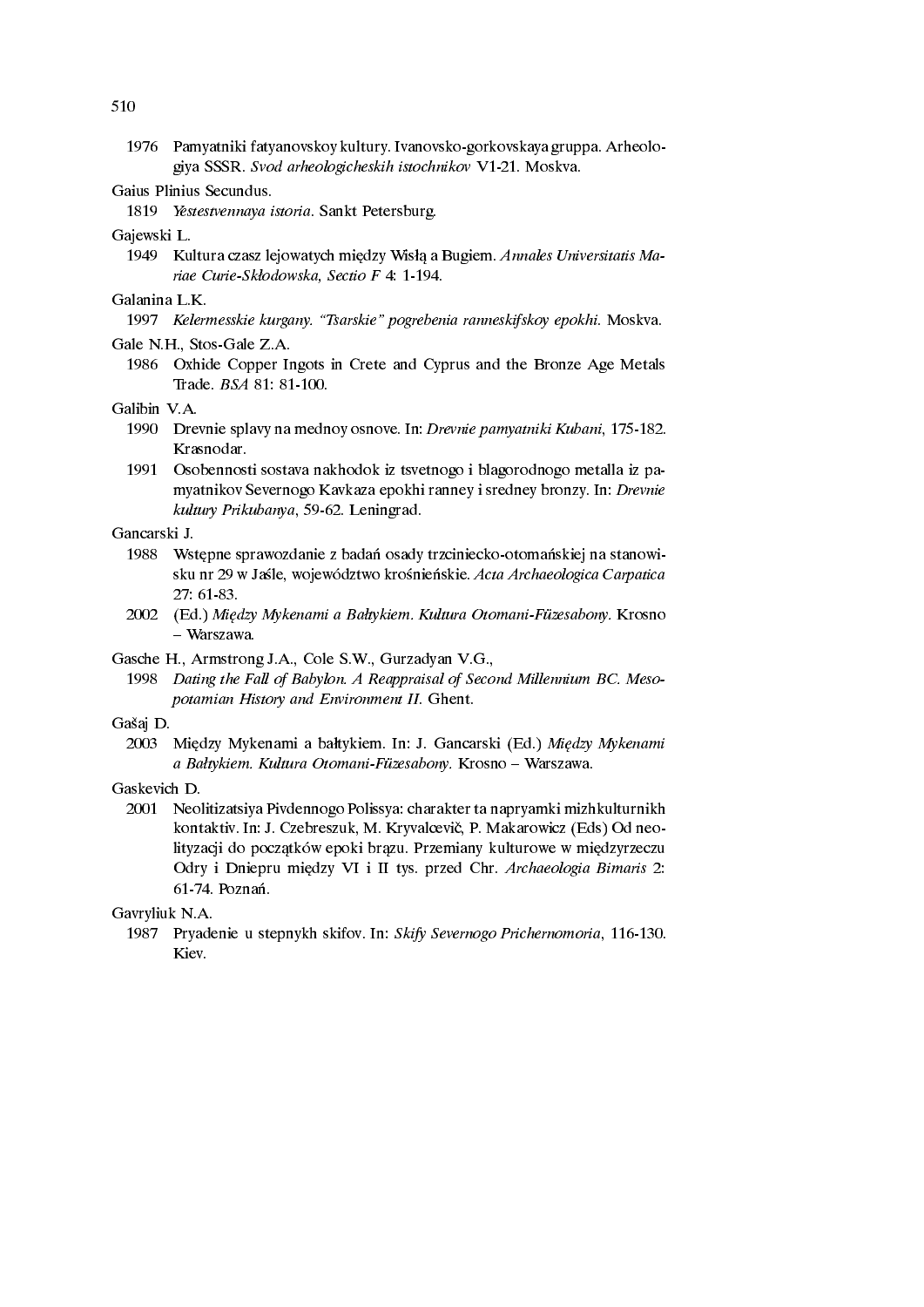## Gawlik A.

- 2005 Znaleziska scytyjskie w zasięgu kultury Wysockiej. In: S. Czopek (Ed.) Problemy kultury wysockiej, 205-219. Rzeszów.
- Geneza zausznic gwoździowatych. In: J. Chochorowski (Ed.) Studia nad 2007 epoka brazu i wczesna epoka żelaza w Europie. Księga poświęcona Profesorowi Markowi Gedlowi na piećdziesieciolecie pracy w Uniwersytecie Jagiellońskim. 219-240. Kraków.
- Gawlik A., Przybyła M.S.
	- 2005 Początki wczesnej epoki żelaza w Kotlinie Sandomierskiej. In: M. Kuraś (Ed.) Archeologia Kotliny Sandomierskiej, Rocznik Muzeum Regionalnego w Stalowei Woli 4: 313-352.

## Gedl M.

- 2000 Miedziane topory ze schyłku III tysiąclecia przed Chrystusem z terenu Polski. Rocznik Przemyski. Archeologia 36 (2): 3-10.
- 2004 Uwagi na temat sytuacji kulturowej w młodszej epoce brazu i w poczatkach epoki żelaza na wschód od Bramy Przemyskiej. Rocznik Przemyski. Archeologia 40 (2): 81-88.

## Gening V.F.

- 1979 The Cemetery at Sintashta and the Early Indo-Iranian Peoples. JIES 7:  $1 - 30$
- Gening V.F., Ždanovich G.B., Gening V.V.
	- 1992 Sintashta. Arkheologicheskie pamyatniki ariyiskich plemen Uralo-Kazachstanskich stepey. Chelyabinsk.

## Gerloff S.

- 1975 The Early Bronze Age Daggers in Great Britain and a Reconsideration of the Wessex Culture, Munich.
- Zu Fragen mittelmeerländischer Kontakte und absoluter Chronologie der 1993 Frühbronzezeit in Mittel- und Westeuropa. PZ 68: 58-102.

## Gershoig Ju.G.

1940 Gidrotermalnye zhily Krivorozhskogo baseina. Sovetskava geologiya 8: 6-12.

#### Gilewska S.

- 1991 Środowisko przyrodnicze Polski na tle Europy. In: L. Starkel (Ed.) Geografia Polski. Środowisko przyrodnicze, 13-22. Warszawa.
- Gillis C., Olausson D., Vandkilde H.
	- 2004 Dawn of Europe, Lund.

## Gimbutas M.

- 1965 Bronze Age Cultures in Central and Eastern Europe, London.
- 1985 East Baltic Amber in the Fourth and Third Millennium BC. JBS 16 (3): 231-256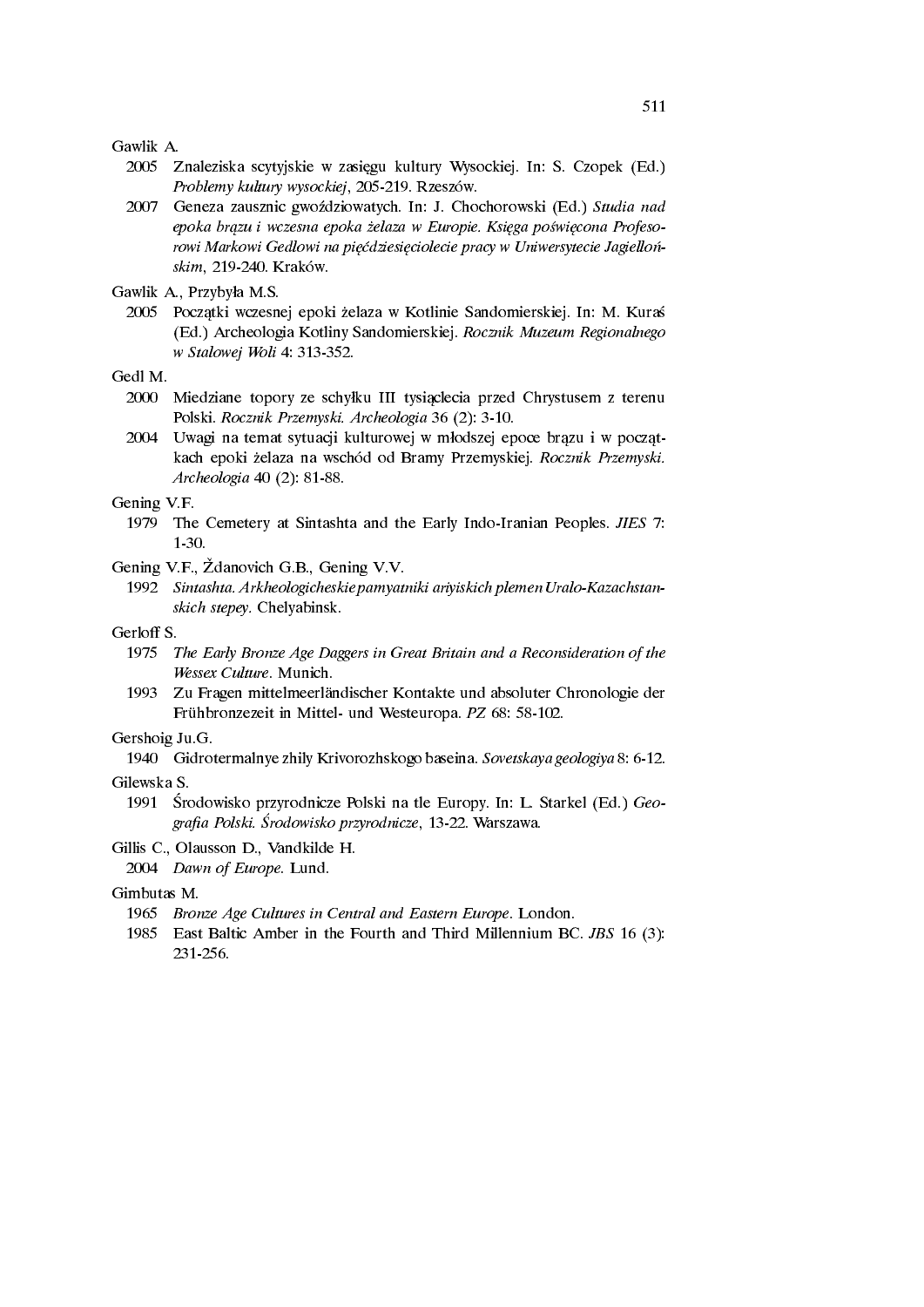- 1997a The Three Waves of Kurgan People into Old Europe, 4500–2500 B.C. In: M. Gimbutas, The Kurgan Culture and the Indo-Europeanization of Europe, ed. by M. Robbins Dexter and K. Jones-Bley, 240-266. Washington D.C.
- 1997b The Kurgan Wave 2. In: M. Gimbutas, The Kurgan Culture and the Indo--Europeanization of Europe, ed. by M. Robbins Dexter and K. Jones-Bley, 270-300. Washington D.C.

### Gloger Z.

1903 Geografia historyczna ziem dawnej Polski, Kraków.

#### Gloger Z.

1978 Encyklopedia straropolska, T. I-IV. Warszawa,

Głogowski Z., Ignaczak M.

2004 Osadnictwo społeczeństw kultury łużyckiej. In: J. Bednarczyk, A. Kośko (Eds) Od długiego domu najstarszych rolników do dworu staropolskiego. Wyniki badań na trasie gazociagu Mogilno – Włocławek i KPMG Mogilno – Wydartowo, 373-397. Poznań.

## Godlewski P

2005 O nowych możliwościach datowania początków kultury wysockiej. In: S. Czopek (Ed.) Problemy kultury wysockiej, 33-44. Rzeszów.

## Godłowska M.

1984 Znalezisko amforki kultury strzyżowskiej z Krakowa – Nowej Huty na tle występujących tam śladów osadnictwa z przełomu neolitu i początków epoki brązu. Sprawozdania Archeologiczne 36: 39-47.

# Goetze A.

1953 An Old Babylonia Itinerary. JCS 7: 51-72.

## Gökçek L.G.

2006 The Use of Wagons (eriggum) in Ancient Anatolia According to Texts from Kültepe. ZA 96 (5): 185-199.

## Goldmann K.

1981 Die mitteleuropäische Schwertentwicklung und die Chronologie der Altbronzezeit Europas. Acta Praehistorica et Archaeologica 11-12: 131-181.

#### Gomilevskiy V.

Sol, Izsledovania russkogo bogatstva solu i upotreblenia etogo veschestva: pri 1881 razlichnykh vidakh skotovodstva, zemledelii, v lesnom khoziavstve, v pischu ludey i promyslennosti. Sankt Petersburg.

## Gorbenko K.V.

2000 Kharakter i struktura arkhitekturnykh sooruzheniy poseleniya epoki finalnoy bronzy "Dikiy Sad". In: Arkheologiya i drevniaya arkhitektura Levoberezhnov Ukrainy i smezhnykh territoriv, 53-55, Donetsk.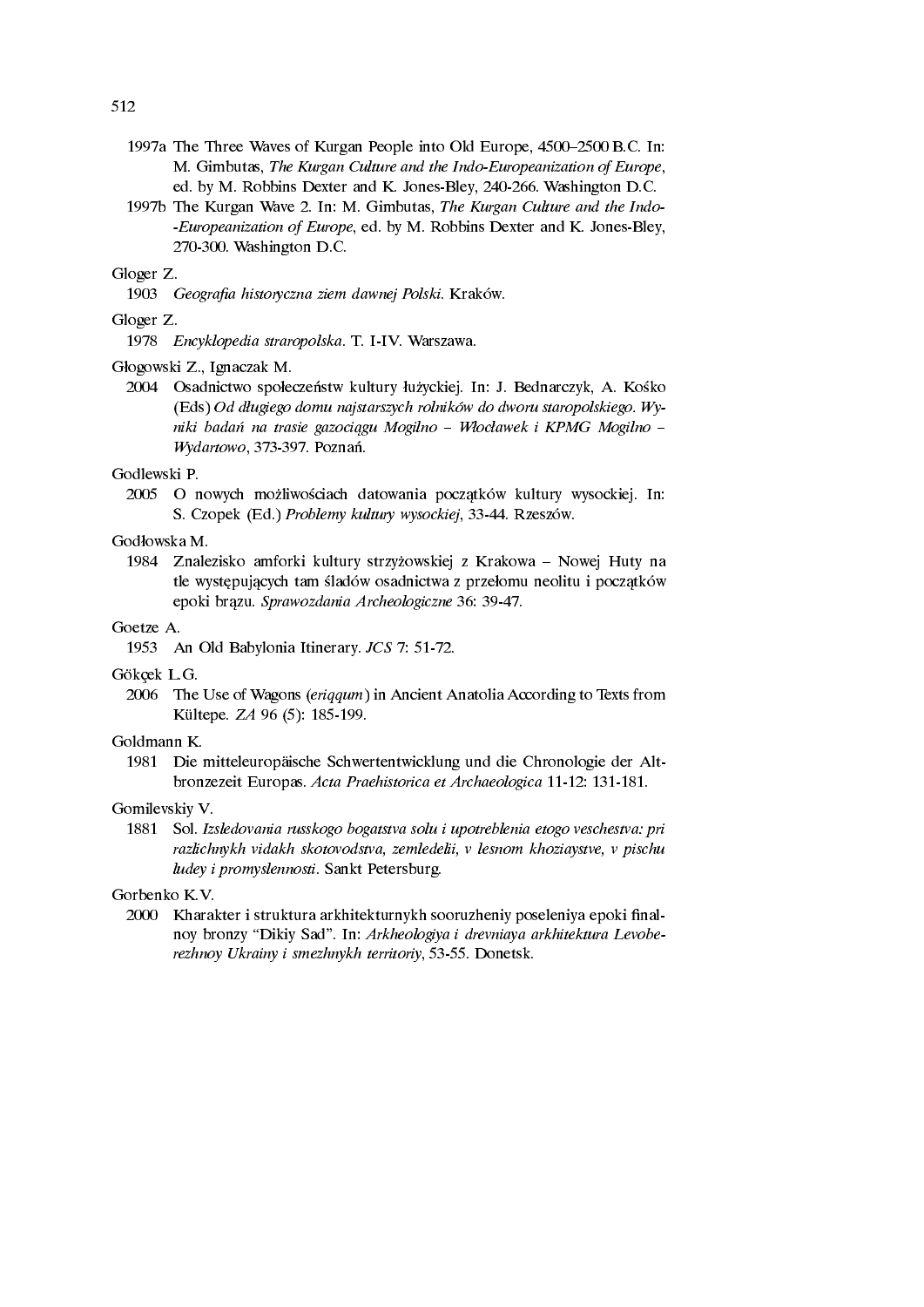- 2001 Ritualno kultovye sooruzhenia poselenia "Dikiy Sad" v kontekste ento--kulturnykh svyazei naselenia Stepnogo Pobuzhia epokhi finalnov bronzy. In: Nauchnye trudy MGPU. Seria: sotsialno-istoricheskie nauki, 338-343. Moskva
- 2003 Materialna kultura zhyteliv ukriplenoho poselennya "Dykyi Sad". Naukovyi visnyk Mykolavivskoho derzhavnoho universytetu. Vypusk 11, 38–45, Mykolayiv.
- 2004 Osnovni rezultaty pyatnadtsyatyrichnykh arkheologichnykh doslidzhen stepovoho horodyshcha doby finalnoi bronzy "Dykyi Sad". Naukovi pratsi: Naukovo-metodychnyi zhumal 52 (39): 87-92. Mykolayiv.
- Issledovania ukreplennogo poselenia "Dikiy Sad" v 2006 g. In: Arkheolo-2005 gichni oslidzhennya v Ukraini 2005-2007 rr., 9: 139-144. Kiev-Zaporizhya.
- 2006 Osnovni rezultaty pyatnadtsyatyrichnykh arkheologichnykh doslidzhen stepovoho horodyshcha doby finalnoi bronzy "Dykyi Sad". Naukovi pratsi: Naukovo-metodychnyi zhurnal 52 (39): 87-92. Mykolayiv.
- 2007 Horodyshche Dikiy Sad u XIII-IX st. do n.e. Eminak 1: 7-14. Mykolayiv.

Gorbenko K.W., Grebennikov J.S.

- 2007 Dikij Sad. Arkheologicheckiy pamjatnik XIII-IX ww. do n.e. rovesnik Troi! Nikolaev.
- Gorbenko K.V., Grebennikov Y.S., Pankovskiy V.B.
	- 2005 Rozkopky ukriplenoho poselennya "Dykyi Sad" u 2004 r. In: Arkheologichni doslidzhennya v Ukraini 2003-2004 rr., 100-104. Kiev - Zaporizhya.

## Goshko T.

- 1998 Tekhnologiya izgolovleniya bronzovykh izdeliy iż Gordievki, In: S.S. Berezanskaya, V.I. Kločko (Eds) Das Gräberfeld von Hordeevka, 49-76. Randen/Westfalen
- 2005 Dva bronzovi virobi z fondiv Natsionalnogo Muzeyu Istroiy Ukrainy. In: Na poshanu Sofii Stanislavivni Berezanskov, 235-240. Kiev
- Górski J., Makarowicz P.
	- 2007a Reception of Transcarpathian influence in Trzciniec cultural circle as a sign of long-distance exchange contacts. In: J. Baron, I. Lasak (Eds) Long Distance Trade in the Bronze Age and Early Iron Age. Studia Archeologiczne XL, 101-116. Wrocław.
	- 2007b Interakcje kulturowe miedzy zachodnim i południowo-wschodnim (pontyjskim) trzcinieckiego kręgu kulturowego. In: L. Bakalarska (Ed.) Współnota dziedzictwa archeologicznego ziem Ukrainy i Polski. Materiały z konferencji zorganizowanej przez Ośrodek Ochrony Dziedzictwa Archeologicznego, Łańcut (26-28 X 2005), 148-170. Warszawa.
- Górski J., Makarowicz P., Wawrusiewicz A.
	- 2010 Osady i cmentarzyska trzcinieckiego kręgu kulturowego w Polesiu, pow. łowicki, woj. łódzkie, stan. 1. Łodź. (in print).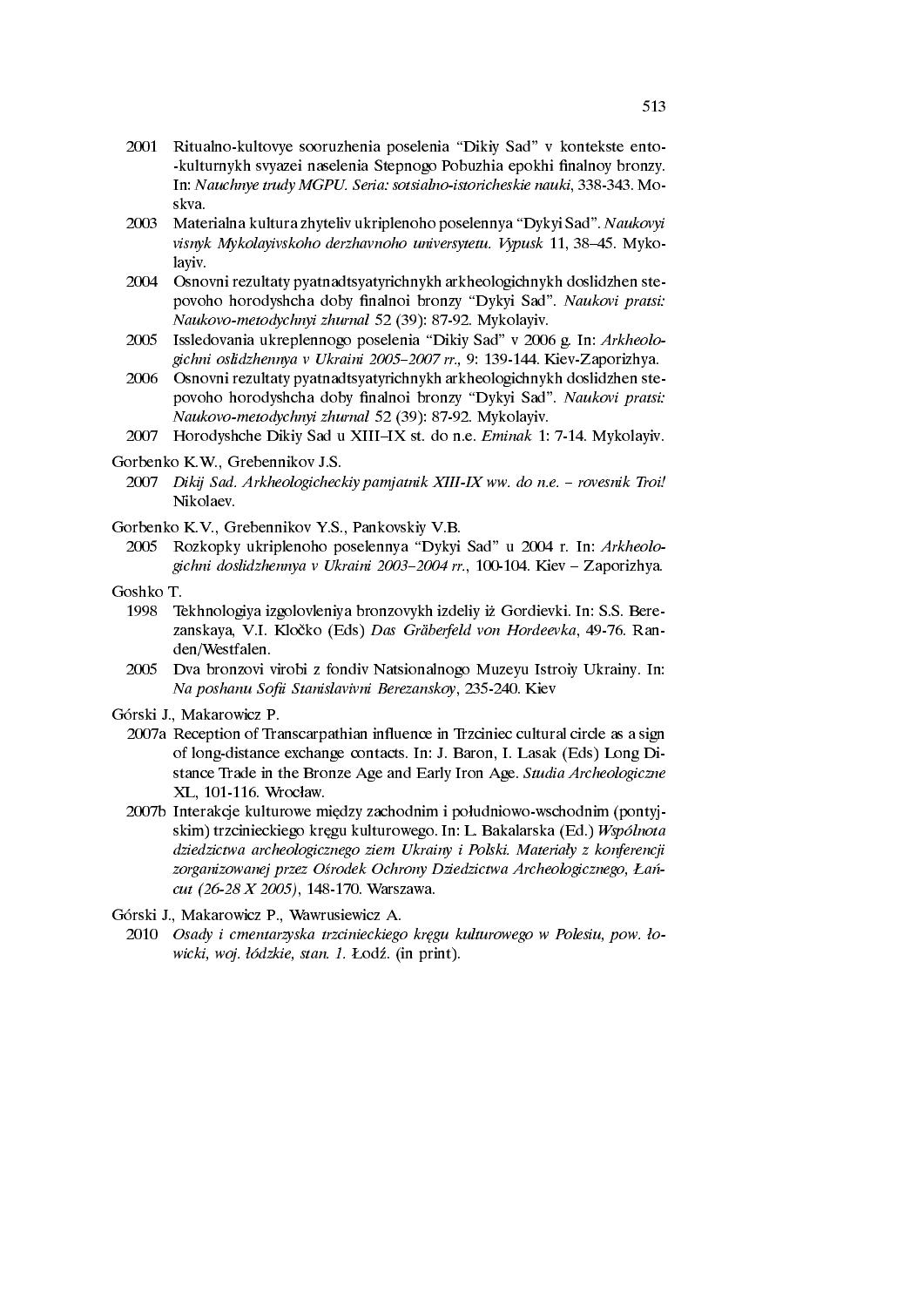# Graham

1958 The date of the Greek penetration of the Black Sea. Institute of Classical *Studies* 5: 25-42.

## Grakov B.N.

- 1947 Chy mala Olbia torgivelni znosyny z Povolzhzhiam ta Pryuralliam y archaiychnu ta klasychnu epokhy? Arkheologia 1: 23-37.
- 1959 Greek Graffito from the Nemirovskoe City-Site. SA 1: 259-261.

## Graves R

1974 Mity Greckie. Warszawa.

## Grebennikov Y.S.

- 1996 Connections of the steppe's southern Bug river region of the northern coasts of the Black Sea with the eastern Hallstatt region, In: P. Roman (Ed.) The Thracian world at the crossroads of civilizations: 393-394. Bucharest.
- 2008 Kimmeriyci i skify Stepnogo Pobuzhia (IX-III w. do n.e.) Nikolaev.

## Grimal N.

2005 Dzieje starożytnego Egiptu. Warszawa.

## Grimal P.

1987 Słownik mitologii greckiej i rzymskiej. Wrocław.

## Grygiel R.

1995 Sytuacja kulturowa w późnym okresie halsztackim i wczesnym lateńskim w rejonie Brześcia Kujawskiego. In: T. Węgrzynowicz, M. Andrzejowska, J. Andrzejowski, E. Radziszewska (Eds), Kultura pomorska i kultura grobów kloszowych. Razem czy osobno?, 319-359. Warszawa.

# Gumiński W.

1989 Gródek Nadbużny. Osada kultury pucharów lejkowatych, Wrocław – Warszawa – Kraków – Gdańsk – Łódź.

# Gurina N.N.

- 1961 Drevnyaya istoriya severo-zapada evropeyskoy chasti SSSR. Moskva Leningrad.
- 1973 K voprosu ob obmene v neolitsicheskuyu epokhu. KSIA 138: 12-23.

## Hachmann<sub>R</sub>

1957 Die frühe Bronzezeit im westlichen Ostseegebiet und ihre mittel- und südosteuropäischen Beziehungen. Hamburg.

# Halikov A.H.

1974 Balanovskie pamiatniki v Tatarii, KSIA 97: 50-58.

# Hallo W.W.

1964 The Road to Emar *ICS* 18: 57-88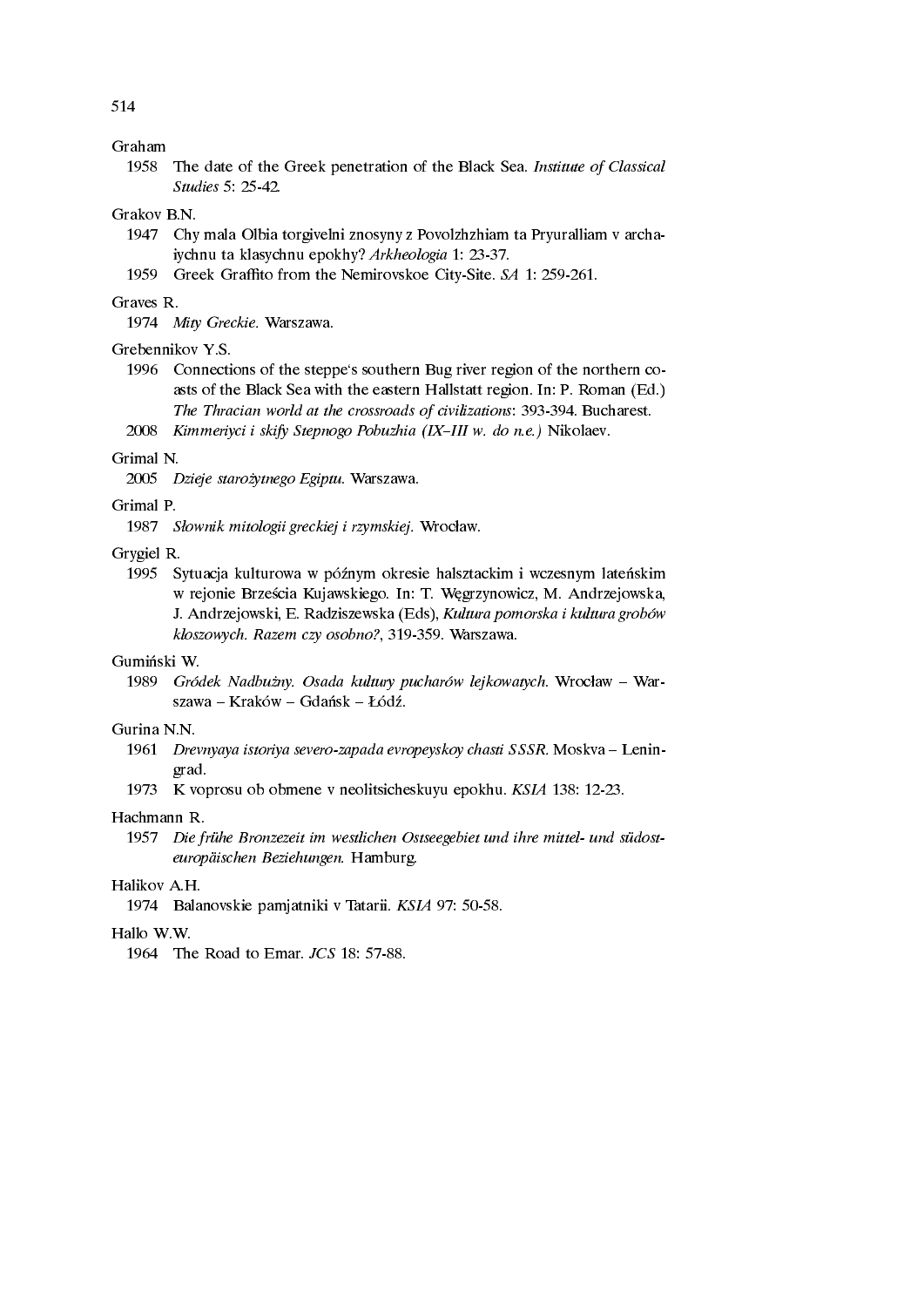## Hammer S.

2005 Dzieje, przekład i opracowanie z greckiego. Warszawa.

### Hammond N.G.L

1972 A History of Macedonia. Oxford.

## Harding, A.F.

- 1975 Mvcenaean Greece and Europe: the evidence of bronze tools and implements. PPS 41: 183-202.
- 1984 Myceneans and Europe. London Nowy Jork.
- 2000 European Societies in the Bronze Age. Cambridge.
- 2005 Horse-harness and the origins of the Mycenaean civilisation. In A. Dakouri-Hild, S. Sherratt (eds) Autochthon. Papers presented to O.T.P.K. Dickinson on the occasion of his retirement, 296-300. Oxford,

Harding A.F., Hughes-Brock H.

1974 Amber in the Mycenean World, BSA 69: 145-172.

#### Hayen H.

1957 Zur Bautechnik und Typologie der vorgeschichtlichen, frühgeschichtlichen und mittelalterlichen Moorwege und Moorstrassen. Oldenburger Jahrbuch  $56(2): 83-170.$ 

### Hein M.

1990 Untersuchungen zur kultur der Schnurkeramik in Mitteldeutchland. Katalog und Dokumentation Bonn

### Herrmann I

1986 Welt der Slaven. Geschichte, Gesellschaft, Kultur. Leipzig - Jena - Berlin.

### Herodot

- 1959 Dzieje. Warszawa.
- 2005 Dzieje, z greckiego przełożył i opracował S. Hammer. Warszawa.

#### Heyko A.V., Artemiev A.V., Sapiegin S.V.

1999 Katakombne pokhovannya z Poltavshchyny. In: Materialy mizhnarodnoi konferentsii "Etnichna istoria ta kultura naselennya stepu ta lisostepu Yevrazii (vid kamyanoho viku po rannye serednyovichya)", 76-78. Dnipropetrovsk.

## Hiller S.

1991 The Mycenaeans and the Black Sea. In: R. Laffineur, L. Basch (Eds) Thalassa: L'Egee Prehistorique et la Mer. Aegeaum 7: 207-216. Liège.

# Hind J.

2002 Herodotus on the Black Sea Coastline and Greek Settlements: Some Modern Misconceptions. In: G.R. Tsetskhladze, A.M. Snodgrass (Eds) The Greek Settlement in the Eastern Mediterranean and the Black Sea. BAR IS 1062: 41-47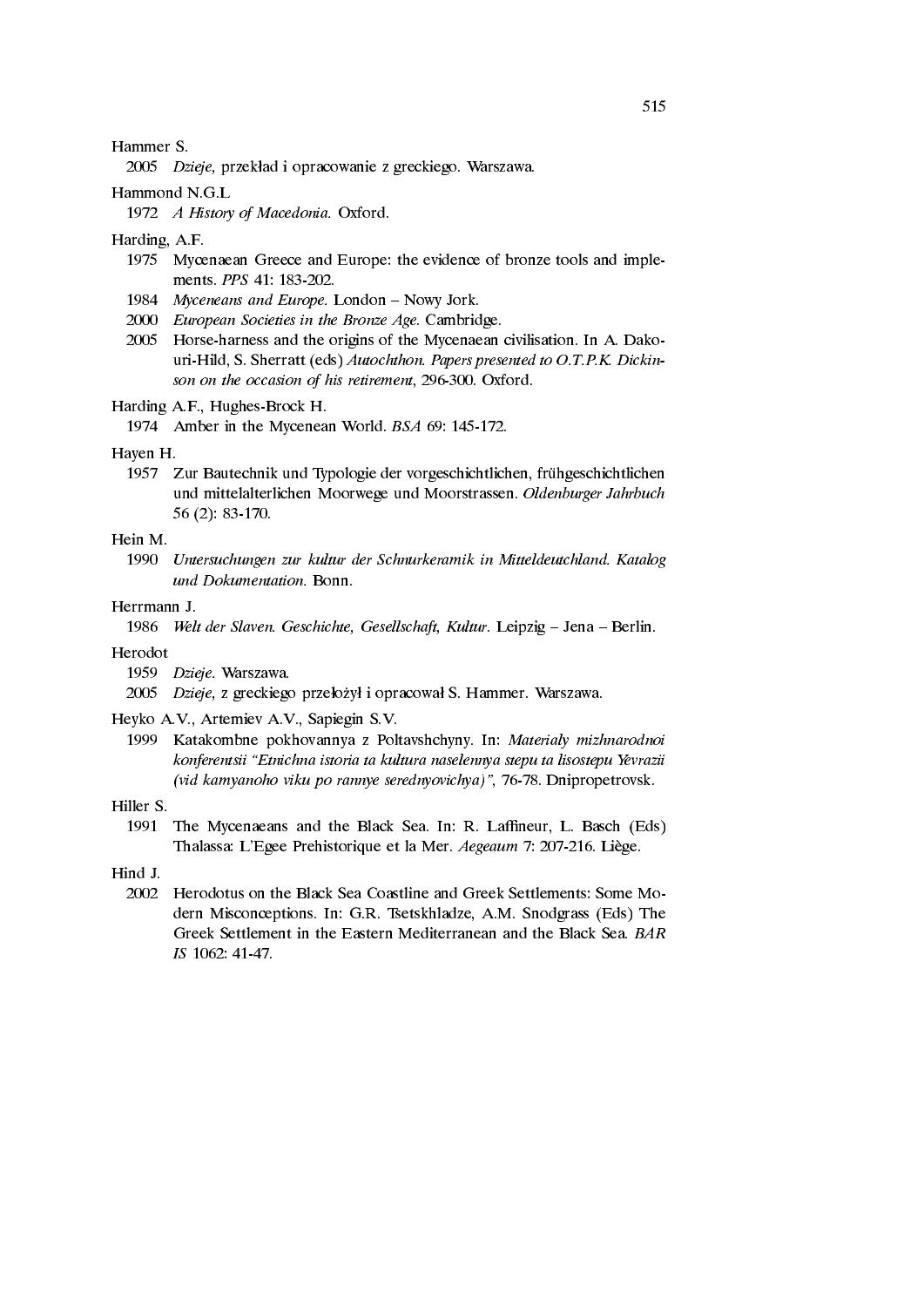## Hochstetter A.

1982 Spätbronzezeitlichens und früheisenzeitliches Formengut in Makedonien und im Balkanraum. In: B. Hänsel (Ed.) Südosteuropa zwischen 1600-1000 v. Chr. Prähistorische Archäologie in Südosteuropa, 99-118. Berlin.

## Hoffner A.H.

1997 Hittite. In: E.M. Meyers (Ed.) The Oxford Encyclopedia of the Archaeology in the Near East. Vol. 3, 81-84. Oxford.

## Hofmann, U.

2004 Kulturgeschichte des Fahrens im Ägypten des Neuen Reiches. In: M. Fansa, S. Burmaister (Eds) Rad und Wagen. Der Ursprung einer Innovation Wagen im Vorderen Orient und Europa, 143-156. Maiz am Rhein.

## Homer

- 1999 Iliada, w przekładzie K. Jeżewskiej. Warszawa.
- 2002 *Iliada*, w przekładzie F.K. Dmochowskiego. Kraków.

## Hood S., Huxley G., Sanders N.

1959 A Minoan Cemetery on Upper Gypsades, BSA 53-54; 194-262.

## Hozer M.

2005 Stan badań nad kulturą wysocką. In: S. Czopek (Ed.) Problemy kultury wysockiej, 221-250. Rzeszów.

## Huxley G.

1996 Language and migration: Greek, Indo-Iranian, and the rise of Mycenae. RICS 41: 146

# Hänsel B.

- 1968 Beiträge zur Chronologie der mittleren Bronzezeit im Karpatenbecken. Bonn.
- 1982 Südosteuropa zwischen 1600 und 1000 v. Chr. In B. Hänsel (Ed.) Südosteuropa zwischen 1600–1000 v. Chr. Prähistorische Archäologie in Südosteuropa, 1-38. Berlin.
- (Ed.) Tausch und Verkehr im bronze- und früheisenzeitlichen Südosteuropa. 1995 München - Berlin

## Hänsel B., Terzan B.

2000 Ein bronzezeitliches Kuppelgrab in Norden der Adria. PZ 75: 62-183.

### Häusler A.

1998 Tumuli, Schachtgräber und der Ursprung der Griechen. In: B. Fritsch, M. Moute, J. Matuschik, J. Müller, C. Wolf (Eds) Tradition und Innovation. Prähistorische Archäologie als historische Wissenschaft, 275-289. Rahden.

## Höckmann O.

1980 Lanze und Speer im spätminoischen und mykenischen Griechenland. JRGZ 27: 13-158.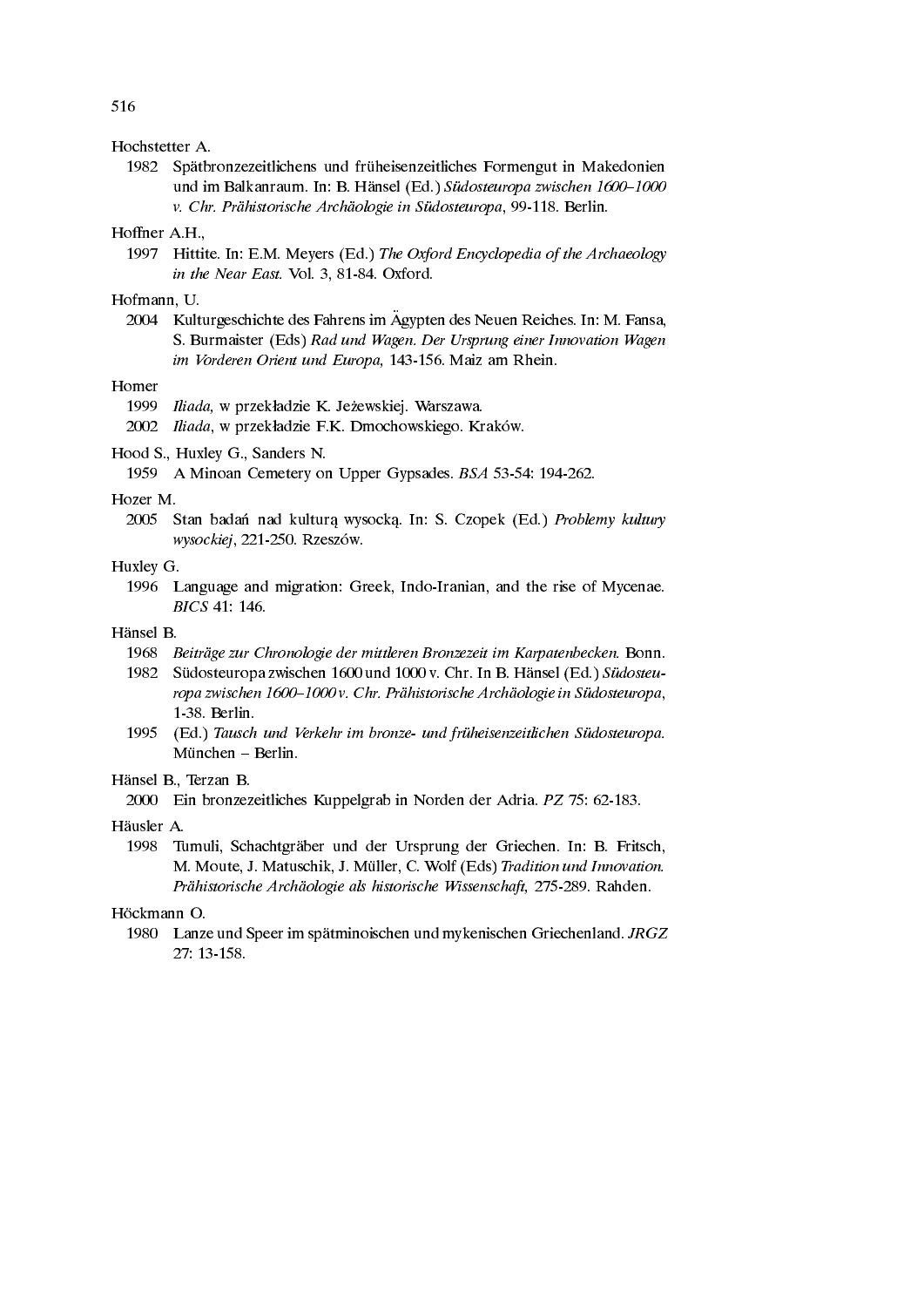## Hüttel H.

- 1977 Altbronzezeitliche Pferdetrensen. Jahresbericht des Instituts für Vorgeschichte der Universität Frankfurt am Main, 75-86.
- 1982 Zur Abkunft des danubischen Pferd-Wagen-Komplexes der Altbronzezeit. In: B. Hänsel (Ed.) Südosteuropa zwischen 1600-1000 v. Chr. Prähistorische Archäologie in Südosteuropa, 39-63, Berlin.

Ignaczak M.

- 2007 Osadnictwo społeczności kultury łużyckiej. In: L. Czerniak (Ed.) Od Paleolitu do nowożytności. Archeologiczne badania ratownicze na trasie budowy obwodnicy Wyszkowa. Gdańskie Studia Archeologiczne 1: 91-110.
- 2008 Wzorce kulturowe lasu/lasostepu strefy Pontyjskiej w niżowych zespołach kręgu łużyckiego. In: J. Bednarczyk, J. Czebreszuk, P. Makarowicz, M. Szmyt (Eds) Na pograniczu światów. Studia z pradziejów międzymorza bałtycko-pontyjskiego ofiarowane Profesorowi Aleksandrowi Kośko w 60. rocznice urodzin, 141-165. Poznań.

Ignaczak M., Affelski J.

Osadnictwo społeczności kultury łużyckiej na stanowisku 8 w Głazowie gm. 2009 Myślibórz (in print).

Ignaczak M., Ślusarska Michalik

The radiocarbon chronology of the Urnfield Complex and the dating of 2003 cultural phenomena in the PonticArea (Late Bronze Age and Early Iron Age), *BPS* 12: 382-395.

#### Ilyinskaya V.A.

1968 Skify Dneprovskogo Lesostepnogo Levoberezhia. Kiev. 1975 Ranneskifskie kurgany basseina r. Tyasmyn. Kiev.

Ilyinskaya V.A., Mozolevsky B.N., Terenozhkin A.I.

1979 Kurgany VI v. do n.e. u s. Matusova. In: Skifia i Kavkaz, 34-43. Kiev.

## Ilyinskaya V.A., Terenozhkin A.I.

1983 Skifia VII-IV w do n.e. Kiev.

### Irwin Williams C.

1977 A Network Model for the Analysis of Prehistoric Trade. In: T.K. Earle, J.E. Ericson (Eds) Exchange Systems in Prehistory, 141-151. New York -San Francisco - London.

### Isaenko V.F.

1976 Neolit Pripyatskogo Polesya. Minsk.

### Ivanova S.V.

2001 Sotsialnaya struktura naselenia yamnoi kultury Severo-Zapadnogo Prichernomorva. Odessa.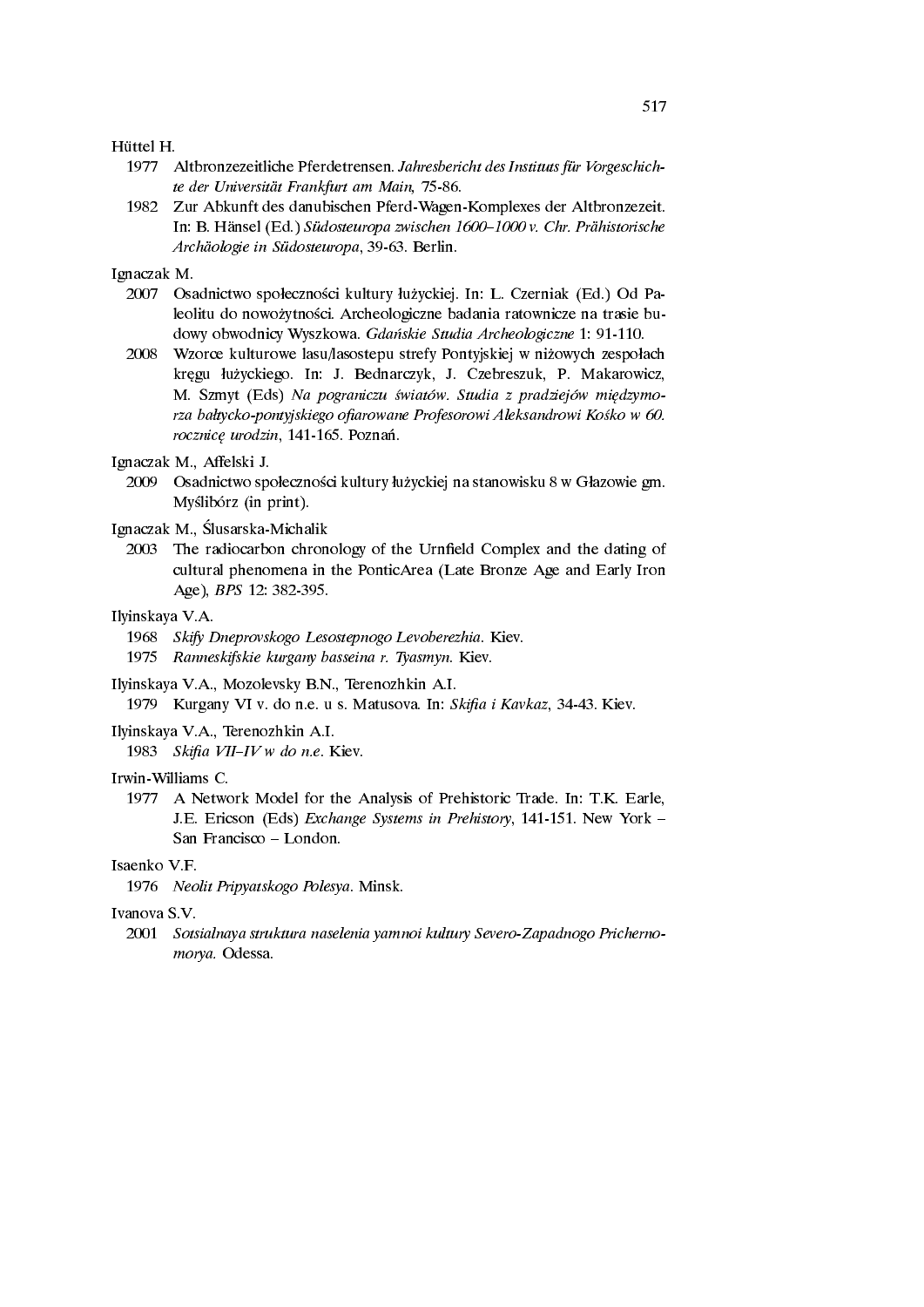## Jakimowicz R.

1924 Zabytki przedhistoryczne z obszaru Rzeczypospolitej Polskiej w zbiorach rosyjskich. WA 9/1-2: 113-119.

## Jansen H.G.

- 1995 Troy: Legend and Reality. In: J. Sasson (Ed.) Civilizations of the Ancient Near East, 1121-1133. London - New York.
- Jarosz P., Włodarczyk P.
	- 2007 Chronologia bezwzględna kultury ceramiki sznurowej w Polsce południowo-wschodniej i na Ukrainie. Przegląd Archeologiczny 55, s. 71-108.

#### Jastrzebski S.

- 1983 Gródek stan. 1C, gm. Hrubieszow, woj. Zamojskie. Sprawozdania z badań terenowych Katedry Archeologii UMCS i Archeologicznego Ośrodka Badawczo-Konserwatorskiego w Lublinie w 1983 roku, 8-11. Lublin.
- 1989 Kultura Cucuteni-Trypole i jej osadnictwo na Wyżynie Wołyńskiej. Lublin.

Jażdżewski K.

- 1936 Kultura pucharów lejkowatych w Polsce zachodniej i środkowej. Poznań.
- 1981 Pradzieje Europy Środkowej, Wrocław,

## Jersak J., Sendobry K., Śnieszko Z.

1992 Postwarciańska ewolucja wyżyn lessowych w Polsce, Katowice.

- Jessen A.A.
	- 1940 Mozdokskiy mogilnik v ryadu pamyatnikov Severnogo Kavkaza. In: Arkheologicheskie ekspeditsii Ermitazha I. Leningrad.

## Jones-Bley K.

2000 The Shistashta "Chariots". In: J. Davis-Kimball, E.M. Murphy, L. Koryakova, L.T. Yablonsky (Eds), Kurgans, ritual sites, and Settlements Eurasian Bronze and Iron Age, BAR IS 890, 126-133. Oxford.

## Kadrow S.

- 1991 Iwanowice stanowisko Babia Góra, Cz. I. Rozwój przestrzenny osady z wczesnego okresu epoki brazu. Kraków.
- 1995a Absolute Chronology of the Sofievka Type in the Light of "Wiggle Matching" Analysis, In: A. Kośko (Ed.) Cemetries of the Sofievka type 2950- $-2750$  BC, BPS 3: 141-147.
- 1995b Gospodarka i społeczeństwo. Wczesny okres epoki brązu w Małopolsce. Kraków.
- 2001 U progu nowej epoki. Gospodarka i społeczeństwo wczesnego okresu epoki brązu w Europie Środkowej. Kraków.
- Związki kultury trypolskiej z kulturami Środkowej i Południowej Europy 2005 - wybrane zagadnienia. In: Kultura trypolska. Wybrane problemy, 7-31. Stalowa Wola.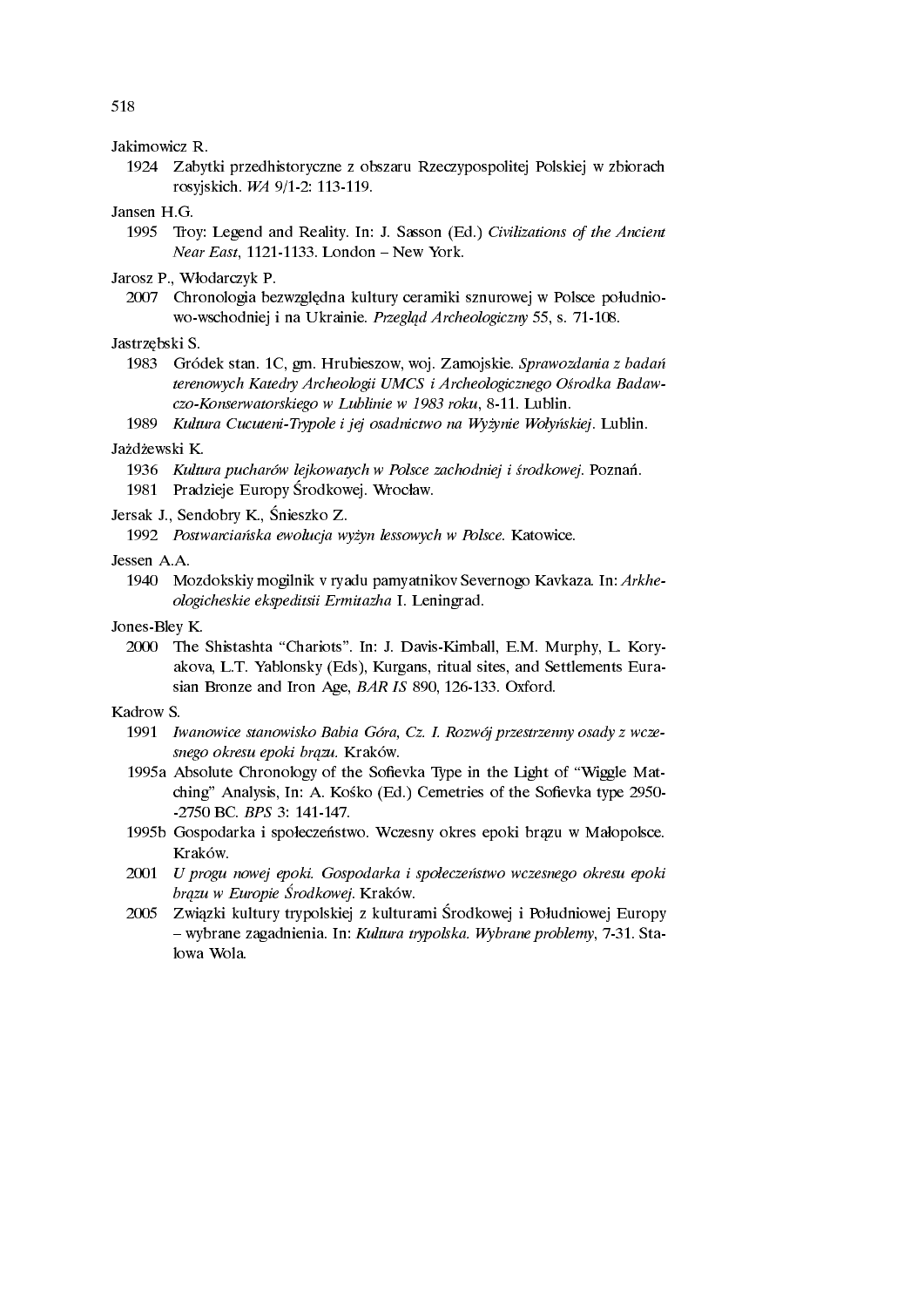- 2007 North of the Carpathians the Outskirts of the Aegean World? In: I. Galanaki, H. Tomas, Y. Galanakis, R. Laffineur (Eds) Between the Aegean and Baltic Seas. Prehistory Across Borders. Aegaeum 27: 323-329. Liège.
- Kadrow S., Kośko A., Videiko M.
	- 1995 Pottery Stylistics of the Sofievka Type, Genetic-Cultural Qualification. In: A. Kośko (Ed.) Cemeteries of the Sofievka Type: 2950-2750 BC. BPS 3: 200-213.
- Kadrow S., Machnik, J.
	- 1997 Kultura mierzanowicka. Chronologia, taksonomia i rozwój przestrzenny, Kraków.
- Kadrow S., Zakościelna A.
	- 2000 An outline of the evolution of Danubian cultures In Malopolska and Western Ukraine, In: A. Kosko (Ed.) The western border area of the Tripolye culture. *BPS* 9: 187-255.
- Kamieńska J., Kozłowski J.K.
	- 1990 Entwicklung und Gliederung der Lengyel- und Polar-Kulturgruppen in Polen, Warszawa – Kraków,

#### Kaiser E.

- 1997 Der Hord von Borodino. Kritische Anmerkungen zu einem berühmten bronzezeitlichen Schatzfunde aus dem nordwestlichen Schwarzmeergebiet. Bonn.
- 2003 Studien zur Katakombengrabkultur zwischen Dnepr und Prut. Archäologie in Eurasien, Bd. 14. Mainz.

## Kantor R.

1983 Ubiór, strój-kostium, funkcje odzienia w tradycyjnej społeczności wiejskiej w XIX w i na poczatku XX w. na obszarze Polski. Kraków.

#### Kapełuś M., Kropiwnicka M. (Eds)

2003 Eposy Sumeryjskie. Warszawa.

### Kaposhina S.

1956 O Skifskikh elementakh v kulture Olbii, Materialy i issledovania po arkheologii SSSR 50: 155-189.

#### Kapuściński R.

2004 Podróże z Herodotem. Warszawa.

#### Kardulias P.N.

1999 (Ed.) World-Systems Theory in Practice. Leadership, Production, and Exchange. Lanham - Boulder - New York - Oxford.

## Karo G

1930a Die Schachtgräber von Mykenae. München.

1930b Schatz von Tiryns, Mitteilungen des Deutsches Archäologisches Institut in Athen, Bd. 60; 119-140.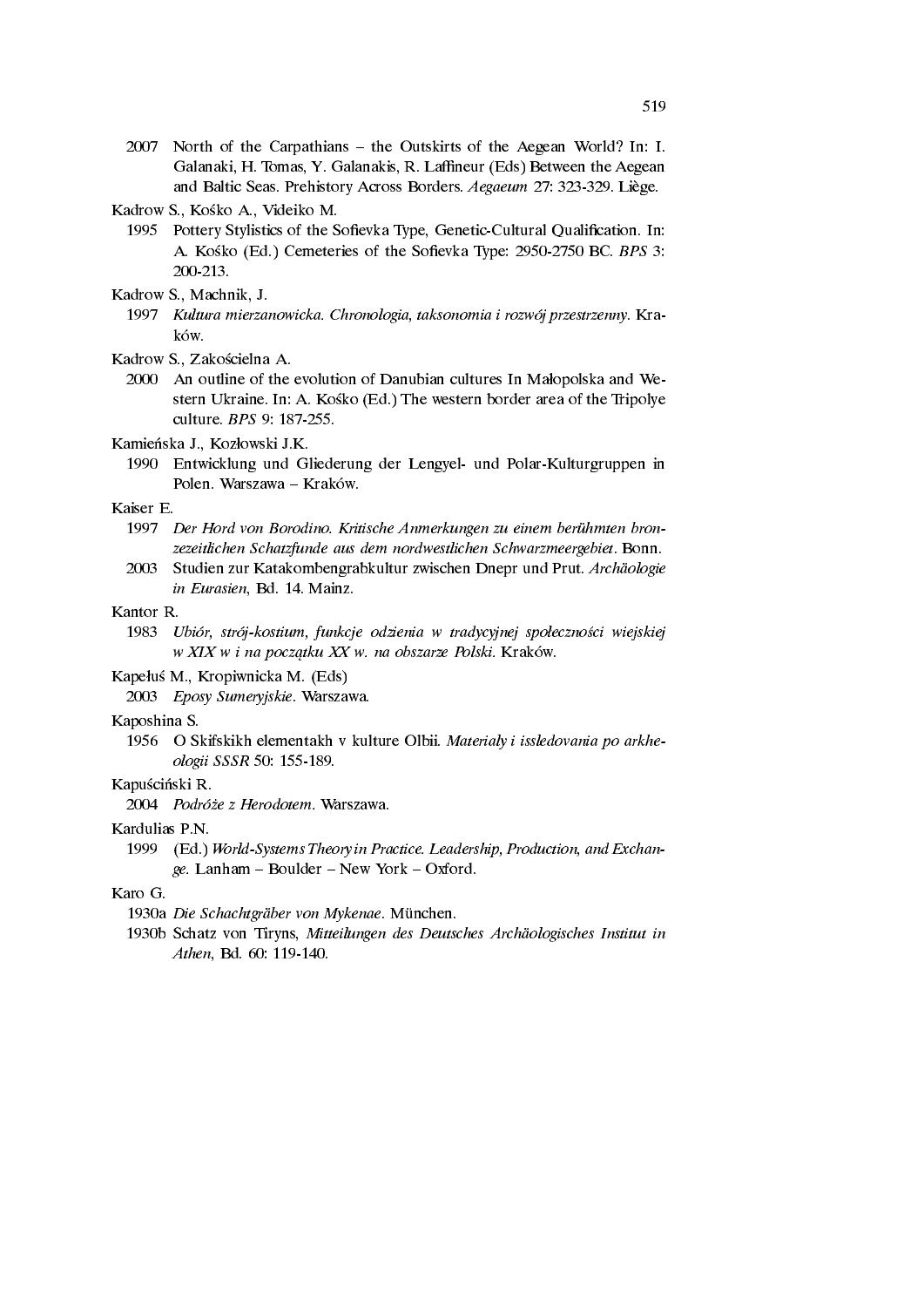### Karwicka

- 1995 Ubiór ludowy w Polsce, In: A. Kowalska-Lewicka (Ed.) Biblioteka Popularnonaukowa, t. XII. Wrocław.
- Kashuba M.T., Kurchatov S.I., Shcherbakova T.A.
	- 2002 Kochevniki na zapadnov granitse stepi (po materialam kurganov u s. Mokra). Stratum plus 4 (2001-2002), 180-252.
- Kasiński J.R., Tołkanowicz E.
	- 1999 Amber In the Northern Lublin Region Origin and Occurrence. In: B. Kosmowska-Ceranowicz, H. Paner (Eds) Investigations into Amber, 41-52. Gdańsk

### Katinas V.

1971 Amber and Amber-Bearing Deposits of Southern Baltic Land [in Russian]. Vilnius.

#### Kelly-Buccellati M.

1990 Trade in Metals in the Third Millennium Northeastern Syria and Eastern Anatolia. In: P. Matthiae, M. van Loon, H. Weiss (Eds) Resurecting the Past. A Joint Tribute to Adnan Bounni, 117-131. Istanbul.

### Kempisty A.

1978 Schyłek neolitu i początek epoki brązu na Wyżynie Małopolskiej w świetle badań nad kopcami. Warszawa.

## Kilian L.

1955 Haffküstenkultur und Ursprung der Balten. Bonn.

## Kilian-Dirlmeier I.

1997 Das mittelbronzezeitliche Schachtgrab von Ägina. Alt-Ägina. Mainz.

## King Ch.

2006 Dzieje Morza Czarnego. Warszawa.

### Kirjanova N.A.

1973 Naumovskiy fatyanovskiy mogilnik. KSIA 134: 72-76.

## Kirkowski R.

1984 Z badań nad recepcja tradycji kulturowych strefy nadczarnomorskiej wśród społeczeństw Niżu Polski u schyłku III tysiaclecia p.n.e. Archeologia Polski  $29(1): 57-67.$ 

### Klengel H.

1977 Nomaden und Handel. Iraq 39: 163-170.

1979 Handel und Händler im alten Orient. Leipzig.

### Klochko L.S.

2008 Kostyumu plemen Skifii v konteksti zvyazkiv iz naselennyam Yevropy. In: J. Bednarczyk, J. Czebreszuk, P. Makarowicz, M. Szmyt (Eds) Na pograniczu światów. Studia z pradziejów miedzymorza bałtycko-pontyjskiego ofia-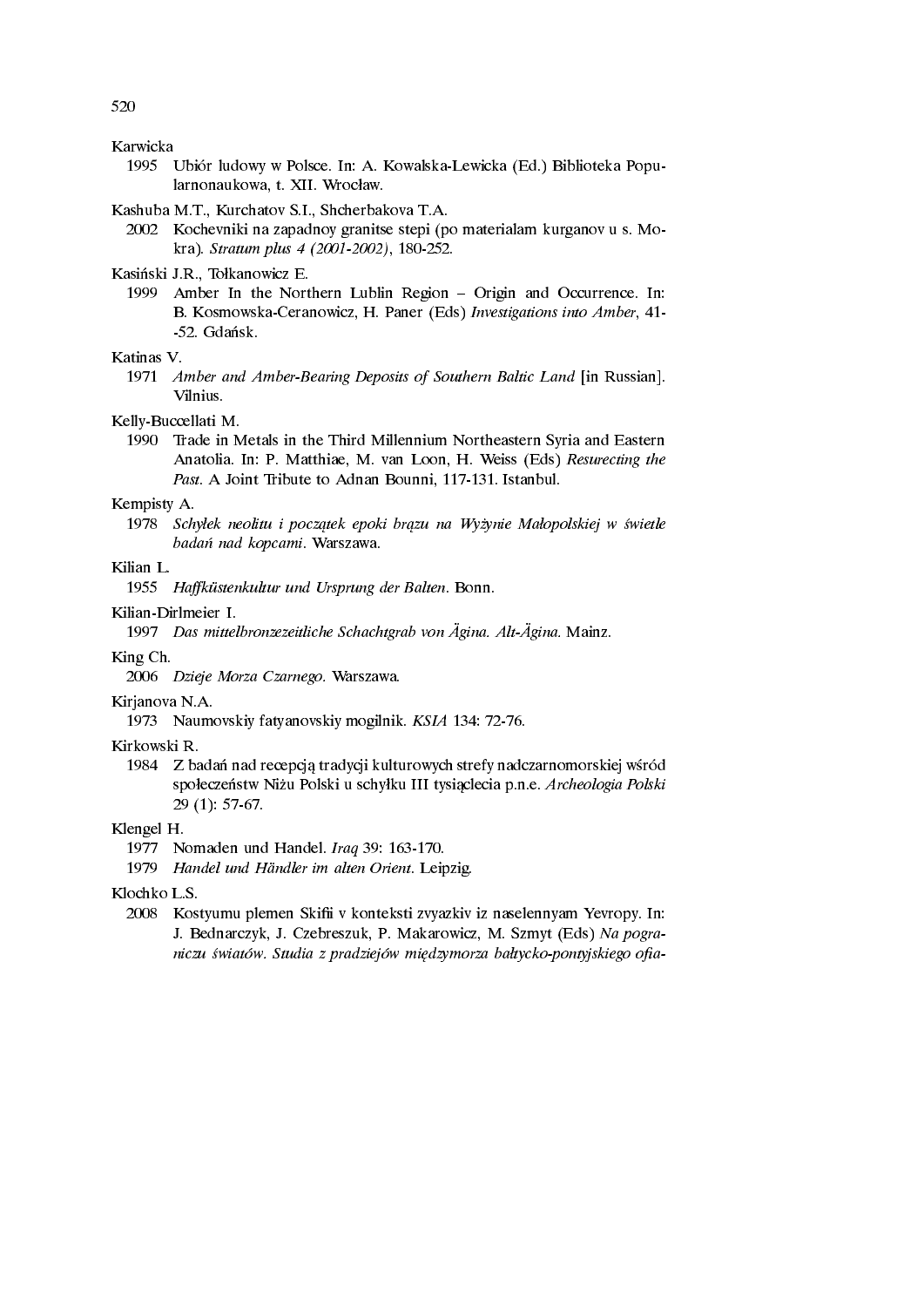rowane profesorowi Aleksandrowi Kośko w 60, rocznice urodzin, 217-238. Poznań.

## Klochko, V.I. (Kločko V.I.)

- 1990 "Narody Morya" ta Pivnichne Pricheronmorya. Arkheologia 1: 10-14.
- 1991 Weapons of the Tribes of the Northern Pontic Zone in the 16th-10th Centuries BC, BPS 1.
- Weapons of the Tribes of the Sabatinovka Culture, Culture et Civilisation 1993 au Bas Danube 10: 43-55.
- 1994a Mettalurgicheskoe proizvodstvo v eneolitse-bronzovom veke. In: Remeslo epokhi eneolita-bronzy na Ukraine. 96-130. Kiev.
- 1994b The Weaponry of the Pastoral Societies in the Context of the Weaponry of the Steppe-Forest-Steppe Communities: 5000-2350 BC. In: A. Kosko (Ed.) Nomadism and Pastoralism in the Circle of Baltic-Pontic Early Agrarian Cultures: 5000-1650 BC. BPS 2: 167-195.
- 1996 Novye aspekty syyazey Severnogo Prichernomorya s Vostochnym Sredizemnomoryem v pozdnem bronzovom veke. In: Mir Olbii. Materialy yubileynykh chteniy, posvyashchennykh 90-letiyu so dnya rozhdeniya L.M. Slavina, 129-131. Kiev.
- 1998 Die Süd- und Westbeziehungen der Ukraine rechts des Dniepr im 2 und frühen 1 Jahrtausend v. Chr. In: B. Hänsel, J. Machnik (Eds) Das Karpatenbecken und die Osteuropäische steppe, 343-352. Prähistorische Archäologie in Südosteuropa 12. München.
- 2001a Weaponary of Societies of the Northern Pontic Cultures Circles: 5000-700 **BC.** BPS 10.
- 2001b Razvitok ozbroennya "shnurovikh" kultur Ukrayini, yak vidobrazhennya etno-kulturnikh protsesiv v regioni. In: J. Czębręszuk, M. Kryvalcevič, P. Makarowicz (Eds) Od neolityzacji do początków epoki brązu. Przemiany kulturowe w miedzyrzeczu Odry i Dniepru miedzy VI i II tys. przed Chr. Archaeologia Bimaris 2: 241-258. Poznań.
- 2002 Mace of the Neolithic-Bronze Age of the Northern Potnic Region. In: A. Kośko (Ed.) Fluted Maces in the System of the Long-Distance Exchange Trails of the Bronze Age: 2350-800 BC. BPS 11: 22-30.
- 2004 Metalurgiya Trypollya (dosyagnennya ta perspektyvy vyvchennya). In: Entsvklopediva trypilskovi tsyvilizatsivi I: 219-222. Kiev.
- Ozbroennya ta viyskova sprava davnogo naselennya Ukrayini (5000-900 rr. 2006  $do$  R.Kh.) Kiev.
- Torhovelnyi shiyakh Bug-Bog za chasiv doby serednyoi bronzy ta indo-2007 evropeizatsia maloi Azii. In: L. Bakalarska (Ed.) Wspólnota dziedzictwa archeologicznego ziem Ukrainy i Polski. Materiały z konferencji zorganizowanej przez Ośrodek Ochrony Dziedzictwa Archeologicznego, Łańcut, 26- $-28.X2005r$ , 171-178. Warszawa.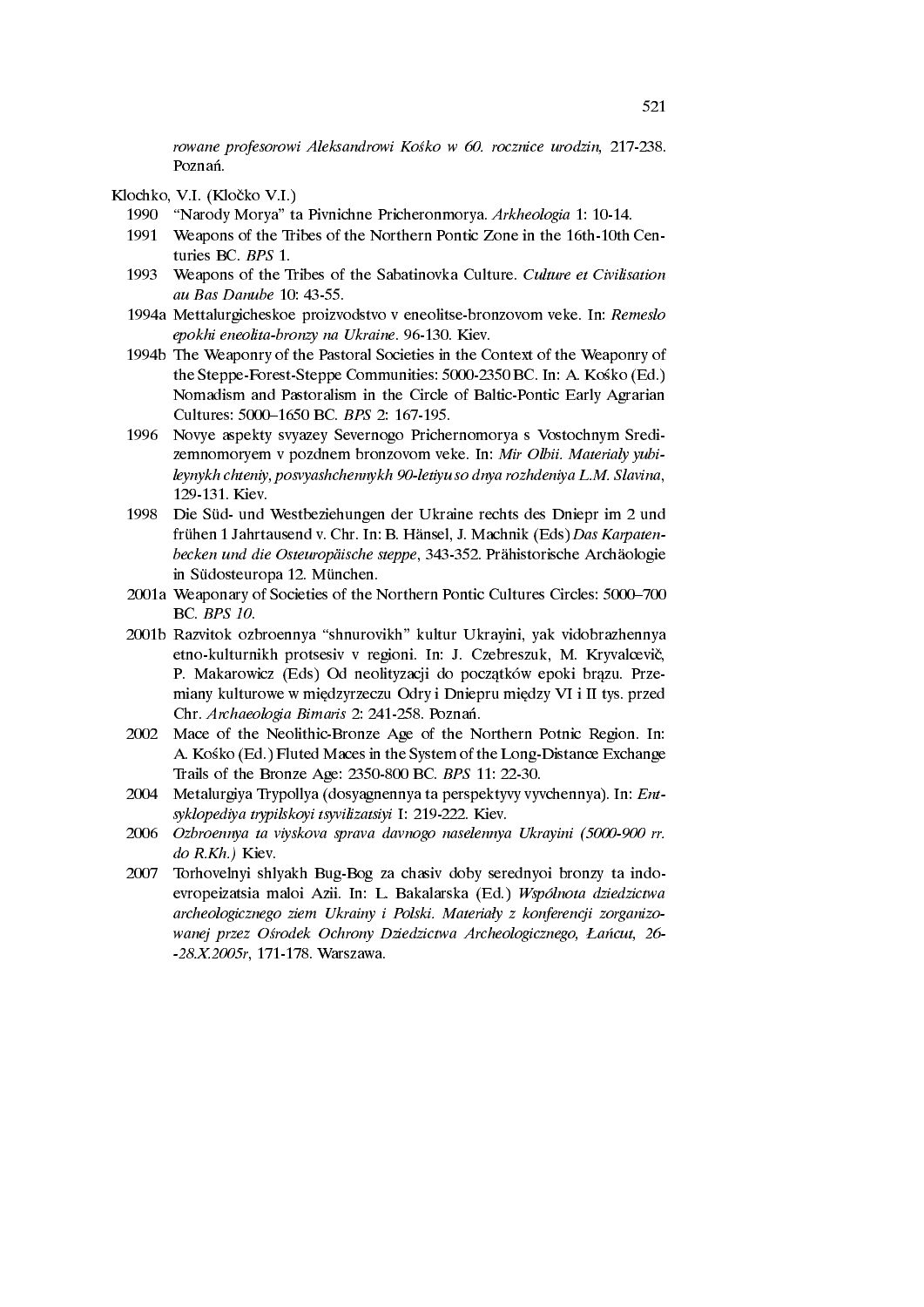- Torhovelnyi shlyakh Bug-Bog, In: J. Bednarczyk, J. Czebreszuk, P. Maka-2008 rowicz, M. Szmyt (Eds) Na pograniczu światów. Studia z pradziejów miedzymorza bałtycko-pontyjskiego ofiarowane profesorowi Aleksandrowi Kośko w 60. rocznice urodzin. 239-249. Poznań.
- Klochko V.I., Kośko A., Szmyt M.
	- A Comparative Chronology of the Prehistory of the Area between the 1999 Vistula nad Dnieper: 3150-1850 BC. In: A. Kośko (Ed.) The Foundations of Radiocarbon Chronology of Cultures between the Vistula and Dnieper: 3150-1850 BC, BPS 7: 264-282.
	- A Comparative Chronology of the Prehistory of the Area between the 2003 Vistula and Dnieper: 4000-1000 BC. In: A. Kośko (Ed.) The Foundations of Radiocarbon Chronology of Cultures between the Vistula and Dnieper. BPS 12: 396-414.

Klochko V., Kovalyukh N., Skripkin V., Motzenbecker I. 1998 The chronology of the Subotiv settlement, Radiocarbon 40 (2): 667-673.

Klochko V.I., Manichev V.I., Kvasnitsa V.I., Kozak S.A., Demchenko L.V., Sokhatskiy M.P.

- 2000 Issues Concerning Tripolye Metallurgy and the Virigin Copper of Volhynia. In: A. Kośko (Ed.) The Western Border Area of the Tripolye Culture. BPS  $9:168.186.$
- Klochko V.I., Manichev V.I., Kompanec G.S., Kovalchuk M.S.
	- Wychodnie rudy miedzi na terenie Ukrainy zachodniej jako baza surow-2003 cowa metalurgii kolorowej w okresie funkcjonowania kultury trypolskiej. Folia Praehistoric Posnaniensia 10/11: 47-77.
- Klochko V.I., Rychkov M.O.,
	- 1989 Novi pokhovannya katakombnoi kultury v Seredniomy Podniproviy. Arkheologia 3: 60-65.
- Klochko V.I. Stolpiak B.
	- 1995 Glass beads from Sofievka Cemetery. In: A. Kośko (Ed.) Cemeteries of the Sofievka type: 2950-2750 BC. BPS 3: 243-246.
- Kłosińska E.
	- 2005 Na południowo-wschodnich peryferiach popielnicowego świata sytuacja kulturowa i osadnicza w młodszej epoce brązu i we wczesnej epoce żelaza w dorzeczu Huczwy i Bugu. In: S. Czopek (Ed) Problemy kultury wysockiej, 161-192. Rzeszów.
	- 2007a Lubelszczyzna i Ukraina w młodszych odcinkach epoki brązu i we wczesnej epoce żelaza – pytania o losy wspólne i niewspólne. In: L. Bakalarska (Ed.) Wspólnota dziedzictwa archeologicznego ziem Ukrainy i Polski. Materiały z konferencji zorganizowanej przez Ośrodek Ochrony Dziedzictwa Archeologicznego, Łańcut (26-28  $X$  2005 r.), 226-249. Warszawa,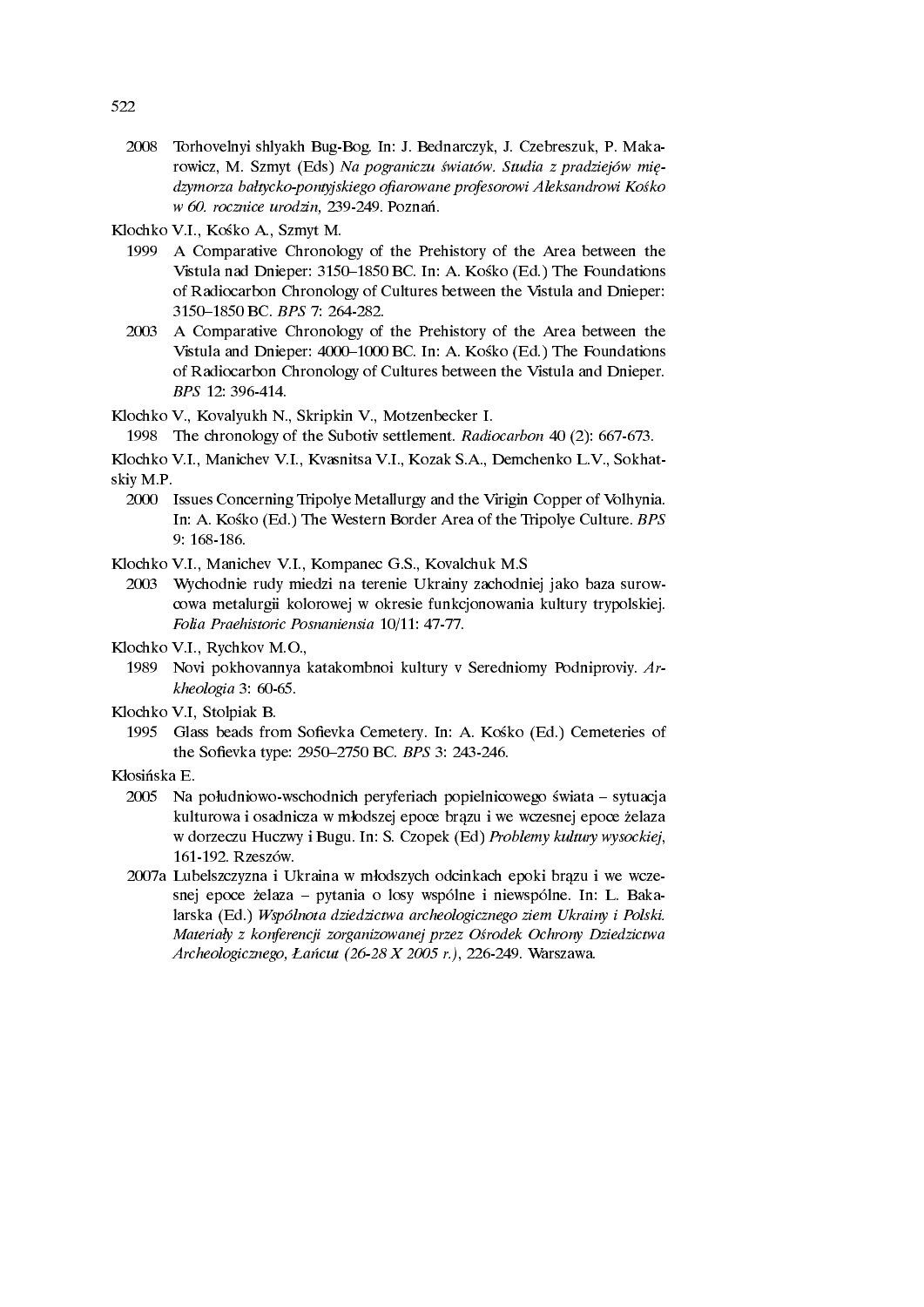- 2007b Issues of the east- and central- European contacts of the Lublin region in the vounger Bronze Age and the early Iron Age in the light of existing research and sources. In: J. Baron, I. Lasak (Ed.) Long Distance Trade in the Bronze Age and Early Iron Age. Conference Materials, Wrocław, 19-20th April 2005, 271-292. Wrocław.
- 2009 O kilku przedmiotach brazowych odkrytych na Roztoczu Środkowym. In: S. Czopek, K. Trybała-Zawiślak (Eds). Tarnobrzeska kultura łużycka – źródła *i* interpretacje. Rzeszów (in print).

Knappet C., Kilikoglou V., Stelle V., Stern B.

- 2005 The circulation of Red Lustrous Wheelmade ware: petrographic, chemical and residue analysis. AS 55: 25-59.
- Kobal I
	- 1993 Bronzovyj skarb iz s. Zavadka Volovetskoho r-nu Zakarpatskovi obl. Do porblemy starodavnikh shlyakhiv spoluchen cherez girski perevaly Ukrainskykh Karpat. In: Pamyatky galshtatskoho periodu mezhvrichchya Visly, Dnistra i Prypiati, 122-129. Kiev.

### Kokowski A.

2005 Starożytna Polska, Warszawa,

- Kolendo J.
	- 1987 Rejon ujścia Wisły w oczach starożytnych. In: Badania archeologiczne w woj. elblaskim w latach 1980-1983. Muzeum Zamkowe w Malborku, 193-206. Malbork.

#### Kolev<sub>V</sub>.

1986 The Greek Colonization and the Ionian Geographical Traditon about Scytia. In: Thracia Pontica III: 311-319. Sofia.

## Koliński R.

- 2007a Koniec III tysiąclecia w Południowej i Centralnej Turcji. In: D. Szelag (Ed.) Historia i kultura państwa III dynastii z Ur. 109-116. Warszawa.
- 2007b The Upper Khabur region in the Second Part of the Third Millennium BC. AoF 34 (2): 342-369.

### Koltukhov S.G., Kyslyi A.E., Torshev G.N.

1994 Kurgannye drevnosti Kryma, 1. Zaporozhie.

## Kondracki J.

- 1969 Podstawy regionalizacji fizyczno-geograficznej. Warszawa.
- 1988 Geografia fizyczna Polski, Warszawa,
- 1998 Geografia regionalna Polski. Warszawa.
- 2000 Geografia regionalna Polski. Warszawa.
- Kondracki J., Rychling A.
	- 1998 Regiony fizycznogeograficzne. In: J. Kondracki (Ed.) Geografia regionalna Polski, (mapa), Warszawa.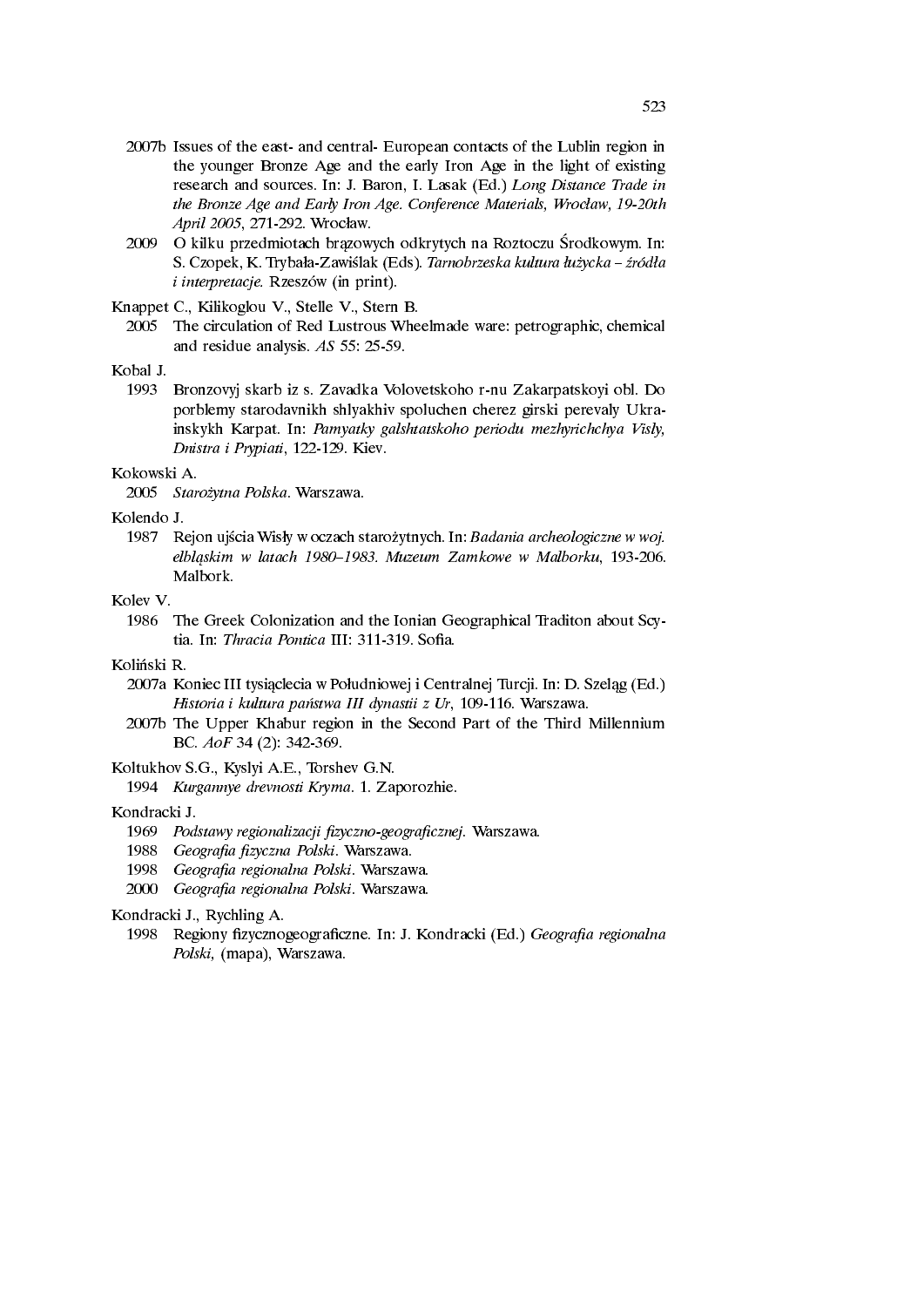Konstantinidi-Sybridi E.

2002/03 Σφαιρικς Κοκκιδωτς Χντρες της Μυκηνακς, Εποχς ροντα Κρητικο  $Eργαστηρου, τ Μουσειον 3: 90-91.$ 

Kopczyska Jaworska B.

1960 Z wedrówek po szałasach rumuńskich. Wierchy 19.

van Koppen F., Greenwood K., Morgan C., Strawn B.A., Cooley J., Arnold B.T., von Dassow E., Cohen Y.,

2006 Late Bronze Age Inscriptions from Babylon, Assyria, and Syro-Palestine. In: M.W. Chavalas (Ed.) The Ancient Near East. Historical Sources in Translation, 134-181. Singapore.

## Korenevskiy S.N.

- 1976 O metallicheskikh toporakh Severnogo Prichernomorya, Srednego i Nizhnego Povolzhya epokhi sredney bronzy. SA 4: 16-31.
- 2004 Drevnejshie zemledelcy i skotovody Predkavkazya. Maykopsko-novosvobodnenskaya obshchnost. Problemy vnutrennej tipologii. Moskva.
- Kornaś J., Medwecka-Kornaś A.

2002 Geografia roślin. Warszawa.

### Koromila M.

2002 The Greeks and the Black Sea from the Bronze Age to the Early 20th Century. **Athens** 

### Korsak J.

1990 Neolityczne siękierki kamienne w zbiorach Muzeum Okręgowego w Ostrołęce. WA 50/2 (1985): 155-156.

### Kosakivsky V.A.

1998 Skifskiy kyndzhal z s.Vakhniyka, In: Naukovy zbirnyk Podilska starovyna, 41-43. Vinnytsia.

## Kosmowska-Ceranowicz B.

- 1983 Bursztyn w osadach. In: B. Kosmowska-Ceranowicz, R. Kulicka, K. Leciejewicz, P. Mierzejewski, T. Pietrzak (Eds) Bursztyn w przyrodzie, 39-48. Warszawa.
- 2005 Złoża bursztynu: geologia, zasoby i współczesne metody wydobycia. In: B. Kosmowska-Ceranowicz, W. Gierłowski (Eds) Bursztyn. Poglądy, opinie, 9-13. Gdańsk.

## Kostrowicki A.S.

1999 Geografia biosfery. Warszawa.

## Kośko A.

1979 Rozwój kulturowy społeczeństw Kujaw w okresie schyłkowego neolitu i wczesnej epoki brazu. Poznań.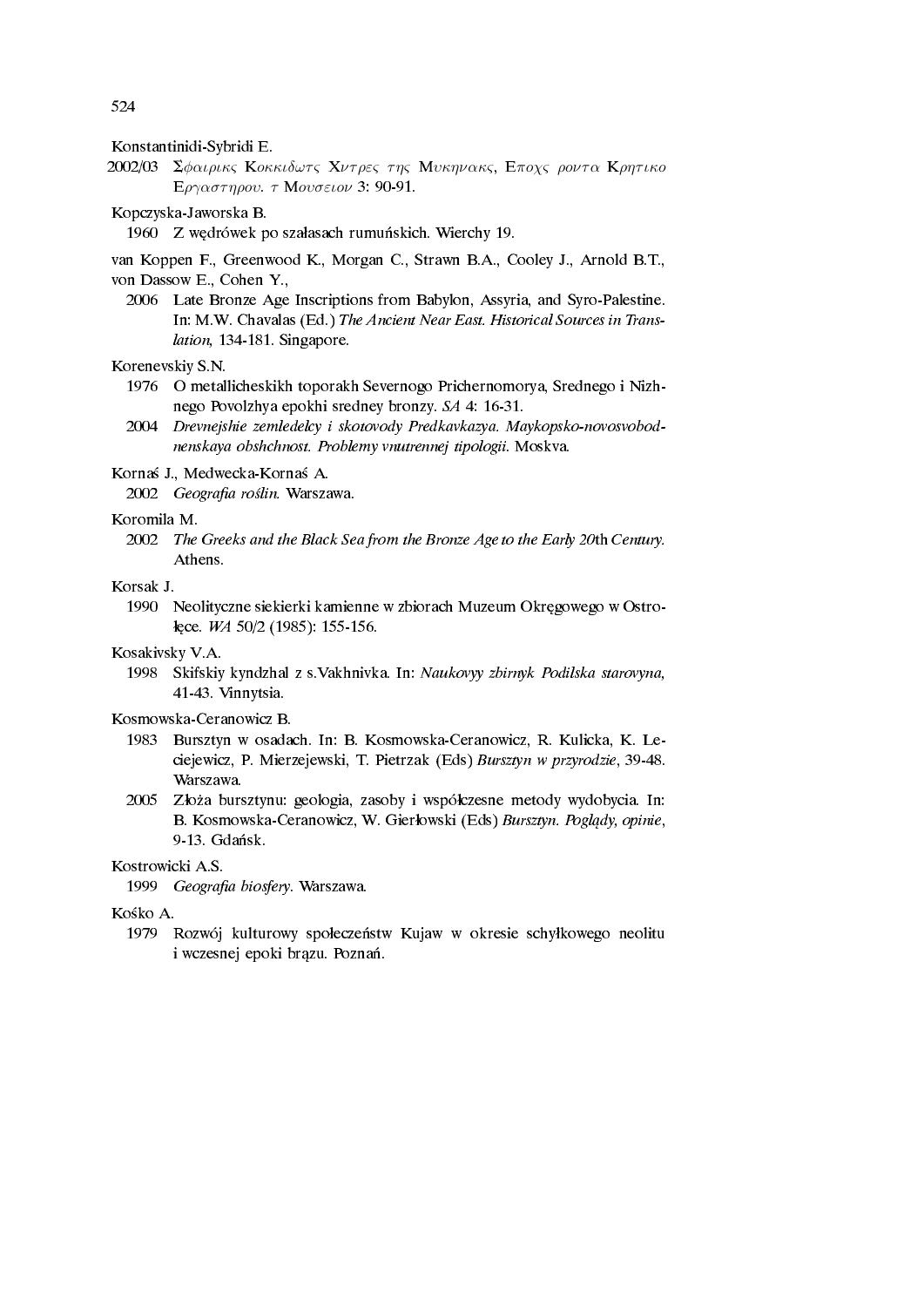- 1981 Udział południowo-wschodnioeuropejskich wzorców kulturowych w rozwoju niżowych społeczeństw kultury pucharów lejkowatych. Poznań,
- 1985 Influences of the "pre-yamnaya" ("pre-pitgrave") Communities from Black Sea Steppe Area in Western European Cultures, In: J.K. Kozłowski, J. Machnik (Eds) L'eneolithique et le debut de l'age du bronze dans certaines regions de l'Europe, 57-72. Wrocław – Warszawa – Kraków – Gdańsk – Łódź.
- 1988a Osady kultury pucharów lejkowatych w Inowrocławiu-Mątwach woj. Bydgoszcz, stanowisko 1. Inowrocław.
- 1988b Rozwój kulturowy społeczeństw Kujaw w okresach późnego neolitu oraz interstadium epok neolitu i brązu w aspekcie recepcji egzogennych wzorców kulturowych. In: A. Cofta-Broniewska (Ed.) Kontakty pradziejowych społeczeństw Kujaw z innymi ludami Europy, 145-183. Inowrocław.
- 1990 The Migration of Steppe and Forest-steppe Communities into Central Europe. JIES 18 (3/4): 309-329.
- 1991a The Vistula Oder Basins and the North Potnic Region. JIES 19: 235-257.
- 1991b Ze studiów nad kujawską enklawą naddunajskiej cywilizacji wczesnobrązowej. Poznań - Inowrocław.
- 1992 Z badań nad tzw. horyzontem starosznurowym w rozwoju późnoneolitycznej kultury społeczeństw Kujaw. Acta Universitatis Lodziensis. Folia Archaeologica 16: 85-95.
- 1994 Perspektywa "wschodu" w rozwoju osadniczo-kulturowym bałkańsko-środkowoeuropejskiego kręgu społeczeństw wczesnoagrarnych. In: L. Czerniak (Ed.) Neolit i początki epoki brązu na ziemi chełmińskiej, 189-197. Grudziadz.
- 1999 (Ed.) The Foundations of Radiocarbon Chronology of Cultures between the Vistula and Dnieper: 3150-1850 BC. BPS 7. Poznań.
- (Ed.) The Western Border Area of the Tripolve Culture, BPS 9, Poznań. 2000
- Zagadnienie wczesnobrązowej cezury w rozwoju "szlaku" Krym Jutlan-2001 dia. In: J. Czebreszuk, M. Kryvalcevič, P. Makarowicz (Eds) Od neolityzacji do początków epoki brązu. Przemiany kulturowe w międzyrzeczu Odry i Dniepru między VI i II tys. przed Chr., Archaeologia Bimaris 2: 283-289. Poznań.
- 2002 Fluted Maces in Cultural System of the Borderland of Eastern and Western Europe: 2350–800 BC. In. A. Kośko (Ed.) Fluted Maces in the System of Long Distance Exchange Trails of the Bronze Age: 2350–800 BC. BPS 11: 31 81.
- 2003a Radiocarbon Chronology of the Matwy Group of the Funnel Beaker Culture. The Question of Chronological and Cultural Position of Linear-Comb Pottery. In: A. Kośko (Ed.) The Foundations of Radiocarbon Chronology of Cultures between the Vistula and Dnieper. BPS 12: 67-81.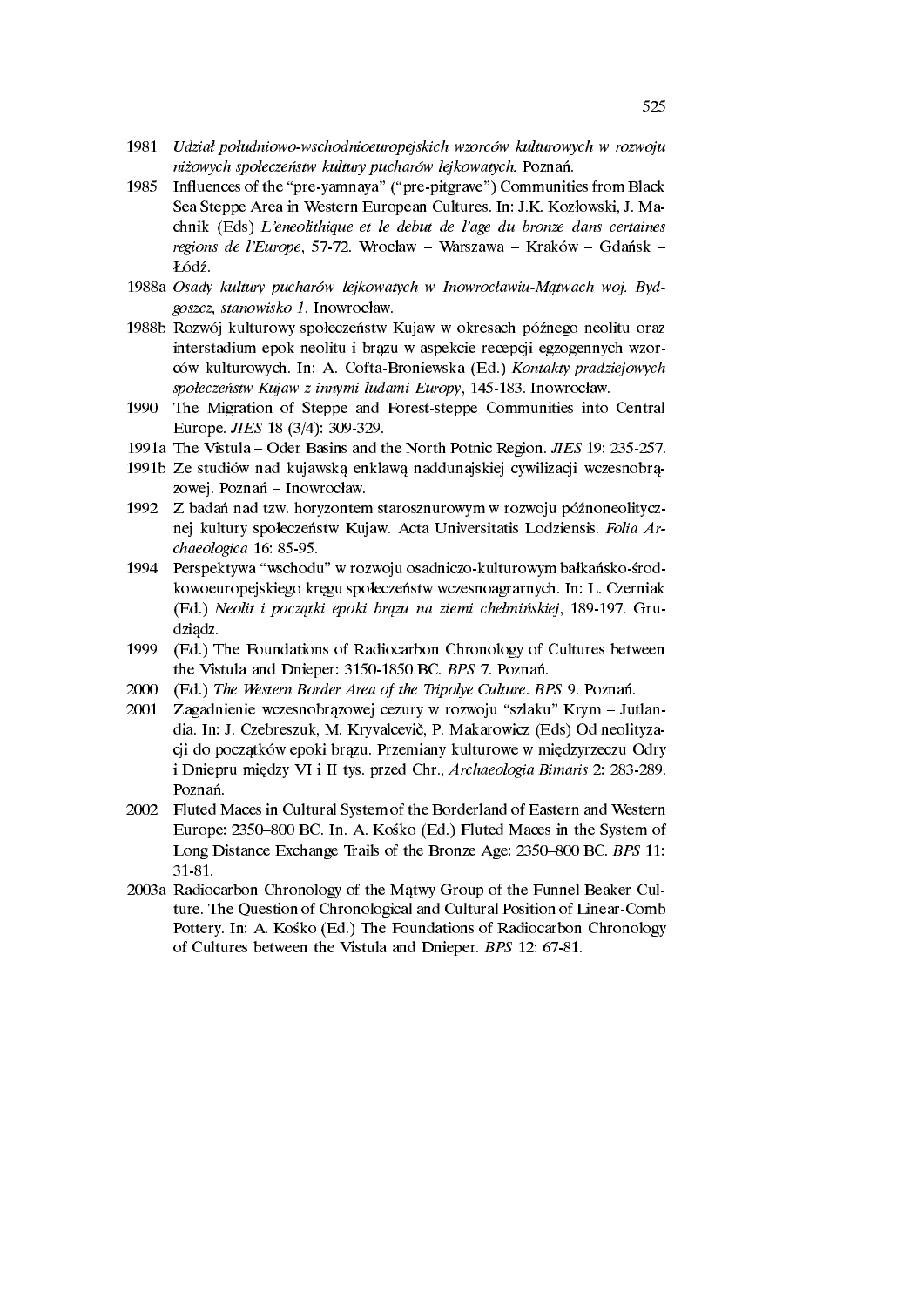- 2003b (Ed.) The Foundations of Radiocarbon Chronology of Cultures between the Vistula and Dnieper: 4000-1000 BC, BPS 12. Poznań.
- Kośko A., Czebreszuk J. (Eds)
	- 1998 Trzciniec: svstem kulturowy czy interkulturowy proces? Poznań.
- Kośko A., Klochko V.I. (Kośko A., Kločko V.I.)
	- 1991 Bożejewice, gm. Strzelno, woj. Bydgoszcz, stanowisko 8. Kurhan z późnego okresu epoki neolitu. Folia Praehistorica Posnaniensia IV: 119-144.
	- 1994 Nomadism and pastoralism an outline programme for a discussion. In: A. Kośko (Ed.) Nomadism and pastoralism in the circle of Baltic-Pontic early agrarian cultures: 5000-1650 BC. BPS 2: 1-4.
- Kośko A., Langer J.J., Szmyt M.
	- 2000 Painted Pottery as a Symptom of Tripolye "Influence" in the circle of Neolithic Vistula Cultures. In: A. Kośko (Ed.) The Western Border Area of the Tripolye Culture. BPS 9: 282-288.
- Kośko A., Przybył A.
	- 2004 Kultura pucharów lejkowatych. In: J. Bednarczyk, A. Kośko (Eds) Od długiego domu najstarszych rolników do dworu staropolskiego. Wyniki badań archeologicznych na trasach gazociągów Mogilno – Włocławek i Mogilno – Wydartowo, 235-314. Poznań.
- Kośko A., Szmyt M.
	- 2004a Nomadyzm a pastoralizm w międzyrzeczu Wisły i Dniepru. Poznań.
	- 2004b Hodowla w systemach gospodarki na Niżu: IV-III tys. przed Chr. (kulury pucharów lejkowatych i amfor kulistych. In: A. Kośko, M. Szmyt (Eds) Nomadyzm a pastoralizm w Miedzyrzeczu Wisły i Dniepru (neolit, eneolit, epoka brazu). Archaeologia Bimaris 3: 103-116. Poznań.
	- 2004c Problem wschodniej rubieży kultur neolitycznych Niżu Środkowoeuropejskiego: VI-III tys. BC. In: Wspólnota dziedzictwa kulturowego ziem Białorusi i Polski, 80-98. Warszawa.
	- 2006 *Opatowice Wzgórze Prokopiaka I*, Studia i materiały do badań nad późnym neolitem Wysoczyzny Kujawskiej I. Poznań.
	- 2007 Nomadyzm a pastoralizm w miedzyrzeczu Wisły i Dniepru w IV-III tys. p. Chr. Archaeologia Bimaris 3: 35-42.

Kotova N.S.

- 2000 Keramika poseleniya Dereivka i rol kultury voronkovidnykh kubkov v yeyo slozhenii. In: Etnokulturni kontakti dobi eneolitu - rannobronzovogo viku v Tsentralniy Evropi. Kiev - Moskva.
- 2002 Neolitizatsiva Ukrainv. Luhansk.
- Kotova N.S., Spitsyna L.A.
	- 2003 Radiocarbon Chronology of the "Middle" Layer of the Mikhailivka Settlement. In: A. Kośko (Ed.) The Foundations of Radiocarbon Chronology of Cultures between the Vistula nad Dnieper. BPS 12: 121-131.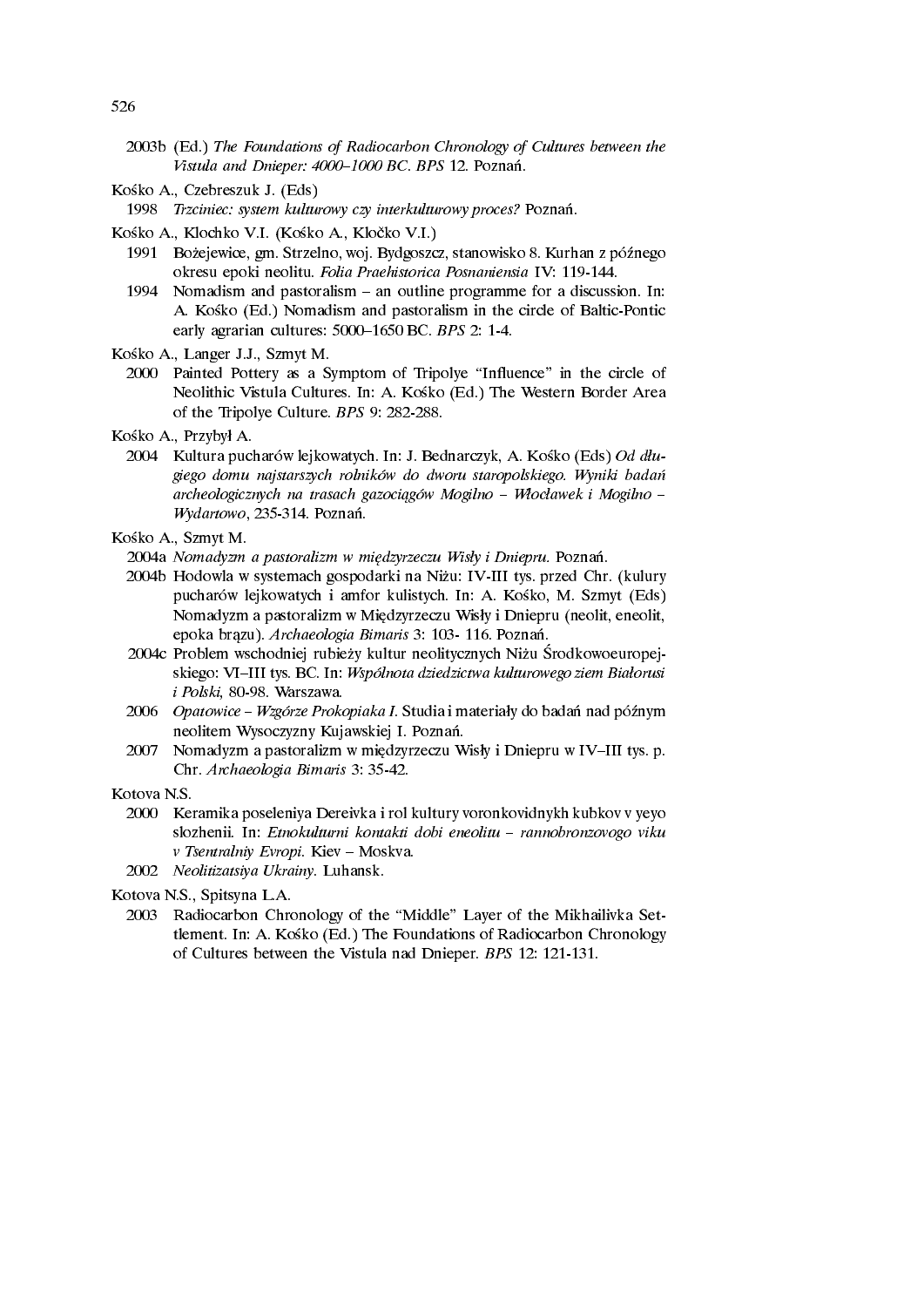Kovaleva I.F.

- 1983 Pogrebalnyi obryad i ideologia rannikh skotovodov. Dnipropetrovsk.
- 1984 Sever stepnogo Podneprovya v eneolite bronzovom veke. Dnipropetrovsk.

Kovaleva I.F., Marina Z.P., Romashko V.A., Teslenko D.L., Shalobudov V.N., Veklenko V.A.

2003 Kurgany eneolita – bronzy v krivorozhskom techenii Inhultsa, Dnipropetrovsk.

Kovalyukh N., Videiko M.Y., Skripkin V.

1995 Chronology of Sofievka Type Cemeteries: Archaeological and Isotopic One. In: A. Kośko (Ed.) Cemetries of the Sofievka type 2950–2750 BC. BPS 3: 135-140.

#### Kovpanenko G.T.

1981 Kurgany ranneskifskogo vremeni v basseine r. Ros. Kiev.

#### Kovalchuk M.

2003 Istorychni ta geologichni peredumovy poshuku rudoproiaviv zolota v osadowkh tovschakh. In: Geolog Ukrainy, 76-84. Kiev.

#### Kowalski K., Pucek Z.

1984 Rodzina: Wiewiórkowate - Sciuridae. In: Z. Pucek (Ed.) Klucz do oznaczania ssaków Polski, 151-160. Warszawa.

#### Kozłowski I.K.

1985 The Eastern Areas of the Linear Band Pottery Culture. In: A. Kokowski (Ed.) Memoires Archeologiques, 51-70. Lublin.

## Kozłowski L.

- 1924 Młodsza epoka kamienia w Polsce (neolit). Lwów.
- 1939 Prahistoria Polski Południowo-Wschodniej. In: Z. Czerny (Ed.) Polska Południowo-Wschodnia, T. 1, 64-164, Lwów.

# Kozłowski S.K.

1985 Pontic Elements in the Mesolithic of South-Eastern Poland. In: A. Kokowski (Ed.) Memoires Archeologiques, 19-26. Lublin.

## Kramer S.N.

1977 Commerce and Trade: Gleanings from Sumerian Litterature. Iraq 39: 59-68.

#### Kranc M.

2003 Analiza ceramiki z cmentarzyska Gordijewka, raj. Trostianec, obv., Winnica (Ukraina), Problem identyfikacji topogenetycznej. Poznań (MA thesis).

### Kraynov D.A.

- 1963 Pamyatniki fatyanovskoy kultury. Moskovskaya grupa. Moskva.
- 1964a Pamyatniki fatyanovskoy kultury. Jaroslavsko-kalininskaya grupa. Moskva.
- 1964b Volosovo-danilovskiy mogilnik fatyanovskov kultury. SA 4: 68-83.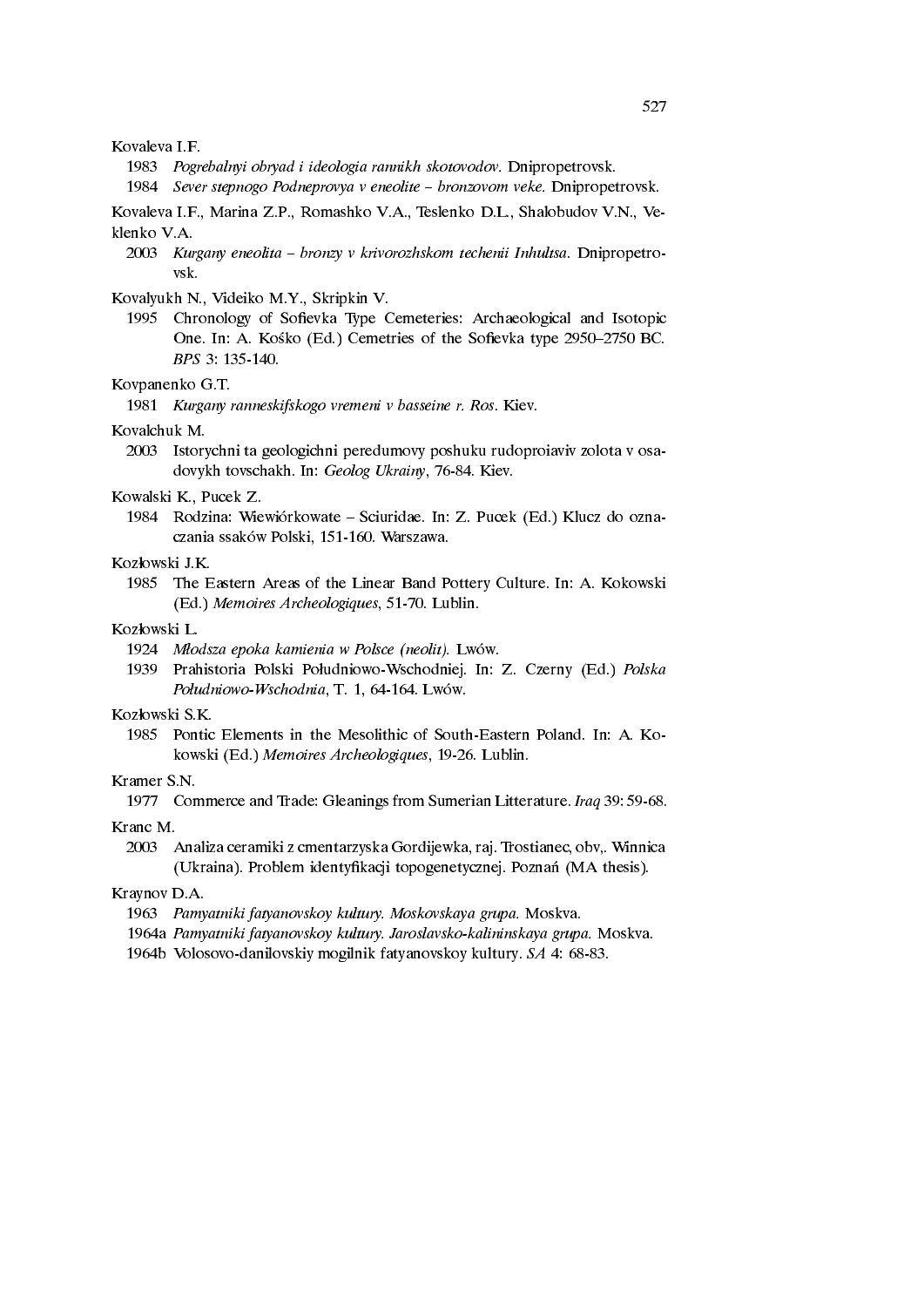- 1972 Drevneyshaya istorya Volgo-Okskogo mezhdurechya (Fatianovskaya kultura, II tysiacheletie do n.e.). Moskva.
- 1987 Fatyanovskaya kutura. In: O.N. Bader, D.A. Kraynov, M.F. Kosarev (Eds) Epoha bronzy lesnoj polosy SSSR, Arkheologia SSSR 7, 58-76, Moskva,
- On the problem of origin, chronology and periodization of the Fatyanovo-1992 -Balanovo cultural community, In: M. Buchvaldek, Ch. Strahm (Eds) Die kontinentaleuropäischen Gruppen der Kultur mit Schnurkeramik, Schnurkeramik-Symposium 1990. Præhistorica 19: 321-371.
- Kraynov D.A., Gadziackaja O.S.
	- 1987 Fatyanovskaya kultura. Jaroslavskoe Povolzhe. Moskva.
- Krapiec M.
	- 2009 Wyniki analizy dendrochronologicznej drewna z Żuławki Małej In: J. Rola (Ed.) Późnoneolityczny wezeł komunikacyjny w strefie środkowej Noteci (Żuławka Mała, gmina Wyrzysk), 116-119. Poznań.
- Kristiansen K.
	- 1987 From stone to bronze: the evolution of social complexity in Northern Europe 2300–1200 BC. In: E.M. Brumfiel, T. Earle (Eds) Specialization, exchange, and complex societies, 30-52. Cambridge.
	- Europe before history. Cambridge. 1998
- Kristiansen K., Larsson T.
	- The Rise of Bronze Age Society. Travels, Transmissions and Transformations. 2005 Cambridge.
	- Contacts and travels during the 2nd millennium BC. Warriors in move? In: 2007 Galanaki J, Tomas H., Galanakis Y, Laffineur R. (Eds) Between the Aegean and Baltic Seas. Prehistory Across Borders, Aegeum 27: 25-32. Liège.
- Krivcova-Grakova O.A.
	- 1947 Chronologiya pamyatnikov fatyanovskov kultury. KSIA 16: 22-33.
- Kruk J.
	- 1980 Gospodarka w Polsce południowo-wschodniej w V-III tysiącleciu p.n.e. Wrocław.
	- Przemiany gospodarcze i społeczne na początku młodszego neolitu w do-2004 rzeczu górnej Wisły. In: A. Kośko, M. Szmyt (Eds) Nomadyzm a pastoralizm w Międzyrzeczu Wisły i Dniepru (neolit, eneolit, epoka brązu). Archaeologia Bimaris 3: 95-103. Poznań.
	- 2008a Wzory przeszłości studia nad neolitem środkowym i późnym. Kraków.
	- 2008b Transport kołowy, orka i udomowienie konia wynalazek neolitu środkowego. In: J. Bednarczyk, J. Czebreszuk, P. Makarowicz, M. Szmyt (Eds) Na pograniczu światów. Studia z pradziejów Międzymorza bałtycko-pontyjskiego ofiarowane Profesorowi Aleksandrowi Kośko w 60. rocznicę urodzin, 251-263. Poznań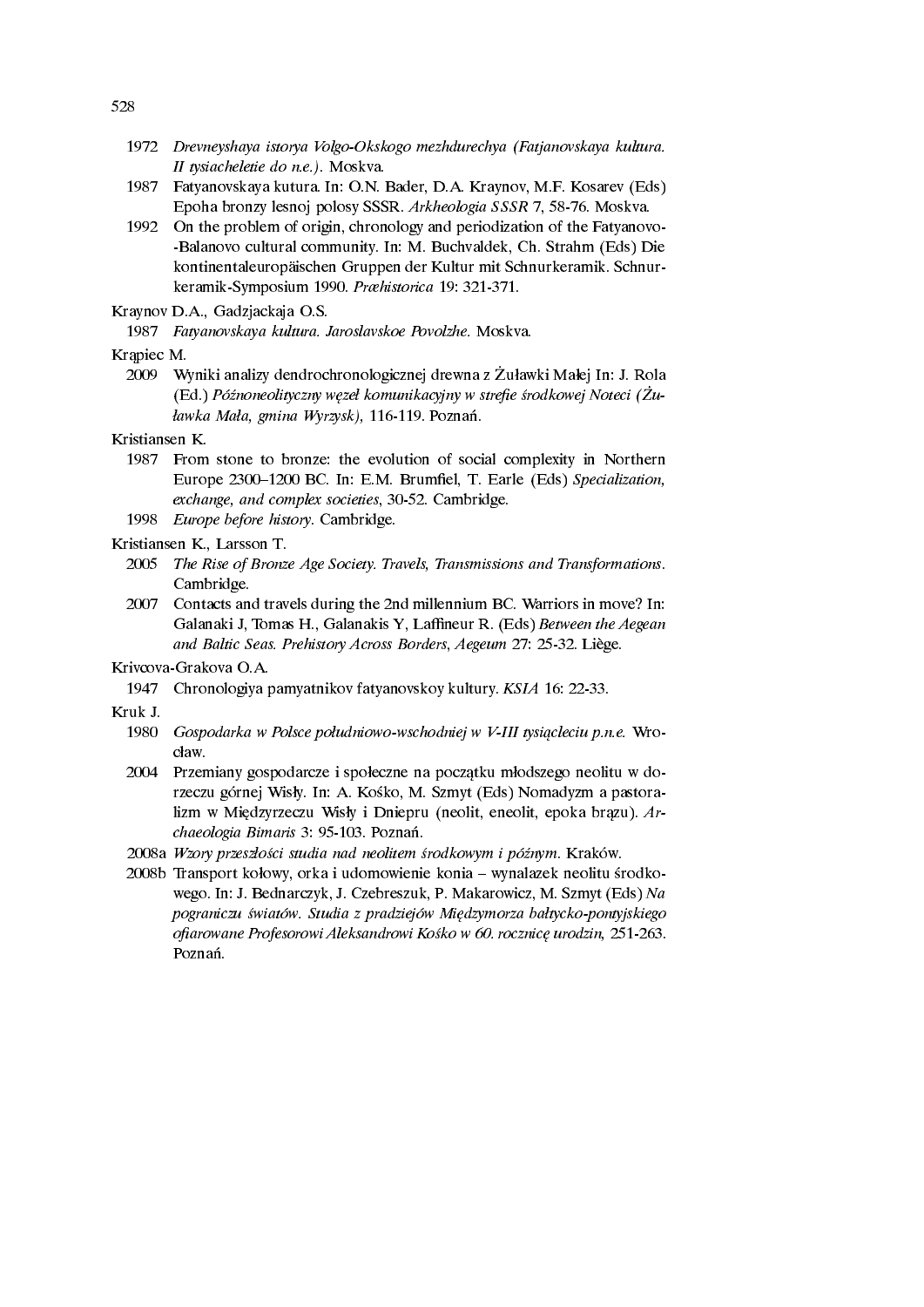Kruk J., Milisauskas S.

1999 Rozkwit i upadek społeczeństw rolniczych neolitu. Kraków.

Krushelnytska L.I.

- 1971 Pamiatniki rannezheleznogo vremeni v verhoviah Zapadnogo Buga. SA 3: 5866
- 1976 Pivnichne Prykarpattva i zakhidna Volvn. Kiev.
- 1985 Vzaemozyvazki naselennya Prikarapttya i Volini z plemenami schidno i centralno Evropi, Kiev.
- 1993 Cherepinsko-lagodivska grupa pamyatok. In: L. Krushelnytska (Ed.) Pamjatki galshtatskogo periodu v mezirichchi Violi, Dnistra i Pripyati, 158-238. Kiev.
- 1998 Chornoliska kultura Serednogo Prodnistrovya (za materiałami neporotivsko grupi pamjatok). Lviv.
- 2002 Pamyatka solevarinnya rubezhu rannoi i seredoi bronzy v pivnichno-schidnich Karpatach. Zapiski Naukovo Tovaristva imeni Schevchenka, vol. CCXLIV. Praci Arkheologichnoy komisii, 140-154.
- 2006 Kultura Noa na zemlach Ukrani. Lyiv.

#### Kruts V.A.

1977 Pozdnetripolskie pamyatniki Srednego Podneprovya. Kiev.

- Kruts V.A., Ryzhov S.M.
	- 2000 Tripolye culture in Volhynia (Gorodsk-Volhynian group). In: A. Kosko (Ed.) The Western border area of the Tripove culture, BPS 9: 86-110.
- Krywaltsevich M.M. (Krywalcewicz M.M., Kryvalcevič M.M.)
	- "Shnuravy garyzont" na Belarusi: prablemy identyfikatcyi i genezisa. In: 2001 J. Czebreszuk, M. Kryvalcevič, P. Makarowicz (Eds) Od neolityzacji do początków epoki brązu. Przemiany kulturowe w międzyrzeczu Odry i Dniepru między VI i II tys. przed Chr. Archaeologia Bimaris 2: 259-273. Poznań.
	- 2003 K probleme kulturnogo vzaimodzejstvia naselenia kultury so shnurovov keramikoy Verhnego Podneprovyia i Vostochnoy Pribaltsiki. In: Drevnostsi Podvinyia: istoricheskiy aspect, 112-118. Sankt Petersburg.
	- 2004a Novyia danyia pa khranalogii siarednedniaprouskay kultury. In: Slavianskiy mir Polesya v drevnostsi i srednevekovye. Materialy mezhdunarodnoy nauchnoy konferencii, Gomel, 19-20 Oktiabrya 2004, 98-102. Gomel.
	- 2004b Belaruskae Palesse u peryiad perakhodu ad nealitu da epokhi bronzy: prablemy i perspektyvy arkhealagichnaga vyvuchennya. In: A. Kośko, A. Kaletchyts (Eds) Wspólnota dziedzictwa kulturowego ziem Białorusi i Polski, 137-162. Warszawa.
	- 2005 Mnogovalikovayia keramika na territorii Belarusi. In: Na poshanu Sofii Stanislavivn Berezanskoj. Zbirka naukovikh prats, 149-156. Kiev.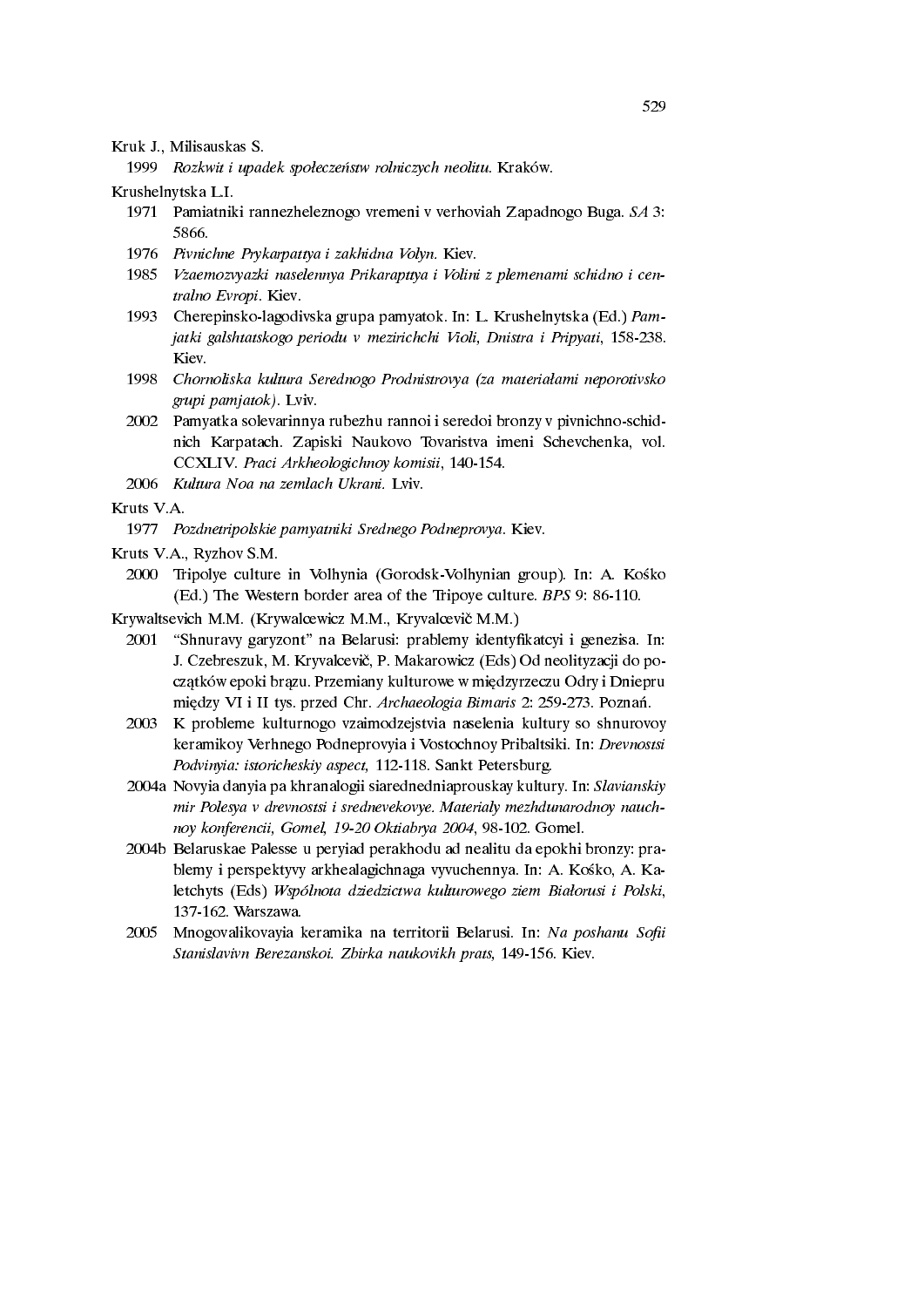- 2006a Mogilnik siaredziny III pachatku II tysiachagoddziau da n.e. na Verhnim Dniaprv – Prorva 1. Minsk.
- 2006b Stralitskya "lunuly". Arkhealagichny zbornik 1: 22-34. Minsk.
- 2006c Prablemy perviadyzacyi i khranalogii epokhi bronzy na terytoryi Paudniovay Belarusi. In: Gistarychna-arkhealagichny zbornik 22: 39-52. Minsk.
- 2007 Prorva 1. Cmentarzysko z połowy III początku II tysiąclecia przed Chr. na górnym Naddnieprzu. Archaeologia Bimaris. Monografie 2. Poznań.
- Kryvaltsevich M., Kovalyukh N.
	- 1999 Radiocarbon dating of the Middle Dnieper Culture from Belarus. In: A. Kośko (Ed.) The Foundation of Radiocarbon Chronology of Culture between the Vistula and Dnieper: 3150–1850 BC. BPS 7: 151-162.

Kryszycki S.D., Buyskykh S.B., Otreshko V.M. 1990 Antichnye poselenia Nizhnego Pobuzia (Arkheologicheskaya karta). Kiev.

### Ksenofont.

Wyprawa Cyrusa, z języka greckiego przełożył W. Madyda. Warszawa. 2003

#### Kubiak Z.

- 1997 Mitologia Greków i Rzymian. Warszawa.
- Kubyshev A.I. Nechytailo A.L.
	- 1991 Tsentry metalloobrabatyvayushchego proizvodstva Azovo-Chernomorskov zony (k postanovke problemy). In: Katakombnye kultury Severnogo Prichernomorva, 6-21. Kiev.
- Kuchinko M.M., Okhrimenko H.V.

1991 Arkheologichni pamyatky Volyni. Lutsk.

## Kuhrt A.

1995 The Ancient Near East c. 3000–330 BC. London.

### Kulbaka V., Kachur V.

2000 Indoevropeiski plemena Ukrainy epokhy palleometalu. Mariupol – Kiev.

#### Kulikauskas P., Kulikauskienė R., Tautavičius A.

1961 Lietuvos archeologijos bruožhai. Vilnius.

### Kull B.

1989 Untersuchungen zur Mittelbronzezeit in der Türkei und ihrer Bedeutung für die absolute Datierung der europäischen Bronzezeit. PZ 64: 48-73.

## Kurylenko V.Y., Bunyatyan K.P.

2006 Pamyatky serednyodniprovskoy kultury Serednyoho Podesennya. Arkheologiya 4: 88-94.

### Kuzmina E.E.

- 1980 Isho raz o diskovidnih psaliyah evraziyskih stepey. KSIA 161: 8-21.
- 1994 Otkudy prishli Indoarii? Moskva.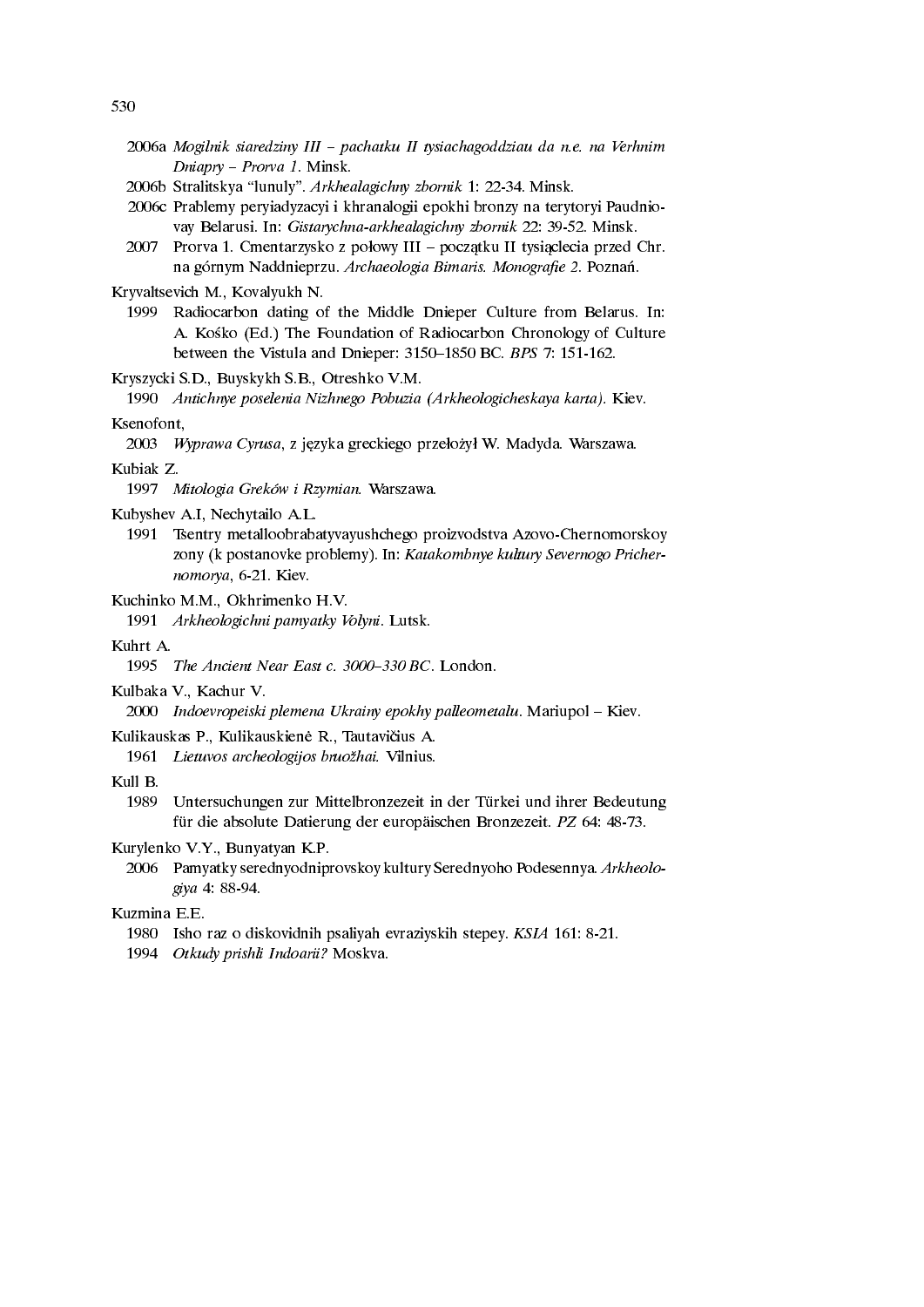Kuznetsov P.F.

2006 The Emergence of Bronze Age Chariots in Eastern Europe. Antiquity 80: 638-645

Kwiatkowska K.

2007 Analiza surowcowa i zabiegi konserwacyjne przedmiotów bursztynowych. In: A. Kośko, M. Szmyt (Eds) Opatowice. Wzgórze Prokopiaka. Tom II, 229-231. Poznań.

Lagodovska O.F.

1948 Voycechivskiy mogilnik bronzovoi dobi na Volini. Arkheologia 2: 62-77.

Lakíza V.L.

- 2004 Pozni neolit, ranni i syaredni peryady bronzavaga veky Paynochna-Zakhodnyay Belarusi. Stan i perspektywy dasledavannya. In: A. Kośko, A. Kalechyts (Eds) Wspólnota dziedzictwa kulturowego ziem Białorusi i Polski, 163-196. Warszawa.
- 2007 Cultural identification of "the corded materials" from Belorussian Neman river basin. Lietuvos archeologija 31: 23-38. Vilnius.
- 2008 Staržytnastsi poznjiaga nealítu í rannjaga peryyadu bronzavaga veku Belaruskaga Paniamonnya, Mínsk.

#### Larina O., Okhrimenko G.

2007 Kraynaya vostochnaya periferiya zapadnoy lineynoy keramiki (prostranstvenno-geograficheskiy aspekt). Revista Arheologica, serie noua 3 (1-2): 89-109.

Larsen MT

1976 Old Assyrian City State and its Colonies. Kopenhagen.

1977 Partnerships in the Old Assyrian Trade. Iraq 39: 119-146.

Lasota-Moskalewska A.

1997 Podstawy archeozoologii. Szczątki ssaków. Warszawa.

Lazukov S.I.

1980 Plejstocen teritorii SSSR. Moskva.

## Leemans W.F.

1960 Foreign Trade in the Old Babylonia Period. Leiden.

1968 Old Babylonian Letters and Economic History. JESHO 11: 171-216.

Leick G.

2001 Mesopotamia. The Invention of the City. London.

Levine M.

1999 The origins of horse husbandry on the Euroasian steppe. In: M. Levine, Y. Rassamakin, A. Kislenko, N. Tatarintseva (Ed.) Late prahistoric explo*itation of the Euroasian steppe*, 5-58. Cambridge.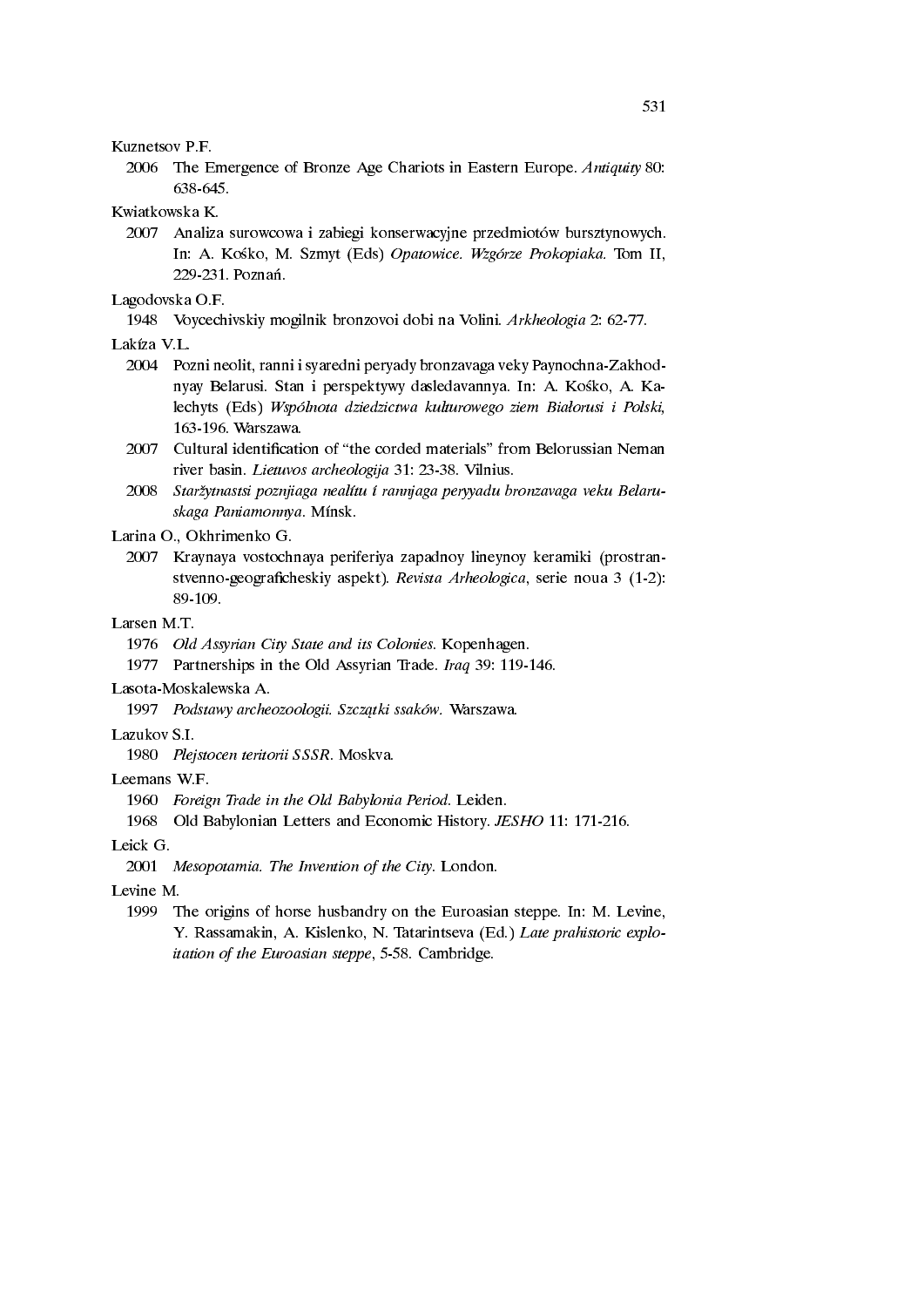### Levy Strauss C.

1992 Zasada wzajemności. In: M. Kempny, J. Szmatka (Eds) Współczesne teorie wymiany społecznej. Zbiór tekstów, 106-130. Warszawa.

## Lewartowski K.

1989 Decline of the Mycenaean Civilization. An Archaeological Study of Events in the Greek Mainland, Wrocław – Warszawa – Kraków – Gdańsk,

## Lewik P.

1998 Klimat. In: *Encyklopedia Geograficzna Świata. Europa*, 37-41, Kraków.

#### Libera J.

- 2001 Krzemienne formy bifacjalne na terenach Polski i Zachodniej Ukrainy (od środkowego neolitu do wczesnej epoki żelaza). Lublin.
- Z badań nad krzemieniarstwem wczesnej epoki żelaza w dorzeczu Sanu 2005 podstawy wydzielenia przemysłu kosińskiego. In: S. Czopek (Ed.) Problemy kultury wysockiej, 119-160. Rzeszów.
- 2009 Czy siękiery krzemienne mogą być wyznacznikiem kultury amfor kulistych? In: H. Taras A. Zakościelna (Eds) Hereditas praeteriti. Additamenta archaeologica et historica dedicata Ioanni Gurba. Octogesimo Anno Nascendi, 169-179 Lublin
- Libera J., Sobierai J.
	- Topory z łopatkowatym ostrzem na ziemiach wschodniej Polski. In: J. Bed-2008 narczyk, J. Czębreszuk, P. Makarowicz, M. Szmyt (Eds) Na pograniczu światów. Studia z pradziejów międzymorza bałtycko-pontyjskiego ofiarowane Profesorowi Aleksandrowi Kośko w 60 rocznice urodzin, 301-319, Poznań.
- Lichardus, V.J.
	- 2001 Die Geweihaxt von Dudarkov und die spätmykenischen Einflüsse im ukrainischen Raum. Eurasia Antiqua 7: 75-93.

Lichardus V.J., Echt R., Iliev I.K., Christov C.J.

2002 Die Spätbronzezeit an der Unteren Tundža und die ostägäischen Verbindungen in Südostbulgarien, Eurasia Antiqua 8: 160-167.

## Lichardus J., Vladár J.

1996 Karpatenbecken-Sintašta-Mykene, Ein Beitrag zur Definition der Bronzezeit als historische Epoche. Slovenská Archeológia 44: 25-93.

### Limet H.

1977 Les Schemas du Commerce Neo-Sumerien. Iraq 39: 51-58.

#### Littauer M.A., Crouwel J.H.

1979 Wheeled Vehicles and Ridden Animals in the Ancient Near East, Leiden.

## Litvinenko R.A.

1997 Kolesnyi transport epokhi bronzy evraziyskoj Stepi i Lesostepi, Donetsk.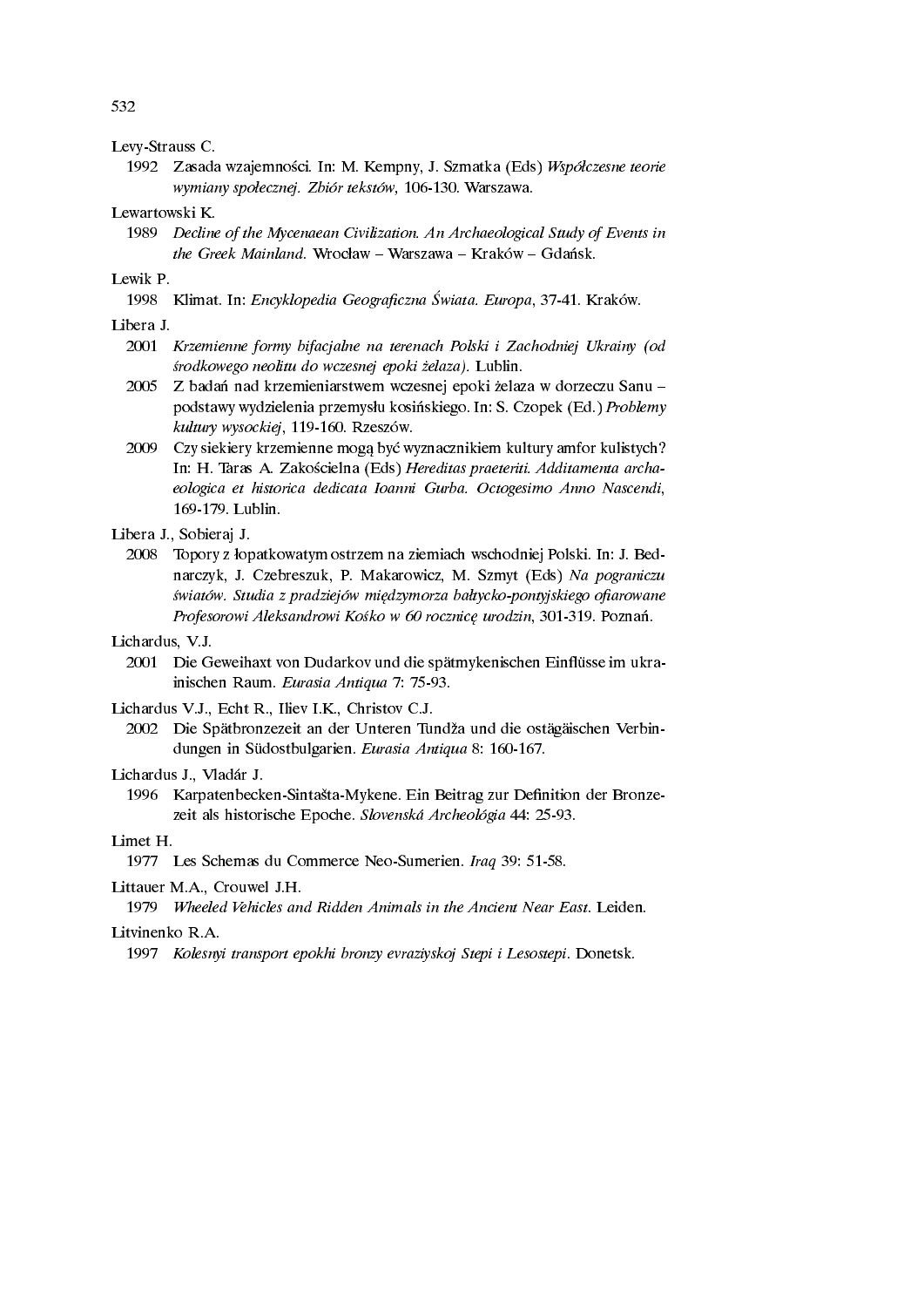## Litvinenko R.O.

2005 Do problemy metalovyrobnytstva kultury Babyne. In: Materialy II-go mizhnarodnoho Marmyskoho polyovoho seminaru "problemy girnychoi arkheologii", 119-512. Alchevsk.

## Liverani M.

1993 Akkad: an introduction. In: M. Liverani (Ed.) Akkad: The first world empire. Structure, ideology, traditions, 1-10. Padova.

## Loze LA

- 1979 Pozdniy neolit i rannyaya bronza Lubanskay ravniny. Riga.
- 2000 Late Neolithic Amber from the Lubāna Wetlands. In: Prehistoric Art in the Baltic Region. Acta Academiae Artium Vilnensis 20: 63-78.

## Lurie A.Ch.

1988 Genezis medistyh peschanikov. Moskva.

#### Lysenko S.D.

- 1998 Rezultaty issledovania mogilnika Malopolovetskoje-3 na Kievschinie v 1993-1997 godach. In: A. Kośko, J. Czebreszuk (Eds) "Trzciniec" – system kulturowy czy interkulturowy proces?, 95-117. Poznań.
- Sredne Podniprovya za dobi piznoi bronzi. Manuscript. Institut Archeologii 2001 Nacionalnoy Akademii Nauk Ukraini. Kiev.
- 2002 K voprosy o lokalizatsii kommunikatsiy epokhi pozdnei bronzy v Pravoberezhnoi lesostepi. In: Isotrychna nauka: problemy rozvytku. Materialy mizhnarodnoi naukovoi konferentsii. Sektsia "Arkheologiya", 104-111. Luhansk.
- 2004 Doslidcheniya k archeologicheskoy karte Fastivskogo raiona (1999-2004 gg.), In: Archeologichni pamvatki Fastivshchini. Materiali do arkheologichnov karti Kiivskoi oblasti, 85-152. Fastiv.
- 2005 Kievo-Fastovskiy uchastok severonoi vetki transevropevskogo lesostepnogo puti. In: Problemy arkheologii Serednyoho Podniprovya: Do 15-richya zasnuvannya Fastivskoho kraveznavchoho muzevu, 114-119. Kiev – Fastiv.
- 2006 Kompleks pamyatnikov epokhi bronzy-nachalarannego zheleznogo veka u S. Khodosovka (po rezultatam issledovaniy 2003 g.). In: Okhorona kulturnov spadshchyny Kyivskoi oblasti, 91-137, Kiev.
- Noviye pamyatniki kultury sharovidnykh amfor na pravoberezhnov Kie-2009 vshchine (manuscript).

Lysenko S.D., Szmyt M.

2010 Środkowe naddnieprze jako graniczny areał osadnictwa ludności kultury amfor kulistych. In: M. Ignaczak, A. Kośko, M. Szmyt (Eds) Miedzy Bałtykiem a Morzem Czarnym: szlaki Międzymorza w IV – I tys. przed Chr. Archaeologia Bimaris. Dyskusje 4. Poznań. (in print).

#### Lysenko S.S.

2006 Prykrasy naselennya Ukrainy doby piznyoi bronzy. Autoreferat dissertatsii kandydata istoricheskikh nauk. NA IA NANU 12 (842).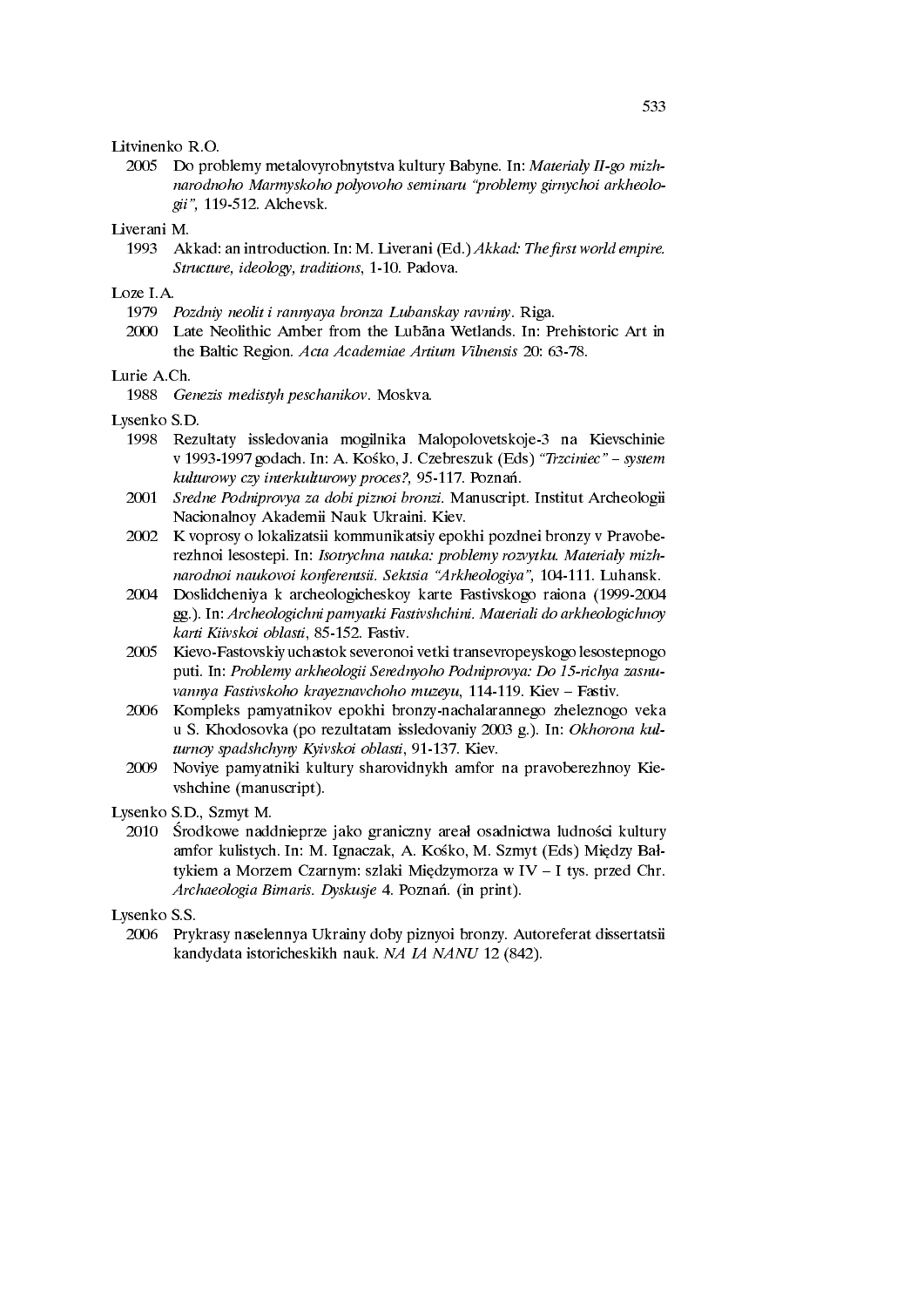Lawecka D.

2006 Północna Mezopotamia w czasach Sumerów, Warszawa,

- Machajewski H., Rola J. (Eds)
	- 2006 Pradolina Noteci na tle pradziejowych i wczesnośredniowiecznych szlaków handlowych. Poznań.

## Machnik I.

- 1966 Studia nad kultura ceramiki sznurowej w Małopolsce, Wrocław.
- 1978 Wczesny okres epoki brazu. In: J. Machnik, B. Gediga, J. Miśkiewicz, W. Hensel (Eds) Wczesna epoka brazu. Prahistoria ziem polskich 3, 9-136. Wrocław – Warszawa – Kraków – Gdańsk.
- 1979a Ze studiów nad kulturą ceramiki sznurowej w dorzeczu górnego Dniestru. Acta Archaeologica Carpathica 19: 51-71.
- 1979b Krag kulturowy ceramiki sznurowej. In: W. Hensel, T. Wiślański (Eds) Prahistora Ziem Polski. Tom II, Neolit, 337-412. Wrocław – Warszawa – Kraków – Gdańsk.
- 1998a Stan i perspektywy badań kultury ceramiki sznurowej w miedzyrzeczu górnej Wisły, Bugu i Dniestru. Sprawozdania Archeologiczne 50: 13-29.
- 1998b Uwagi o najstarszym osadnictwie pasterskiej ludności kultury ceramiki sznurowej (III tysiąclecie przed Chr.) w stręfię karpackiej. In: J. Gancarski (Ed.) Dzieje Podkarpacia, T. II, 99-120. Krosno.
- Radiocarbon chronology of the Corded Ware culture on Grzęda Sokalska. 1999 A Middle Dnieper traits perspective. In: A. Kosko (Ed.), The Fundations of radiocarbon chronology of cultures between the Vistula and Dnieper, 3150-1850 BC. BPS 7: 221-250.
- 2001 Kultura ceramiki sznurowej w strefie karpackiej (stan i perspektywy badawcze). In: J. Gancarski (Ed.) Neolit i początki epoki brązu w Karpatach polskich, 115-137. Krosno.
- An Interrupted Process of Cultural Integratin Between the Upper Bug, 2003 Vistula and Dniestr Rivers in the Early Second Half of the Third Millennium BC (In Light of Taxonomic and Chronological Analyses of Grave Assemblages on Grzęda Sokalska). In: A. Kośko, V.I. Klochko (Eds) The Foundations of Radiocarbon Chronology of Cultures Between the Vistula and Dnieper: 4000-1000 BC. BPS 12: 212-240.
- 2004 Pasterstwo u społeczeństw kultury ceramiki sznurowej w dorzeczu górnej Wisły, górnego Bugu i Dniestru. In: A. Kośko, M. Szmyt (Eds) Nomadyzm a pastoralizm w Miedzyrzeczu Wisły i Dniepru (neolit, eneolit, epoka brazu). Archaeologia Bimaris 3: 137-143. Poznań.
- Rola migracji w pradziejach. Problemy dyskusyjne. In: A. Furdal, W. Wy-2006 soczański (Eds) Migracje, dzieje, typologia, definicje. 29-37. Wrocław.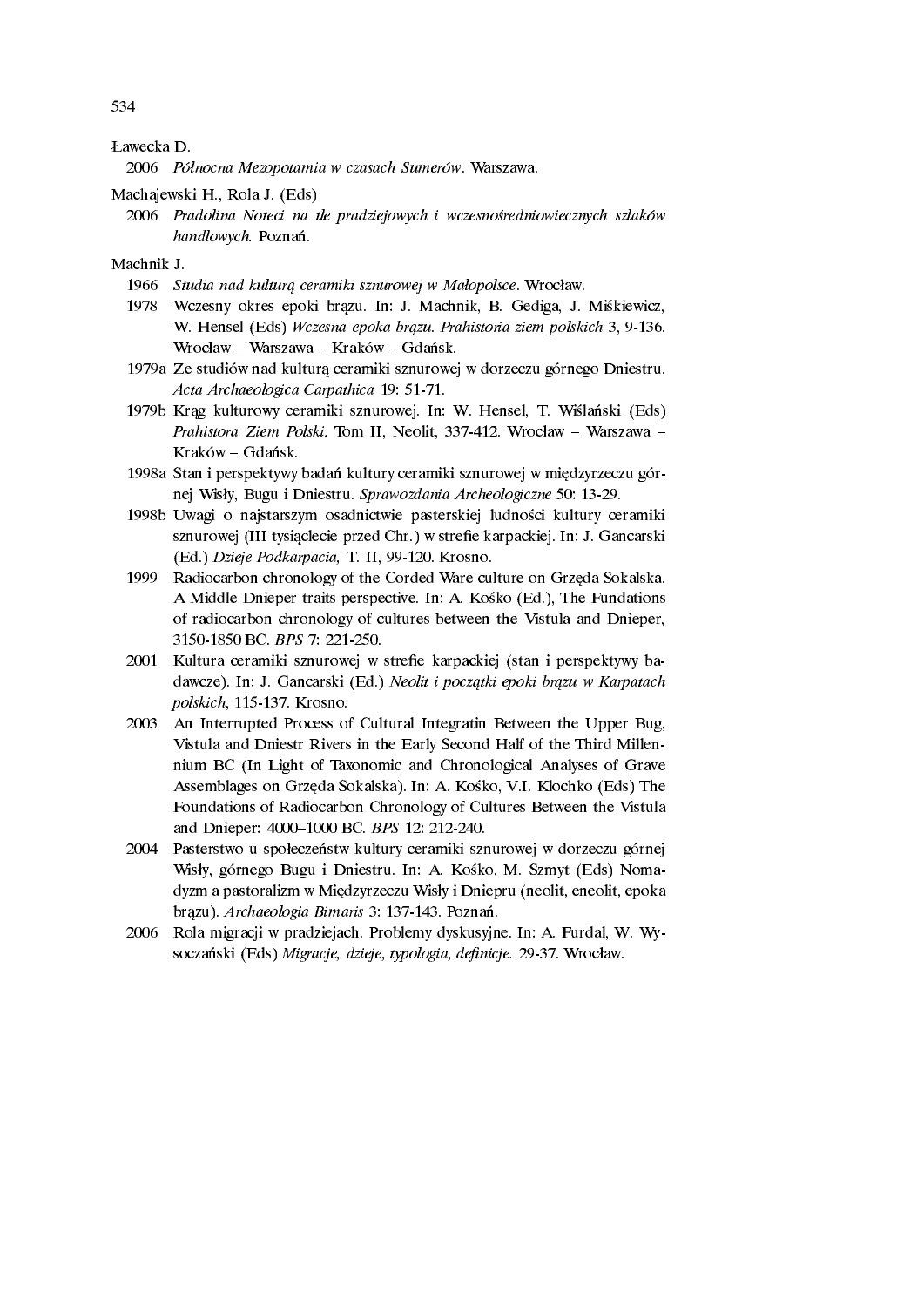- Machnik J., Bagińska J., Koman W.
	- Nowa, synkretyczna grupa kultury ceramiki sznurowej w Polsce środkowo-2001 -wschodniej. In: B. Ginter, B. Drobniewicz, B. Kazior, M. Połtowicz (Eds) Problemy epoki kamienia na obszarze Starego Świata. Księga Jubileuszowa dedykowana Profesorowi Januszowi K. Kozłowskiemu, 390-400. Kraków.
	- 2009 Neolityczne kurhany na Grzedzie Sokalskiej w świetle badań archeologicznych w latach 1988-2006, Kraków.
- Machnik J., Kadrow S.
	- 1997 Kultura mierzanowicka. Chronologia, taksonomia i rozwój przestrzenny. Kraków.
- Machnik J., Pavliv D., Petehyrych V.
	- 2003 Kurganne pochovannja rannoskitskogo chasu u verchivjach Dnistra. In: J. Gancarski (Ed.) Epoka brązu i wczesna epoka żelaza w Karpatach polskich, 531 548. Krosno.
	- 2005a Wyniki badań wykopaliskowych polsko-ukraińskiej ekspedycji archeologicznej we wsi Bykiw, w dorzeczu górnego Dniestru, w 2003 r. Rocznik Polskiej Akademii Umiejętności (R. 2003/2004), 285-295.
	- 2005b Z badań nad najdawniejszymi dziejami rejonu Drohobycza. In: W. Bonusiak (Ed.) Drohobycz miasto wielu kultur, 9-59, Rzeszów.
	- Barrow of the late Corded Ware culture from Bikiv, Drohobych district. 2006 In: Harmata K., Machnik J., Starkel L. (Eds) Environment and man at Carpathian Foreland in the upper Dniester catchment from Neolithic to early medieaeval period, 195-227. Kraków.
- Machnik J., Pavliv D., Pasterkiwicz W., Petehyrych V.
	- 2007 Archeologiczne badania w Bykowie koło Drohobycza i na Wysoczyźnie Wojniłowskiej, między rzeką Siwką a Łomnicą. Rocznik Polskiej Akademii Umiejętności (R. 2006/2007), 311-325. Kraków.

## Machnik J., Pilch A.

1997 Zaskakujące odkrycie zabytków kultury środkowodnieprzańskiej w Młodowie-Zakąciu, koło Lubaczowa, w woj. przemyskim. Sprawozdania Archeologiczne 49: 143-170.

#### Majek K.

2003 Problem pochodzenia tzw. skarbów strzyżowskich. Poznań. (MA thesis).

### Makarowicz P.

- 1998 Rola społeczności kultury iwieńskiej w genezie trzcinieckiego kregu kulturowego (2000-1600 BC). Poznań.
- 2000 Concerning the Development of the Metallurgy in Early Bronze Age Societies on the Polish Lowlands. *Lietuvos Archeologija* 19: 221-239.
- 2003 The Construction of Social Structure: Bell Beakers and Trzciniec Complex in North-Eastern Part of Central Europe. Przegląd Archeologiczny 51: 123-158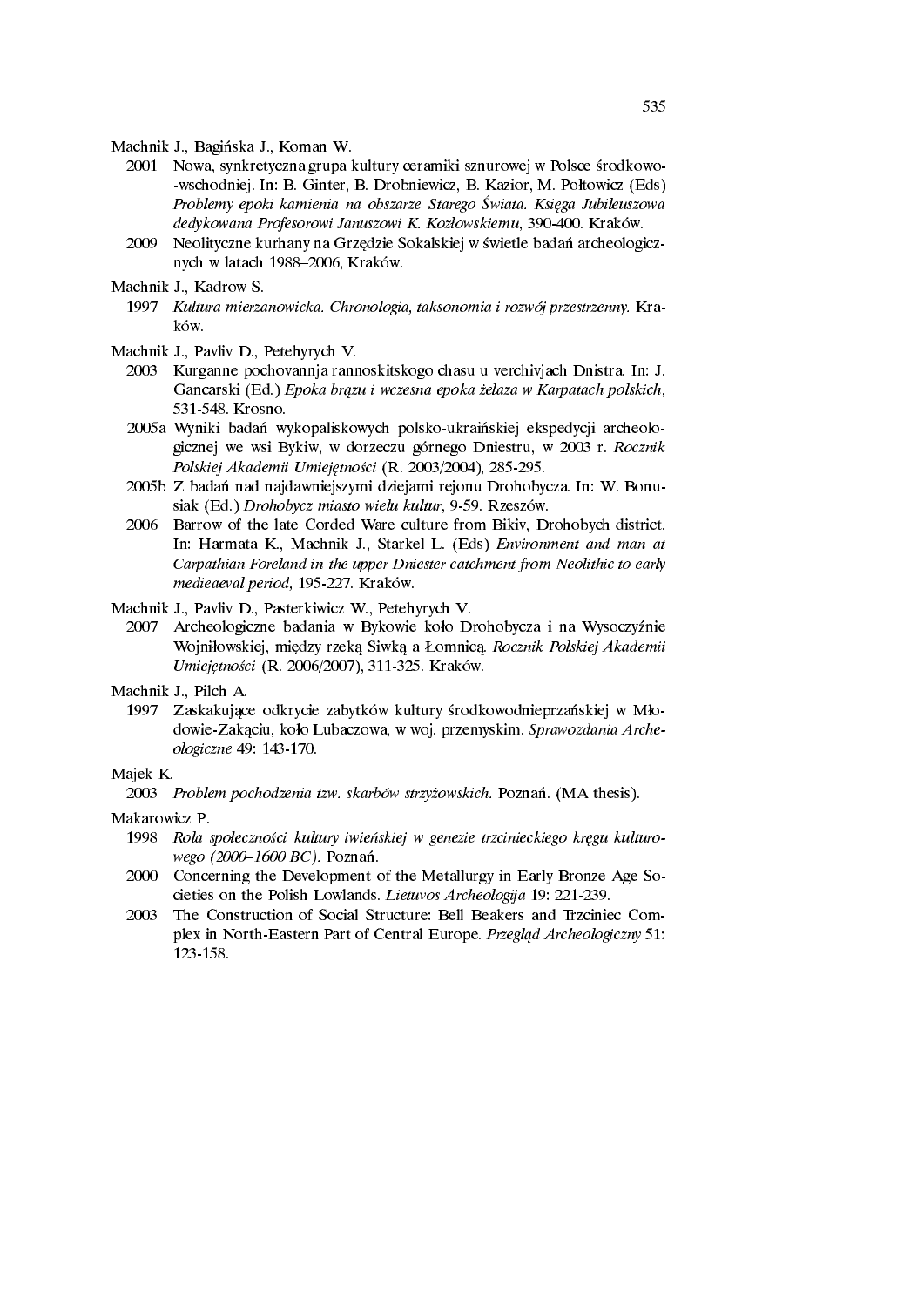- Gesellschaftliche Strukturen der Glockenbecherkultur im Gebiet zwischen 2005 Weichsel und Oder. Ethnographisch-Archäologische Zeitschrift 1: 27-58.
- Elitarne pochówki z kurhanu komarowskiego w Ivaniu na Wołyniu zarys 2008 możliwości interpretacyjnych. In: J. Bednarczyk, J. Czębreszuk, P. Makarowicz, M. Szmyt (Eds) Na pograniczu światów. Studia z pradziejów miedzymorza bałtycko-pontyjskiego ofiarowane Profesorowi Aleksandrowi Kośko w 60. rocznice urodzin, 333-352, Poznań.
- 2009a Geneza kurhanów w trzcinieckim kregu kulturowym. In: H. Kowalewska--Marszałek, P. Włodarczak (Eds) Kopce neolityczne i z poczatków epoki brazu w świetle nowych i najnowszych badań. Materiały z konferencji w Niepołomnicach 20-21.09.2007. Kraków – Warszawa (in print).
- 2009b Trzciniecki krąg kulturowy wspólnota pogranicza Wschodu i Zachodu Europy. Poznań (in print).

### Makkay J.

- 1982 The Earliest Use of Helmets in South-East Europe. ActaArchHung 34:  $3 - 22$
- 1992 Funerary sacrifices of the Yamna-complex and their Anatolian (Hittite) and Aegean (Mycenaean and Homeric) parallels. ActaArchHung 44: 213- $-237.$
- 1999 The Mycenaean World, the Mycenaean Periphery and the Carpathian Basin, In: H periphereia tou mykenaïkou kosmou. A' Diethnes Diepistemoniko Symposio, Lamia, 25-29 Septembriou 1994, 47-54. Lamnia.
- 2000 The Early Mycenaean Rulers and the Contemporary Early Iranians of the Northeast, Budapest.
- Makohonienko M., Latałowa M., Milecka K., Okuniewska-Nowaczyk I., Nalepka D.
	- 2004 Artemisia L. In: M. Ralska-Jasiewiczowa, M. Latałowa, K. Wasylikowa, K. Tobolski, E. Madeyska, H.E. Wright Jr., Ch. Turner (Eds) Late Glacial and Holocene history of vegetation in Poland based on isopollen maps, 253-261. Kraków.
- Makowiecki D., Makowiecka M.
	- 2000 Gospodarka zwierzętami społeczności kultury pucharów lejkowatych (grupy: wschodnia i radziejowska) oraz kultury amfor kulistych In: A. Kośko (Ed.) Archeologiczne badania ratownicze wzdłuż trasy gazociągu tranzytowego, Tom III Kujawy, cz. 4, Osadnictwo kultur późnoneolitycznych oraz interstadium epok neolitu i brązu: 3900-1400/1300 przed Chr., 347-378 Poznań.
	- 2005 Stan badań nad użytkowaniem zwierząt w okresie rozwoju postłużyckich ugrupowań "pomorsko-kloszowych". In: M. Fudziński, H. Paner (Eds) Aktualne problemy kultury pomorskiej, 349-358. Gdańsk.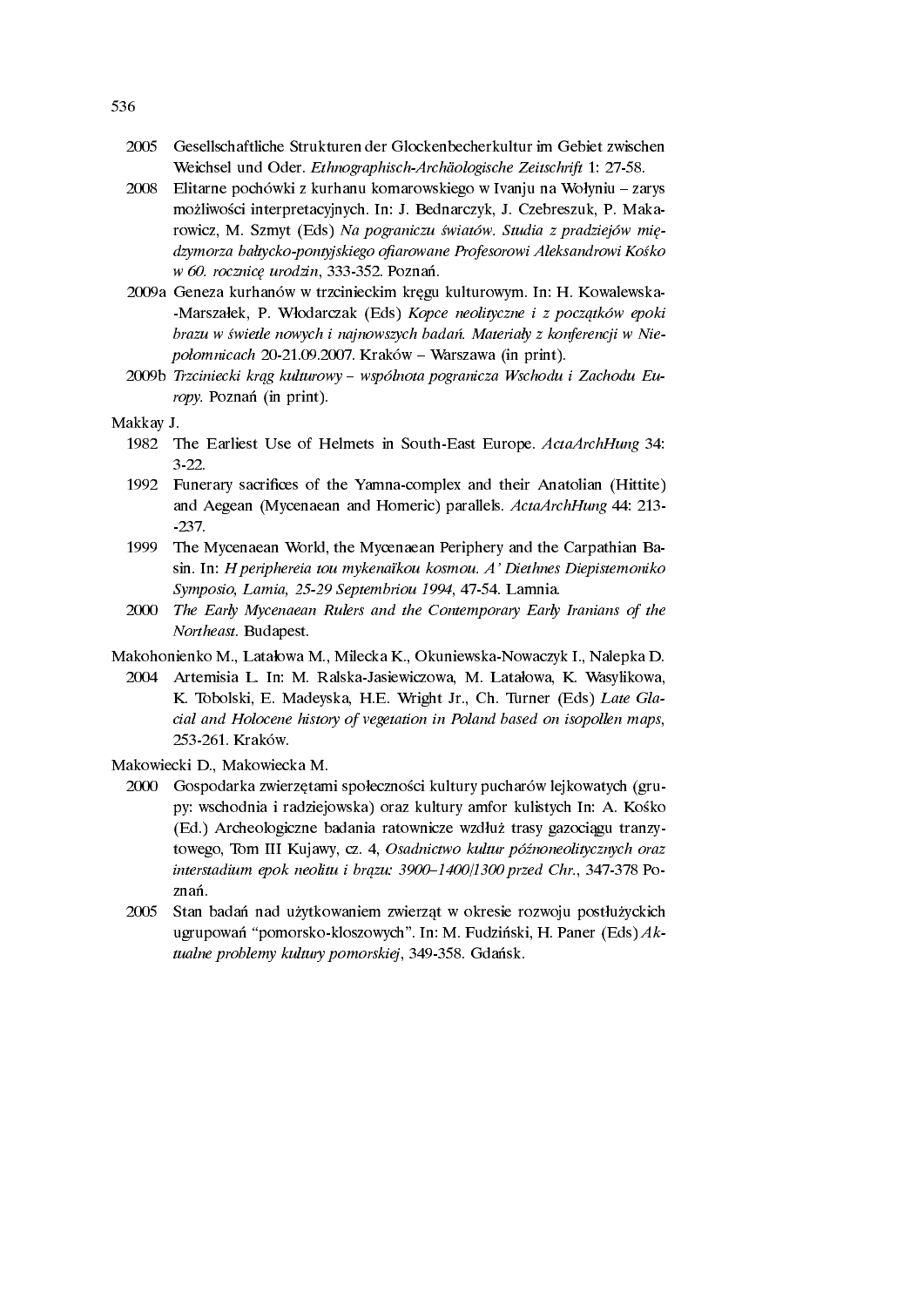Malejew Y.M., Mazurik J., Paniszko S.

- 2004 Grób ludności kultury amfor kulistych z III tysiąclecia p.n.e. z miejscowości Ozdiw w okolicy Łucka na Ukrainie. Sprawy Wschodnie 1 (5): 97-101.
- Maleyev Y.M.
	- 1996 Selected Graves of Globular Amphora Culture from Volhynia and Podolia. In: A. Kośko (Ed.) Eastern Exodus of the Globular Amphora People: 2950-2350 BC. BPS 4: 53-61.
- Maleyev Y.M., Pryshchepa B.
	- 1996 Grave of Globular Amphora Culture from Tovpyzhyn (District of Rivne, Ukraine), In: A. Kośko (Ed.) Eastern Exodus of the Globular Amphora People: 2950-2350 BC. BPS 4: 62-69.
- Malinowski T.
	- 2004 (Ed.) Komorowo, stanowisko 1. Grodzisko kultury łużyckiej i osadnictwo wczesnośredniowieczne. Badania specjalistyczne, Zielona Góra.
	- 2006 Komorowo, stanowisko 1: grodzisko kultury łużyckiej faktoria na szlaku bursztynowym. Rzeszów.
	- 2009 Domniemane ślady oddziaływań tarnobrzeskich w zachodniej Małopolsce. In: S. Czopek, K. Trybała-Zawiślak (Eds) Tarnobrzeska kultura łużycka – źródła i interpretacje. Rzeszów (in print).
- Mallory J.P., Adams D.O.

1997 Encyclopedia of Indo-European Culture. Chicago.

- Małecki R
	- 1995 Magiczno-religijna funkcja starożytnych wozów. Archeologia Polski 40 (1-2):  $91 - 105$
- Małkowski S.
	- 1929 O odkryciu złota miedzi rodzimej w Mydzku na Woluniu, Posiedzenia P.I.G. 6: 757-774.
	- 1931 Z geologii Wolynia. Rocznik Wolynski 2: 384-402.
- Maran, J.
	- 1997 Neue Ansätze für die Beurteilung der Balkanisch-Ägäischen Bezeihungen im 3. Jahrtausend v. Chr. In: P. Roman (Ed.) The Thracian World at the Crossroads of Civilizations, 171-192. Bucarest.
	- 2007 Seaborne Contacts Between the Aegean, the Balkans and the Central Mediterranaen in the 3rd Millennium BC: the Unfolding of the Mediterranaen World. In: I. Galanaki, H. Tomas, Y. Galanakis, R. Laffineur (Eds) Between the Aegean and Baltic Seas. Prehistory Across Borders. Aegaeum  $27:3-21.$

Marchelak I., Tyszler L.

2003 Osada kultury łużyckiej z epoki brazu i okresu halsztackiego. In: R. Grygiel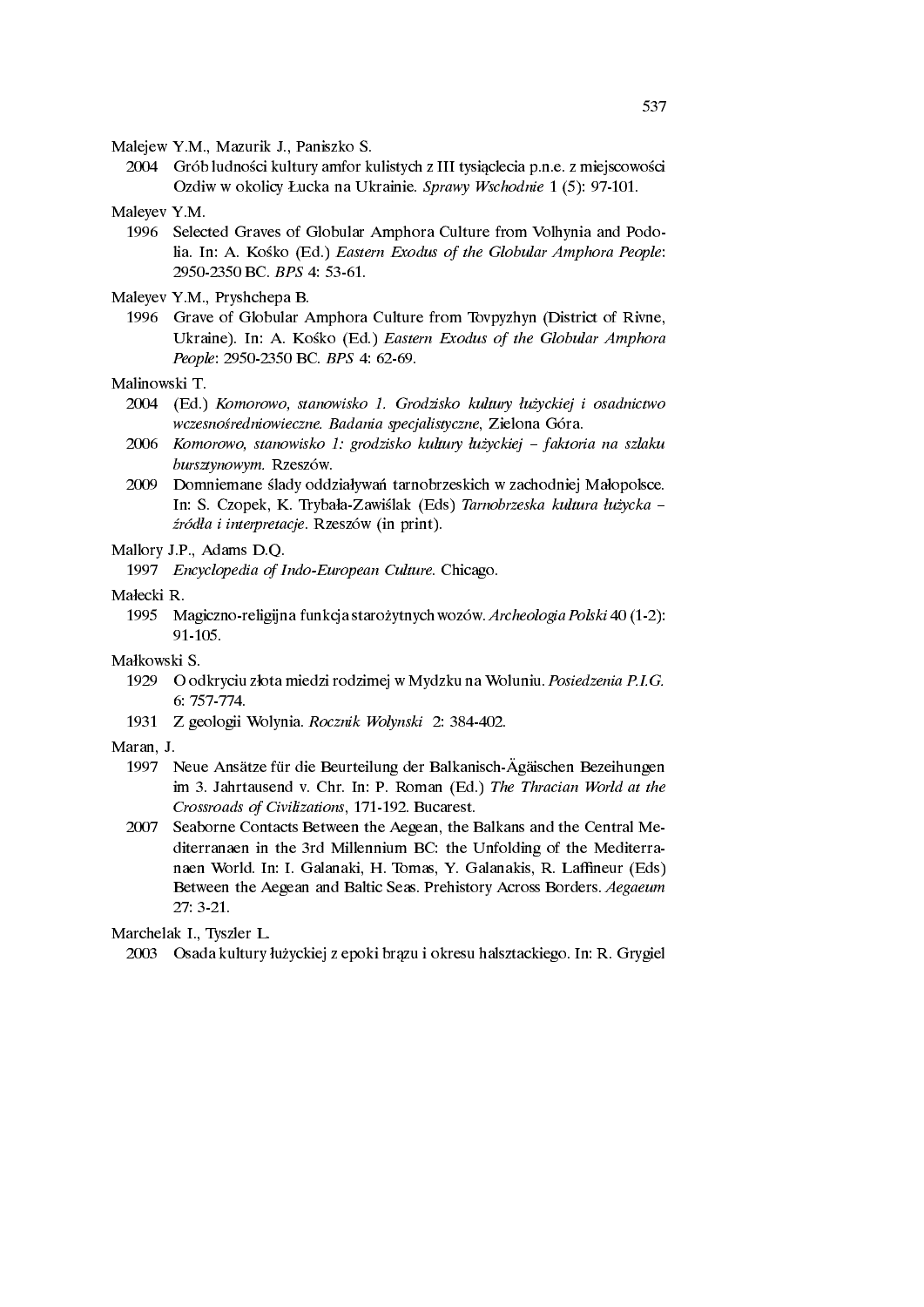(Ed.) Via Archaeologica Lodziensis, Tom I. Ratownicze badania archeologiczne na stanowisku 6-7 w Kowalewicach, pow. Zgierz, woj. Łódzkie (trasa autostrady A-2), 25-337. Łódź.

### Marciniak A.

- 2004 Mikrospołeczny wymiar pasterstwa i nomadyzmu i tafonomiczne podstawy ich identyfikacji w materiałach faunistycznych. In: A. Kośko, M. Szmyt (Ed.) Nomadyzm i pastoralizm w międzyrzeczu Wisły i Dniepru (neolit, eneolit, epoka brazu). Archaeologia Bimaris 3: 35-43. Poznań.
- 2006 Problematyka stref kontaktowych w pradziejach. In: H. Machajewski, J. Rola (Ed.) Pradolina Noteci na tle pradziejowych i wczesnośredniowiecznych szlaków handlowych, 15-21. Poznań.
- Markova K.
	- 1993 Bersteinfunde in der slowakei während der Bronzezeit. In: C. Beck. J. Bouzek (Eds) Amber in Archaeology. Preceedings of the Second International Conference on Amber in Archaeology, Libice 1990, 171-178. Praha.

Maruszczak H.

2002 Osobliwości stosunków fizjograficznych Roztocza i ich znaczenie dla działalności człowieka w czasach prehistorycznych i we wczesnym średniowieczu. In: B. Balcer, J. Machnik, J. Sitek (Eds) Z pradziejów Roztocza na ziemi zamojskiej, 207-221. Kraków.

Matuszewska A.

- 2003 Udział wzorców kulturowych wiązanych z pucharami dzwonowatymi w rozwoju społeczności międzyrzecza Wisły i Dniepru. Poznań. (MA thesis).
- 2007 Dolnoodrzańska enklawa kultury ceramiki sznurowej w ramach circumbałtyckiego kręgu KCSZ. Poznań (PhD thesis).

Matuszkiewicz W.

1991 Szata roślinna. In: L. Starkel (Ed.) Geografia Polski. Środowisko przyrodnicze. 445-494. Warszawa.

Matuszkiewicz W., Matuszkiewicz A.

1985 Zur Syntaxonomie der Eichen-Heinbuchenwälder in Polen. Tuexenia 5: 473-489

## Mauss M.

2001 Antropologia strukturalna. Warszawa.

#### Maydar D.

1981 Pamyatniki istorii i kultury Mongolii, Moskva.

- Mazurik Y., Panyshko S.
	- 1998 Nova pokhovalna pamyatka kultury kulyastikh amfor na Volini. Volyno-Podilski Arkheologichni Studii 1, 129-130. Lviv.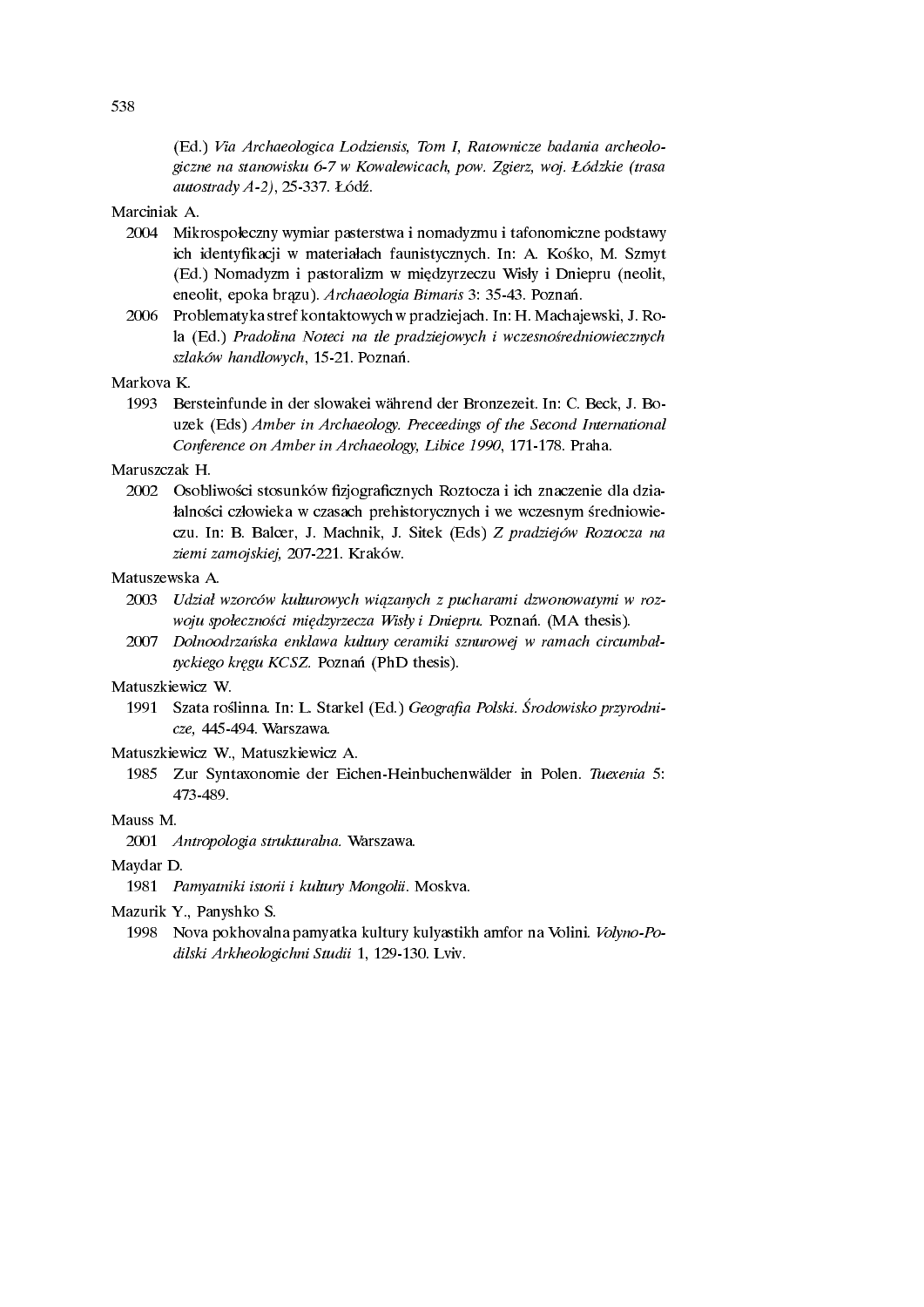#### Mazurowski R.F.

1983 Bursztyn w epoce kamienia na ziemiach polskich. Materiały Starożytne *i* Wczesnośredniowieczne 5: 7-134.

#### Maxwell-Hyslop K.R.

1977 Sources of Sumerian Gold. Iraq 39: 83-86.

#### McCaslin D.E.

1980 Stone Anchors in Antiquity: Coastal Settlements and Maritime Trade-Routes in the Eastern Mediterranean ca 1600-1050 BC. Gøteborg,

#### Medwecka-Kornaś A.

- 1972 Czynniki naturalne, wpływające na rozmieszczenie geograficzne roślin w Polsce. In: W. Szafer, K. Zarzycki (Eds) Szata roślinna Polski. Tom I, 35-94. Warszawa.
- 1977 Czynniki naturalne, wpływające na rozmieszczenie geograficzne roślin w Polsce. In: W. Szafer, K. Zarzycki (Eds) Szata roślinna Polski. Tom I, 35-94 (wydanie trzecie pierwsza edycja w 1972). Warszawa.

## Mee Chr.

1994 Anatolia and the Aegean in the Late Bronze Age. AAS 9: 137-148.

#### Meier-Arendt W. (Ed.)

1992 Bronzezeit in Ungarn. Forschungen in Tell-Siedlungen an Donau und Theiss, Frankfurt am Main.

## Meissner B

1920 Babylonien und Assyrien. Heidelberg.

### Mellaart J.

1982 Mesopotamian Relations with the West Including Anatolia. In: H.J. Nissen, J. Renger (Eds) Mesopotamien und seine Nachbarn. Politische und Kulturelle Wechselbeziechungen im Alten Vorderasien vom 4. bis 1. Jahrtausend  $v$ . Chr., 7-12. Berlin.

#### Metz F.

2006 O nedavney nakhodke v Baden-Wurtemberge. In: Sovremennye problemy arkheologii Rossii 2: 43-45. Novosibirsk.

#### Michalčišin I., Markus I., Okhrimenko G.

Bojovi kamjaní sokiri Pívníchnogo Prikarpattja i Voliní. In: G. Okhrimenko 2005 (Ed.) Arkheologíchna spadshchina Jana Fítcke, 364-385. Luck.

### Michalski J.

- 1986 Sprawozdanie z badań wykopaliskowych przeprowadzonych w okresie 4-22 wrzesień 1986 roku na stanowisku 5 w Bielawskiej Wsi, gm. Bielawy, woj. *skierniewickie* (maszynopis przechowywany w archiwach Muzeum w Łowi $czu$  – Typescript held in the archives of the Lowicz Museum).
- 2002 Skarb z Bakowa Dolnego i jego właściciel, Archeologia Żywa 20 (1): 14-18.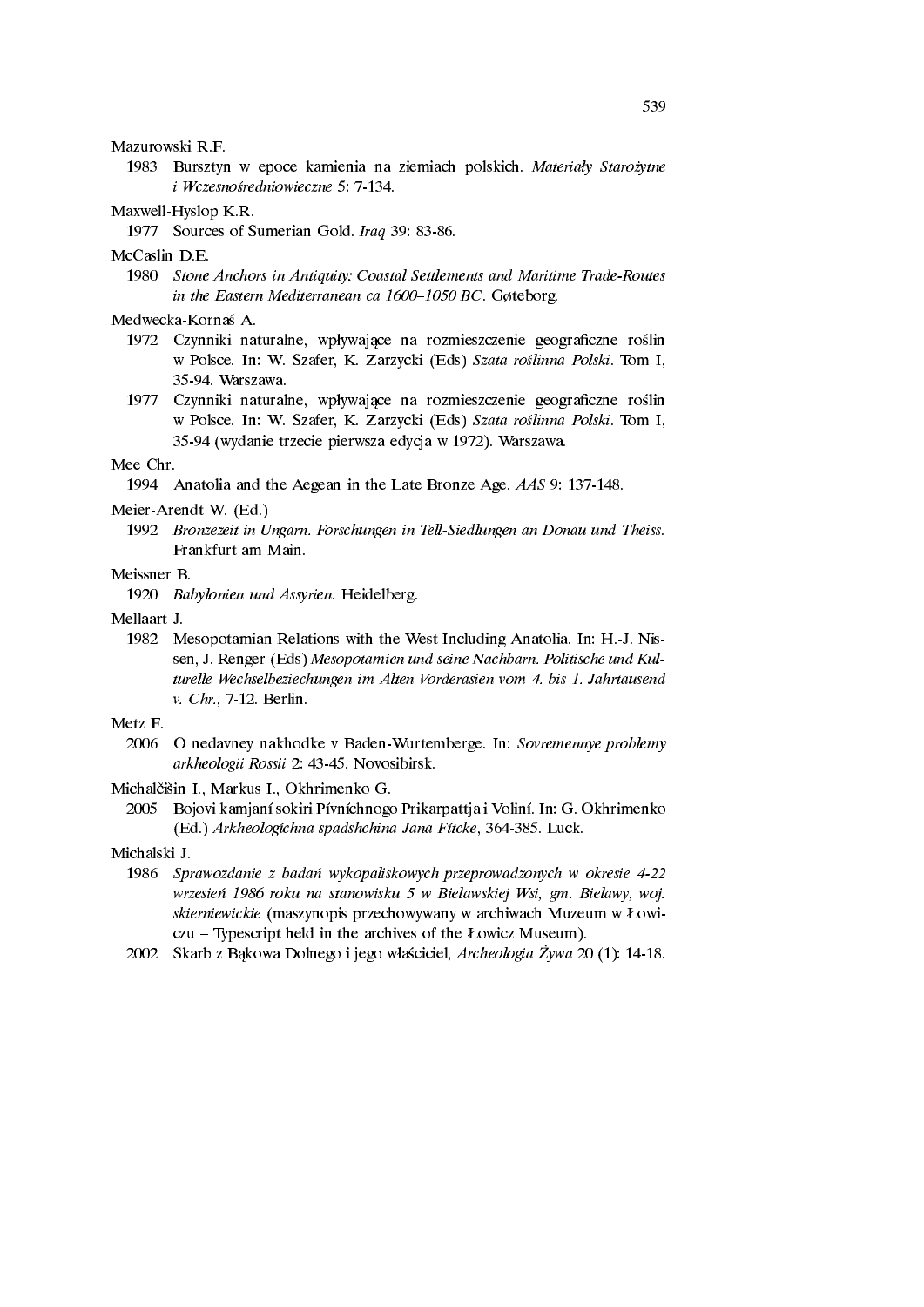Michałowski P.

1993 Memory and Deed: the Historiography of the Political Expansion of the Akkad State. In: M. Liverani (Ed.) Akkad, the First World Empire. Structure, Ideology, Tradition, 69-90, Padova,

## Mierzwiński A.

- 2003 Znaki utrwalone w glinie. Społeczno-obrzędowe aspekty działań wytwórczych końca epoki brazu wczesnej epoki żelaza. Model nadodrzański. Wrocław.
- Mihăilescu-Bîrliba V.
	- 2001 Mormontul unei tinere căpetenii de la începtul epocii bronzului (Mastacăn, jud. Neamț – "cultura amforelor sferice"). Memoria Antiquitatis 22: 157-217.
	- 2005 Die Grabstätte eines jungen Häuptlings vom Beginn der Bronzezeit (Mastacăn, Kreis Neamt – "Kugelamphorenkultur"), Arheologia Moldovei 28:  $75 - 124$

Mihăilescu-Bîrliba V., Szmyt M.

- 2003 Radiocarbon chronolology of the Moldavian (Siret) subgroup of the Globular Amphora culture, In: A. Kośko, V.I. Klochko (Eds) The Foundations of radiocarbon chronology of cultures between the Vistula and Dnieper: 4000-1000 BC. BPS 12: 82-112.
- Mikov V
	- 1958 Zlatnoto skrovishche ot Vlchitrn. Sofia.
- Milano L
	- 1995 Ebla: A Third Millennium City-State in Ancient Syria. In: J. Sasson (Ed.) Civilizations of the Ancient Near East, 1219-1230. London - New York.

Milisauskas S., Kruk J.

1991 Utilization of Cattle for Traction During the Later Neolithic in Southeastern Poland. Antiquity 65 (248): 561-566.

### Minns E.

1913 Scythians and Greeks. Cambridge.

## Mityk J.

1986 Geografia fizyczna części świata. Warszawa.

## Mizerski W.

2002 Geologia Polski dla geografów. Warszawa.

# Moran L.W.

1992 The Amarna Letters, Baltiomre - London.

#### Motsya A.P., Khalikov A.Kh.

- 1989 Novi doslidzhennya shlyakhu z Bulgara v Kiev (poperednye povidomlennya). Arkheologia 4: 143-149.
- 1997 Bulgar Kiev: puti svyazi sudby, Kiev.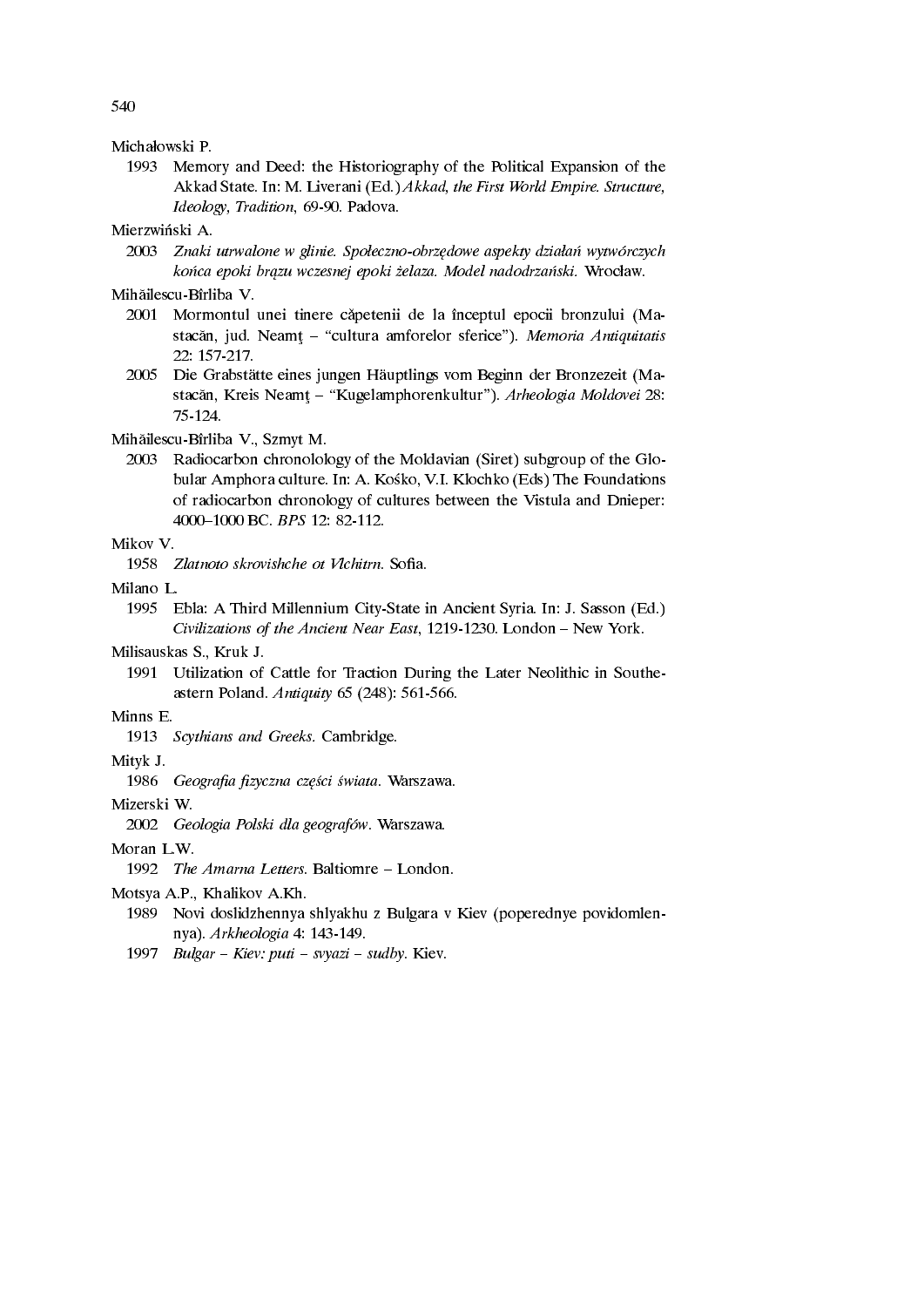### Moucha V.

1963 Die Periodisierung der Uněticer Kultur in Böhmen. Sbornik Československé Společnosti Archeologické 3: 9-60.

## Movsha T G

- 1957 Mednye ukrashenia iz Kieva. KSIIMK 70: 94-98.
- 1985 Vzaemovidnosyny Tripilla-Kukuteni s sinchronnymi kulturami Tsentralnov Evropy. Arkheologia 51: 22-31.

# Mozolevsky B.N.

1987 Malyi Chertomlyk. In: Skify Severnogo Prichernomorya, 63-74. Kiev.

## Mozsolics A.

1967 Bronzefunde des Karpatenbeckens. Depotfundhorizonte von Hajdúsámson und Kosziderpadlás. Budapest.

## Muhly J.D.

- 1977 The Copper Ox-Hide Ingots and Bronze Age Metals Trade. Iraq 39: 73-82.
- 1985 Sources of Tin and the Beginning of Bronze Metallurgy. AJA 89: 275-291.

## Murzin V.

1996 Nadczarnomorska Scytia. In: J. Chochorowski (Ed.) Koczownicy Ukrainy, 49-64. Katowice.

## Müller Karpe, H.

1980 Handbuch der Vorgeschichte: Die Bronzezeit. Munich.

## Mykhalchyshyn I.P.

- 1993 Kamyani vyroby z Ovrutskoho povitu. Naukovi zapysky Lvivskoho istorychnoho muzevu 1, 18-26.
- 2005 Pamyatkookhoronni archeologichni rozvidky u Volochyskomu r-ni Khmelnytskoi obl. In: Archeologichni doslidzhennya v Ukraini 2003–2004 rr., 222--224. Zaporizhya.
- 2006 Rozvidky v mezhyrichi verkhivyiv r. Pivdennyi Bug i r. Zbruch u 2005 r. In: Archeologichni doslidzhennya v Ukraini 2004-2005 rr., 284-285. Kiev -Zaporizhya.

## Mylonas G.E.

1973 Ο Ταφικος Κυκλος Β των Μυκηνων. Athens.

# de Navarro J.M.

1925 Prehistoric Routes Between Northern Europe and Italy Defined by the Amber Trade. The Geographical Journal 66: 481-507.

## Nawroth M

2007 Der Goldfund von Vettersfelde: vom Schwarzen Meer in die Lausitz. In: Im Zeichen des goldenen Greifen. Königsgräber der Skythen, 318–327. München – Berlin – London – New York.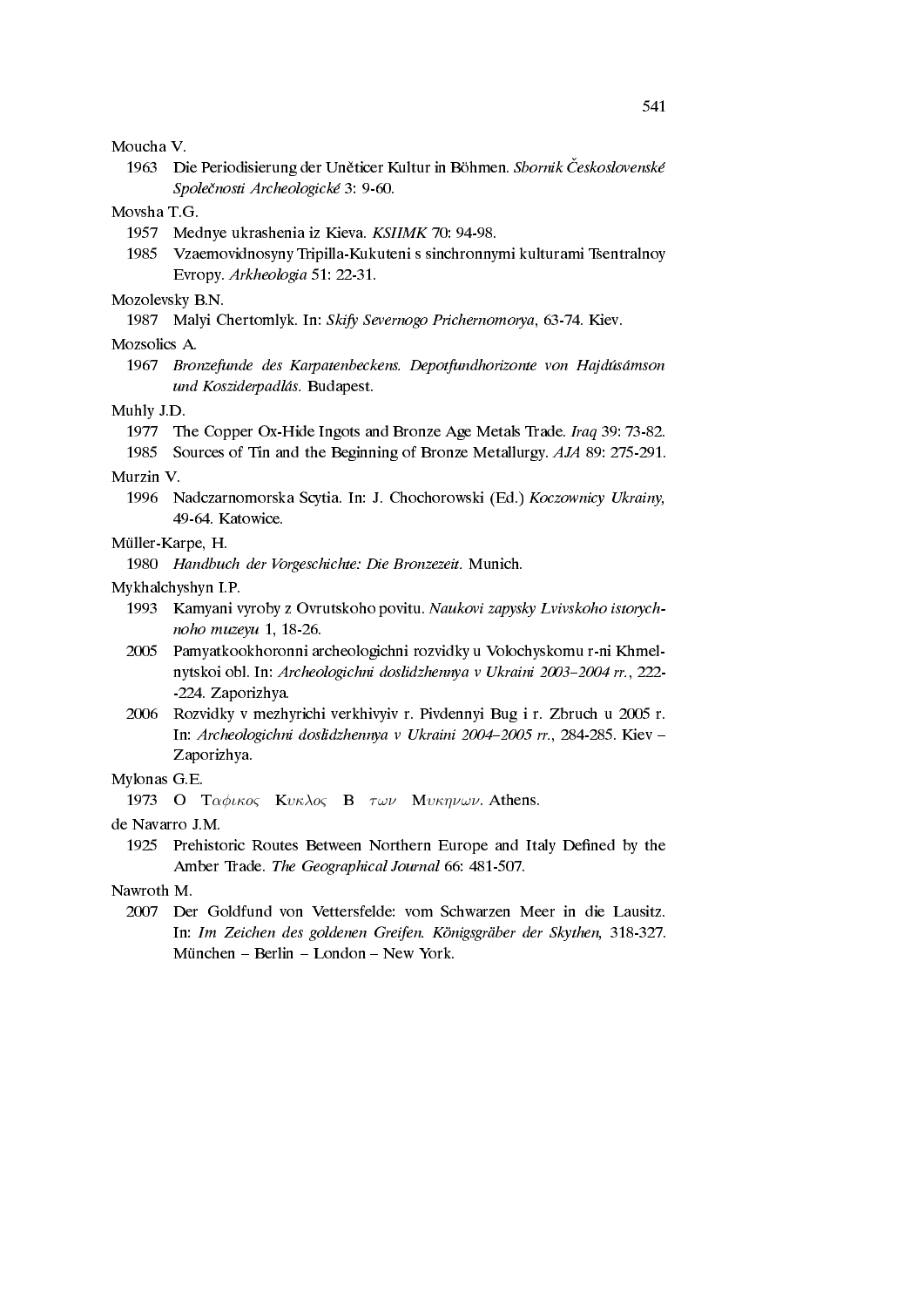- Nazarov V.V., Otroshchenko V.V.
	- 2008 Bronzovi nizh z ostrova Berezan. In: Starozhytnosti Verkhnyogo Prydnistrovya. Juvileinyi zbiryk na chest 60-richchya Ju. M. Maleeva, 123-124. Kiev.

Nechytailo A.L.

Ob odnom iz gorno-metallurgicheskih tsentrov katakombnov kulturno-2005 -istoricheskov obshchnosti. In: Pastusheskie skotovody vostochnoevropeiskoy stepi i lesostepi epokhi bronzy (istoriografiya, publikatsii). AVL 19: 74-93. Voronezh.

Needham S.

2001 When Expediency Broaches Ritual Intention: the Flow of Metal Between Systemic and Buried Domains. JRAI: 275-298.

Neprina V.I.

1976 Neolit vamochno-grebenchatov keramiki na Ukraine, Kiev.

Nikolaeva N., Safronov V.

1974 Proischozhdeniye dolmennoy kultury Severo-Zapadnogo Kavkaza. In: Voprosy okhrany, klassifikatsii i ispolzovaniya arkheologicheskikh pamyatnikov, 174-198. Moskva.

Nikolova A.V.

1999 Radiocarbon Dates from the Graves of Yamnaya and Catacomb Cultures of the Dnieper Right Bank. In: A. Kosko (Ed.) The Foundation of Radiocarbon Chronology of Culture between the Vistula and Dnieper: 3150-1850 BC, BPS 7: 103-128.

Nikytenko I.S.

2008 Kamyana syrovyna Kryvorizhzhya doby bronzy. Avtoreferat Dissertatsii Kandidata Geologicheskikh Nauk. Kiev.

# Nosek S.

1967 Kultura amfor kulistych w Polsce. Wrocław – Warszawa – Kraków.

## Nosov A.A.

- 1865 Otkrytie mednyh rud s drevnimi razrabotkami v bakhmutskom ujezde. In: Gornyi zhurnal, 315. Sankt Petersburg.
- Otkrytie mednoi rudy s drevnimi razrabotkami v Ekaterinoslavskov guber-1868 nii. In: Gornyi zhurnal, 255-271. Sankt Petersburg.

#### Nowaczyk Sz., Rola J.

Społeczności KAK w rejonie Żuławki Małej. In: J. Rola (Ed.) Późnone-2009 olityczny węzeł komunikacyjny w strefie środkowej Noteci (Żuławka Mała, gmina Wyrzysk), 75-111. Poznań.

## Nowak M.

2001 Osadnicze i socjo-polityczne modele południowo-wschodniej grupy kultury pucharów lejkowatych. In: J. Kozłowski, E. Neustupny (Eds) Archeologia przestrzeni, 127-151. Kraków.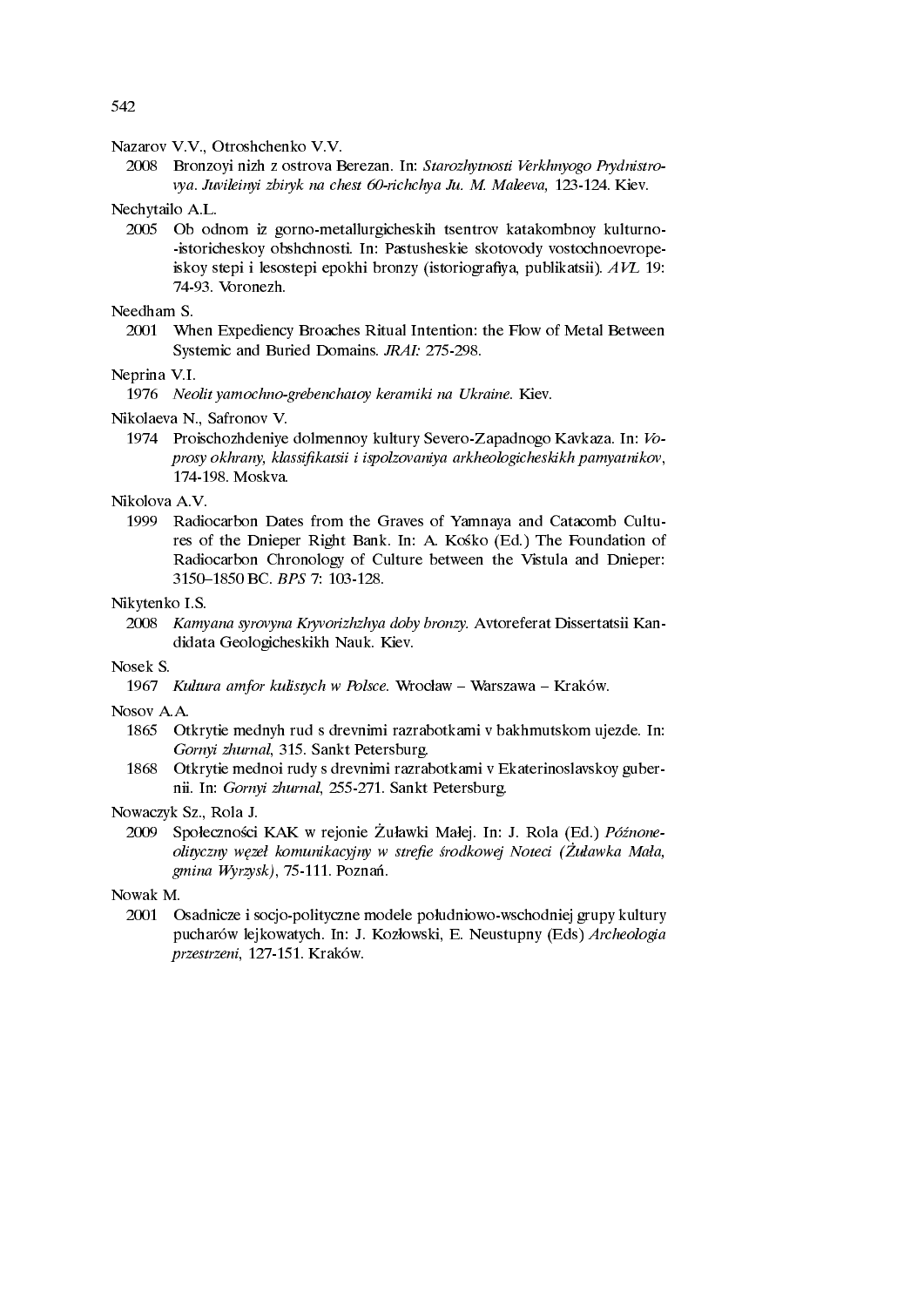- 2004 Udział elementów lendzielsko-polgarskich w formowaniu się kultury pucharów lejkowatych w Małopolsce? Materiały Archeologiczne Nowej Huty 24: 121-138.
- Nowakowski J., Prinke A., Raczkowski W. (Eds)

2005 Biskupin... i co dalej? Zdjęcia lotnicze w polskiej archeologii. Poznań.

#### Oates J.

1991 Babylonia and Elam in Prehistory. In: Mesopotamie et Elam. Actes de la XXXVIeme Rencontre Assyriologique Internationale, Gand, 10-14 Juillet 1989, 23-26. Ghent.

# Oguchi H.

- 1999 Trade Routes in the Old Assyrian Period. Al-Rafidan 20: 85-106.
- 2006 The Date of the Beginning of Khabur Ware Period 3: Evidence from the Palace of Oarni-Lim at Tell Leilan. Al-Rafidan 27: 45-58.

#### Okhrimenko G

- 1994 Neolit Volini, Lutsk.
- 2001 Kultura linivno-strichkovov keramiki na Volini. Lutsk.
- 2005 Volyn ta Volynske Polissya v neoloiti, eneoliti, epokhu bronzy. In: G. Okhrimenko (Ed.) Arkheologíchna spadshchyna Jana Fítzke, 122-163. Lutsk.
- Okhrimenko G., I. Markus, V. Tkach
	- 2005 Rozvitok ozbroennya pervisnogo naselennya Volini. In: G. Okhrimenko (Ed.) Arkheologíchna spadshchina Jana Fítzke, 346-363, Lutsk.

# Okulicz J.

1973 Pradzieje ziem pruskich od późnego paleolitu do VII w n.e. Wrocław.

# Olbrvś M.

2007 Syria Zachodnia u schyłku III tysiąclecia p.n.e. In: D. Szeląg (Ed.) Historia i kultura państwa III dynastii z Ur, 99-108. Warszawa.

#### Olchowski V.S.

2005 Monumentalnaja skulptura naselenia zapadnov chasti evraziyskikh stepey epokhi rannego zheleza. Moskva.

# Olexa L.

2002 Kult. In: J. Garncarski (Ed.) Miedzy Mykenami a Bałtykiem. Kultura Otomani-Füzesabony, 89-93. Krosno - Warszawa.

#### Orlińska G.

2007 Materiały osadnicze z Transboru, gm. Latowicz, woj. mazowieckie. Wiadomości archeologiczne 59: 115-163.

#### Orlovskava L.B.

1990 Spektroanaliticheskoe issledovanie tsvetnogo metalla epokhi rannei bronzy Moldovy (predvaritelnye itogi). In: E.V. Yarovoy (Ed.) Kurgany eneolita--bronzy Nizhnego Podnestrovya, 241-245. Kishinev.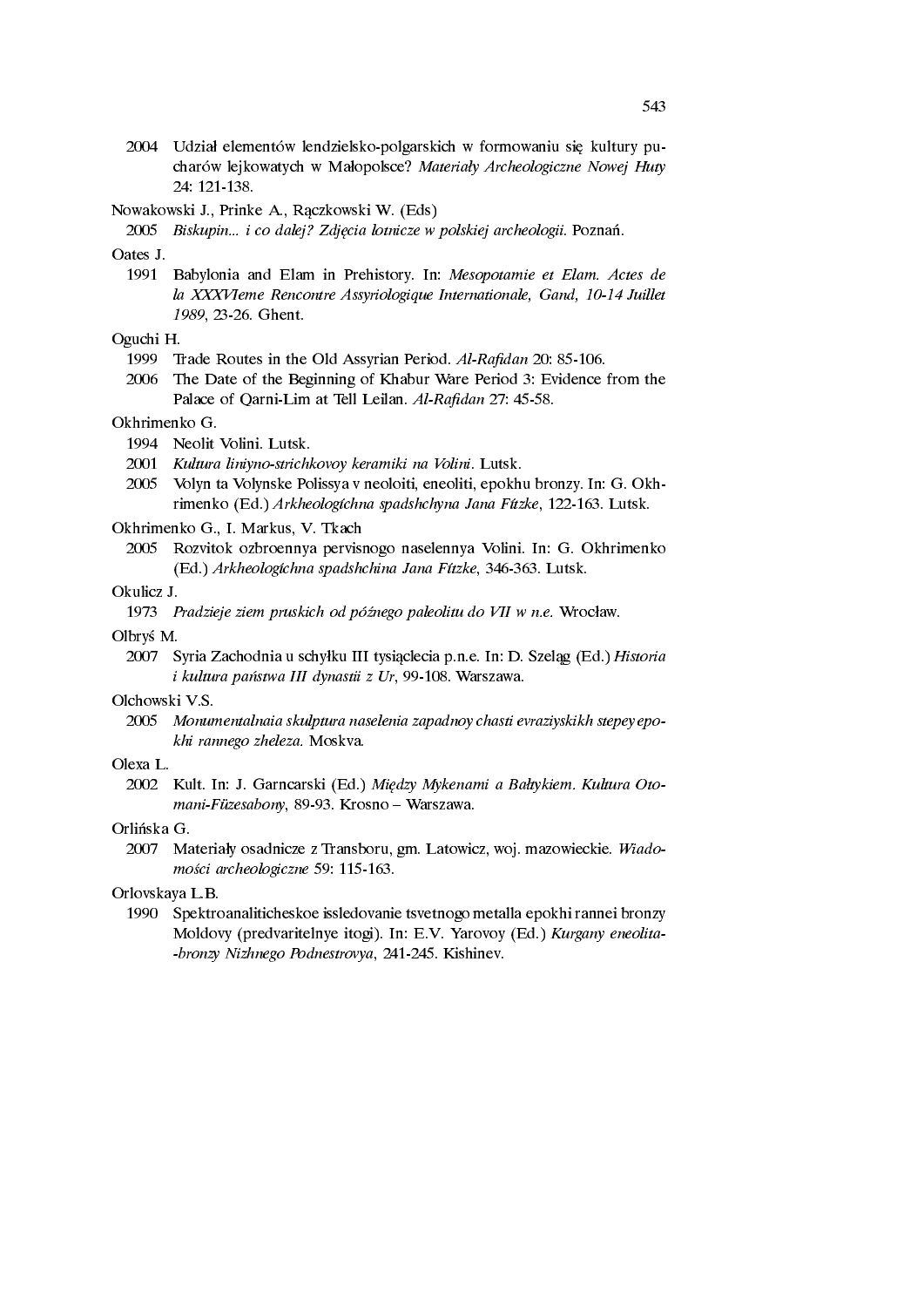Ossowski W.

- 1999 Studia nad łodziami jednopiennymi z obszaru Polski. Gdańsk.
- 2006 Pradziejowe i wczesnośredniowieczne środki transportu wodnego w Polsce. In: H. Machajewski, J. Rola (Eds) Pradolina Noteci na tle pradziejowych i wczesnośredniowiecznych szlaków handlowych, 253-268. Poznań.

Ostroverkhov A.S.

- 1981 Olbia i torgovye puti Skifii. In: Drevnosti Severo-zapadnogo Prichernomorya. 84-94 Kiev.
- Ostroverkhov A.S., Toschev G.N.
	- 1985 Skifskiy konskiy nalobnik. Arkheologia 49: 75-78.

### Otroshchenko V.V.

- 1976 Konstruktivnye osobennosti dlinnyh kurganov. In: Novve otkrytia arkheologov Ukrainy, 16-18. Kiev.
- 1986 Belozerskaya kultura. In: Kultury epokhi bronzy na territorii Ukrainy, 117--152. Kiev.
- 1995 Puti obmena puti migratsiy. In: Epokha bronzy Dono-Donetskogo regiona, 18-19. Luhansk.
- 2005a Dnipro-Donetsky oseredok kulturogenezy (postanovka problemy). In: Materialy II-oi Luhanskoi mizhhnarodnoy istoryko-arkheologichnoy konferentsii "Problemy doslidzhennia pamyatok arkheologii Skhidnoi Ukrainy", 36-38. Luhansk
- 2005b Epoka eneolitu. In: L.L. Zeliznyak (Ed.) Akkheologiya Ukrainy, 106-203. Kiev.
- 2007 Polemika stosovno zakhidnogo vektora ruhu kolisnychnyh. Zapysky Naukovogo tovarystva imeni Shevchenka. Pratsi arkheologichnoy komisii 253: 206-214 Lviv

Otroshchenko V.V., Savovskyi I.P., Tomaszewski V.A.

1997 Kurgannaya gruppa Ryasnye Mogily u s. Balki. In: Kurgannye mogilniki Ryasye Mogily i Nosaki, 16-60. Kiev.

Otroshchenko V.V., Tupchienko M.P.

2005 Bronzovi klepani kazany ta Donetskyi girnycho-metalurgiynyi tsentr. In: Problemy girnychoi arkheologii. Materially II Mizhnarodnogo Kartamyckogo Polyovogo Arkheologichnogo Seminaru, 176-188. Alchevsk.

# Ozols J.

1962 Ursprung und Herkunft der Zentralrussischen Fatjanovo-Kultur (Berliner Beiträge zur Vor- und Frühgeschichte 4). Berlin.

### Palincas<sub>N.</sub>

2007 Contacts with the Aegean and Their Social Impack in the Late Bronze Age in the Lower Danube. In: I. Galanaki, H. Tomas, Y. Galanakis, R. Laffi-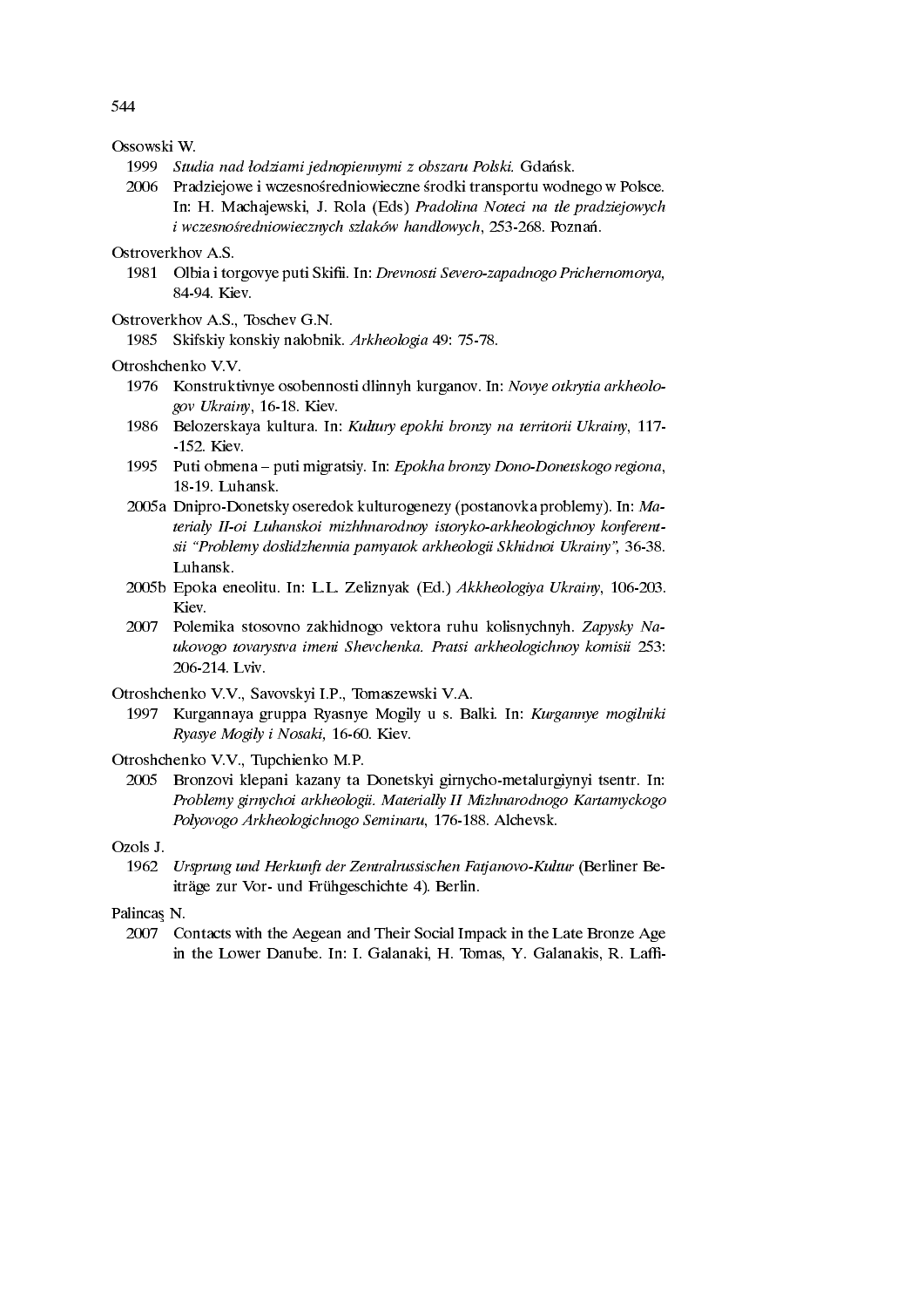neur (Eds) Between the Aegean and Baltic Seas, Prehistory Across Borders. Aegeaum 27: 231-237. Liège.

### Papiernik P., Rybicka M.

2002 Annopol, Osada kultury pucharów lejkowatych na Pojezierzu Gostynińskim, Łódź.

#### Parczewski M

1991 Poczatki kształtowania się polsko-ruskiej rubieży etnicznej w Karpatach, Uźródeł rozpadu Słowiańszczyzny na odłam wschodni i zachodni. Kraków.

# Pare. C.F.E.

- 1987 Wheels with Thickened Spokes, and the Problem of Cultural Contact Between the Aegean and Europe in the Late Bronze Age. OJA 6: 43-62.
- 1992 Wagons and the Wagon-Graves of the Early Iron Age in Central Europe. Oxford.
- 2000 Bronze and he Bronze Age. In: C.F. E Pare (Ed.) Metals Make the World Go Round. The Supply and Circulation of Metals in Brozne Age Europe, 1-38. Oxford.

#### Parker B.J., Dodd L.S.

2003 The Early Second Millennium Ceramic Assemblage from Kenan Tepe, Southern Turkey. A Preliminary Assessment. AnSt 53: 33-69.

#### Parzinger H.

1998 Stepnye kochevniki na vostoke Centralnov Evropy. VDI 2: 104-115.

#### Paschalidis C.

2007 Euboea at the Crossroads of the Metal Trade: the Aegean and the Black Sea in the Late Bronze In: I. Galanaki, H. Tomas, Y. Galanakis, R. Laffineur (Eds) Between the Aegean and Baltic Seas. Prehistory Across Borders. Aegeaum 27: 433-445. Liège.

# Patokova E.F.

1979 Usatovskoje posileniye i mogilnik. Kiev.

#### Pavliv D.

- 1993 Novi pamyatki luzicko kulturi na zachodi Ukrani. In: L. Krushelnicka (Ed.) Pamyatki galshtatskogo periodu v mezirichchi Violi, Dnistra i Pripyati, 11-56. Kiev.
- 2008 Ulvivetski kelykhy. Materialy i doslidzhennia z arkheologii Prykarpattia i Volvni 12:68-102.

### Pawłowska S.

1977 Charakterystyka statystyczna i elementy flory polskiej. In: W. Szafer, K. Zarzycki (Eds) Szata roślinna Polski, 129-206. Warszawa.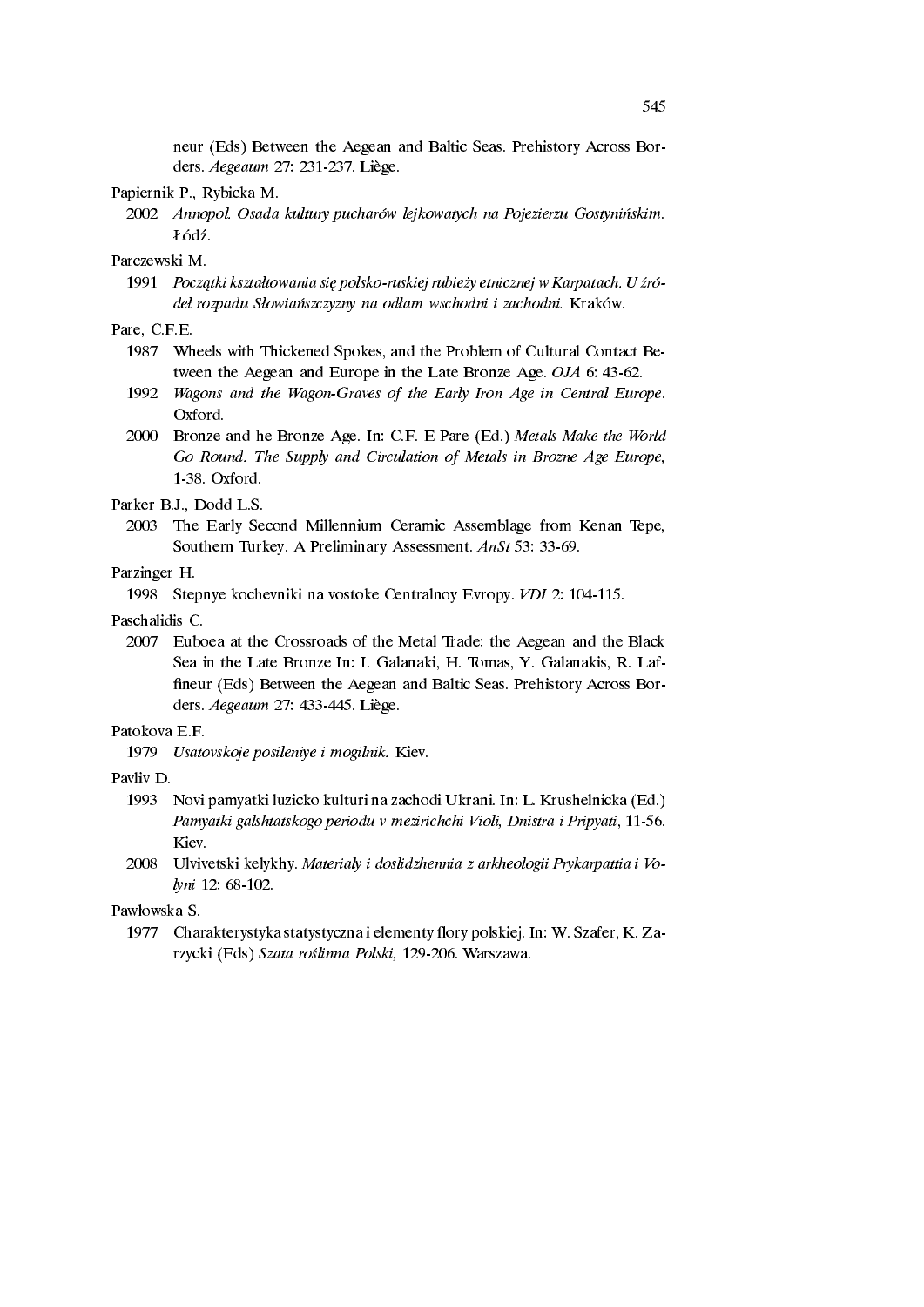### Payne S.

1990 Field Report on the Dendra Horses. In: R. Hägg, G. Nordquist (Eds) Celebrations of Death and Divinity in the Bronze Age Argolid, 85-106. Stoc $k$ holm

# Pearce M.

1998 New Research on the "Terramare" of Northern Italy. Antiquity 72: 743-746.

### Peleshchishin M.

1985 Kultura voronkovidnych sosudov. In: Arkheologia Ukrainskov SSR 1, 273- $-280$ . Kiev.

### Pelisiak A.

- 2005 Pogranicze kultury trypolskiej i kultury pucharów lejkowatych. Stan badań. In: Kultura trypolska. Wybrane problem, 32-41. Stalowa Wola.
- 2007 The Funnal Beaker Culture Settlement Compared with Other Neolithic Cultures in the Upper and Middle Part of the Dniester Basin. Selected Issues. State of the Research. Analecta Archaeological Ressoviensia 2: 23-46.

### Penner<sub>S.</sub>

1998 Schliemanns Schachtgräberrund und der europäische Nordosten. Bonn.

## Petrenko V.G.

- 1967 Pravoberezhie Srednego Pridneproviy w V-III ww do n.e. Moskva.
- 2006 Krasnoznamenskyi mogilnik. Elitnye kurgany ranneskifskov epokhi na Severnom Kavkaze, Moskva - Berlin - Bordeau,

# Petrougne V.F.

1995 Petrographical-lithological characteristics of stone materials from Late--Tripolye cemeteries of the Sofievka type, In: A. Kosko (Ed.) Cemeteries of the Sofievka type: 2950–2750 BC. BPS 3: 190-199.

# Piggot S.

1983 The Earliest Wheeled Transport, from the Atlantic Coast to the Caspian Sea. London

# Platar

2004 Platar. Kolektsiya predmetiv starovinu rodin Platonovikh i Tarut, Kiev.

### Plezia M.

1964 Hypanis. In: Słownik starożytności słowiańskich II: 234-234. Wrocław – War $szawa - Kraków.$ 

# Podbielkowski Z.

1991 Geografia roślin. Warszawa.

# Polin S.V., Tupchienko N.P., Nikolova A.V.

1992 Kurgany verkhoviev Inhultsa (kurgany u ss. Uspenka i Golovkovka). Kiev (preprint).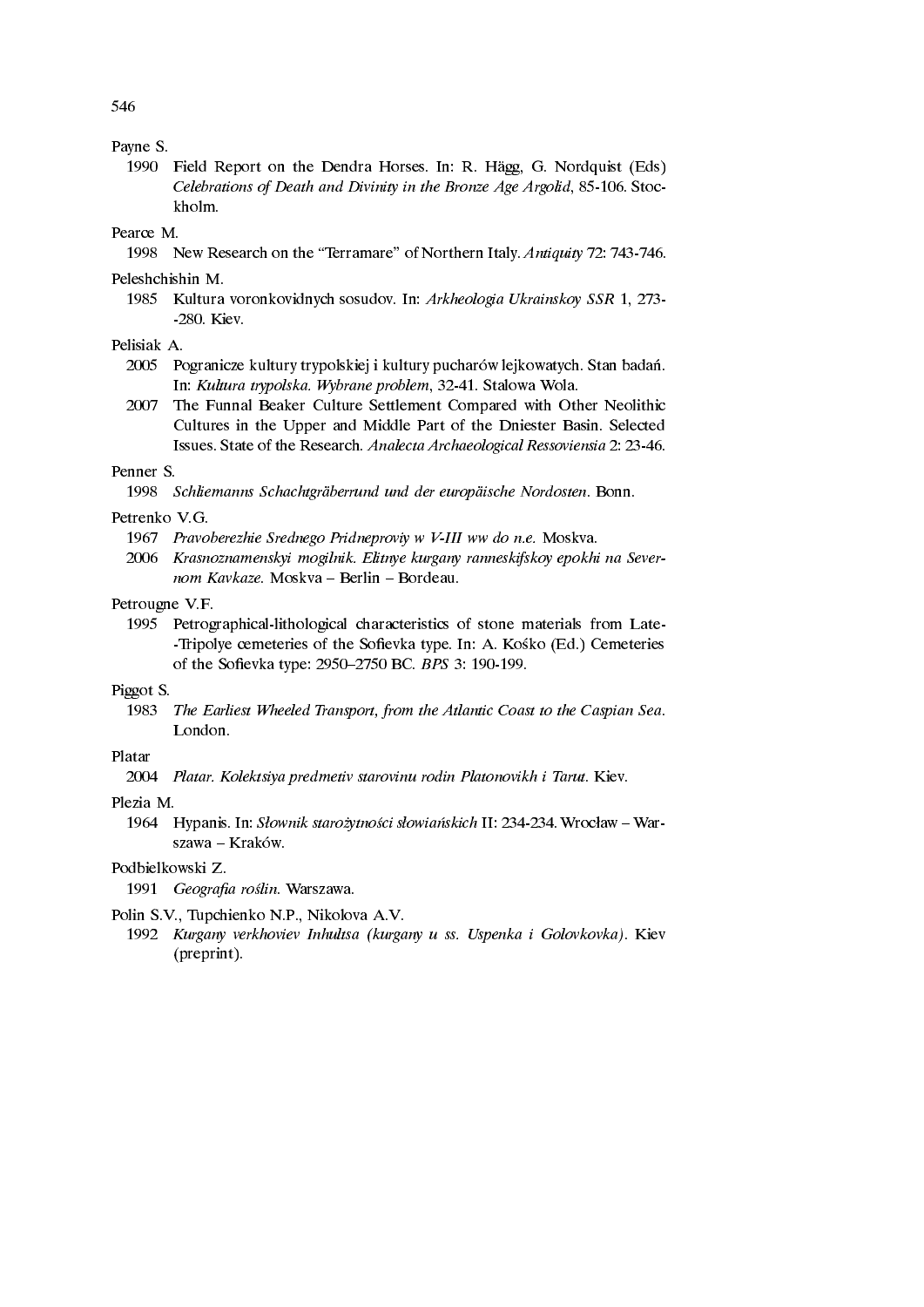- 1994 Kurgany verkhoviev Inhultsa (kurgany u ss. Golovkovka, Zvenigorodka i Protopopovka). Kiev (preprint).
- Postgate N.
- 2005 Early Mesopotamia. Society and Economy at the Dawn of History, Glasgow, Potts D.T.
	- 1997 Mesopotamian Civilization. The Material Foundation. London.
- Pozikhovskiy O., Samolyuk V.
	- 2007 Doslidzhennya gruntovogo mogilnika dobi eneolitu rannoi bronzi v m. ostrog, In: Arkheologichni doslidzhennya v Ukraini 2005-2007 rr. 310-313. Kiev - Zaporizhya - Dike Pole.

#### Pradzieje Wielkopolski

1999 Pradzieje Wielkopolski, Przewodnik po wystawie, Poznań.

- Pryakhin A.D.
	- 1995 Dono-Donetskaya step i lesostep v epokhu bronzy (nekotorye itogi i perspektivy issledovaniy). In: Materialy Ukrainsko-Rossijskogo polevogo arkheologicheskogo seminara "Epokha bronzy Dono-Donetskogo regiona", 6-10. Luhansk.
	- 1996 Mosolovskoe poselenie metallurgov-liteyshchikov epokhi pozdnei bronzy. Voronezh.
- Pryakhin A.D., Otroshchenko V.V., Savrasov A.S., Brovender Y.M.
	- 2000 Osnovnye itogi raboty ukrainsko-rossijskov arkheologicheskov ekspeditsii po izucheniu marmyshskogo rudoproiavlenia v Donbasse. In: Materialy mezhdunarodnoy nauchnoy konferentsii "Srubnaya kulturno-istoricheskaya obshchnost v sisteme drevnostej epokhi bronzv evrazijskov stepi i lesostepi". 99-104. Voronezh.
	- 2003 Nekotorye rezultaty ukrainsko-rossijskov ekspeditsii na Marmyshskom rudoprojavlenii Luganskoj oblasti Ukrainy. In: Dono-Donetskiy region v epokhu bronzy. AVL 17: 102-122. Voronezh.

#### Purowski T.

2003 Cmentarzysko kultury łużyckiej w Ożumiechu na północnym Mazowszu. Warszawa.

## Pustovalov S.Z.

- 1992 Vozrostnya polovaya i sotsialnaya kharakteristika katakombnogo naselenya severnogo Prichernomorya. Kiev.
- 1994 Economy and social organization of Pontic steppe – forest-steppe pastoral populations: 2750-2000 BC (Catacomb Culture). In: A. Kośko (Ed.) Nomadism and Pastoralism in the Circle of Baltic-Pontic Early Agrarian Cultures: 5000-1650 BC. BPS 2: 86-134.
- 1999 Molochanske sviytylysche. In: Problemy archeologii Podniproviy, w.2, 104--118. Dnipropetrovsk.
- 2005 Sotsialniv lad katakombnogo suspilstva Pivnichnogo Prichornomorya. Kiev.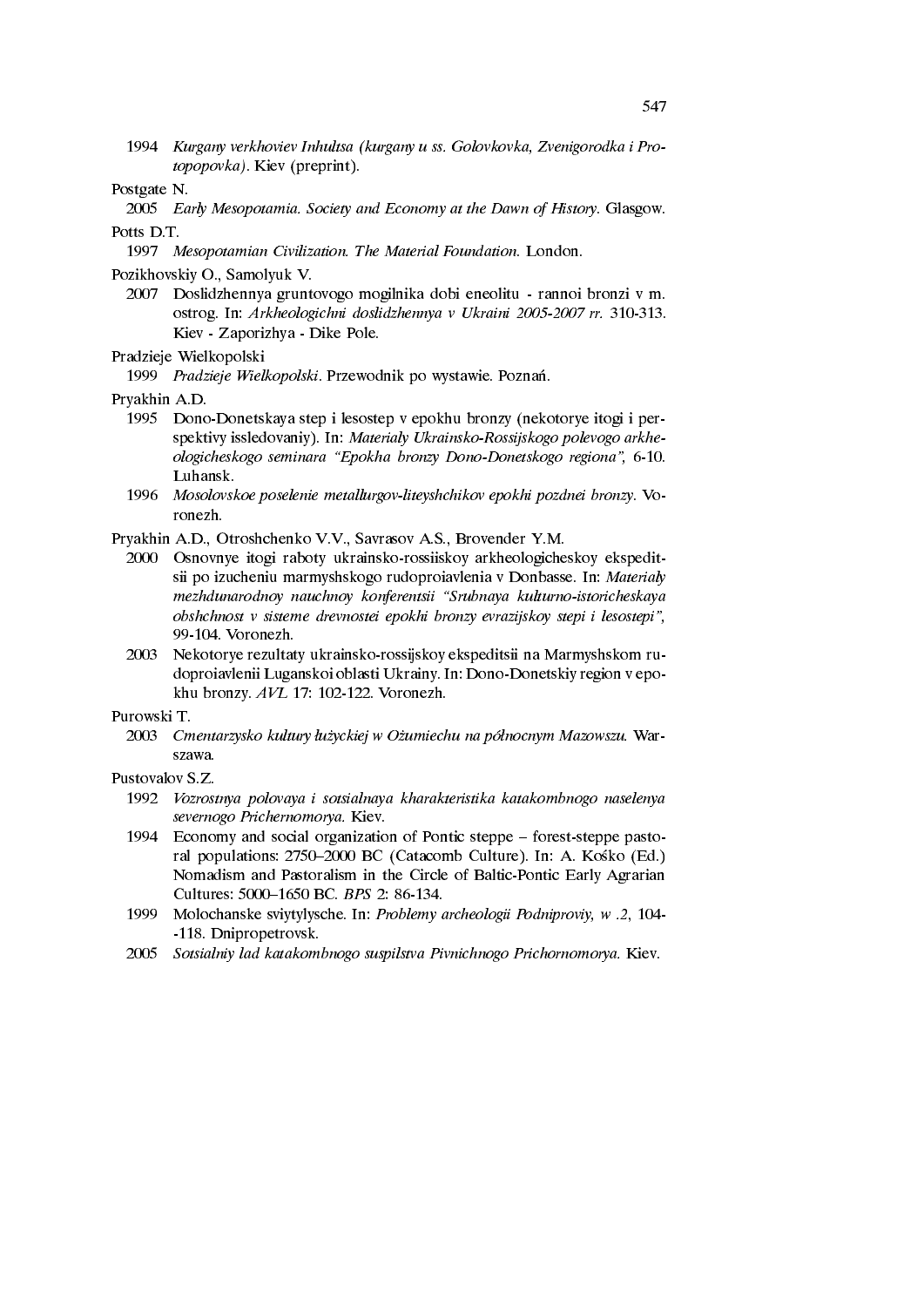2008 Yamno-katakombnyye transportnyie sredstya i kriterii yydeleniya boevykh kolesnits epokhib bronzy. In: Proiskhozdenie i Rasprostranenie Kolesnichestva, 100-112. Luhansk.

### Pydyn A.

- 1999 Exchange and Cultural Interactions. A Study of Long-Distance Trade and Cross-Cultural Contacts in the Late Bronze Age and Early Iron Age in Central and Eastern Europe. Oxford.
- Ouillfeldt von, I.

1995 Die Vollgriffschwerter in Südddeutchland. Stuttgart.

Ralska-Jasiewiczowa M., Latałowa M., Wasylikowa K., Tobolski K., Madeyska E., Wright H.E. Jr., Turner Ch. (Eds)

2004 Late Glacial and Holocene history of vegetation in Poland based on isopollen maps. Kraków.

#### Ramomski A.

- 1998 Budowa geologiczna, In: Encyklopedia Geograficzna Świata, Europa, 23-32. Kraków
- Rassamakin Yu.Ya.
	- 1992 Do problemy vyvchennya kurgannykh sporud. Arkheologiya 4: 121-137.
	- 1996 The Main Directions of the Development of Early Pastoral Societies of Northern Pontic Zone: 4500-2450 BC (Pre-Yamnaya cultures and Yamnaya culture). In: A. Kośko (Ed.) Nomadism and Pastoralism in the Circle of Baltic-Pontic Early Agrarian Cultures: 5000-1650 BC. BPS 2: 29-70.
	- 2004 Die nordpontische Steppe in der Kupferzeit. Gräber aus der Mitte des 5. Jts. bis Ende des 4. Jts. v. Chr. Archäologie in Eurasien 17. Mainz am Rhein.

### Rakowski G.

2005 Przewodnik po Ukrainie Zachodniej. Część I. Wołyń. Pruszków.

### Reinecke P

1926 Ein neuer Goldfund aus Bulgarien. Germania 9: 50-54.

# Reiter K

1997 Die Metalle im Alten Orient unter besonderer Berücksichtigung altbabylonischer Quellen, Alter Orient und Altes Testament 249. Berlin.

#### Renfrew A.C.

1984 Approaches to Social Archaeology. Edinburgh

1998 Words of Minos: the Minoan Contribution to Mycenaean Greek and the Linguistic Geography of the Brozne Age Aegean. Cambridge Archeological Journal 8: 239-264

### Renfrew C., Bahn P.

2002 Archeologia. Teorie. Metody. Praktyka. Warszawa.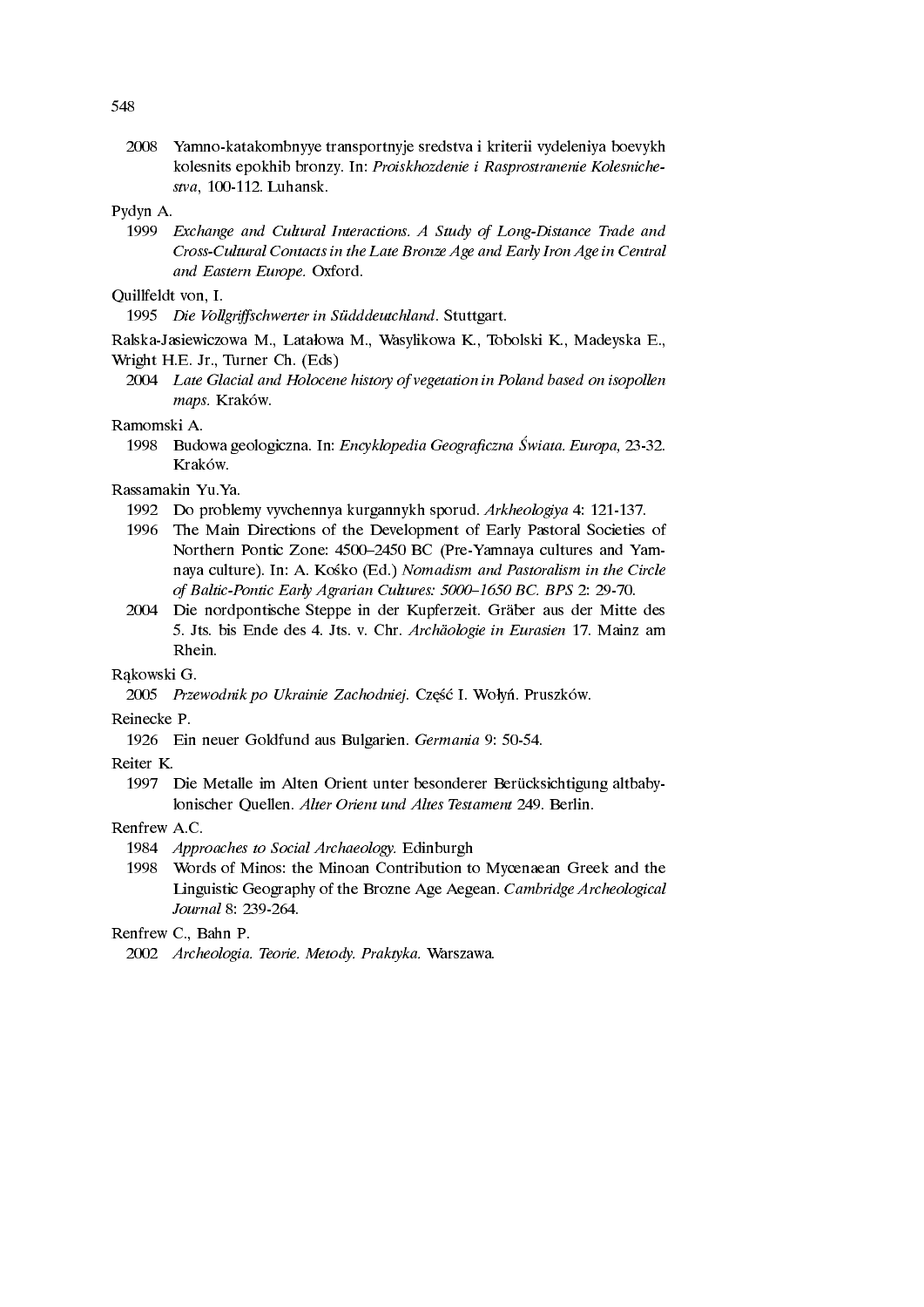### Rezepkin A.D.

1991 Kurgan 31 mogilnika Klady. Problemy genezisa i khronologii maykopskoy kultury. In: *Drevnive kultury Prikubanya*, 167-197. Leningrad.

# Rimantienė R.

- 1980 *Šventoji. Pamariu kult(u)ros gyvenvietės.* Vilnius.
- 1996 Akmens amžius Lietuvoje. Vilnius.

#### Ritsvet L

- 2008 Legal and Archaeological Territories of the Second Millennium BC in Northern Mesopotamia. Antiquity 82: 585-599.
- Robinson C., Baczyńska B., Polańska M.
	- 2004 The Origins of Faience in Poland. Sprawozdania Archeologiczne 56: 79-154. Kraków.

# Rola J.

- 2006 Pradolina Noteci na szlaku kontaktów społeczności neolitu I wczesnej epoki brazu. In: H. Machajewski, J. Rola (Eds) Pradolina Noteci na tle pradziejowych i wczesnośredniowiecznych szlaków handlowych, 107-120, Poznań.
- 2008 Neolityczne szlaki i drogi nadnotecka. In: J. Bednarczyk, J. Czebreszuk, P. Makarewicz, M. Szmyt (Eds) Na pograniczu światów. Studia z pradziejów międzymorza bałtycko-pontyjskiego ofiarowane Profesorowi Aleksandrowi Kośko w 60. rocznice urodzin. 461-468. Poznań.

#### Romanchuk O.

2005 Materialy do archeologichnoy karty Bereznivshchyny doby bronzy. In: G. Okhrimenko (Ed.) Arkheologíchna spadshchyna Jana Fítzke, 419-434. Lutsk.

# Roth M.

1997 Law Collections from Mesopotamia and Asia Minor. Atlanta.

### Rozdobudko M.

2002 Zaselennya terytorii ta rozvytok poselenskykh struktur mezhyrichya Dnipra – Trubezha – Supoyu za archeologichnymy danymy. Naukovi zapysky z Ukrainskoi istorii 13: 10-26. Pereyaslav-Khmelnytsky.

Rozdobudko M.V., Yurchenko O.V.

2005 Znakhidky kuliastykh amfor na livoberezhyi Serednyoho Dnipra. In: Archeologichni doslidzhennya v Ukraini 2003–2004 rr., 276-279. Zaporizhya.

#### Rozwadowski J.

1948 Studia nad nazwami wód słowiańskich. Kraków.

#### Rudynsky M.

1928 Archeologichni zbirky Poltavskoho muzeyu. In: Zbirnyk prysvyachenyi 35--richy muzevu, Vol. I, 29-62. Poltava.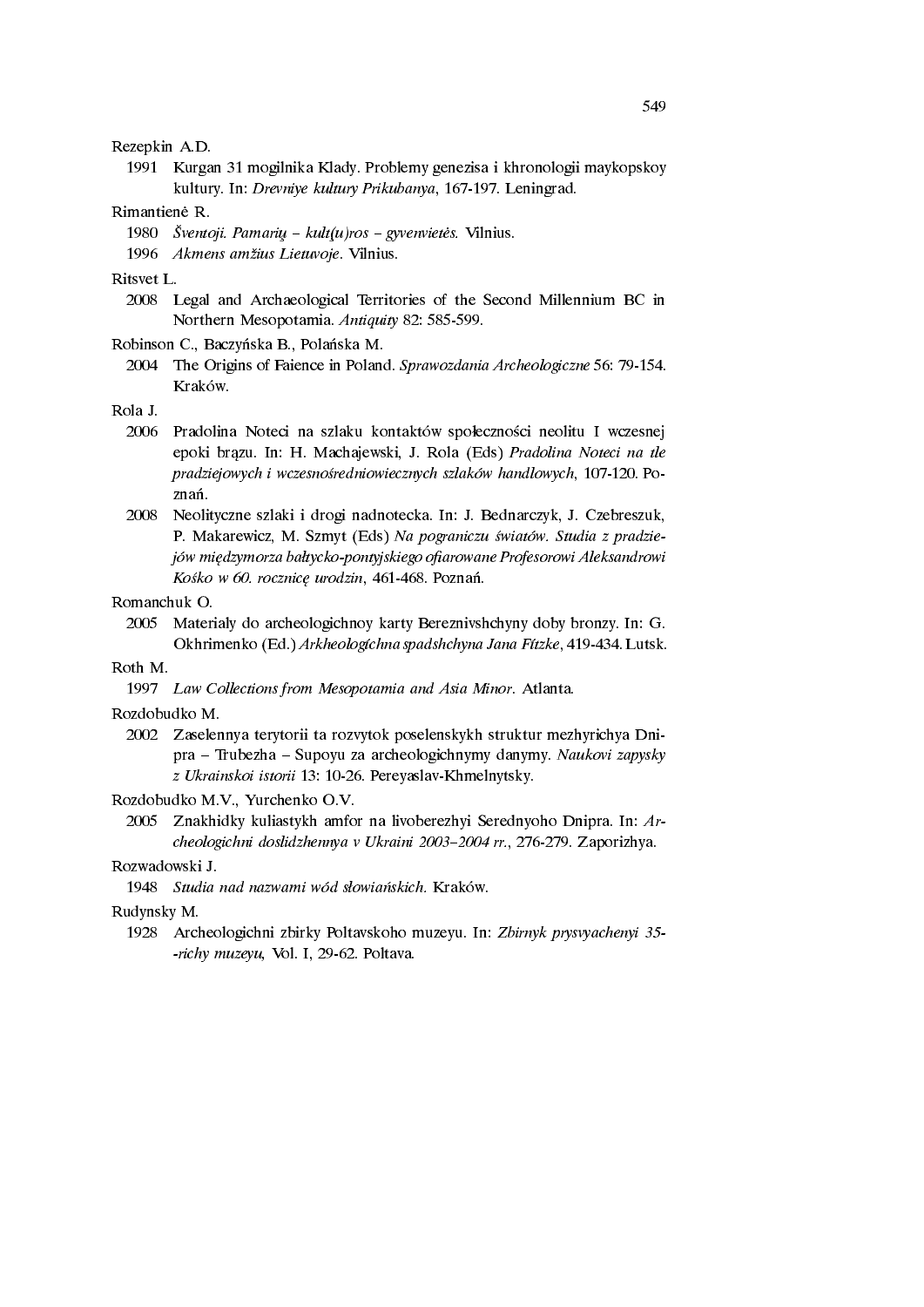# Rutter J.

1975 Ceramic Evidence for Northern Intruders in Southern Greece at the Beginnig of the Late Helladic III C Period. AJA 79: 17-32.

### Rybicka M.

- 2004 Kultura pucharów lejkowatych na Pojezierzu Gostynińskim. Chronologia. Osadnictwo. Gospodarka. Łęczyca.
- de Ryck I., Adriaens A., Adams F.
	- 2005 An Overview of Mesopotamian Bronze Metallurgy During the 3rd Millennium BC. *JCH* 6: 261-268.

#### Ryndina N.V.

- 1971 Drevneishee metalloobrabatyvajushchee proizvodstvo Vostochnoy Evropy. Moskva.
- 1980 Metall v kulturach schnurovov keramiki ukrainskogo Predkarpatva, Podolii i Volvnii, SA 3: 24-42.
- 1993 Drevneyshee metalloobrabatyvavushchee proizvodstvo Vostochnov Evropy (istoki razvitie i razvitie v neolite i eneolite). Moskva.
- 1998 Drevneyshee metalloobrabatyvayushchee proizvodstvo Vostochnoy Evropy. Moskva.

## Rzepecki S.

- 2003 Osadnictwo społeczności kultury pucharów lejkowatych. In: L. Czerniak (Ed.) Badania archeologiczne na terenie odkrywki "Szczerców" Kopalni Wegla Brunatnego "Bełchatów" S.A. 3, 245-286. Poznań.
- 2004 Społeczności środkowoneolitycznej kultury pucharów lejkowatych na Kujawach. Poznań.

### Sadowska-Topór J.

1999 Starożytne drogi w dolinie rzeki Dzierzgoń w świetle badań archeologicznych. Seria Adalbertus. Tom 4. Warszawa.

### Safronov V.A.

1968 Datirovka Borodinskogo klada. Problemy Arkheologii 1: 75-128.

### Sahlins M.

- 1972 Stone Age Economics. Chicago.
- 1992 Socjologia wymiany w społeczeństwach pierwotnych. In: M. Kempny, J. Szmatka (eds) Współczesne teorie wymiany społecznej. Zbiór tekstów, 131--172. Warszawa.

# Sahoglu V.

2005 The Anatolian Trade Network and the Izmir Region During the Early Bronze Age, *OJA* 24 (4): 339-361.

#### Salles J.-F.

2001 Byblos, osiem tysięcy lat historii. In: A. Lemaire (Ed.) Świat Biblii, 212-215. Wrocław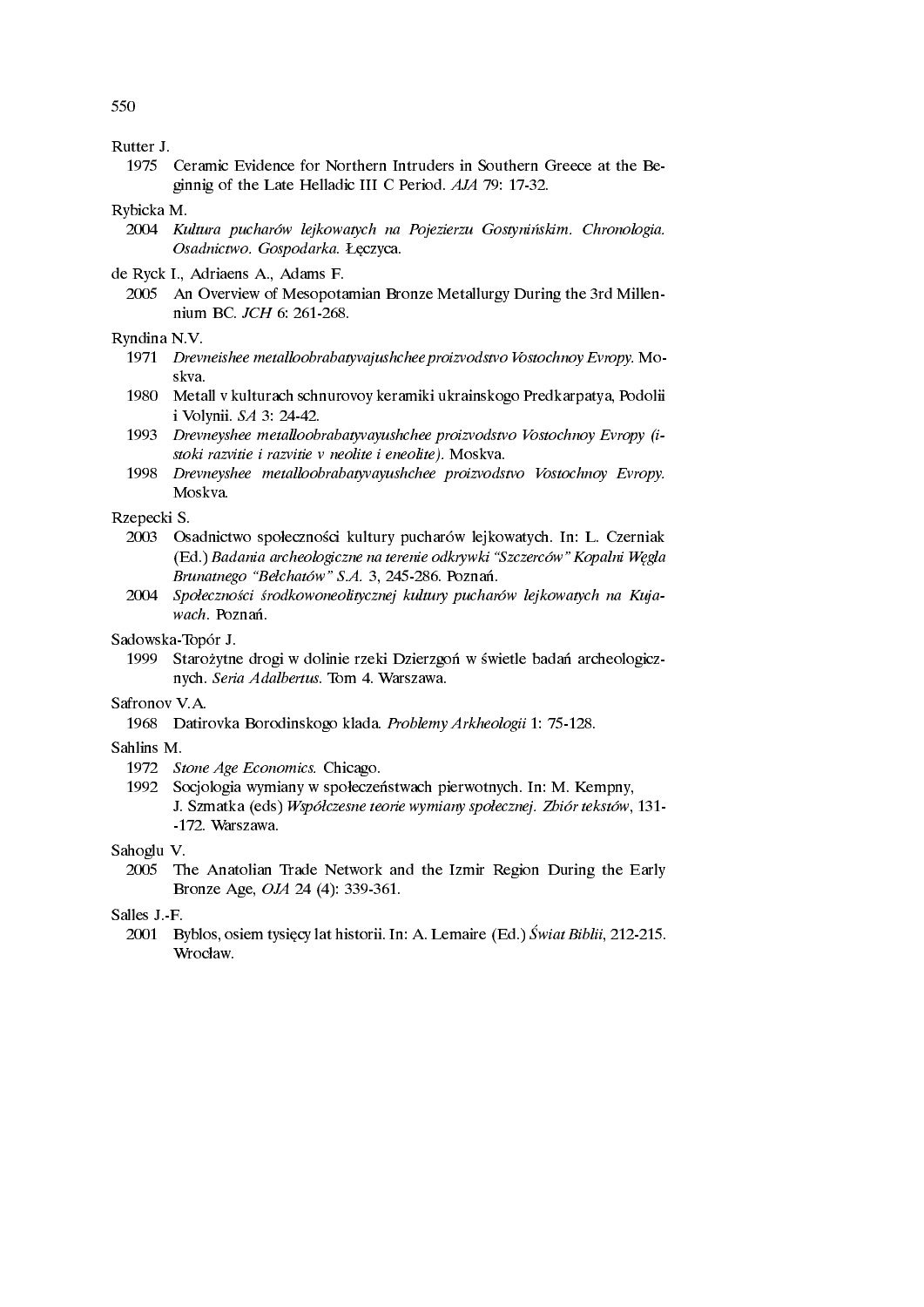# Sandars N.

- 1963 Later Aegean bronze swords. AJA 67: 117-153.
- 1978 The Sea Peoples. London.
- 1983 North and South at the End of Mycenaean Age: An Aspects of an Old Problem. *OJA* 2: 43-68.

## Sangmeister E.

1972 Social-ökonomische Aspekte der Glockenbecherkultur. Homo: Zeitschrift für die vergleichende Forschung am Menschen Bd. 23: 188-203.

### Sanzharov S N

2001 Katakombnye kultury Severo-Vostochnogo Priazovya, Luhansk.

### Sarnowska W.

1975 Kultura unietycka w Polsce. Tom II. Wrocław – Warszawa – Kraków – Gdańsk

# Sava E

2002 Die Bestattungen der Naua-Kultur. Ein Beitrag zur Erforschung spätbronzezeitlicher Bestattungsriten zwischen Dnestr und Westkarpaten. Kiel.

# Savkevich S.S.

1970 Yantar. Sankt Petersburg.

# Savrasov A.S.

2006 K otsenke novogo etapa v izuchenii metalloproizvodstva katakombnov kulturno-istoricheskoy oblasti (istoria issledovania, publikatsii). AVL 20: 97-107

# Sawicki L

1920 Groby megalityczne w Potyrach w pow. płońskim Z. Warszawskiej. Wiadomości Archeologiczne 5: 125-241.

# Schickler H.

1974 Review of Hänsel 1968. Fundberichte aus Baden-Württemberg 1: 705-734.

# Schovsbo P.O.

1983 A Neolithic Vehicle from Klosterlund, Central Jutland. Journal of Danish Archaeology 2: 60-70.

# Selz G.L

1991 Elam and Sumer – Skizze einer Nachbarschaft nach inschriftlichen Quellen der vorsargonischen Zeit. In: L. de Meyer, H. Gasche (Eds) Mesopotamie et Elam, Actes de la XXXVIeme Rencontre Assyriologique Internationale, Gand, 10-14 Juillet 1989, 23-26. Ghent.

# Serdvukova I.

1993 Novye pamyatniki srednedneprovskoy kultury v Potrubezhie. In: Arkheologichni doslidzhennya v Ukraini 1991 roku, 114-115. Lutsk.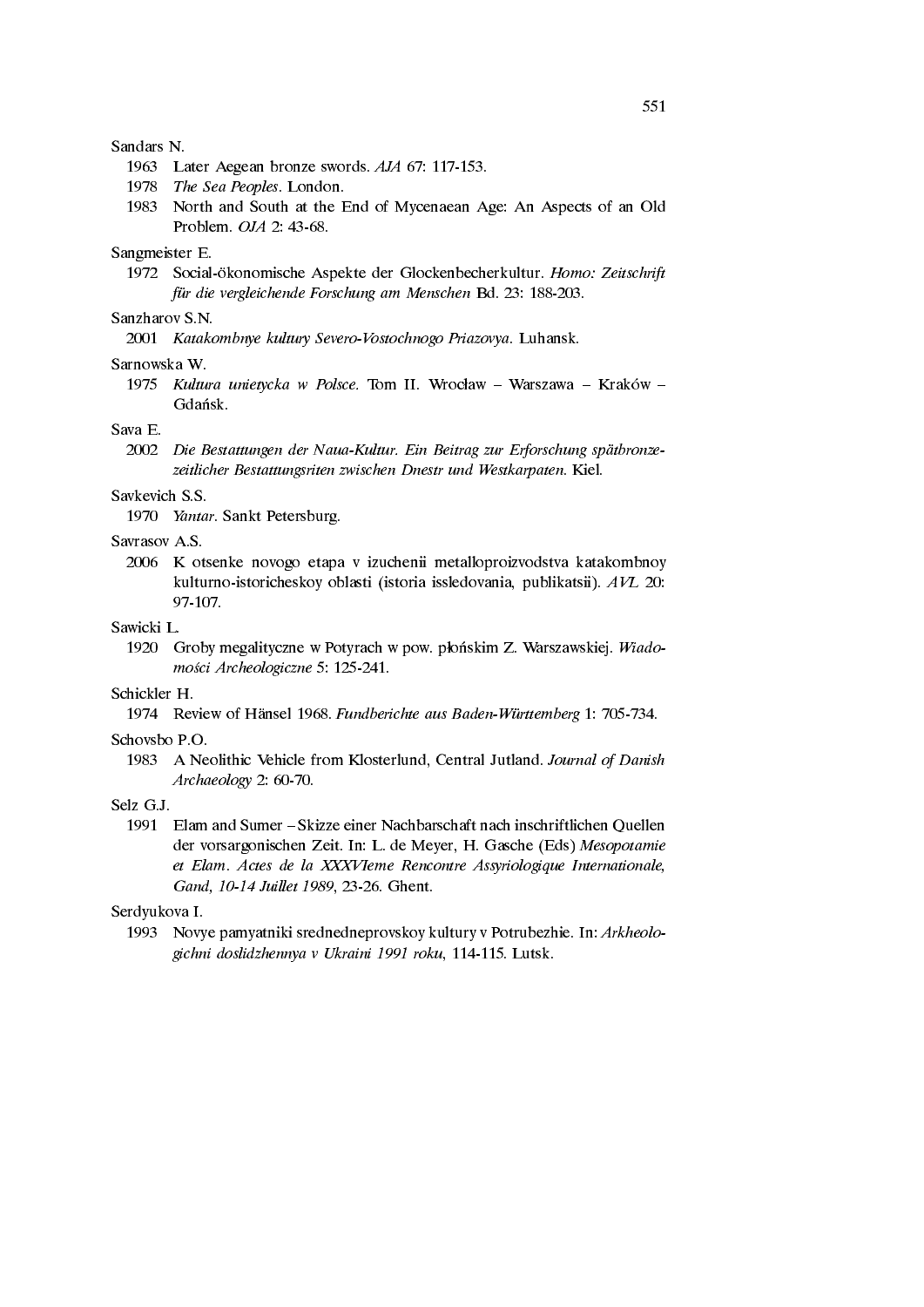- 1994 Katakombnye poselenia ukrainskogo Podneprovia. In: Donestkiv arkheologicheskiy shornik 5: 169-172.
- 1996 Contribution to the origin of the Bronze Age In the Middle Dnieper Region. In: A. Kośko (Ed.) Eastern Exodus of the Globular Amphora People: 2950-2350 BC, BPS 4: 133-155.

Seweryn, T.

1930 Parzenice góralskie. Kraków.

Shaposhnikova O.G., Fomenko V.N., Balushkin A.M.

- 1977 Kurgannaya gruppa bliz s. Starogorozhena. In: Drevnosti Poinhulya, 99-145. Kiev.
- Shaposhnikova O.G., Fomenko V.N, Dovzhenko N.D.
	- 1986 Yamnaya kulturno-istorichyeskaya oblast (yuahnobugskiy variant). Svod Arkheologicheskich Istochnikov V1-3. Kiev.
- Sharafutdinova I.N.
	- 1980 Ornamentirovannye topory-molotki iz katakomnikh pogrebenni na Ingule. Arkheologia 33: 60-70.
- Shelomentsev-Terskiy S.V.
	- 1996 Settlement of Globular Amphora Culture in Peresopnitsa, the Volhynia Region (Ukraine). In: A. Kośko (Ed.) Eastern Exodus of the Globular Amphora People: 2950 - 2350 BC. BPS 4: 70-78.
- Sherratt A.G.
	- 1981 Plough and Pastoralism: Aspects of the Secondary Products Revolution In: I. Hodder, G. Isaac, N. Hammond (Eds) Pattern of the Past: Studies in Honour of David Clarke, 261-305. Cambridge.
	- 1987 Warriors and Traders: Bronze Age Chiefdoms in Central Europe. In: B. Cunliffe (Ed.) Origins - The Roots of Europe Civilisation, 54-66. London.
	- 1993 What Would a Bronze Age World System Look Like? Relations Between Temperate Europe and the Mediterranean in Late Prehistory. Journal of European Archaeology 1: 1-57.
	- 1994 The Emergance of Élites: Earlier Bronze Age Europe, 2500–1300 BC. In: B. Cunlifee (Ed.) The Oxford Illustrated Prehistory of Europe, 244-276. Oxford - New York.
	- 1996 Why Wessex? The Avon Route and River Transport in Later British Prehistory. *OJA* 15: 211-235.
- Sherratt A.G., Sherratt, E.S.
	- 1991 From Luxuries to Commodities: the Nature of Mediterranean Bronze Age Trading System. In: N.H. Gale (Ed.) Bronze Age Trade in the Mediterranean, 351-386. Gøteborg.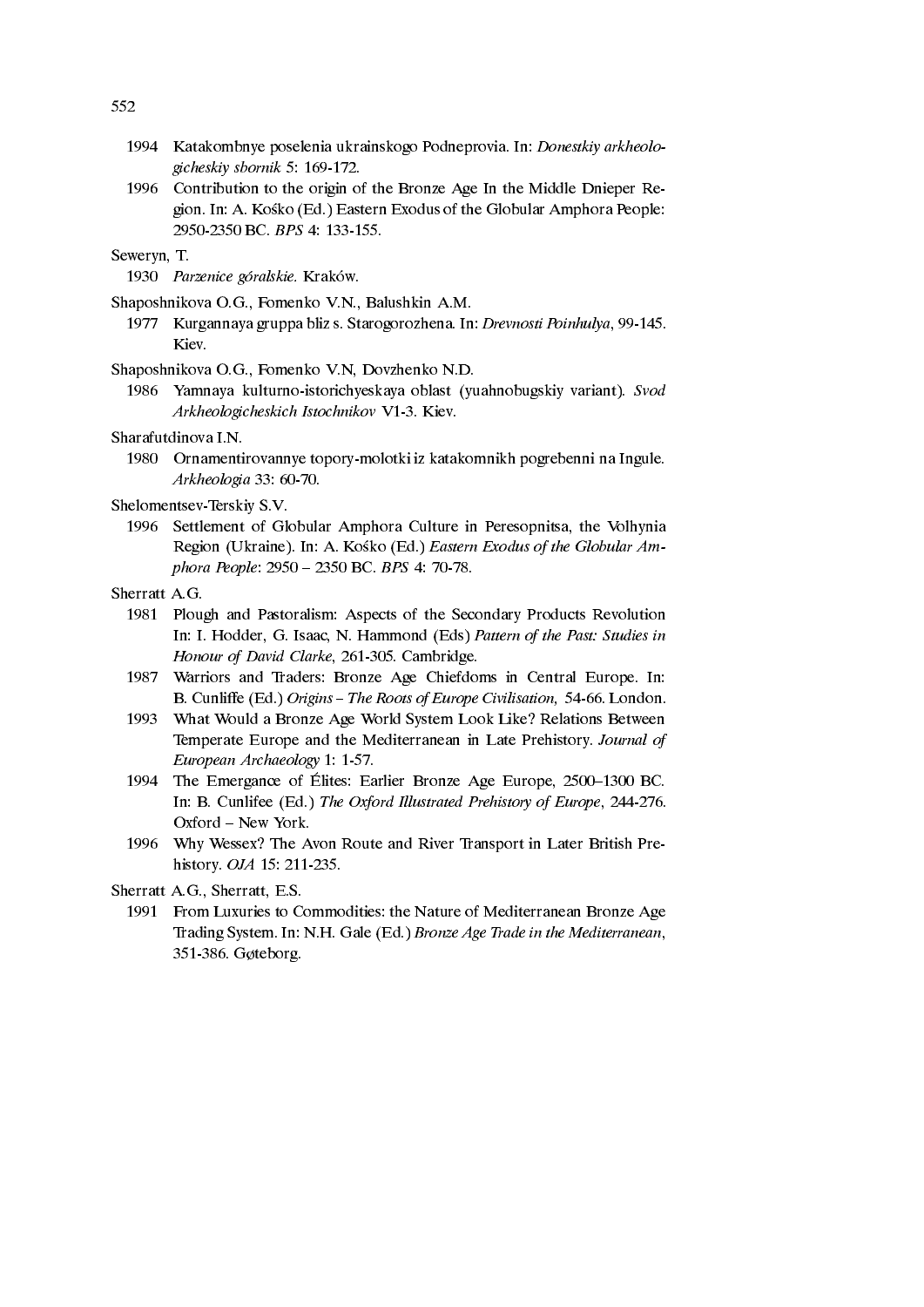### Sherratt E.S., Taylor T.

1989 Metal Vessels in Bronze Age Europe and the Context of Vulchetrun. In: J.P.P. Best. N.M.W. de Vries (Eds) Thracians and Mycenaeans, 106-134. Leiden

# Shilov Y A

1975 Zalishki voziv u kurganakh yamnoy kulturi Nizhnego Podnieprovya. Arkheologia 17: 53-61.

### Shmagliy N.M.

1966 Gorodsko-volinskivi varviant piznotripolskov kultury. Arkheologia 20. 15- $-37$ 

# Shmidt E.A.

1992 Mogilnik kultury kulyastsikh amfor poblizu Smolenska u verhivyakh Dnipra. Arkheologiya 2: 120-124.

## Shramko B.A.

- 1987 Belskoe gorodishche skifskoi epokhi (gorod Gelon), Kiev.
- 2002 Novaya liteynaia formochka s Belskogo gorodischa: k istorii vooryzhenia u plemen Skifii,  $RA$  1: 163-166.

### Shumova V.O.

2005 Pro obryadovo-pokhovalniy burshtin z nekropoliyu na Pivdennom Buzi. In: Na poshanu Sofii Stanislavivni Berezanskov, 231-234. Kiev.

### Shylyk K.K.

- 1979 Geograficheskie aspekty soobschenia Herodota o gorkom istochnike na Gipanise. In: Problemy antichnov istorii i kultury 2: 450-456. Erevan.
- 1981 Vlivanie prirodnykh usloviy na vybor trass drevnikh transportnykh putey. In: Vzaimodeystvie obschestva i prirody v processe obschestvennoy evolucii, 178-187. Moskva.

### Shylov Ju.O.

1977 Zalyshky voziv u kurganakh yamnoyi kultury Nyzhnyogo Podniprovya. Arkheologia 17: 53-61.

### Sidarovich V.

2005 Vypadkovyia znahodki kamennaga i bronzovaga vjakoju. In: Muzejny vesnik  $(2003)$  2: 31-35. Minsk.

### Skorvi S.A.

1990 Kurhan Perepvatykha, Kiev.

#### Słownik

1880 Słownik geograficzny Królestwa Polskiego. Tomy 1-15 (1880-1902). Warszawa.

### Smirnov V.I.

1947 Govyadinovskyi mogilnik. SA 47: 211-220.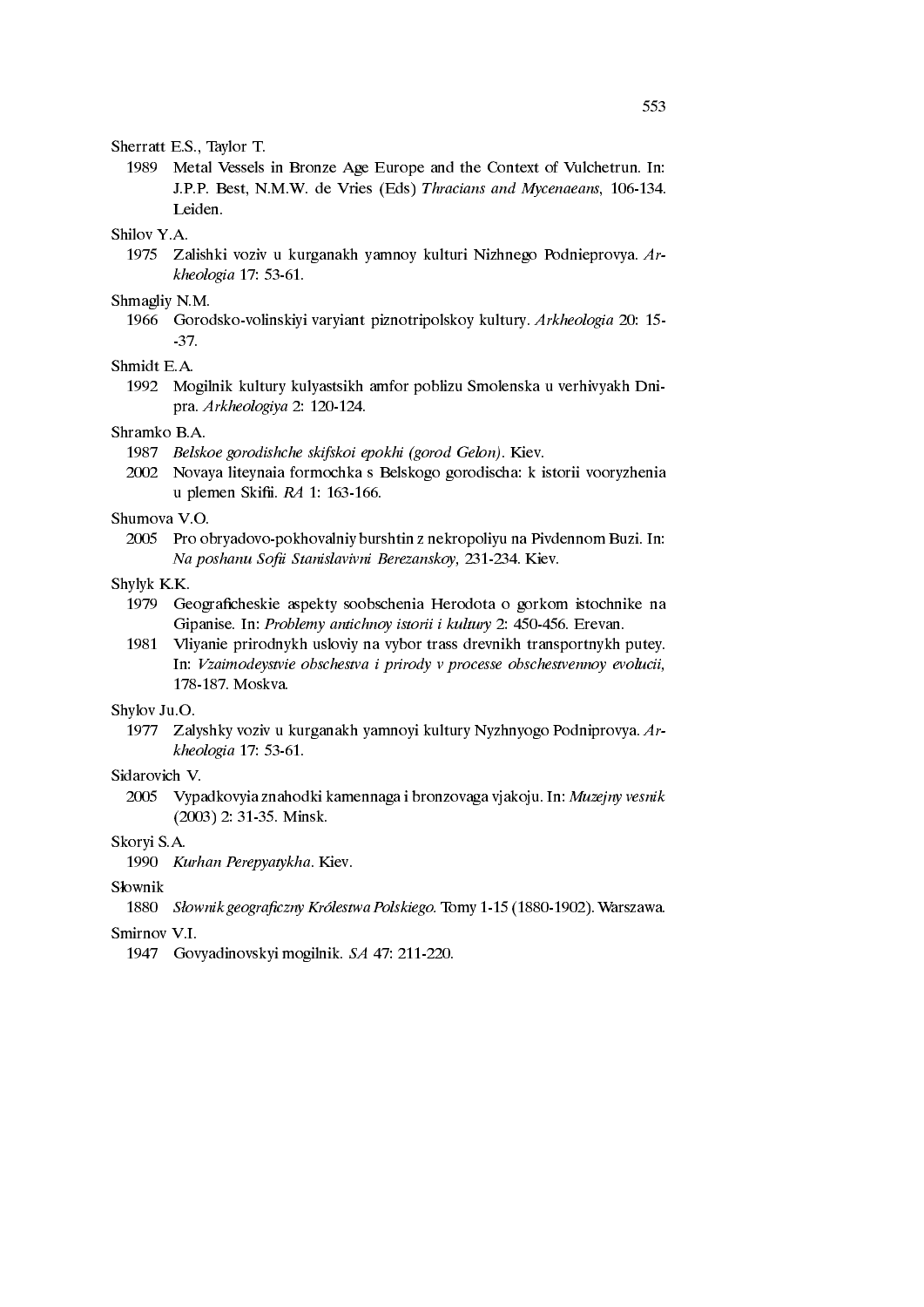# Sobierai J.

2004 Kultura ceramiki sznurowej a początki epoki brazu pomiedzy Dolna Wisła a Niemnem. In: M. Hoffmann, J. Sobieraj (Eds) Człowiek a środowisko w epoce brazu i wczesnej epoce żelaza u południowo-wschodnich pobrzeży Bałtyku. Pruthenia Antiqua 1: 71-80.

# Sorokina S.

- 2004 Kamyani navershya bulav iz kolektsii NMIU. In: Natsionalnyi muzey istorii Ukrainy: postup u tretye tysyacholittya, 155-168. Kiev.
- Souyoudzoglou-Haywood Ch.
	- 1999 The Ionian Islands in the Bronze Age and Early Iron Age 3000–800 BC. Liverpool.

#### Srebrodolsky B.Y.

1988 Mir vantarva, Kiev.

# Staschuk M.F., Suprychev V.A., Khitraja M.S.

1964 Mineralogia, geokhimia i uslovia formirovania donnykh otlozheniy Sivasha. Kiev

Steinkeller P.

1987 The Administrative and Economic Organization of the Ur III State: The Core and the Periphery. In: McG. Gibson, R.D. Biggs (Eds) The Organization of Power. Aspects of Bureaucracy in the Ancient Near East, 19-42. Chicago.

# Stepień M.

- 1996 Kodeks Hammurabiego, Warszawa.
- 2006 Ensi w czasach III dynastii z Ur: aspekty ekonomiczne i administracyjne pozvcji namiestnika prowincji w świetle archiwum z Ummy. Warszawa,

### Stępnik T.

2009 Analiza dendrologiczna konstrukcji przeprawowych z okresu neolitu i brązu w Żuławce Małej. In: J. Rola (Ed.) Późnoneolityczny węzeł komunikacyjny w strefie środkowej Noteci (Żuławka Mała, gmina Wyrzysk), 119-125. Poznań.

### Stillman N., Tallis N.

1984 Armies of the Ancient Near East, 3000-539 BC. Worthing.

## Stiernquist B.

1966 Models of Commercial Diffusion in Prehistoric Times, Lund.

# Stol M.

2004 Wirtschaft und Gesellschaft In Altbabylonischer Zeit. Mesopotamien. Die altbabylonische Zeit. Orbis Biblicus et Orientalis 160/4, 643-978. Göttingen.

Subbotin L.V., Cherniakov, I.T.

1982 Novotroyanovskiy skarb ta pytannya obminu metalom za doby piznioy bronzy. Arkheologia 39: 5-23.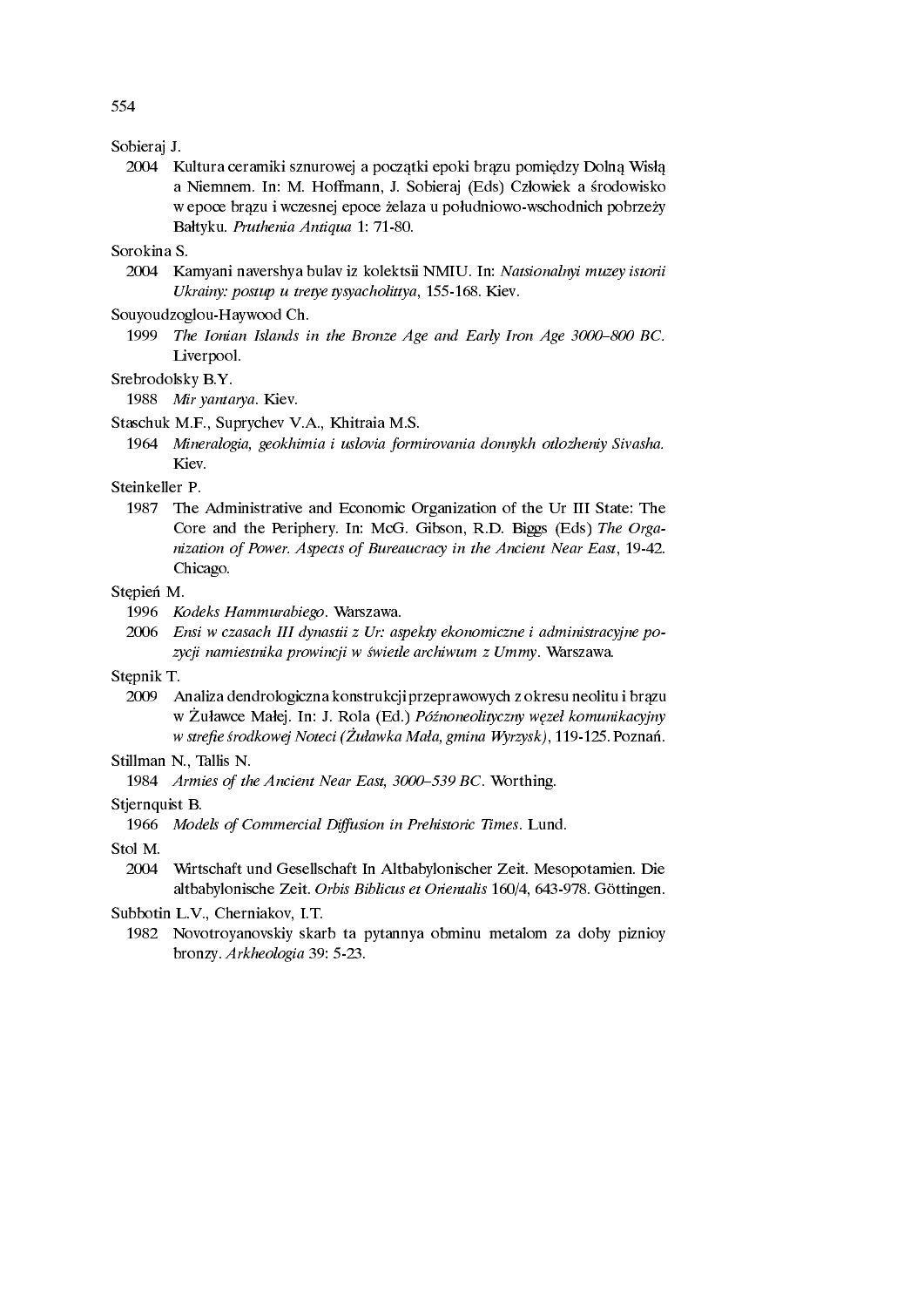Suikowski A.

1918 Geografia ziem dawnei Polski, Warszawa,

Sulimirski T.

- 1931 Kultura wysocka. Kraków.
- 1936a Scytowie na Zachodnim Podolu. Lviv.
- 1936b Zagadnienie ekspansji kultury łużyckiej na Ukraine. Wiadomości Archeologiczne 14: 40-54.
- 1955 Polska przedhistoryczna, cz. I, Od epoki lodowej do około 2000 przed Chr. Londyn.
- 1957–1959 Polska przedhistoryczna, cz. II, Drugie tysiąclecie przed Chr. Londyn.
	- 1964 Barrow-Grave 6 at Komarów. University of London Institute of Archaeology *Bulletin* 4: 171-188.
	- 1968 Corded Ware and Globular Amphorae North-East of the Carpathians. London.
	- 1971 Aegean Trade with Eastern Europe and Its Consequences. Mélanges offerts a André Varagnac, 707-728. Paris.

Suprunenko A.B.

1994 Kurgany Nizhnego Povorsklia, Moskva – Poltava.

Sveshnikov I.K.

- 1964 Poselenie kultury shnurovoy keramiki u s. Gorodok Rovenskoy oblasti. KSIA 97: 127-134
- 1967 Kultura komarowska. Archeologia Polski 12: 39-107.
- 1968 Bogatyje pogrebeniya komarovskov kultury u s. Ivanya rovenskov oblasti. SA 2: 159-168
- 1974 Istotia naselenia Pieredkarpattia, Podillia i Volini v kinci III na pochatku II tisiacholittia do nashoj eri. Kiev.
- 1983 Kultura sharovidnych amfor. In: Svod archeologicheskich istochnikov, 1-27. Moskva.
- 1985 Podkarpackaya kultura. Pothapskaya gruppa na Podoli. Gorodoysko-zdabickaya kultura na Volyni. In: Arkheologia Ukrainskoy SSR. Kiev, 375-384.

Sveshnikov I.K., Nikolchenko Y.M.

1982 Dovidnyk z arkheologii Ukrainy. Rovenska oblast. Kiev.

#### Szafer W

- 1950 Epoka lodowa, Kraków.
- Szafer W., Pawłowski B.
	- 1977 Geobotaniczny podział Polski. In: W. Szafer, K. Zarzycki (Eds) Szata roślinna Polski. Tom II: mapa (wydanie trzecie, pierwsza edycja w 1972). Warszawa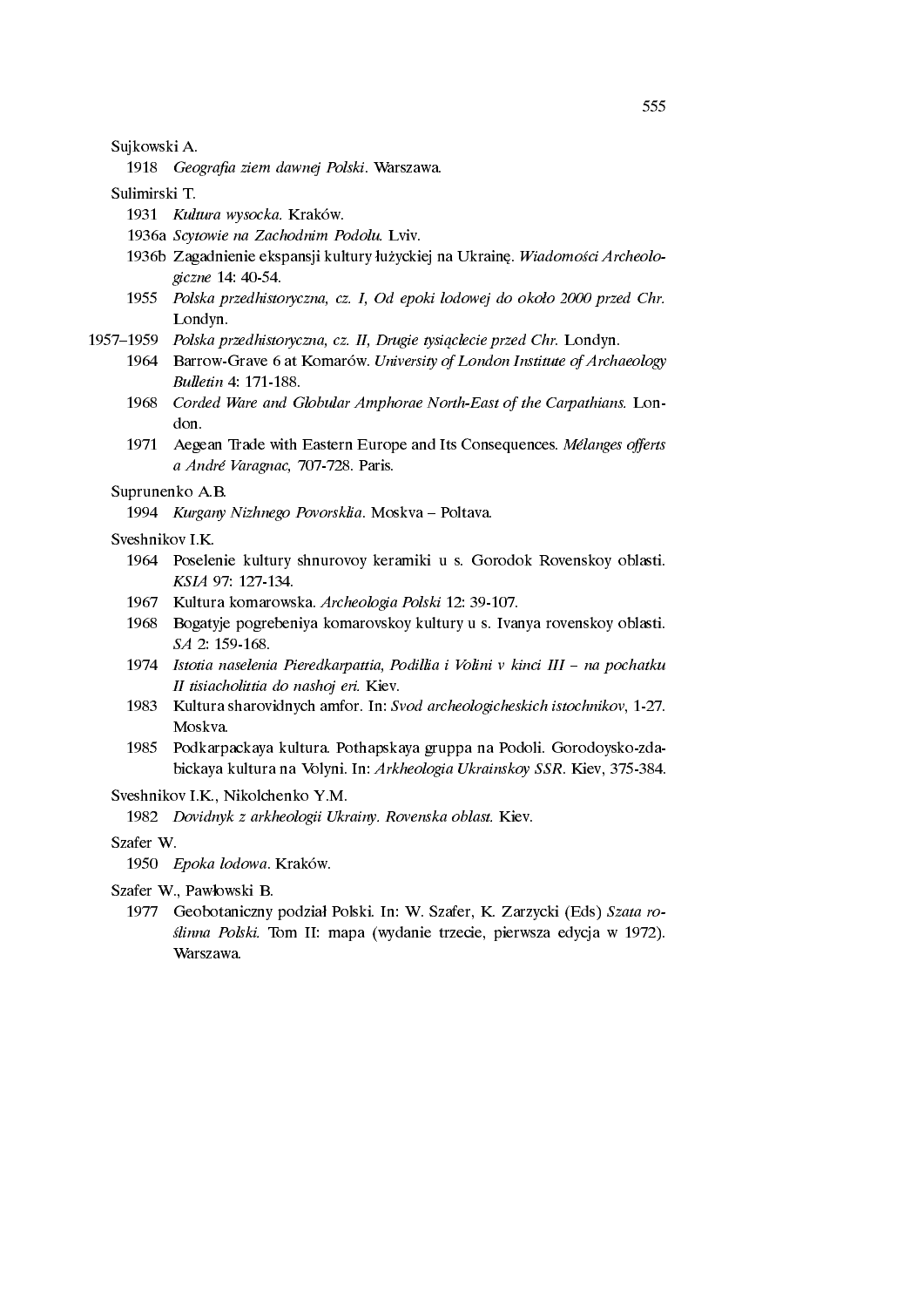# Szanter Z.

1997 Jeszcze o osadnictwie zza południowej granicy w Beskidzie Niskim i Sądeckim, In: A.A. Zieba (Ed.) *Łemkowie i łemkoznawstwo w Polsce*. Tom V.  $81.202$  Kraków

### Szelag D.

2007 Historia Mezopotamii w czasach III dynastii z Ur. In: D. Szelag (Ed.) Historia i kultura państwa III dynastii z Ur, 1-16. Warszawa.

# Szmyt M.

- 1996 Społeczności kultury amfor kulistych na Kujawach. Poznań.
- 1999a Between West and East. People of the Globular Amphora Culture in Eastern Europe: 2950-2350 BC. BPS 8.
- 1999b Tripolye Traits in the Material of Central (Polish) Group of the Globular Amphora Culture – a Radiocarbon Perspective. In: A. Kośko (Ed.) The Foundations of Radiocarbon Chronology of Cultures between the Vistula and Dnieper: 3150-1850 BC. BPS 7: 211-220.
- 2000 In the Far Reaches of Two Worlds. On the study of contacts between the societies of the Globular Amphora and Yamnaya cultures. In: S. Kadrow (Ed.) A Turning of Ages/Im Wandel der Zeiten. Jubilee Book Dedicated to Professor Jan Machnik on His 70th Anniversary, 443-466. Kraków.
- Społeczności kultury amfor kulistych w Europie Wschodniej. In: J. Czebre-2001 szuk, M. Kryvalcevič, P. Makarowicz (Eds) Od neolityzacji do początków epoki brązu. Przemiany kulturowe w międzyrzeczu Odry i Dniepru między VI i II tys. przed Chr. Archaeologia Bimaris 2: 167-193. Poznań.
- 2002a Kugelamphoren-Gemeinschaften in Mittel- und Osteuropa: Siedlungs--strukturen und soziale Fragen. In: J. Müller (Hrsg.) Vom Endneolithikum zur Frühbronzezeit: Muster sozialen Wandels? (Tagung Bamberg 14.-16. Juni 2001). Universitätsforschungen zur Prähistorischen Archäologie 90, 195-234. Bonn.
- 2002b Ze studiów nad kontaktami społeczeństw środkowoeuropejskich i stepowych. Relacje ludności kultury amfor kulistych i kultury jamowej. In: Drevnejshe obshchnosti zemledelcev i skotovodov Severnogo Prichernomorya (IV tys. do n.e.  $- IVv$ . n.e.), 111-114. Tiraspol.
- 2003 Ein Blick auf die polykulturelle Peripherien. Bemerkungen zur Verbreitung der Kugelamphorenkultur. Germania 81: 399-440.
- 2004a Iz issledovaniy kontaktov mezhdu kulturami sharovidnykh amfor i pozdnego Tripolya. Stratum plus 2: 246-259.
- 2004b Wedrówki bliskie i dalekie. Ze studiów nad organizacją społeczną i gospodarką ludności kultury amfor kulistych na terenie Europy Środkowej i Wschodniej, In: A. Kośko, M. Szmyt (Eds) Nomadyzm a pastoralizm w miedzyrzeczu Wisły i Dniepru (neolit, eneolit, epoka brazu). Archaeologia Bimaris 3: 117-136. Poznań.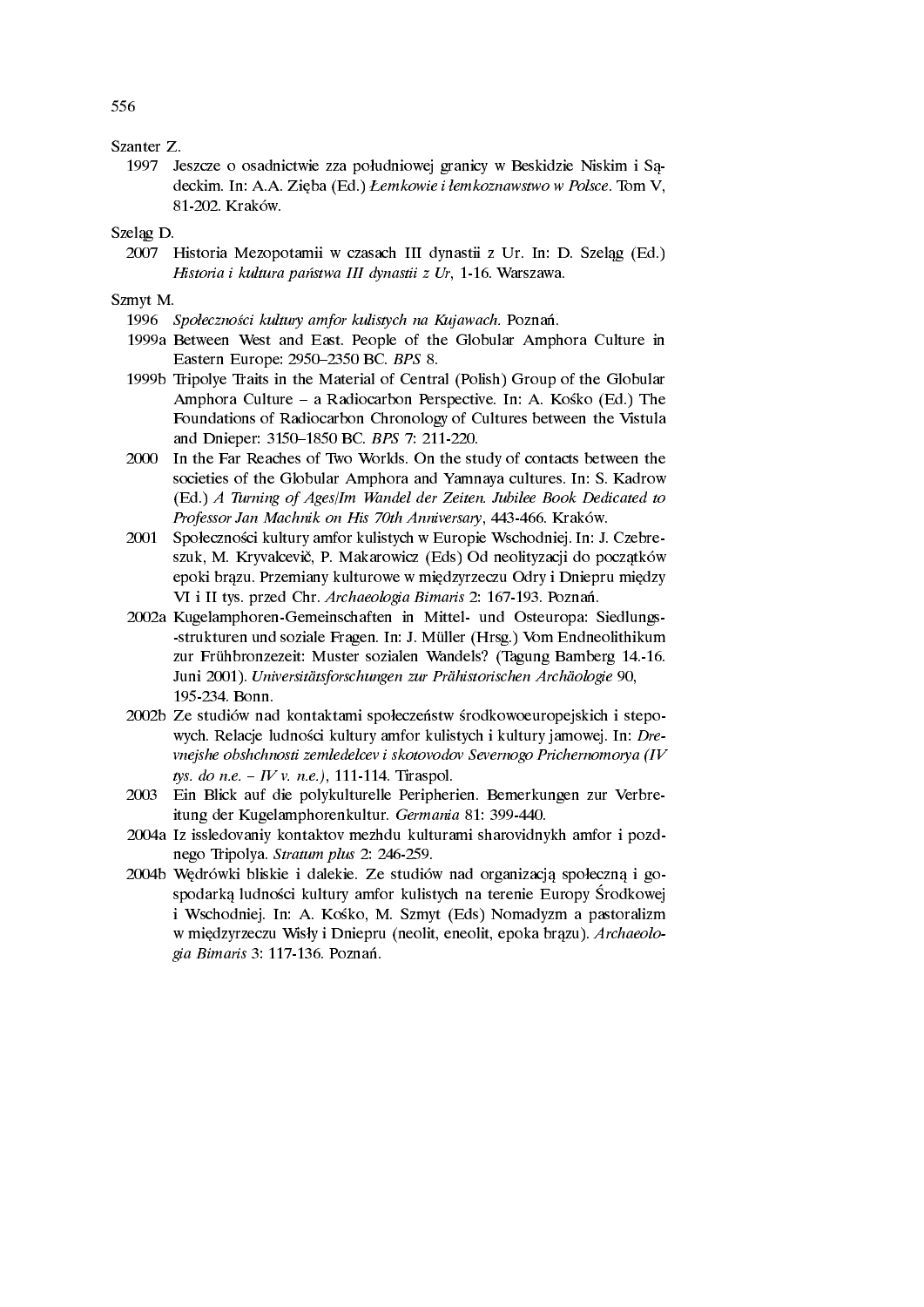2008 Podobnie choć inaczej? Ze studiów nad zróżnicowaniem reguł socioorganizacyjnych ugrupowań kultury amfor kulistych. In: J. Bednarczyk, J. Czebreszuk, P. Makarowicz, M. Szmyt (Eds), Na pograniczu światów. Studia z pradziejów międzymorza bałtycko-pontyjskiego ofiarowane Profesorowi Aleksandrowi Kośko w 60. rocznicę urodzin, 495-527. Poznań.

### Szuchiewicz W.

1902 Huculszczyzna, T.I. Lwów.

### Ścibior J.

- 1991 Kultura amfor kulistych w środkowowschodniej Polsce. Zarys problematyki. In: J. Gurba (Ed.) Schyłek neolitu i wczesna epoka brazu w Polsce środkowowschodniej, 47-65. Lublin.
- 1994 Kultury pozdnego Tripolya i voronkovidnych sosudov na Volini, Arkheologiya 4: 30-47.

# Śliwa J.

1997 Sztuka i archeologia starożytnego Wschodu. Warszawa.

### Ślusarska K.

- 2000 Gordijewska odnoga w systemie szlaków handlowych w 2 połowie II tysiaclecia BC. Poznań. (MA thesis).
- 2003a Problem "wschodnioeuropejskiej korekty" w systemie szlaków bursztynowych w świetle odkryć w strefie północnego Nadczarnomorza (2 poł. II tys. BC). In: M. Fudziński, H. Paner (Eds) Od epoki kamienia do okresu rzymskiego. XIII Sesja Pomorzoznawcza. Tom 1, 125-131. Gdańsk.
- 2003b Paciorki bursztynowe z Gordijevki. Vita Antiqua 5-6: 76-84. Kiev.
- 2003c Radiocarbon chronology of the "Hordeevka type". In: A. Kośko (Ed) The foundations of radiocarbon chronology of cultures between the Vistula and Dnieper: 4000-1000BC. BPS 12: 365-381.
- 2006 Funeral Rites of the Catacomb Community: 2800-1900 BC. Ritual, Thanatology and Geographical Origins, BPS 13.
- 2007 Some Remarks of the Possibility That There Existed an 'Eastern Branch' in the System of Amber Routes in the Late Brozne and Early Iron Ages. In: Galanaki J, Tomas H., Galanakis Y, Laffineur R. (Eds) Between the Aegean and Baltic Seas, Prehistory Across Borders, Aegeum 27: 371-375.

### Takhtajan A.

1986 Floristic regions of the world. Los Angeles - London.

### Tallgren A.M.

1925 Zur Archäologie Eestis. Dorpat.

1926 La Pontide préscythique après l'introduction des métaux. Helsinki.

### Tanatar I.I.

1931 Mestorozhdeniya poleznykh iskopaemykh Dnepropetrovia, Dnipropetrovsk.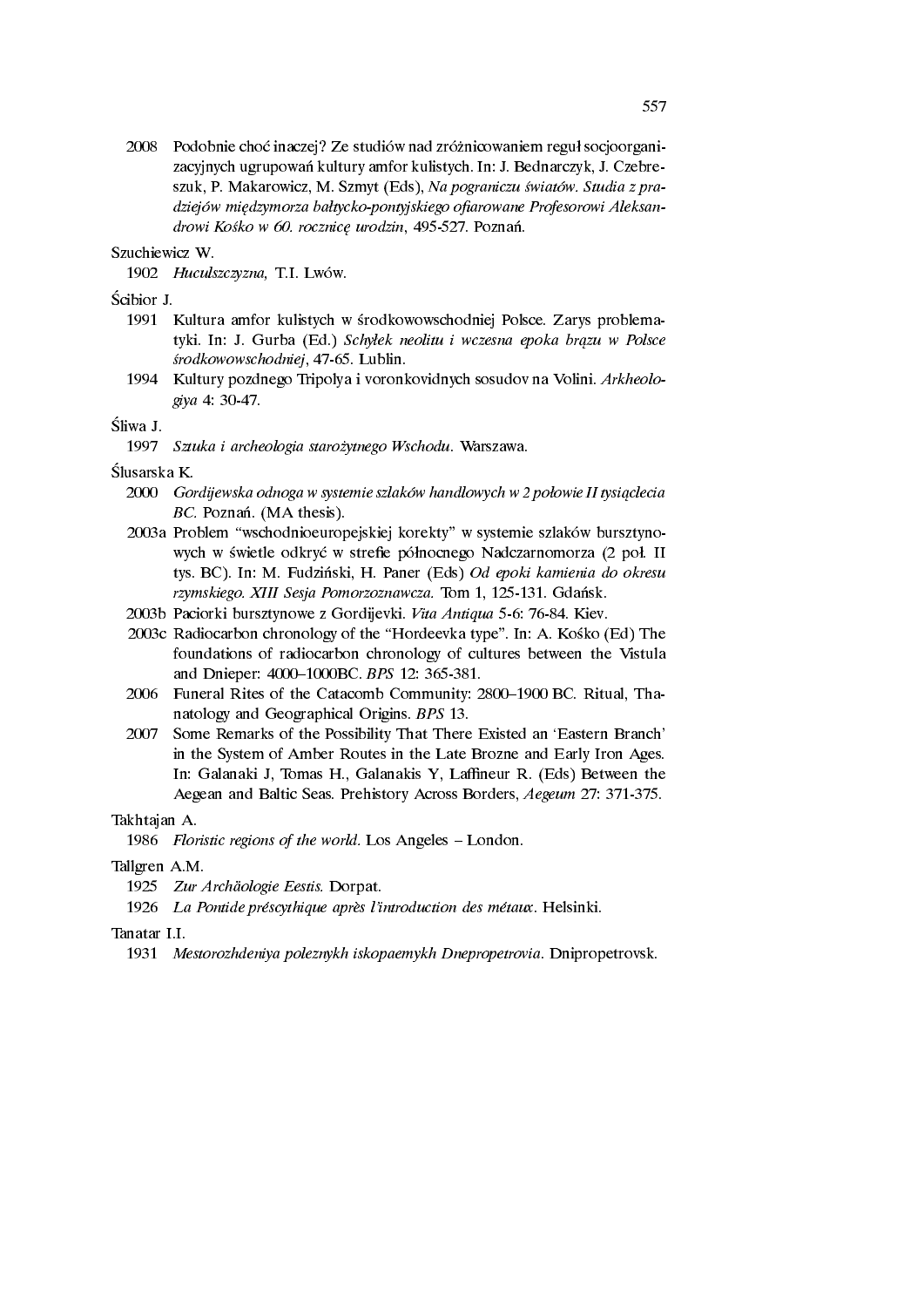### Taracha P.

2002 The maces in the Ancient Near East and Egypt according to archaeological sources. In: A, Kosko (Ed.) Fluted maces in the system of long-distance exchange trails of the Bronze Age: 2350–800 BC, BPS 11: 12-21.

# Taras H.

- 1997 Krzemieniarstwo kultury trzcinieckiej na wyżynach Wschodniomałopolskiej i Zachodniowołyńskiej oraz na zachodnim Polesiu. In: J. Lech, D. Piotrowska (Eds) Z badań nad krzemieniarstwem epoki brazu i wczesnej epoki *żelaza*, 163-183. Warszawa.
- 2007 The Directions of the Lublin Region Connections in the Older Bronze Period. In: J. Baron, I. Lasak (Eds) Long Distance Trade in the Bronze Age and Early Iron Age, Studia Archeologiczne XL, 251-269, Wrocław.

## Tatarinov S.L.

- 1977 O gorno-metallurgicheskom tsentre epokhi bronzy v Donbasse. SA 4: 192-207.
- 2003 Drevnie gornyaki metallurgi Donbassa. Slavyansk.
- 2005 Mineralno-syrievaya baza Donetskogo gorno-metallurgicheskogo tsentra epokhi bronzy v Vostochnoi Ukraine. In: Materialy II-go mizhnarodnoho Marmyskoho polyovoho seminaru "problemy girnychoi arkheologii", 272-278. Alchevsk.
- Telegin D.J.
	- 1972 Slidy mohylnykaserednyodniprovskoy kultury nar. Teterevi. In: Archeologichni doslidzhennya v Ukraini v 1969 r. 4: 96-98. Kiev.
	- 1999 Dniepr jako pograniczę zachodnioeuropejskich (bałkańsko-centralnoeuropejskich) i wschodnioeuropejskich wspólnot etniczno-kulturowych w neolicie i eneolicie (V-III tysiąclecie p.n.e.). Folia Praehistorica Posnaniensia  $9: 9.40.$
- Telegin D.Y., Kruts V.A
	- 1970 Ostatki mogilnika srednedneprovskoy kultury u s. Lyubecha na Dnepre. SA 4:178 180.
- Telegin D.J., Nechitavlo A.L., Potechina I.D., Panchenko J.V. 2001 Srednestogovskaya i novodanilovskaya kultury eneolita azovo-chemomorskogo regiona. Luhansk.
- Telegin D.J., Potekhina I.D. 1998 Kamyani bogy midnogo viku Ukrainy. Kiev.
- Telegin D.J., Pustovalov S.Z., Kovalyukh
	- 2003 Relative and absolute chronology of Yamnaya and Catacomb monuments the issue of co-existence. In: A. Kośko, V.I. Klochko (Eds) Fundations of radiocarbon chronology of cultures between the Vistula and Dnieper: 4000-1000 BC, BPS 12: 132-184.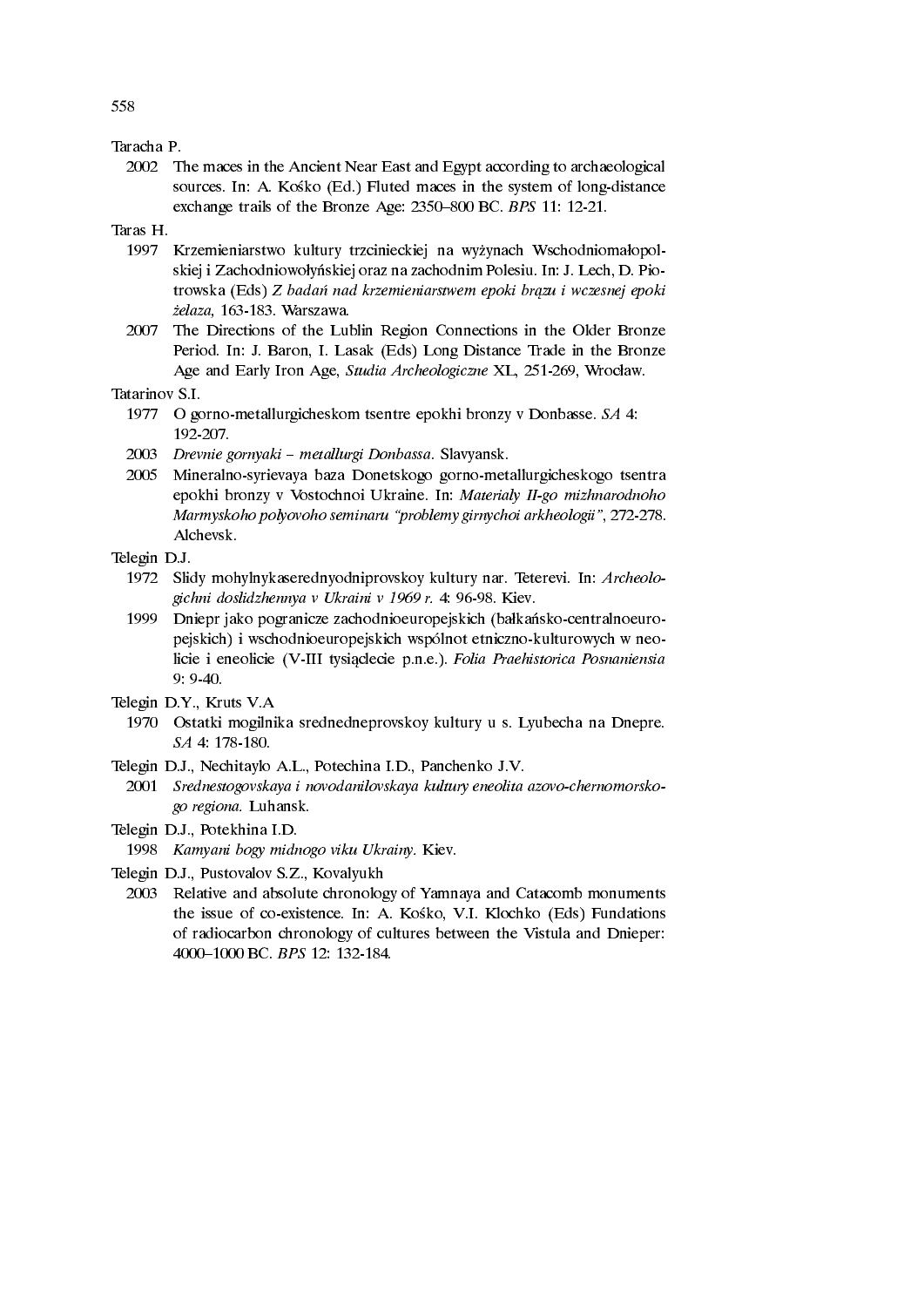Terzan B., Mihovilic K., Hänsel B.

1999 Eine protourbane Siedlung der älteren Bronzezeit im istrischen Karst, Berlin.

- Teslenko D.L.
	- 2007 Ob evolutsii megaliticheskikh sooruzheniy v Severnom Prichernomore i Priazove (eneolit - ranniy bronzoviy vek). In: Materiali ta doslidzhennya z arkheologii skhidnoy Ukraini. Vid neolitu do kimmeriytsev 7, 76-85. Luhansk.

# Thissen L.

1993 New Insights in Balkan-Anatolian Connections in the Late Chalcolitic: Old Evidence from the Turkish Black Sea Littoral,  $AnSt$  43: 207-237.

#### Tkach V.

2007 Pamyatky doby rannyoi bronzy v seredniy techii r. Ikvy (kultury shnurovoy keramiki). In: Okhrimenko H., Sklyarenko N., Kalishchuk O., Tkach V., Romanchuk O. (Eds) Oleksandr Tsynkalovsky ta praistoria Volyni, 571-709. Lutsk.

#### Tobolski K.

- 1976 Przemiany klimatyczno-ekologiczne w okresie czwartorzędu a problem zmian we florze. Phytocoenosis 5(3/4): 187-191.
- Toschev G.N.
	- 1991 Zapadniy areal pamyatnikov katakombnoy kultury. In: Katakombnye kultury Severnogo Prichernomorya, 85-100. Kiev.
- Trachsel M.
	- 2004 Untersuchungen zur relativen und absoluten Chronologie der Hallstattzeit. Universitätsforschungen zur prähistorischen Archäologie 104. Bonn.

# Tryjanowski P., Winiecki A.

2003 Ptaki jako wskaźnik stepowienia Wielkopolski, In: J. Banaszak (Ed.) Stepowienie Wielkopolski - pół wieku później, 175-184. Bydgoszcz.

#### Tsalkin V.I.

- 1960 Domashnie i dikie zhyvotnye Severnogo Prichernomorya v epokhu rannego zeleza. MIA 53: 7-109.
- 1966 Drevnee zhyvotnovodstvo plemen Vostochnov Evropy i Sredney Azii. Moskva.

### Tsetskhladze G.R.

- 1997 Argonautica, Colchis and the Black Sea: Myth, Reality and Modern Scholarhip. Thracia Pontica VI.1: 337-342, Sozopol.
- 1998 Greek Colonisation of the Black Sea Area: Stages, Models and Native Population. In: G.R. Tsetskhladze (Ed.) The Greek Colonisation of the Black Sea Area. Historical Interpretation of Archaeology, 9-68. Stuttgart.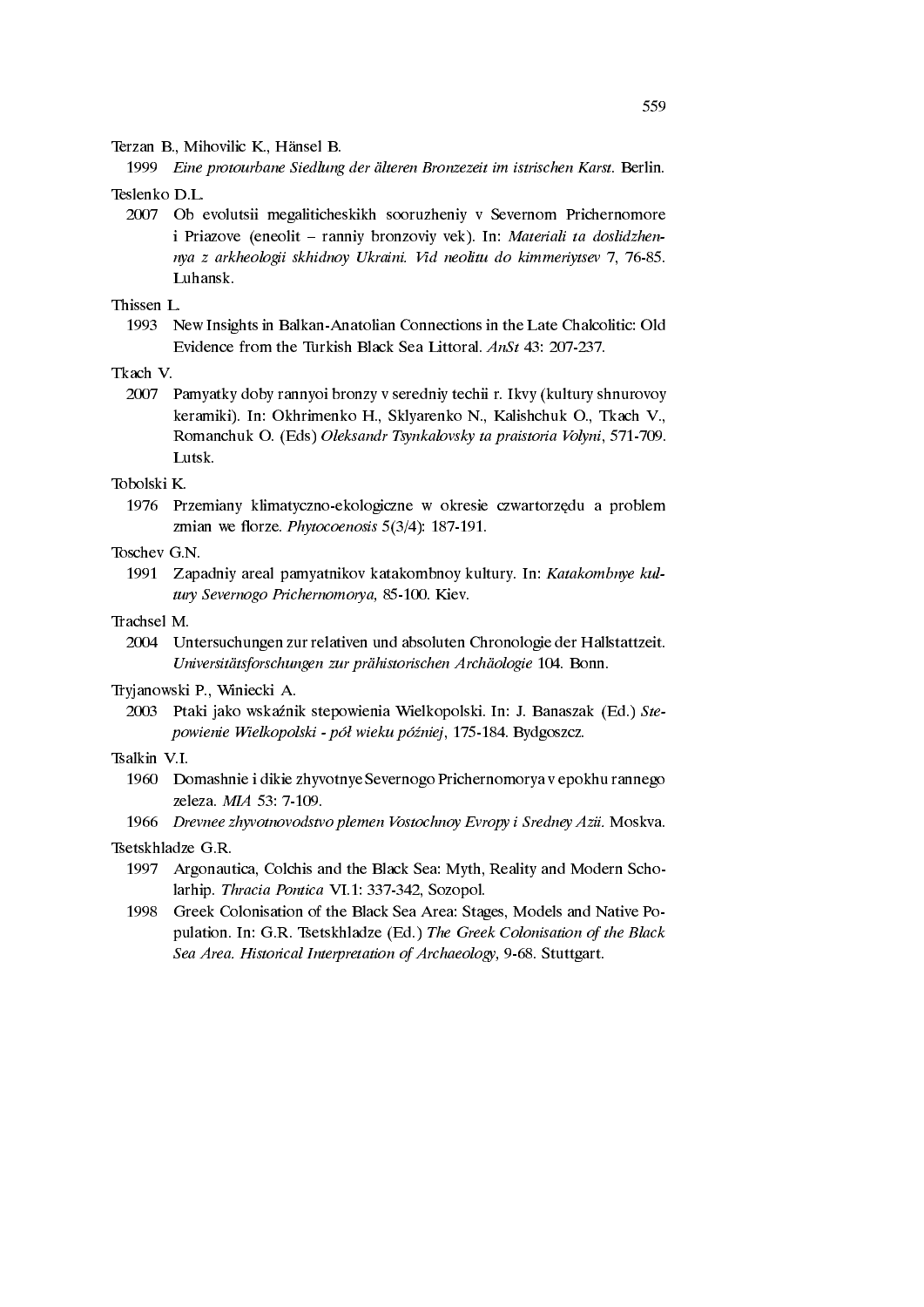#### Tuckii W.

2005 Złoża bursztynu na Ukrainie i ich wykorzystanie. In: B. Kosmowska-Ceranowicz, W. Gierłowski (Eds) Bursztyn. Poglądy, opinie, 36-39. Gdańsk.

#### Tutskii W., Stepaniuk L.

1999 Geologie und Mineralogie des Bernsteins von Klessow, Ukraine. In: B. Kosmowska-Ceranowicz, H. Paner (Eds) Investigations into Amber, 53-60. Gdańsk.

### Tyszkiewicz L.

1994 Słowianie w historiografii wczesnego średniowiecza od połowy VI do połowy VII wieku. Wrocław.

#### Vagnetti L.

1993 Mycenaean Pottery in Italy: Fifty Year of Study. In: P. Zerner, C. Zerner, J. Winder (Eds) Wace and Blegen. Pottery as Evidence for Trade in the Aegean Bronze Age 1939-1989, 143-154. Amsterdam.

#### Valde-Nowak P.

1988 Etapy i strefy zasiedlenia Karpat polskich w neolicie i na początku epoki brazu. Wrocław – Warszawa – Kraków – Gdańsk – Łódź.

# Vandkilde H.

- 1996 From Stone to Bronze. The Metalwork of the Late Neolithic and Earliest Bronze Age in Denmark. Aarhus.
- 2001 Beaker Representation in the Danish late Neolithic. In: F. Nicolis (Ed.) Bell Beakers today/ Pottery, people, culture, symbols in prehistoric Europe. Proceedings of the International Colloquium. Riva del Garda (Trento, Italy). 11-16 May 1998. Vol. I. Provincia Autonoma di Trento. Servizio Beni Culturali, Ufficio Beni Archeologici. 333-360.

#### Vangorodska O.

1985 Viroby z yantariu w khulturakh eneolita i bronzy Ukrainy. Arkheologia 50: 44.49

#### Vankina L.V.

1970 Torfianikovaya stovanka Sarnate. Riga.

Vasilev I.B., Kuznetsov P.F., Semenova A.P.

1995 Pamyatniki Semenovskovo typa, in Drevnie indoiranskie kultury Volga-Urala. Samara.

#### Vassileva M.

1998 Greek Ideas of the North and the East: Mastering the Black Sea Area. In: G.R. Tsetskhladze (Ed.) The Greek Colonisation of the Black Sea Area, 69-77. Stuttgart.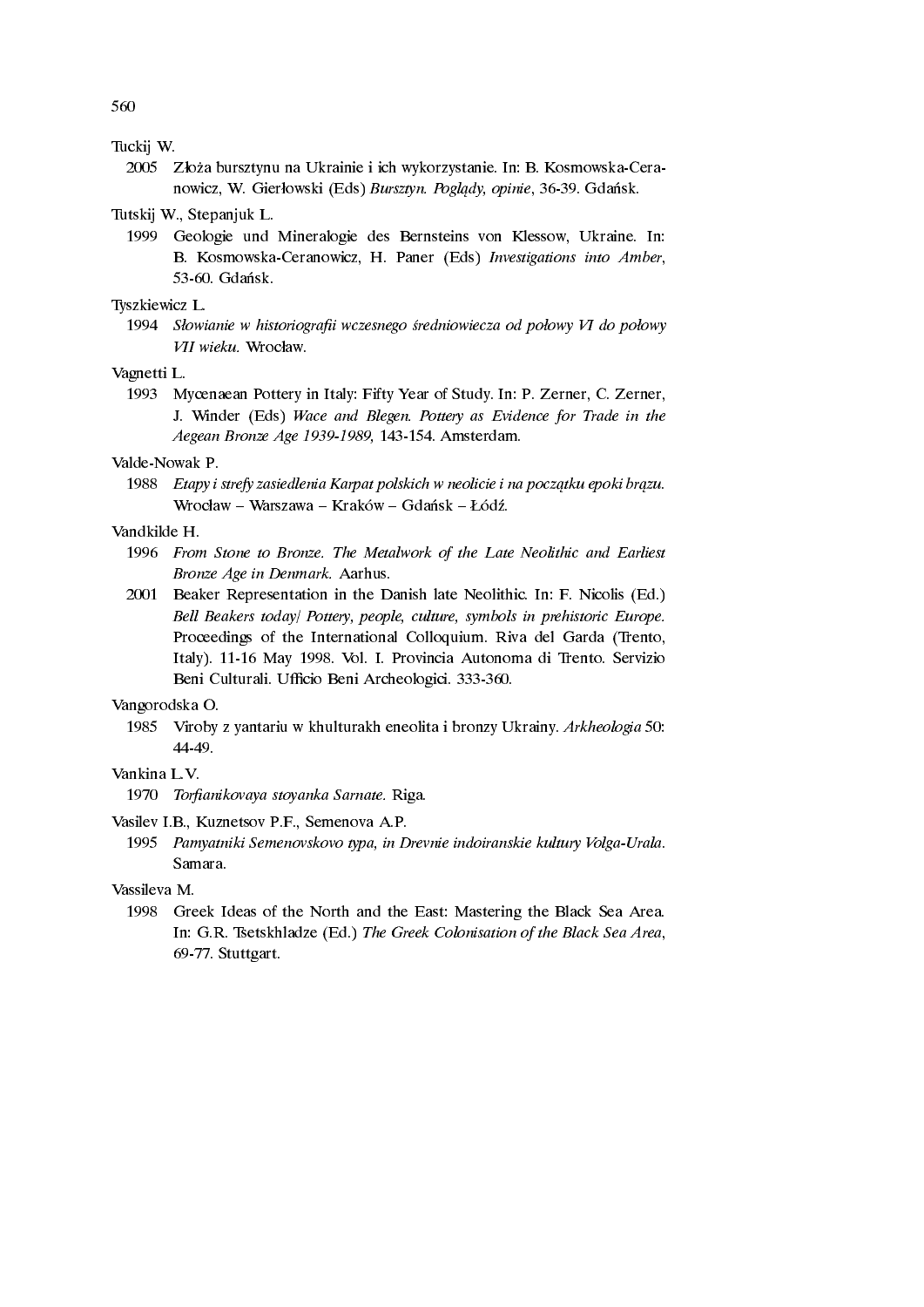### Veenhof K.R.

1995 Kanesh: An Assyrian Colony in Anatolia. In: J. Sasson (Ed.) Civilizations of the Ancient Near East, 859-871, London - New York.

#### Veenhof K.R., Eidem J.

2008 Mesopotamia. The Old Assyrian Period. Orbis Biblicus et Orientalis 160/5. Göttingen.

# Velušček A.

2001 Ein Rad mit Achse aus dem Laibacher Moor. In: J. Köninger, M. Mainberger, H. Schlichterherle, M. Vosteen (Eds) Schleife, Schlitten, Rad und Wagen. Zur Frage früher Transportmittel nördlich der Alpen. Hemmenhofener Skripte: 38-42. Hemmenhofen.

### Venedikov I.

1987 The Vulchitrun Treasure, Sofia.

Venedikov I., Gerasimov T.

1973 Trakiyskoto Iskustvo, Sofia.

#### Vianello A.

2005 Late Bronze Age Mycenaean and Italic Products in the West Mediterranean. A social and economical analysis. BAR IS 1439.

# Videiko M.J.

- 1995 Archaeological Characteristics of the Sofievka Type Cemeteries. In. A. Kosko (Ed.) Cemetries of the Sofievka type 2950–2750 BC. BPS 3: 15-134.
- 1999 Radiocarbon Dating Chronology of the Late Tripolye Culture, In: A. Kosko (Ed.) The Foundations of Radiocarbon Chronology of Cultures between the Vistula and Dnieper in 3150-1850 BC. BPS 7: 34-71.
- 2000 Tripolye and the Cultures of Central Europe: Facts and Character of Interactions 4200-2750 BC. In: A. Kośko (Ed.) The Western Border Area of the Tripolye Culture. BPS 9: 13-68.
- Tripolye i neoliticheskiye obshchestva na Srednem Dnepre: voprosy vza-2001 imodeystviya. In: J. Czebreszuk, M. Kryvalcevič, P. Makarowicz (Eds) Od neolityzacji do początków epoki brązu. Przemiany kulturowe w międzyrzeczu Odry i Dniepru między VI i II tys. BC. Archaeologia Bimaris 2: 215-230. Poznań.
- 2003 Radiocarbon Chronology of Settlements of BII and CI Stages of the Tripolye Culture at the Middle Dnieper. In: A. Kośko (Ed.) The Foundations of Radiocarbon Chronology of Cultures between the Vistula and Dnieper. *BPS* 12: 7-21.
- 2008 Ukraina: ot Tripolia do Antov, Kiev.

### Wace A.J.B.

1960 A Mycenaean Mystery. Archaeology 13: 40-44.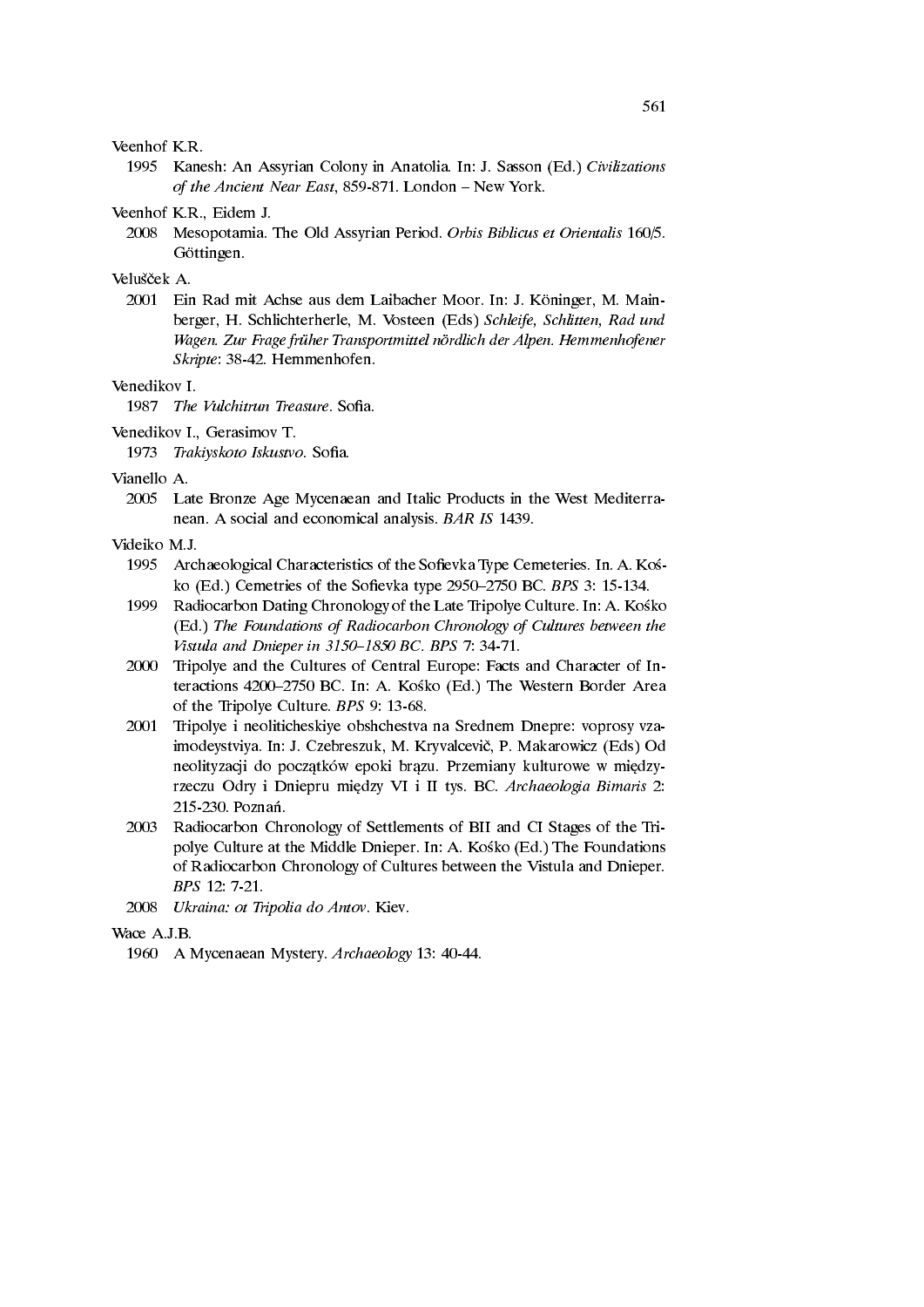Walter H.

- 1968 Die Vegetation der Erde. Band II: Die gemäßigten und arktischen Zonen. Jena.
- Warren P., Hankey V.
	- 1989 Aegean Bronze Age Chronology, Bristol.
- Webb J.M., Frankel D., Stos Z.A., Gale N.
	- 2006 Early Bronze Age Metal Trade in the Eastern Mediterranean. OJA 25 (3): 261-288.
- Weiss H., Courty M.-A.
	- 1993 The Genesis and Collapse of the Akkadian Empire. In: M. Liverani (Ed.) Akkad: The First World Empire, 131-155. Padova.

### Werbart B.

2001 Introduction: Cultural Interactions in Europe and the Eastern Mediterranean During the Bronze Age (3000–500 BC). In B. Werbart (Ed.) Cultural Integrations in Europe and the Eastern Mediterranean during the Bronze Age  $(3000 - 500 BC)$ , 1-5. Oxford.

Węgrzynowicz T.

Osadnictwo kultury trzcinieckiej i łużyckiej w Drohiczynie, woj. białostoc-1978 kie, na stanowisku Kozarówka. Wiadomości Archeologiczne 43: 32-61.

#### Wicik B

2005 Gleby, In: A. Richling, K. Ostaszewska (Eds) Geografia fizyczna Polski, 201-244. Warszawa.

#### Wielowiejski J.

1980 Główny szlak bursztynowy w czasach cesarstwa rzymskiego. Wrocław.

#### Wiszniewski W., Chełchowsk W.,

1975 Charakterystyka klimatu i regionalizacja klimatyczna Polski. Warszawa.

#### Wiślański T.

- 1966 Kultura amfor kulistych w Polsce północno-zachodniej. Wrocław Warszawa  $-$  Kraków
- 1979 Dalszy rozwój ludów neolitycznych plemion kultury amfor kulistych. In: W. Hensel, T. Wislański (Eds) Neolit. Prahistoria ziem polskich. Vol. 2. Wrocław: 261-299.

#### Wład P.

1996 Województwo przemyskie. Zarys geograficzny. Przemyśl.

### Włodarczak P.

2006 Kultura ceramiki sznurowej na Wyżynie Małopolskiej. Kraków.

#### Wołoszyn M.

2004 Obecność ruska i skandynawska w Polsce w X-XII w. – wybrane problemy.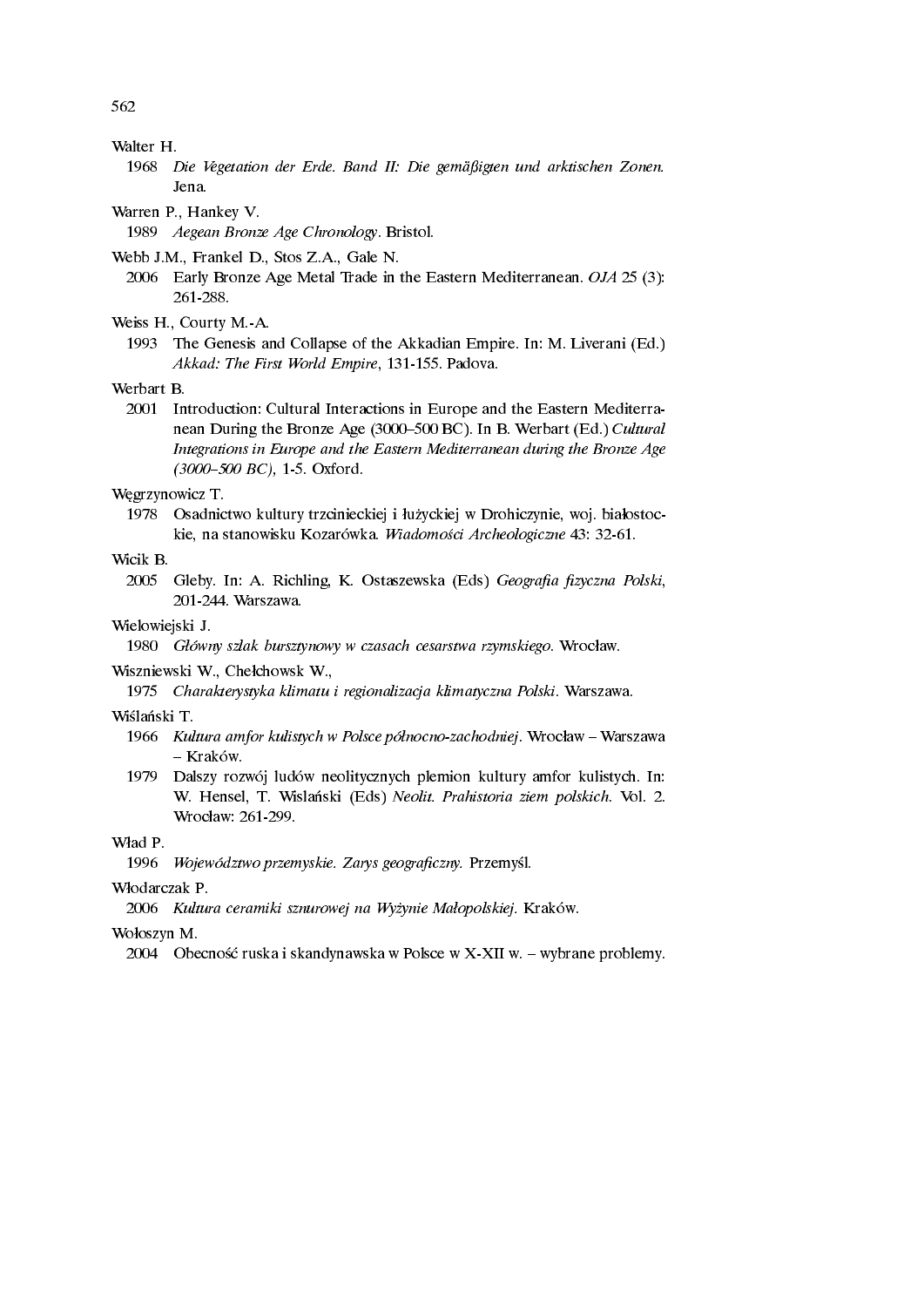In: M. Salamon, J. Strzelczyk (Eds) Wędrówka i etnogeneza w starożytności i średniowieczu, 245-276. Kraków.

### Wtorow P.P., Drozdow N.N.

1988 Biogeografia kontynentów. Warszawa.

#### Yakovenko N.

2006 Narvs istorii serednovichnov ta rannomodernov Ukrainv. Kiev.

#### Yakovenko V.V.

1991 Pro skifski veretena. In: Zoloto stepu. Arkheologia Ukrainy, 112-114. Schleswig.

### Yarovov E.V.

1985 Drevneyshiye skotovodcheskiye plemena Yugo-Zapada SSSR. Kishinev.

#### Yoffe N

1995 The Economy of Ancient Western Asia. In: J. Sasson (Ed.) Civilizations of the Ancient Near East, 1387-1399. London - New York.

#### Yuhong W.

1994 A Political History of Eshnunna, Mari and Assyria During the Early Old Babylonian Period (From the End of Ur III to the Death of Šamši-Adad). Changchun.

# Zakharuk J.M.

1959 Do pitannya pro spivyidnosennya i zvyazki mizh kulturoyu liychastogo posudu i tripilskoyu kulturoyu. In: Materiali do arkheologii Prikarpattya i Volini, 54-72. Lviv.

# Zakharuk J.M., Telegin D.J.

1985 Kultura lineyno-lentochnoy keramiki. In: Arkheologia Ukrainskoy SSR 1, 126-132. Kiev.

### Zajac A.

- 1981 Studies on the origin of archaeophytes in Poland. Part I. Methodical considerations. Zeszyty Naukowe Uniwersytetu Jagielońskiego. Prace Botaniczne,  $11:87-107.$
- 1984 Studies on the origin of archaeophytes in Poland. Part II. Taxa of Mediterranean and Atlantic-Mediterranean origin. Zeszyty Naukowe Uniwersytetu Jagielońskiego. Prace Botaniczne, 14: 7-50.
- 1987 Studies on the origin of archaeophytes in Poland. Part III. Taxa of Irano-Turanian, Euro-Siberian-Irano-Turanian and Mediterranean-Irano-Turanian origin. Zeszyty Naukowe Uniwersytetu Jagielońskiego. Prace Botaniczne, 15: 93-129.
- 1988 Studies on the origin of archaeophytes in Poland. Part IV. Taxa of Pontic Pannonian, Mediterraneo-South Asiatic, South Asiatic and Middle European origin, Archaeophyta anthropogena, Archaeophyta resistentia. Ar-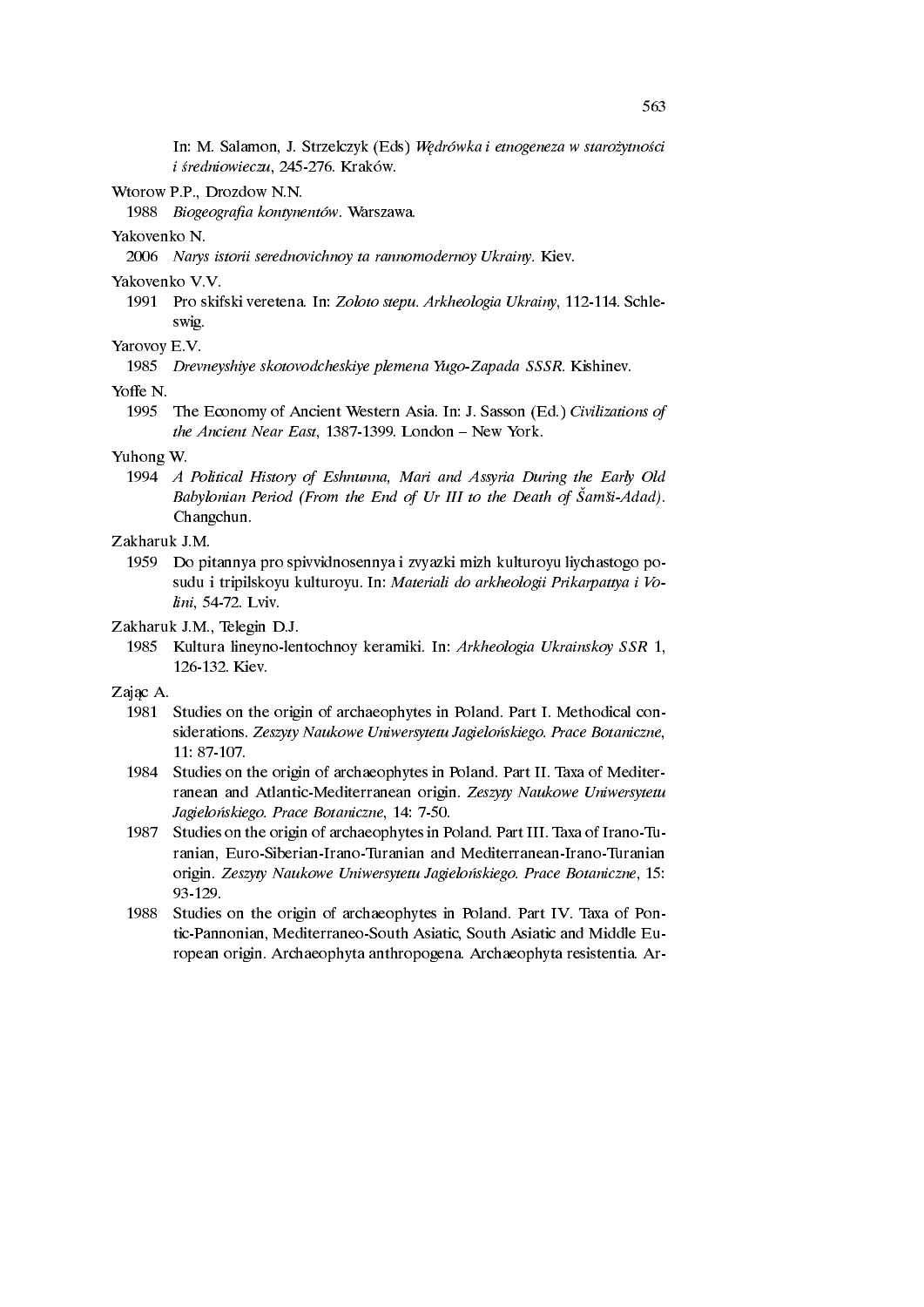chaeophytes of unknown origin. Zeszyty Naukowe Uniwersytetu Jagielońskiego. Prace Botaniczne, 17: 23-51.

- Zając A., Zając M. (Eds)
	- 2001 Distribution Atlas of Vascular Plants in Poland. Laboratory of Computer Chorology, Institute of Botany, Jagiellonian University. Cracow.

#### Zalcman E.

- 2004 Poseleniya kultury shnurovov keramiki na territorii Kaliningradskov oblasti. Kaliningrad.
- Zastawnyj F., Kusiński W.
	- 2003 Ukraina: przyroda ludność gospodarka, Warszawa,

#### Zemanek B.

1998 Świat roślinny. In: Europa. Encyklopedia Geograficzna Świata, Tom 5, 52-57. Kraków.

### Zich B.

- 1992/93 Die Ausgrabungen chronisch gefährdeter Hügelgräber der Stein- und Bronzezeit in Flintbek, Kreis Rendsburg-Eckernförde, Ein Vorbericht, Offa 49/50: 15-31.
	- 1996 Studien zur regionalen und chronologischen Gliederung der nördlichen Aunjetitzer Kultur. Vorgeschichtliche Forschungen, Bd. 20. Berlin - New York.

#### Ziętara T.

1998 Rzeźba. In: Europa. Encyklopedia Geograficzna Świata. Tom 5, 30-37, Kraków

### Zimmerman T.

2007 Anatolia and the Balkans, once Again - Ring-Shaped Idols from Western Asia and a Critical Reassessment of Some 'Early Bronze Age' Items from Ikiztepe, Turkey. OJA 26 (1): 25-33.

### Zoll-Adamikowa H.

2000 Postepy chrystianizacji Słowian przed rokiem 1000 (na podstawie źródeł nekropolicznych). In: A. Żaki (Ed.) Świety Wojciech i jego czasy. Polski Uniwersytet na Obczyźnie, 103-109. Kraków.

#### Zych R.

- 2007a Kultura pucharów lejkowatych w Polsce południowo-wschodniej / The Funnel Beaker Culture in South-Eastern Poland. Collectio Archaeologica Ressoviensis 7. Rzeszów.
- 2007b Społeczności międzyrzecza Dniestru i Sanu w dobie środkowego neolitu (IV tys. p.n.e.) / Die Gemeinschaften des Gebietes zwischen Dnjestr Und San im Mittelneolithikum (4. Jt. v.u.Z.). In: M. Debiec, M. Wołoszyn (Eds) U źródeł Europy Środkowo-Wschodniej: pogranicze polsko-ukraińskie w per-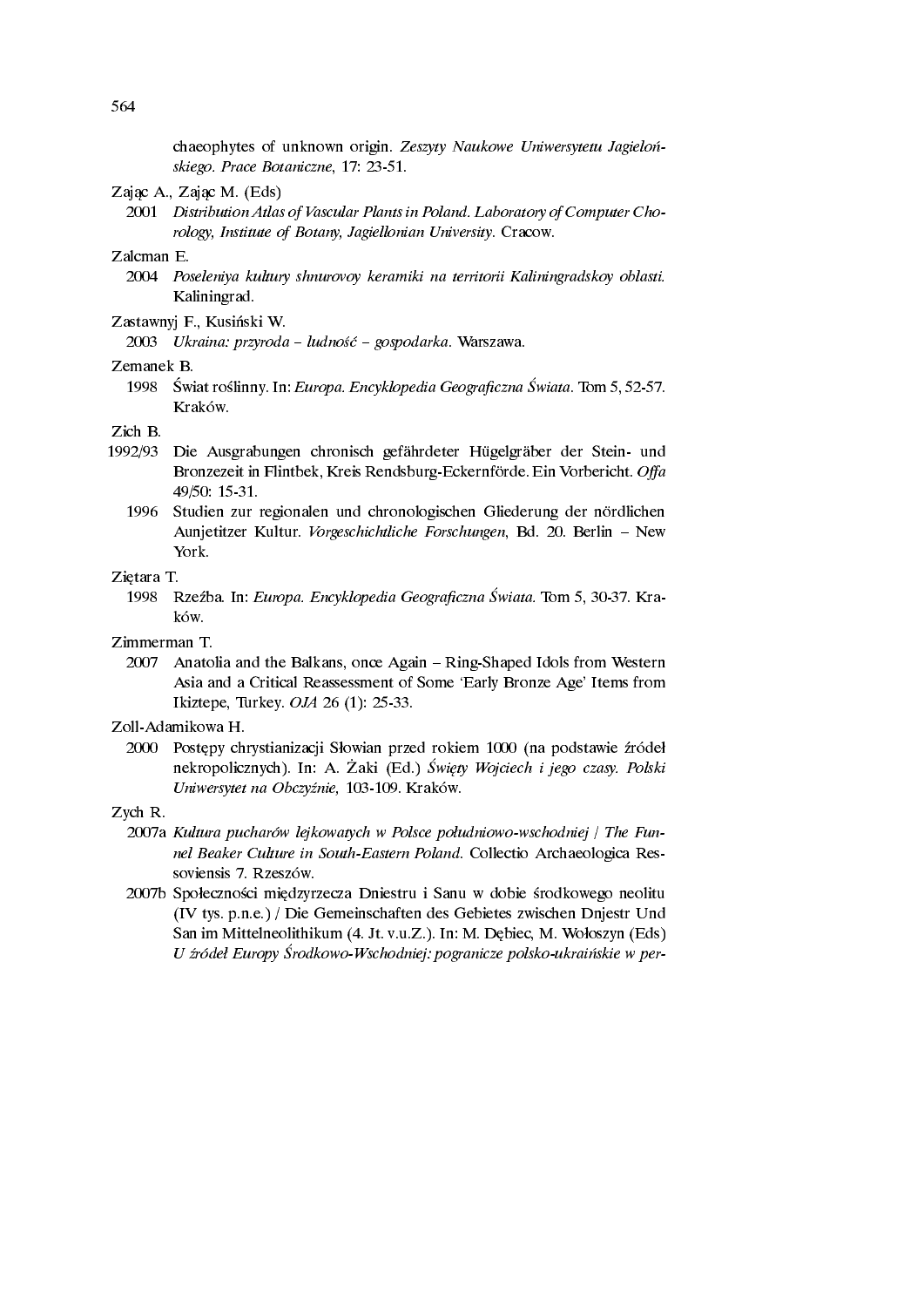spektywie badań archeologicznych / Frühzeit Ostmitteleuropas: Das polnisch--ukrainische Grenzgebiet aus archäologischer Perspektive. Collectio Archaeologica Ressoviensis 5, 67-80. Rzeszów.

# Żółkiewski M.

1998 Wody. In: Europa. Encyklopedia Geograficzna Świata. Tom 5, 41-48. Kraków.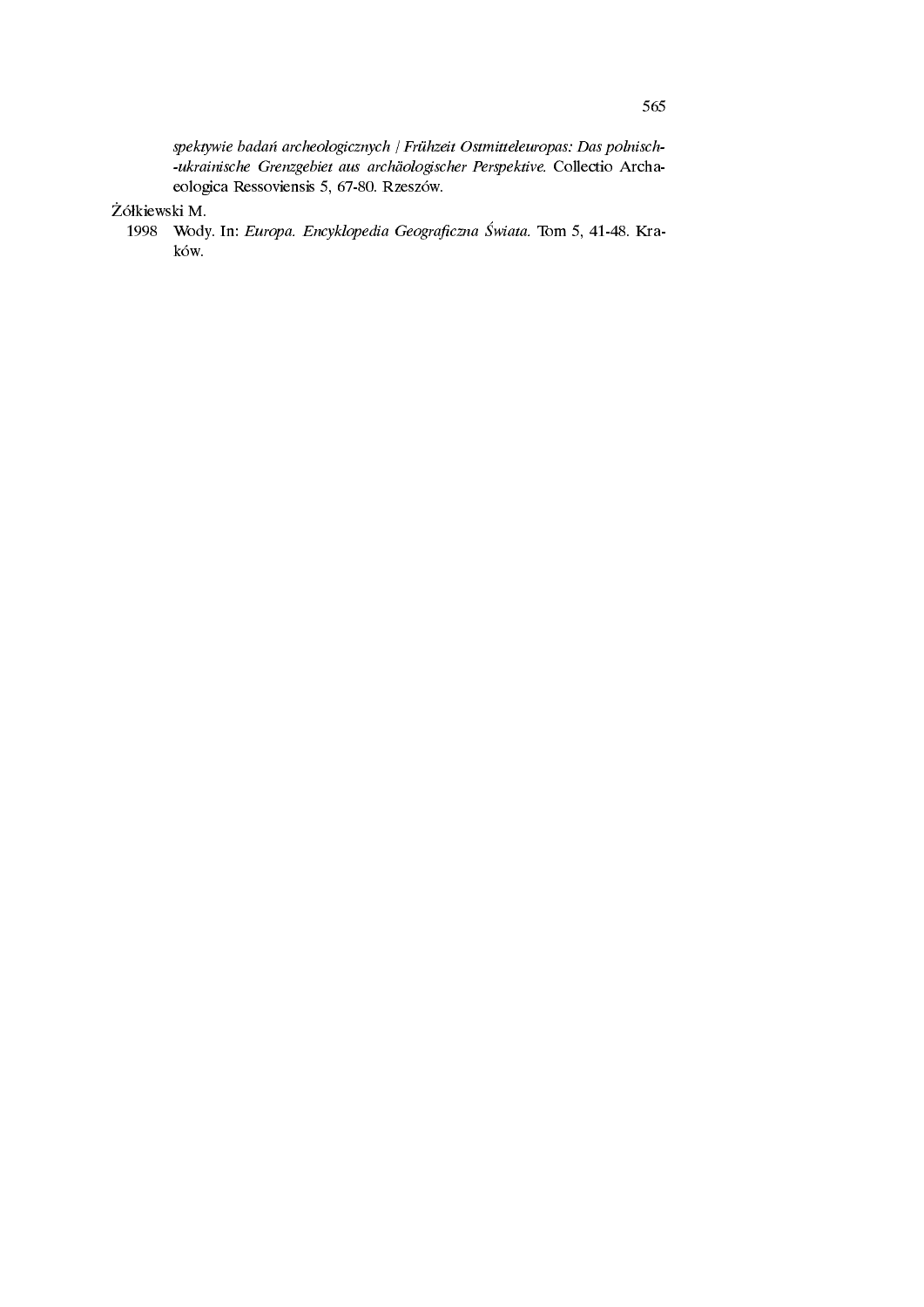# **LIST OF AUTHORS**

Yuriy Boltryk Institute of Archaeology National Academy of Science of Ukraine Heroyiv Stalingrada 12 254655 Kiev Ukraine E-mail: boltryk@ukr.net

Yuriy M. Brovender Donbas State Technical University Lenina 16 94204 Alchevsk **H**kraine E-mail: brovender@mail.ru

Katerina P. Bunyatyan Institute of Archaeology<br>National Academy of Science of Ukraine Heroyiv Stalingrada 12 254655 Kiev Ukraine E-mail: bunyatyan@iananu.kiev.ua

Justyna Cieszewska Institute of Eastern Studies Adam Mickiewicz University 28 Czerwca 1956, 198 61 486 Poznań Poland E-mail: jcieszewska@gmail.com

Janusz Czebreszuk Institute of Prehistory Adam Mickiewicz University Św. Marcin 78 61-809 Poznań Poland E-mail: jancze@amu.edu.pl

Sylwester Czopek Instytute of Archaeology Rzeszów University Hoffmanowej 8 35-016 Rzeszów Poland E-mail: sycz@univ.rzeszow.pl

Kirill V. Gorbenko Institute of History Mykolaiv State University Nikolska St. 24 54030 Mykolaiv Ukraine E-mail: dikiysad@mail.ru

Juriy, S. Grebennikov Institute of History Mykolaiv State University Nikolska St. 24 54030 Mykolaiv Ukraine E-mail dikiysad@mail.ru

Marcin Ignaczak Institute of Prehistory Adam Mickiewicz University Św. Marcin 78 61-809 Poznań Poland E-mail: ignaczak@amu.edu.pl

Lubov S. Klochko Museum of Historical Treasures of Ukraine. 21. Sichnevoho povstannia street  $01015$  Kiev Ukraine

Viktor I. Klochko Institute of Archaeology National Academy of Science of Ukraine Heroyiv Stalingrada 12 254655 Kiev Ukraine E-mail: vklochko@ukr.net

Vitalij Konopla Institute of Ukrainian Studies of the National Academy of Sciences of Ukraine Lviv

Aleksander Kośko Institute of Prehistory Adam Mickiewicz University Św. Marcin 78 61-809 Poznań Poland E-mail: antokol@amu.edu.pl

Mykola N. Kryvaltsevich Institute of History Academy of Sciences of Belarus F. Skoryna 1 220072 Minsk E-mail: kryvaltsevich.arch@tut.by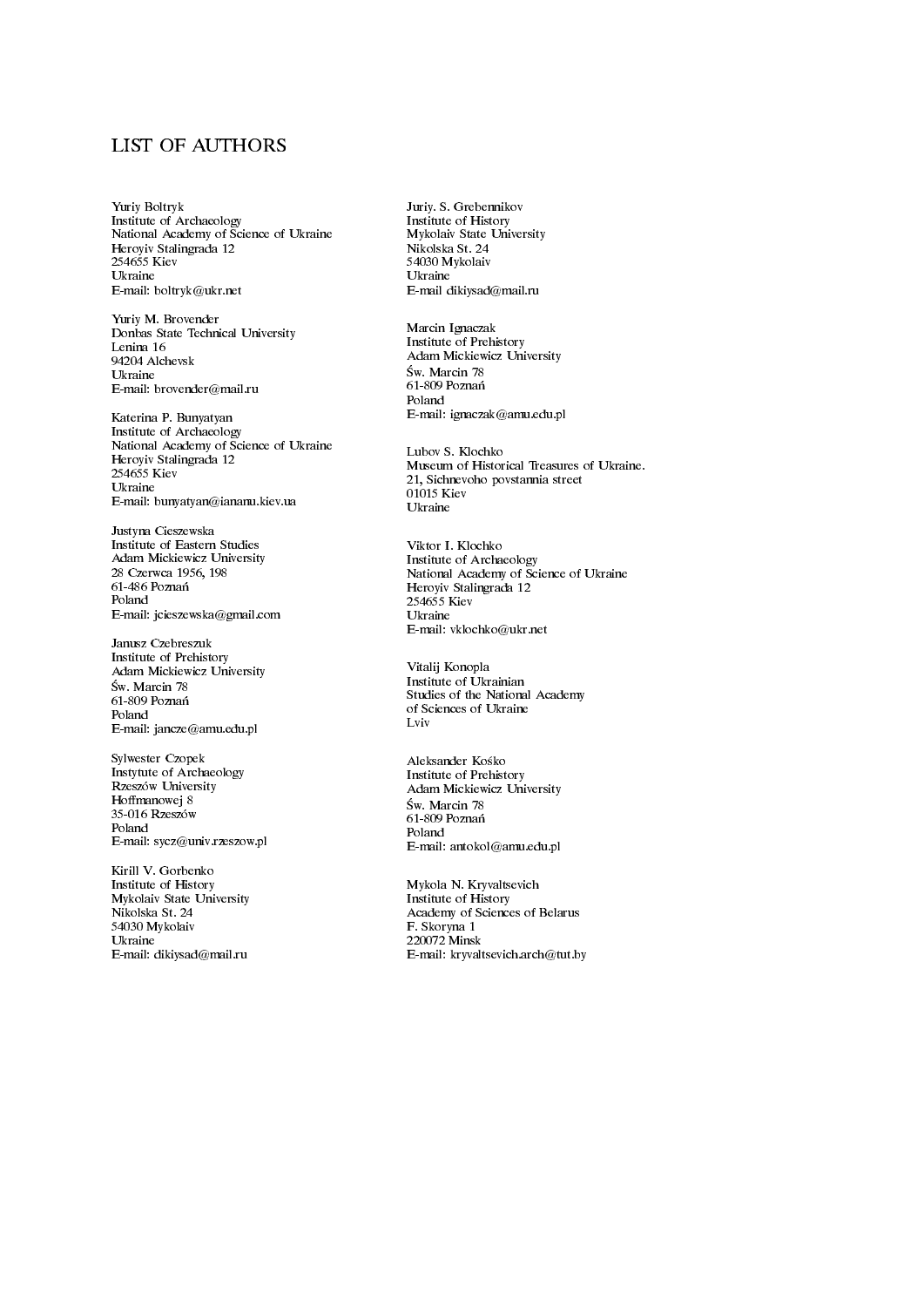Jerzy Libera Institute of Archaeology Maria Curie-Skłodowska University Maria Curie-Skłodowska Square 4 20-031 Lublin Poland E-mail: jlibera@o2.pl

Sergey D. Lysenko Institute of Archaeology National Academy of Science of Ukraine Heroyiv Stalingrada 12 254655 Kiev Ukraine

Svetlana S. Lysenko Institute of Archaeology National Academy of Science of Ukraine Heroyiv Stalingrada 12 254655 Kiev Ukraine

Jan Machnik Institute of Archaeology and Ethnology Polish Academy of Sciences Sławkowska 17 31 016 Kraków Poland

Przemysław Makarowicz Institute of Prehistory Adam Mickiewicz University Św. Marcin 78 61-809 Poznań Poland E-mail: przemom@amu.edu.pl

Mirosław Makohonienko Institute of Paleogeography and Geoecology Adam Mickiewicz University Dziegielowa 27  $61.680$  Poznań Poland E-mail: makoho@amu.edu.pl

Vitaliy V. Otroshchenko Institute of Archaeology National Academy of Science of Ukraine Heroyiv Stalingrada 12 254655 Kiev Ukraine E-mail: otroshchenko@iananu.kiev.ua

Jarosław Rola Stanisław Staszic Regional Museum Browarna 7 64-920 Piła Poland E-mail: jarola@interia.pl

Valery Samolyuk Institute of Archaeology<br>National Academy of Science of Ukraine Heroyiv Stalingrada 12 254655 Kiev Ukraine

Jarosław Sobieraj Museum of Warmia and Mazury Zamkowa 2 10-074 Olsztyn Poland E mail: jsobieraj@poczta.onet.pl

Paulina Suchowska Institute of Prehistory Adam Mickiewicz University Św. Marcin 78 61 809 Poznań Poland E-mail: paulina.suchowska@interia.pl

Marzena Szmyt Institute of Eastern Studies Adam Mickiewicz University 28 Czerwca 1956, 198 61 486 Poznań Poland E mail: marzena@amu.edu.pl

Katarzyna Ślusarska Institute of Archaeology Faculty of History **Gdansk University** Grunwaldzka 238a 80-266 Gdańsk-Oliwa Poland E-mail: kslusarska@poczta.wp.pl

Witold Tyborowski Institute of History Adam Mickiewicz University Św. Marcin 28 61-809 Poznań Poland E-mail: witoldtyborowski@op.pl